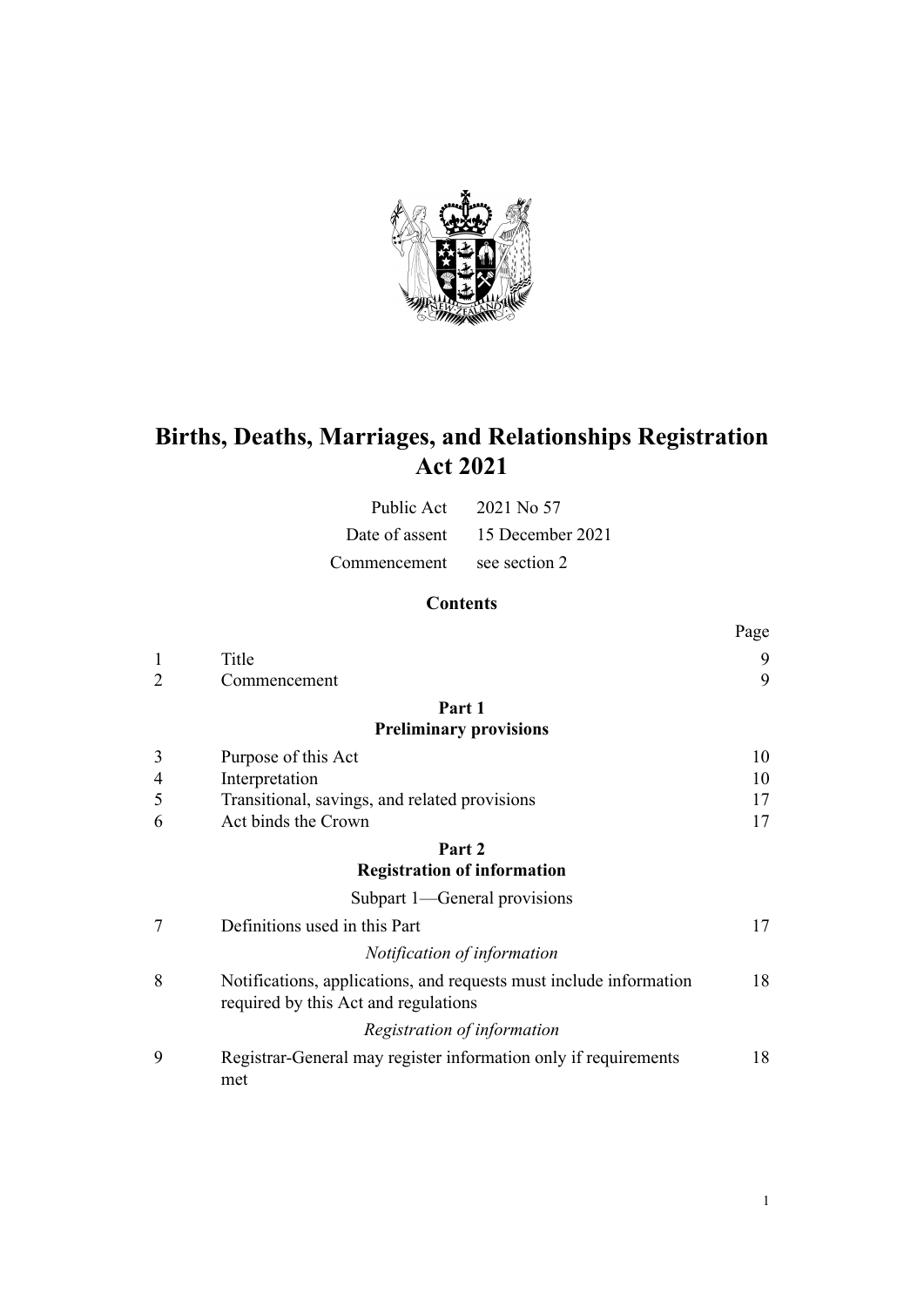# [Subpart 2—Births](#page-17-0)

## *[Notification of births](#page-17-0)*

| 10       | Birth in New Zealand must be notified                                                                                         | 18       |
|----------|-------------------------------------------------------------------------------------------------------------------------------|----------|
| 11       | Preliminary notice of birth in New Zealand must be provided                                                                   | 18       |
| 12<br>13 | Parents must notify birth in New Zealand<br>Notification of birth in New Zealand must include name                            | 19<br>20 |
|          | information                                                                                                                   |          |
| 14       | Who must notify birth of child found abandoned in New Zealand                                                                 | 20       |
| 15       | Any person may notify birth that occurs outside New Zealand on<br>New Zealand ship or New Zealand aircraft                    | 21       |
|          | Registration of births                                                                                                        |          |
| 16       | Registrar-General must register birth in New Zealand if notified<br>within 2 years                                            | 21       |
| 17       | When Registrar-General may register birth that occurs outside<br>New Zealand                                                  | 21       |
| 18       | Registrar-General may decline to register certain names                                                                       | 21       |
| 19       | Birth record must indicate if person is New Zealand citizen by<br>birth                                                       | 22       |
| 20       | Birth record must include parents' details                                                                                    | 23       |
|          | Registration of information relating to parents' subsequent<br>marriage or civil union                                        |          |
| 21       | Parents may request that birth record include information relating<br>to parents' marriage or civil union after child's birth | 23       |
| 22       | Registration of information relating to parents' marriage or civil<br>union after birth                                       | 24       |
|          | Registration of nominated sex                                                                                                 |          |
| 23       | Eligibility to apply for registration of nominated sex                                                                        | 24       |
| 24       | Application by eligible person for registration of their nominated<br>sex                                                     | 24       |
| 25       | Application by guardian of eligible child for registration of child's<br>nominated sex                                        | 25       |
| 26       | Registrar-General must register nominated sex if requirements met                                                             | 25       |
| 27       | Effect of registration of nominated sex                                                                                       | 26       |
| 28       | Registrar-General must give effect to decisions under Care of<br>Children Act 2004                                            | 26       |
| 29       | Other correction powers not affected                                                                                          | 27       |
|          | Appeals against Registrar-General's decisions                                                                                 |          |
| 30       | Appeals against Registrar-General's decisions                                                                                 | 27       |
|          | Subpart 3-Adoptions                                                                                                           |          |
|          | Notification of adoption                                                                                                      |          |
| 31       | Court must notify Registrar-General of New Zealand adoptions                                                                  | 28       |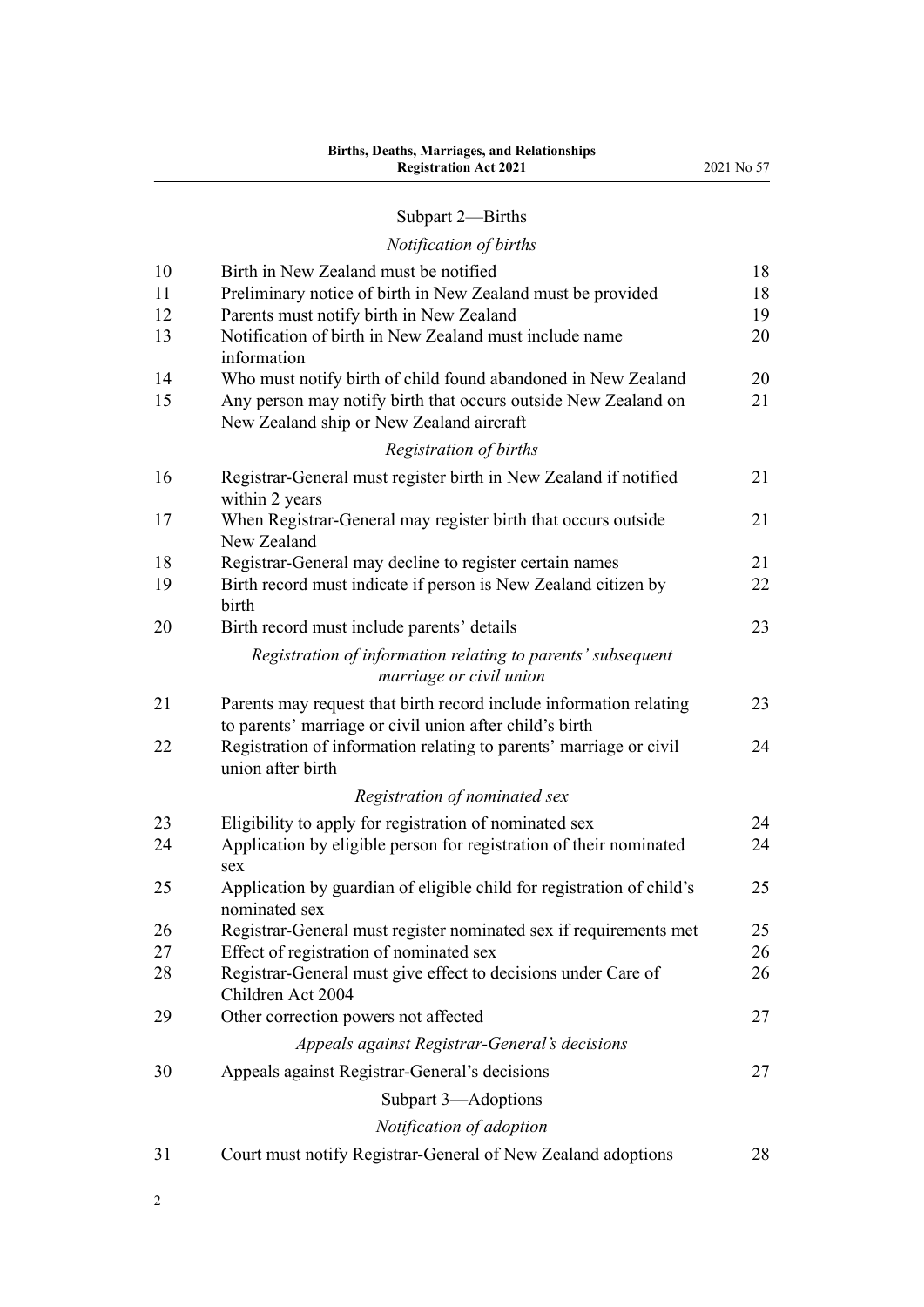| 2021 No 57 | <b>Births, Deaths, Marriages, and Relationships</b><br><b>Registration Act 2021</b>                             |          |
|------------|-----------------------------------------------------------------------------------------------------------------|----------|
|            | Registration of adoption information in birth record                                                            |          |
| 32<br>33   | Registration of New Zealand adoptions<br>Registration of overseas adoptions                                     | 28<br>29 |
|            | Changes to adoption information in birth record                                                                 |          |
| 34         | Adopted person or adoptive parent may apply to include additional<br>information                                | 29       |
| 35         | Registrar-General must register additional information requested<br>by adopted person or adoptive parents       | 30       |
| 36         | Variation or discharge of adoption order to be recorded                                                         | 30       |
|            | Sharing of adoption information with overseas authorities                                                       |          |
| 37         | Registrar-General may supply adoption information to overseas<br>registration authority                         | 30       |
|            | Subpart 4-Deaths                                                                                                |          |
|            | Notification of deaths in New Zealand                                                                           |          |
| 38         | Deaths in New Zealand must be notified                                                                          | 30       |
| 39         | Preliminary notice of death must be provided to Registrar-General                                               | 31       |
| 40         | Registrar-General must be notified when body disposed of or<br>removed                                          | 31       |
| 41         | High Court must notify Registrar-General if giving leave to swear<br>to person's death                          | 31       |
| 42         | Coroner must notify Registrar-General of death reported to coroner                                              | 31       |
| 43         | Other person may be authorised to notify                                                                        | 32       |
| 44         | Person who disposes of, removes, or takes disinterred body must<br>notify Registrar-General                     | 32       |
|            | Notification of death outside New Zealand                                                                       |          |
| 45         | When death that occurs outside New Zealand may be notified                                                      | 33       |
|            | Registration of deaths                                                                                          |          |
| 46         | Registrar-General must register death that occurs in New Zealand<br>if notified in accordance with this subpart | 33       |
| 47         | Registrar-General may register death that occurs outside New<br>Zealand only in limited circumstances           | 33       |
| 48         | Registrar-General must register deaths of certain service personnel                                             | 34       |
|            | Overseas death certificates                                                                                     |          |
| 49         | Overseas death certificate may be provided to Registrar-General                                                 | 35       |
| 50         | Registrar-General may record receipt of overseas death<br>information                                           | 35       |
| 51         | Registrar-General may issue written statement about overseas<br>death on request                                | 36       |

3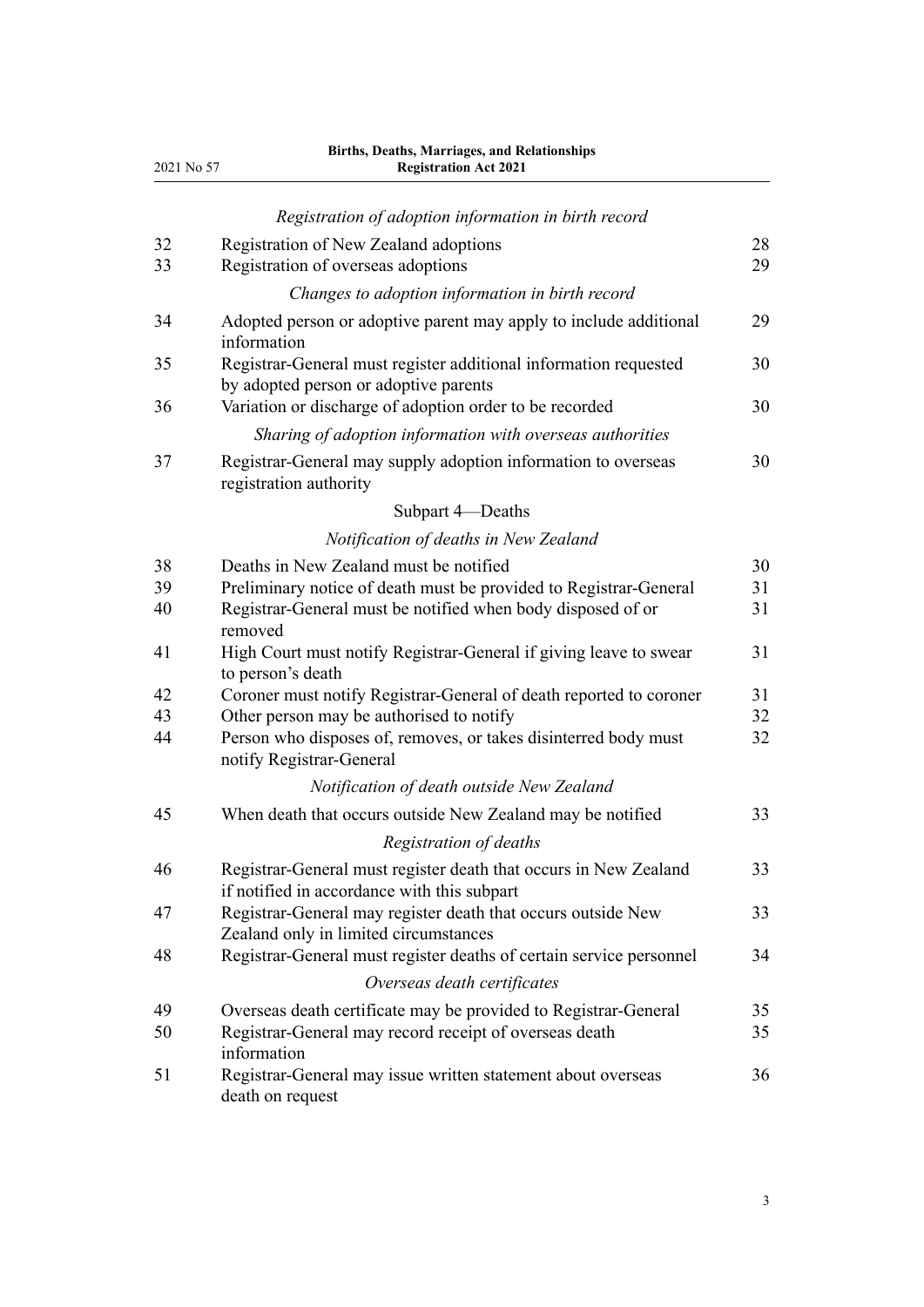#### [Subpart 5—Marriages and civil unions](#page-35-0) *[Notification of marriage or civil union in New Zealand](#page-35-0)* [52](#page-35-0) [Marriage or civil union in New Zealand must be notified](#page-35-0) [36](#page-35-0) [53](#page-35-0) [Celebrant must provide marriage or civil union form to Registrar-](#page-35-0)[General](#page-35-0) [36](#page-35-0) [54](#page-36-0) [Registering officer of Society of Friends or exempt religious body](#page-36-0) [must provide marriage form to Registrar-General](#page-36-0) [37](#page-36-0) *[Notification of marriage outside New Zealand](#page-36-0)* [55](#page-36-0) [Person who solemnises service marriage must notify marriage to](#page-36-0) [Registrar-General](#page-36-0) [37](#page-36-0) [56](#page-37-0) [Party to service marriage \(or descendant\) may notify service](#page-37-0) [marriage to Registrar-General](#page-37-0) [38](#page-37-0) [57](#page-37-0) [Overseas ceremony attended by New Zealand representative may](#page-37-0) [be notified](#page-37-0) [38](#page-37-0) *[Registration of marriage or civil union](#page-37-0)* [58](#page-37-0) [Registrar-General must register marriage or civil union if](#page-37-0) [requirements met](#page-37-0) [38](#page-37-0) *[Change of form of relationship](#page-38-0)* [59](#page-38-0) [Registrar-General to note change of form of relationship](#page-38-0) [39](#page-38-0) *[Dissolution of marriage or civil union](#page-38-0)* [60](#page-38-0) [Notification of dissolution of marriage or civil union in New](#page-38-0) [Zealand](#page-38-0) [39](#page-38-0) [61](#page-39-0) [Registration of dissolution of marriage or civil union](#page-39-0) [40](#page-39-0) *[Overseas divorce or dissolution certificate](#page-39-0)* [62](#page-39-0) [Overseas divorce or dissolution certificate may be provided to](#page-39-0) [Registrar-General](#page-39-0) [40](#page-39-0) [63](#page-39-0) [Registrar-General may record receipt of overseas divorce or](#page-39-0) [dissolution information](#page-39-0) [40](#page-39-0) [64](#page-40-0) [Registrar-General may issue written statement about overseas](#page-40-0) [divorce or dissolution on request](#page-40-0) [41](#page-40-0)

#### *[Convictions for bigamy](#page-40-0)*

| 65 | Notification of conviction for bigamy or coerced marriage or civil |    |
|----|--------------------------------------------------------------------|----|
|    | union                                                              |    |
| 66 | Registrar-General must register conviction for bigamy or coerced   | 42 |
|    | marriage or civil union                                            |    |
|    | Subpart 6—Name changes                                             |    |

#### *[Request for name change within 2 years of child's birth](#page-41-0)*

| 67 | Guardian may request name change within 2 years of child's birth |  |  |
|----|------------------------------------------------------------------|--|--|
|    |                                                                  |  |  |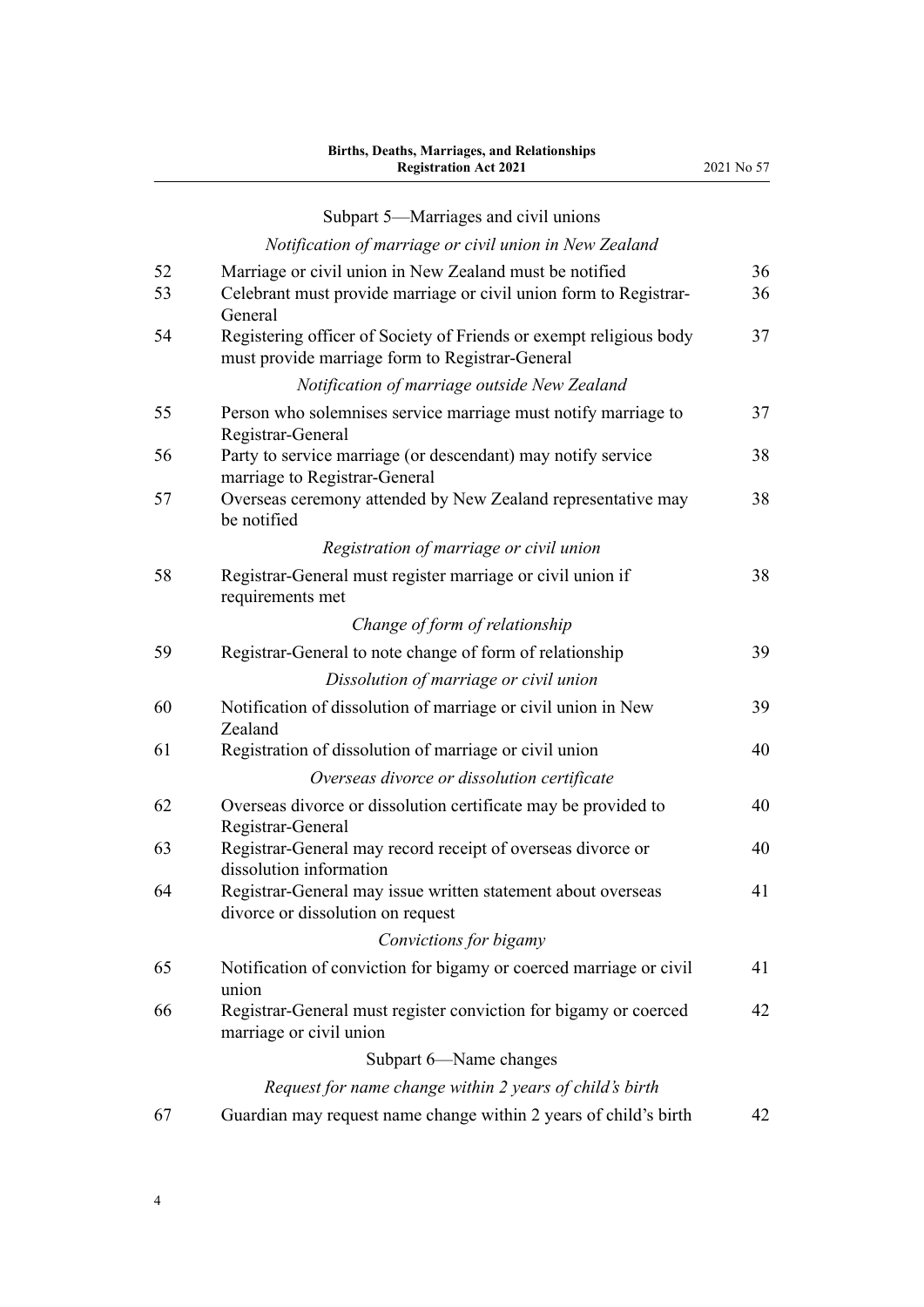| 2021 No 57 | Births, Deaths, Marriages, and Relationships<br><b>Registration Act 2021</b>                                    |    |
|------------|-----------------------------------------------------------------------------------------------------------------|----|
|            | Application for name change                                                                                     |    |
| 68         | Eligibility to apply for name change                                                                            | 42 |
| 69         | Application for name change by eligible person                                                                  | 43 |
| 70         | Application for name change by guardian of eligible child                                                       | 43 |
|            | Registration of name change in birth record or name-change<br>record                                            |    |
| 71         | When Registrar-General may register name change                                                                 | 44 |
|            | Guardianship disputes and refusal of consent                                                                    |    |
| 72         | Registrar-General must give effect to decisions under Care of<br>Children Act 2004                              | 45 |
|            | Registration of name change in marriage and civil union record                                                  |    |
| 73         | Person may request name change be included in marriage or civil<br>union record                                 | 45 |
| 74         | Registration of new names in marriage or civil union information                                                | 45 |
|            | Subpart 7-Creation of records for security-related purposes                                                     |    |
|            | Requests for new identity information                                                                           |    |
| 75         | Minister of Police may request new identity information for certain<br>witnesses and undercover Police officers | 46 |
| 76         | Director-General of intelligence and security agency may request<br>new identity information for employee       | 46 |
|            | Creation of new identity information                                                                            |    |
| 77         | Minister may direct that new identity information be created for<br>witness or undercover Police officer        | 46 |
|            | Part 3<br><b>Certificates</b>                                                                                   |    |
|            | General provisions                                                                                              |    |
| 78         | Request for certificate                                                                                         | 47 |
| 79         | Certificates as evidence                                                                                        | 47 |
|            | <b>Birth certificates</b>                                                                                       |    |
| 80         | Contents of birth certificates generally                                                                        | 48 |
| 81         | Contents of birth certificate issued after correction of information<br>in birth record                         | 48 |
| 82         | Request for adopted person's birth certificate must specify most<br>recent names                                | 49 |
| 83         | Contents of adopted person's birth certificate                                                                  | 49 |
|            | Other certificates                                                                                              |    |
| 84         | Contents of death certificate                                                                                   | 50 |
| 85         | Contents of marriage or civil union certificate                                                                 | 50 |
| 86         | Contents of name-change certificate                                                                             | 51 |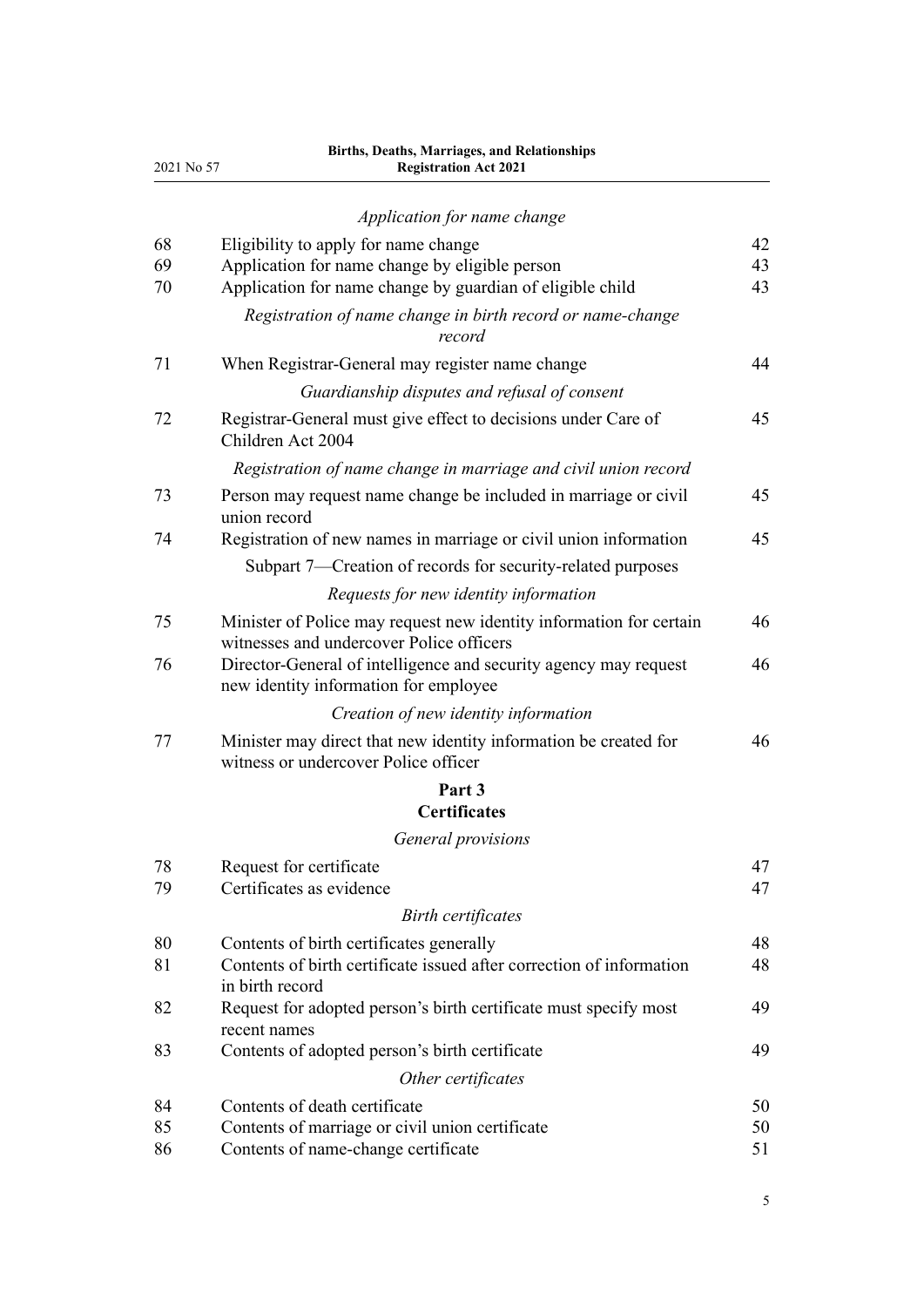#### **[Part 4](#page-50-0)**

|     | Searches and disclosure of information                                                                                  |    |
|-----|-------------------------------------------------------------------------------------------------------------------------|----|
|     | Subpart 1—Public access to information                                                                                  |    |
| 87  | Definitions used in this subpart                                                                                        | 51 |
|     | Eligibility to access information                                                                                       |    |
| 88  | Person must confirm identity to access information under this<br>subpart                                                | 53 |
|     | General searches                                                                                                        |    |
| 89  | Registrar-General may make certain limited information available<br>to search online                                    | 53 |
| 90  | Registrar-General may make historical information available<br>online                                                   | 54 |
|     | Named person searches                                                                                                   |    |
| 91  | Any person may request access to information in relation to named<br>person                                             | 55 |
| 92  | Registrar-General may provide access to information or document<br>unless restriction applies                           | 56 |
| 93  | Only certain persons may access source documents                                                                        | 56 |
| 94  | Page of pre-1998 register accessed electronically may contain<br>additional information                                 | 56 |
|     | Special purpose searches                                                                                                |    |
| 95  | Non-disclosure direction does not apply to searches for certain<br>authorised purposes                                  | 57 |
| 96  | Non-disclosure direction and access register requirements do not<br>apply to certain searches by public sector agencies | 57 |
|     | Searches in public interest or named person's interest                                                                  |    |
| 97  | Certain public sector agencies may request searches in public<br>interest or named person's interest                    | 58 |
|     | Access register                                                                                                         |    |
| 98  | Registrar-General must keep access register                                                                             | 59 |
| 99  | Individual or individual's representative may request copy of<br>access register                                        | 59 |
| 100 | Public sector agency may request copy of access register for<br>maintenance of law                                      | 60 |
| 101 | Registrar-General may comply with request if requirements met                                                           | 60 |
|     | Non-disclosure directions                                                                                               |    |
| 102 | Subject of information may request non-disclosure direction                                                             | 60 |
| 103 | Effect of non-disclosure direction                                                                                      | 61 |
| 104 | Duration of non-disclosure direction                                                                                    | 61 |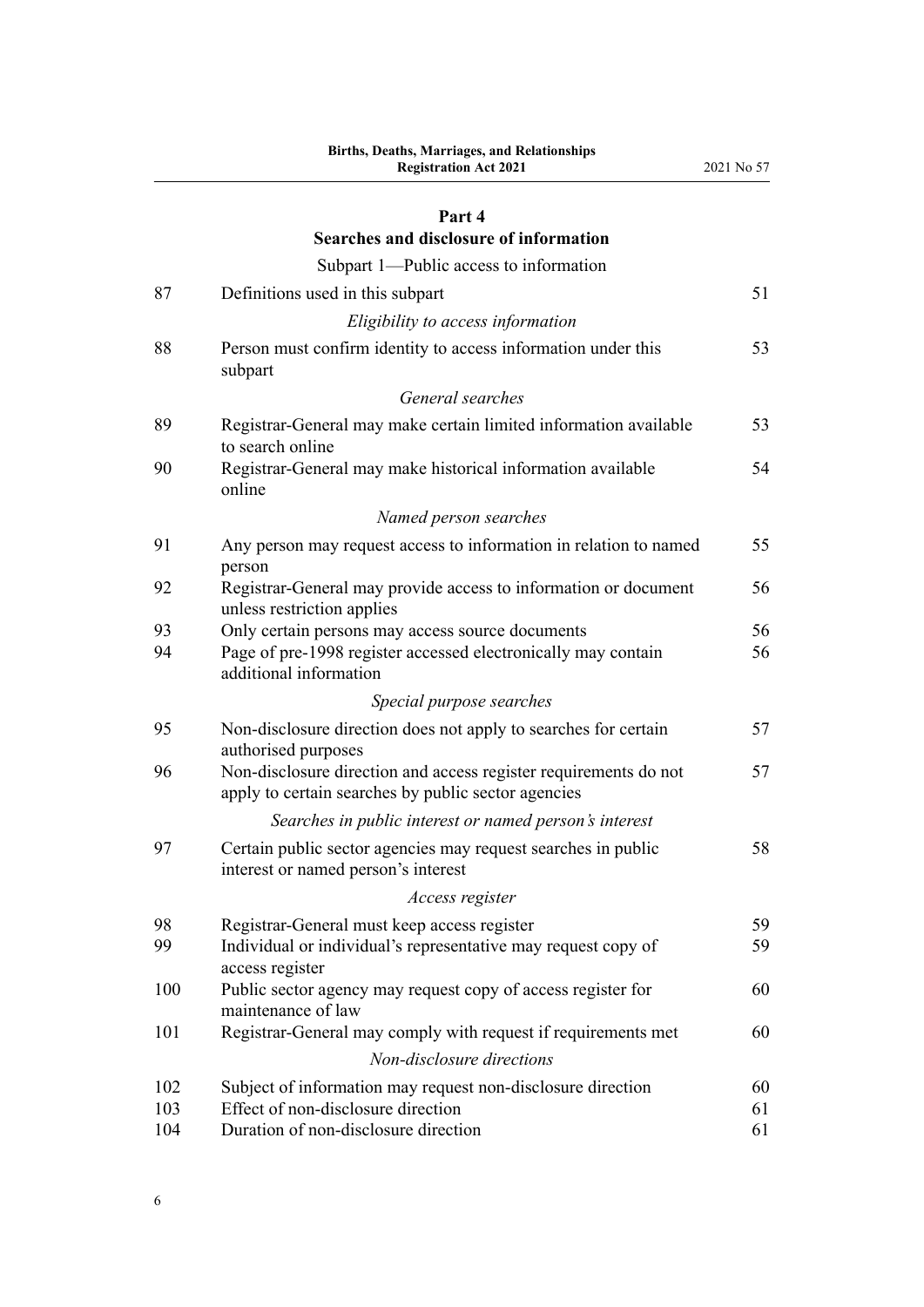| 2021 No 57 | Births, Deaths, Marriages, and Relationships<br><b>Registration Act 2021</b>                                                                           |          |
|------------|--------------------------------------------------------------------------------------------------------------------------------------------------------|----------|
| 105        | Registrar-General may provide limited verification of certain<br>information subject to non-disclosure direction                                       | 62       |
|            | Restricted information                                                                                                                                 |          |
| 106<br>107 | Access to restricted adoption information<br>Access to restricted name-change information and restricted sex<br>information                            | 63<br>63 |
| 108        | Access to restricted identity information                                                                                                              | 64       |
| 109        | Registrar-General may provide access to restricted information on<br>court order                                                                       | 65       |
| 110        | Any reference to "illegitimate" deemed to be deleted                                                                                                   | 66       |
|            | Subpart 2—Disclosure and sharing of information                                                                                                        |          |
|            | Disclosure to public sector agencies                                                                                                                   |          |
| 111        | Registrar-General may disclose information under approved<br>information sharing agreement                                                             | 66       |
| 112        | Registrar-General may disclose information to Schedule 2 agencies<br>under information matching agreement or approved information<br>sharing agreement | 66       |
| 113        | Registrar-General may disclose information for law enforcement<br>purposes                                                                             | 67       |
|            | Disclosure of information to overseas registration authorities                                                                                         |          |
| 114        | Registrar-General may share certain personal information with<br>overseas registration authorities                                                     | 68       |
| 115        | Supply of information to overseas registration authorities must be<br>in accordance with agreement                                                     | 69       |
|            | Disclosure of information to non-government organisations                                                                                              |          |
| 116        | Registrar-General may disclose death information to non-<br>government organisations for certain purposes                                              | 69       |
|            | Disclosure of information under other Acts                                                                                                             |          |
| 117        | Disclosure of certain information for purposes of Identity<br><b>Information Confirmation Act 2012</b>                                                 | 70       |
| 118        | Access to information for purposes of Identity Information<br>Confirmation Act 2012                                                                    | 71       |
| 119        | Information recorded under this Act may be used to update<br>information kept under Human Assisted Reproductive Technology<br>Act 2004                 | 71       |
|            | Disclosure of statistical information                                                                                                                  |          |
| 120        | Registrar-General may provide information for statistical purposes<br>or for health, historical, or demographic research                               | 71       |
| 121        | Disclosure of statistical information                                                                                                                  | 72       |
| 122        | Provision of information to Statistics New Zealand                                                                                                     | 73       |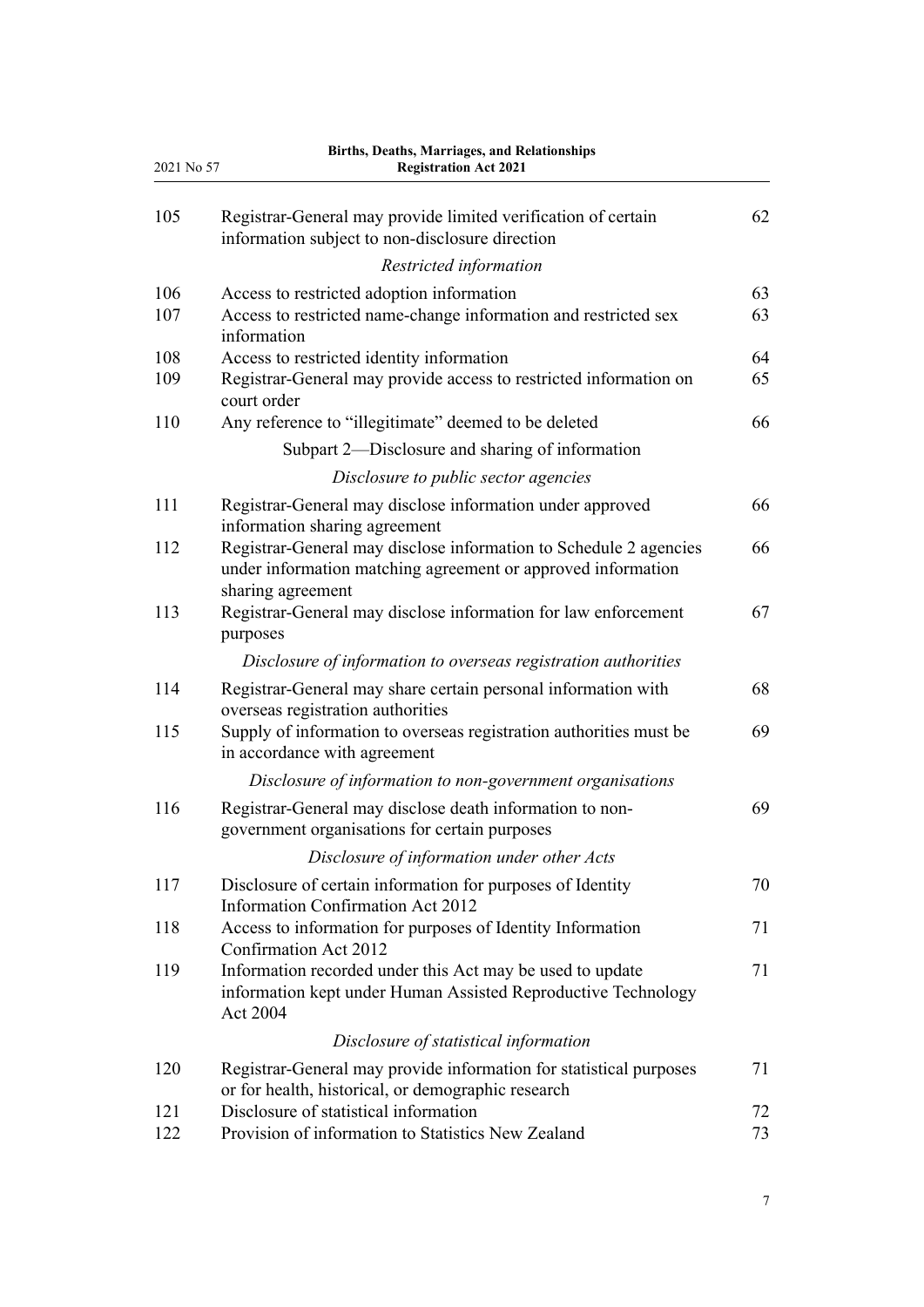## **[Part 5](#page-72-0)**

# **[Registrar-General and registry](#page-72-0)**

[Subpart 1—Registry](#page-72-0)

| 123 | Registry established                                                                                                                                     | 73 |
|-----|----------------------------------------------------------------------------------------------------------------------------------------------------------|----|
|     | Subpart 2-Offices                                                                                                                                        |    |
| 124 | Registrar-General                                                                                                                                        | 73 |
| 125 | Deputy Registrar-General                                                                                                                                 | 73 |
| 126 | Registrar-General may delegate functions, duties, and powers to<br>Registrars                                                                            | 74 |
|     | Subpart 3—Functions, duties, and powers                                                                                                                  |    |
|     | Registrar-General's powers of inquiry                                                                                                                    |    |
| 127 | Registrar-General's powers of inquiry in relation to information<br>recorded in registry                                                                 | 75 |
| 128 | Registrar-General's powers of inquiry in relation to information<br>provided or verified electronically                                                  | 76 |
| 129 | Registrar-General's powers of inquiry in relation to statutory<br>declarations                                                                           | 76 |
| 130 | Registrar-General must decline to register certain information                                                                                           | 76 |
|     | Correction of errors                                                                                                                                     |    |
| 131 | Registrar-General must correct errors                                                                                                                    | 77 |
| 132 | Birth record of child conceived through assisted human<br>reproduction procedure must specify parents as determined under<br>Status of Children Act 1969 | 77 |
| 133 | Family Court may consider proposed corrections in cases of<br>difficulty or dispute                                                                      | 78 |
| 134 | Health information may be used to correct records                                                                                                        | 78 |
|     | Other powers                                                                                                                                             |    |
| 135 | Registrars authorised to take statutory declarations                                                                                                     | 79 |
| 136 | Registrar-General may specify how notifications, requests,<br>applications, and other documents must be provided                                         | 79 |
|     | Part 6                                                                                                                                                   |    |
|     | Fees, offences and penalties, regulations, and other<br>miscellaneous provisions                                                                         |    |
|     | Fees                                                                                                                                                     |    |
| 137 | Fees                                                                                                                                                     | 80 |
|     | Offences                                                                                                                                                 |    |
| 138 | False statements                                                                                                                                         | 80 |
| 139 | Offences relating to registry                                                                                                                            | 81 |
| 140 | Other offences                                                                                                                                           | 82 |
| 141 | Consent of Registrar-General required for prosecution                                                                                                    | 82 |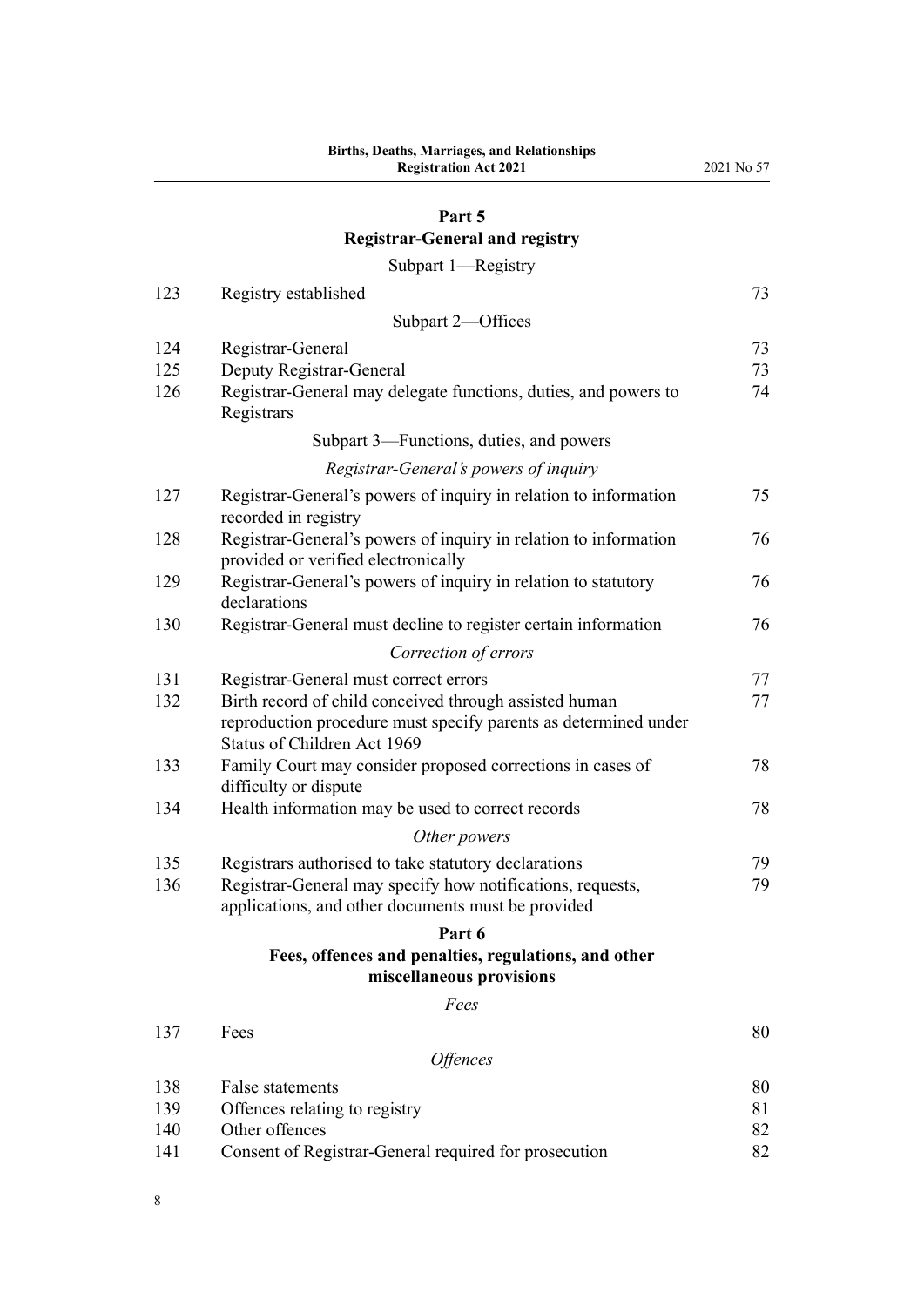<span id="page-8-0"></span>

| 2021 No 57 | Births, Deaths, Marriages, and Relationships<br><b>Registration Act 2021</b>               | s <sub>2</sub> |
|------------|--------------------------------------------------------------------------------------------|----------------|
| 142        | No liability for costs incurred in supplying information                                   | 82             |
| 143        | Protection from liability for supply of information                                        | 82             |
|            | Regulations                                                                                |                |
| 144        | Regulations                                                                                | 83             |
|            | Review of certain provisions relating to applications for<br>registration of nominated sex |                |
| 145        | Review of certain provisions relating to applications for<br>registration of nominated sex | 85             |
|            | Consequential amendments and repeals                                                       |                |
| 146        | Births, Deaths, Marriages, and Relationships Registration Act<br>1995 repealed             | 86             |
| 147        | Consequential amendments                                                                   | 86             |
|            | <b>Schedule 1</b><br>Transitional, savings, and related provisions                         | 87             |
|            | <b>Schedule 2</b><br>Disclosure of information to agencies                                 | 92             |
|            | <b>Schedule 3</b><br><b>Consequential amendments</b>                                       | 94             |

## **The Parliament of New Zealand enacts as follows:**

## **1 Title**

This Act is the Births, Deaths, Marriages, and Relationships Registration Act 2021.

## **2 Commencement**

- (1) This Act comes into force as follows:
	- (a) [section 144](#page-82-0) (which contains regulation-making powers) comes into force on the day after the date of Royal assent:
	- (b) the following provisions come into force on the third anniversary of the date of Royal assent:
		- (i) [section 12\(3\)](#page-18-0) (which enables a parent notifying the birth of a child to specify whether they wish to appear as mother, father, or parent on the birth certificate):
		- (ii) [section 39](#page-30-0) (which requires a medical practitioner or nurse practitioner to provide a preliminary notice of death to the Registrar-General):
		- (iii) [section 98\(2\)\(b\)\(ii\)](#page-58-0) (which requires the Registrar-General to include, in the access register kept under that section, information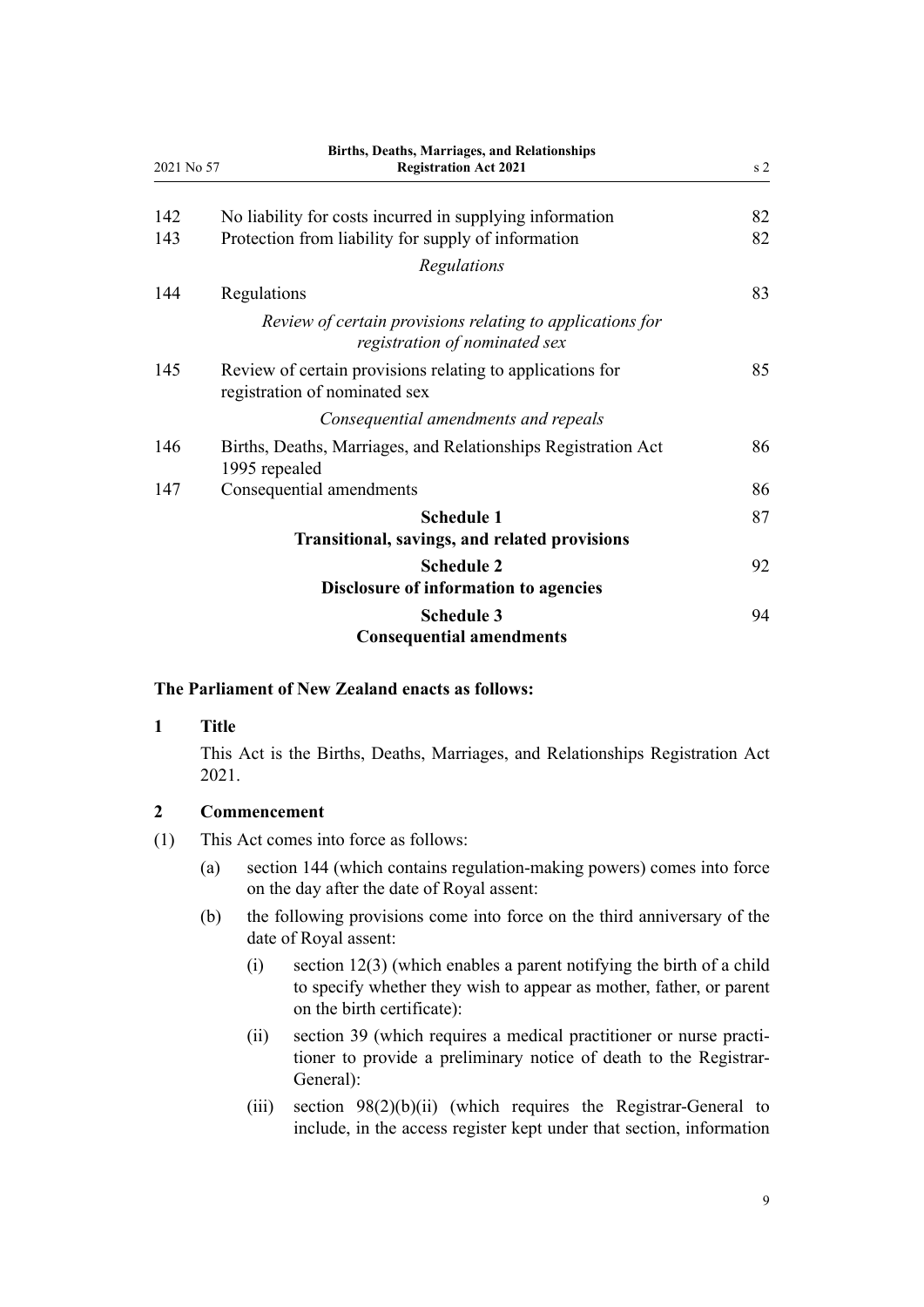about a person requesting access to information on behalf of another person):

- <span id="page-9-0"></span>(c) the rest of this Act comes into force—
	- (i) on a date set by Order in Council; or
	- (ii) to the extent not brought into force earlier, 18 months after Royal assent.
- (2) An Order in Council made under this section is secondary legislation (*see* [Part](http://legislation.govt.nz/pdflink.aspx?id=DLM7298343) [3](http://legislation.govt.nz/pdflink.aspx?id=DLM7298343) of the Legislation Act 2019 for publication requirements).

|                                   | Legislation Act 2019 requirements for secondary legislation made under this section              |                  |  |
|-----------------------------------|--------------------------------------------------------------------------------------------------|------------------|--|
| <b>Publication</b>                | PCO must publish it on the legislation website and notify LA19 s $69(1)(c)$<br>it in the Gazette |                  |  |
| <b>Presentation</b>               | The Minister must present it to the House of<br>Representatives                                  | LA19 s 114       |  |
| <b>Disallowance</b>               | It may be disallowed by the House of Representatives                                             | LA19 ss 115, 116 |  |
| This note is not part of the Act. |                                                                                                  |                  |  |

## **Part 1 Preliminary provisions**

## **3 Purpose of this Act**

The purpose of this Act is—

- (a) to require the notification, registration, and verification of information relating to births, deaths, marriages, civil unions, name changes, adoptions, and sex so as to provide—
	- (i) a source of demographic information and other important infor‐ mation for government about health, mortality, and other matters; and
	- (ii) an official record of births, deaths, marriages, civil unions, and name changes that can be used as evidence of those events and of age, identity, descent, whakapapa, and New Zealand citizenship; and
- (b) to regulate access to, and disclosure of, information recorded under this Act; and
- (c) to regulate the provision and effect of birth certificates, death certifi‐ cates, marriage certificates, civil union certificates, and name-change certificates.

Compare: 1995 No 16 [s 1A](http://legislation.govt.nz/pdflink.aspx?id=DLM1805395)

#### **4 Interpretation**

In this Act, unless the context otherwise requires, **access register** has the meaning set out in [section 87](#page-50-0)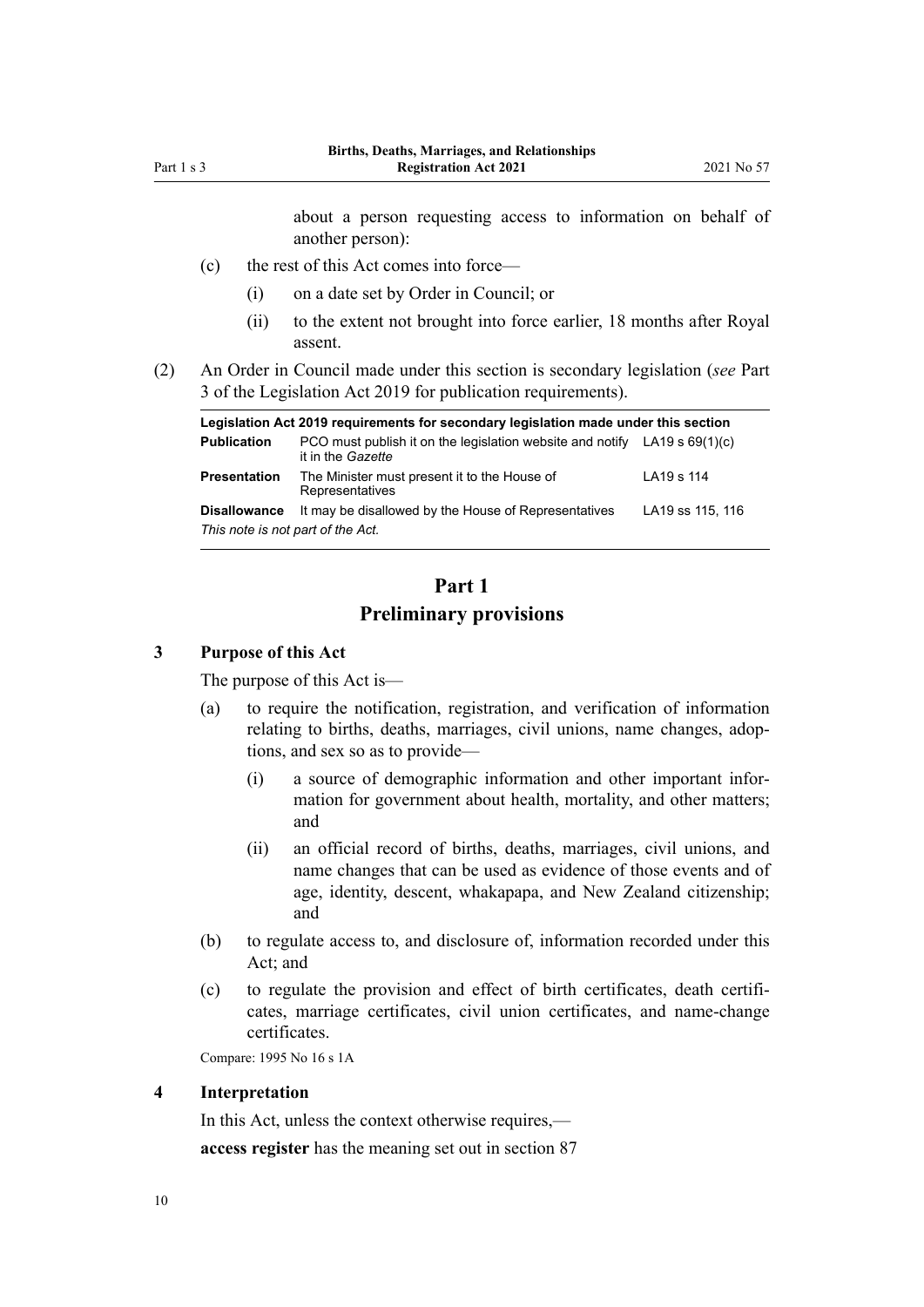**adopted person** means a person whose birth record contains information relat‐ ing to an adoption that was registered under [section 32](#page-27-0) or [33](#page-28-0) (other than information relating to an adoption order that has been discharged)

**adoption order** means an adoption order under the [Adoption Act 1955](http://legislation.govt.nz/pdflink.aspx?id=DLM292660)

**agency** has the meaning set out in [section 7\(1\)](http://legislation.govt.nz/pdflink.aspx?id=LMS23312) of the Privacy Act 2020

**approved information sharing agreement** and **information sharing agree‐ ment** have the meanings set out in [section 138](http://legislation.govt.nz/pdflink.aspx?id=LMS23568) of the Privacy Act 2020

**birth** includes a stillbirth but does not include a miscarriage

**birth certificate** means, in relation to a person, a document—

- (a) issued by, and signed or sealed by or stamped with the seal of, the Registrar-General; and
- (b) containing the information that is required by any of [sections 27,](#page-25-0) [80,](#page-47-0) [81](#page-47-0), and [83](#page-48-0) (as applicable) to be contained in the certificate

#### **birth information**—

- (a) means all information registered in relation to the birth of a person whose birth is registered under this Act; and
- (b) includes all information registered in relation to any of the following:
	- (i) an adoption of the person:
	- (ii) a name change of the person:
	- (iii) registration of a nominated sex for the person

**birth record** means the part of the registry that contains a person's birth information

**celebrant** has the meaning set out in [section 7](#page-16-0)

**Chief Archivist** has the meaning set out in [section 87](#page-50-0)

**child**—

- (a) means a person who is less than 16 years old; and
- (b) for the purposes of [subpart 2](#page-17-0) of Part 2 (notification of births), includes a stillborn child

**civil union** means a civil union entered into under and in accordance with the Civil Union Act 2004

**civil union certificate** means, in relation to a civil union, a document—

- (a) issued by, and signed or sealed by or stamped with the seal of, the Registrar-General; and
- (b) containing the information that is required by section  $85(2)$  to be contained in the certificate

**civil union information** means all information registered in relation to a civil union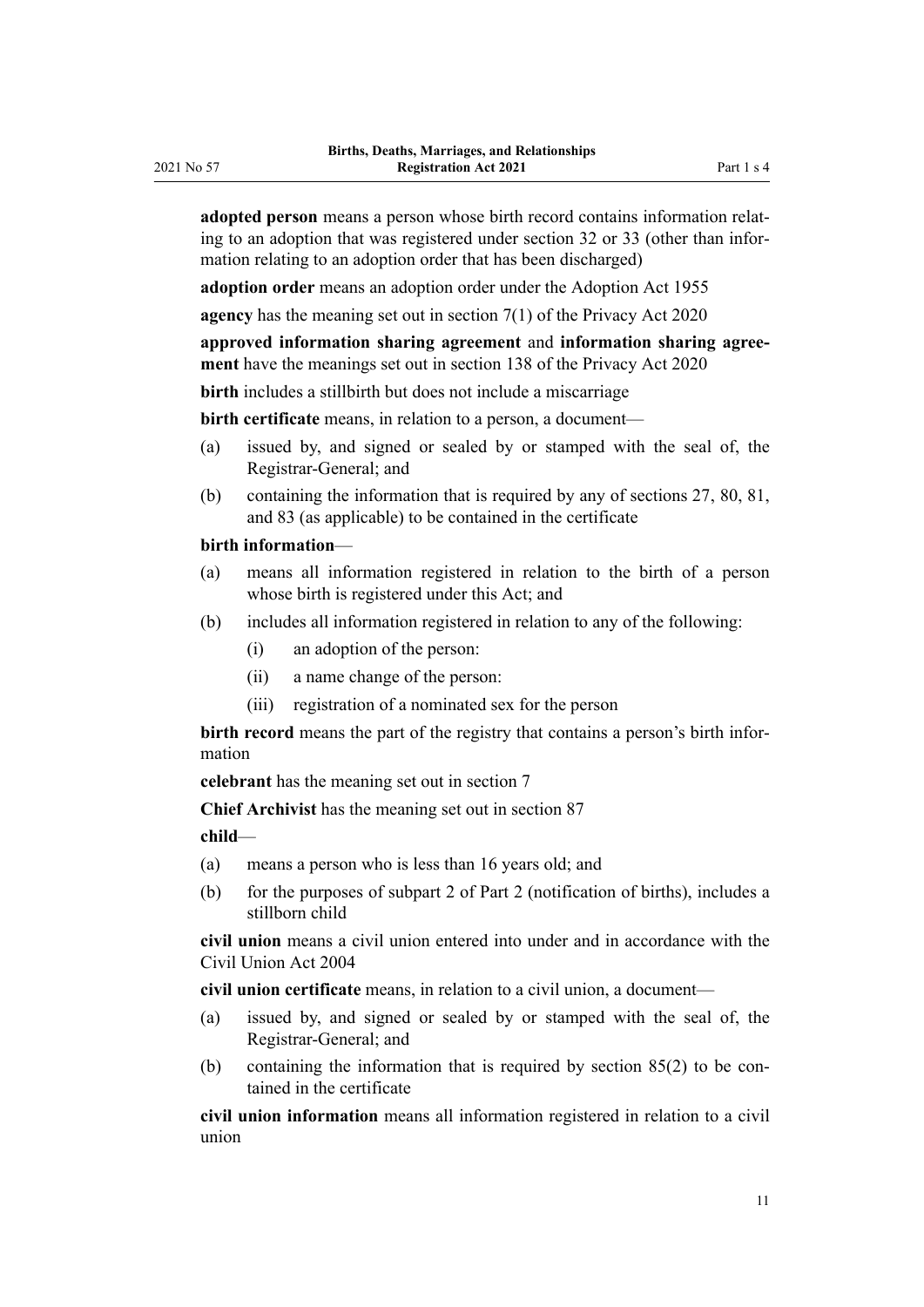**dead foetus** means a foetus that, whether or not the umbilical cord had been severed or the placenta had detached, at no time after issuing completely from its birth mother breathed or showed any other sign of life (such as beating of the heart, pulsation of the umbilical cord, or definite movement of the voluntary muscles)

**death** does not include a miscarriage or a stillbirth

**death certificate** means, in relation to a person, a document—

- (a) issued by, and signed or sealed by or stamped with the seal of, the Registrar-General; and
- (b) containing the information that is required by [section 84](#page-49-0) to be contained in the certificate

**death information** means all information registered in relation to the death of a person

**death record** means the part of the registry that contains a person's death information

**Deputy Registrar-General** means a Deputy Registrar-General appointed under [section 125\(1\)](#page-72-0)

**Director-General of an intelligence and security agency** has the meaning set out in [section 4](#page-9-0) of the Intelligence and Security Act 2017

**disposal** and **to dispose of** have the meaning set out in [section 40\(5\)](#page-30-0)

**document** includes—

- (a) a document in any form; and
- (b) any photograph, film, negative, tape, or any device in, on, or from which 1 or more visual images are capable of being stored or reproduced

**eligible 16- or 17-year-old** means an eligible person who is 16 or 17 years old and has never been in a marriage, civil union, or de facto relationship

#### **eligible child**—

- (a) means a child whose birth is registered under this Act; and
- (b) for the purposes of [section 70](#page-42-0), includes a child who is a New Zealand citizen or is legally entitled to be in New Zealand indefinitely

**eligible person** means,—

- (a) for the purposes of [sections 23 to 26,](#page-23-0) a person who may apply to the Registrar-General for registration of the person's nominated sex under section 23(1); and
- (b) for the purposes of [subpart 6](#page-41-0) of Part 2, a person who may apply to the Registrar-General for registration of a name change under [section 68\(1\)](#page-41-0)

**Family Court** means the division of the District Court known, in accordance with [section 4](http://legislation.govt.nz/pdflink.aspx?id=DLM42268) of the Family Court Act 1980, as the Family Court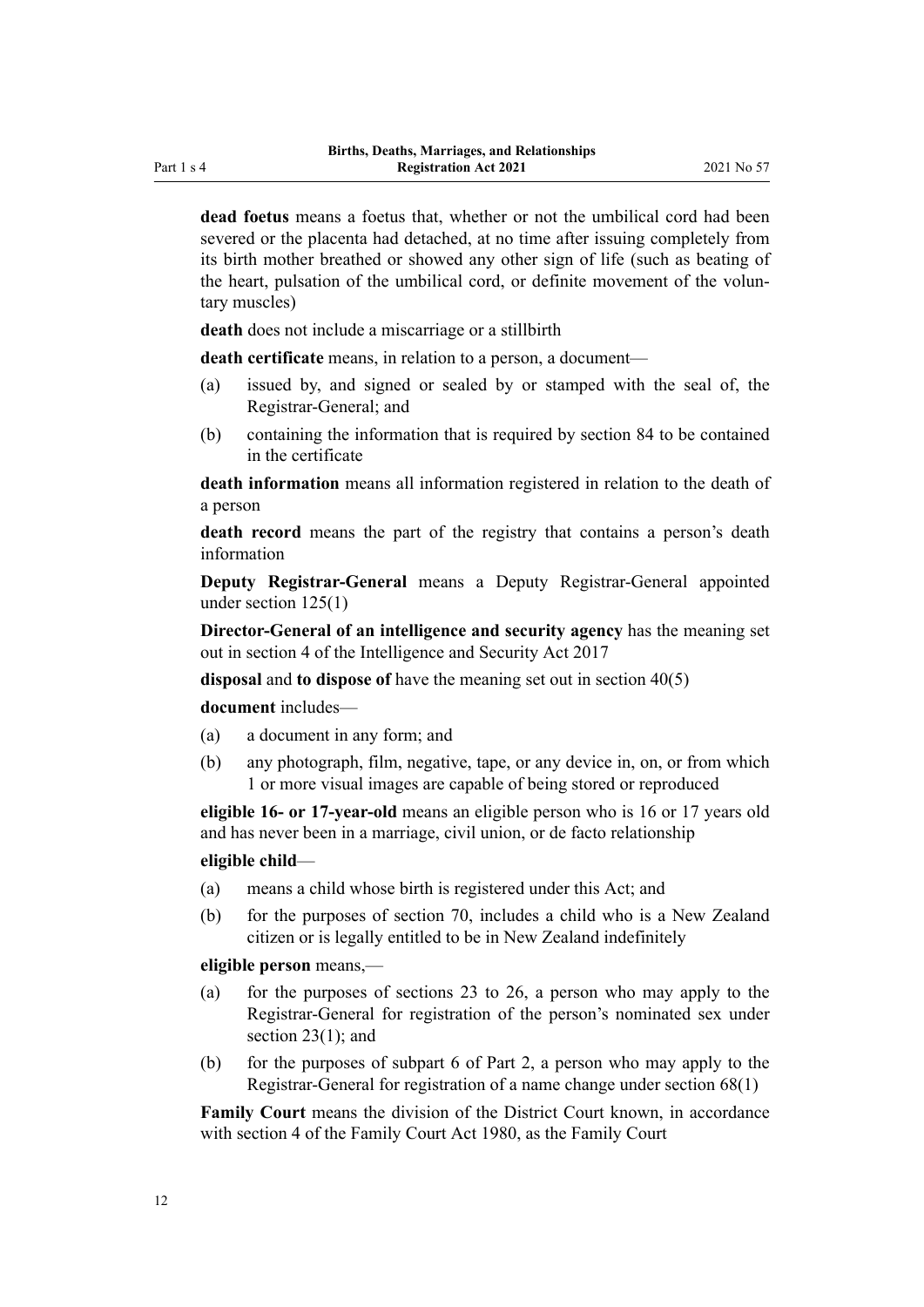**government agency** means a department or organisation listed in [Part 1](http://legislation.govt.nz/pdflink.aspx?id=DLM431205) or [2](http://legislation.govt.nz/pdflink.aspx?id=DLM431296) of Schedule 1 of the Ombudsmen Act 1975

#### **guardian**—

- (a) means a guardian within the meaning of the [Care of Children Act 2004;](http://legislation.govt.nz/pdflink.aspx?id=DLM317232) and
- (b) in relation to a person for the purposes of [sections 23 to 26](#page-23-0) (relating to registration of a nominated sex) and [subpart 6](#page-41-0) of Part 2 (relating to name changes), means—
	- (i) all of the guardians of the person; or
	- (ii) if a guardian of the person is dead, unknown, missing, of unsound mind, or unable to act by virtue of a medical condition, the person's other guardian or guardians; or
	- (iii) if, on the application of 1 guardian, the Family Court has made an order consenting to the registration of a nominated sex or a name change, that guardian

**historical information** has the meaning set out in [section 87](#page-50-0)

**intelligence and security agency** has the meaning set out in [section 4](http://legislation.govt.nz/pdflink.aspx?id=DLM6920830) of the Intelligence and Security Act 2017

**marriage** means a marriage solemnised under the [Marriage Act 1955](http://legislation.govt.nz/pdflink.aspx?id=DLM292027) and includes a service marriage

**marriage certificate** means, in relation to a marriage, a document—

- (a) issued by, and signed or sealed by or stamped with the seal of, the Registrar-General; and
- (b) containing information that is required by [section 85\(1\)](#page-49-0) to be contained in the certificate

**marriage information** means all information registered in relation to a marriage

**marriage or civil union record** means the part of the registry that relates to a marriage or civil union registered under this Act

**medical practitioner** has the meaning set out in [section 7](#page-16-0)

**Minister** means the Minister of the Crown who, under the authority of any warrant or with the authority of the Prime Minister, is for the time being responsible for the administration of this Act

**miscarriage** means the issue from its birth mother, before the 21st week of pregnancy, of a dead foetus weighing less than 400 g

**name-change certificate** means, in relation to a person, a document—

(a) issued by, and signed or sealed by, or stamped with the seal of, the Registrar-General; and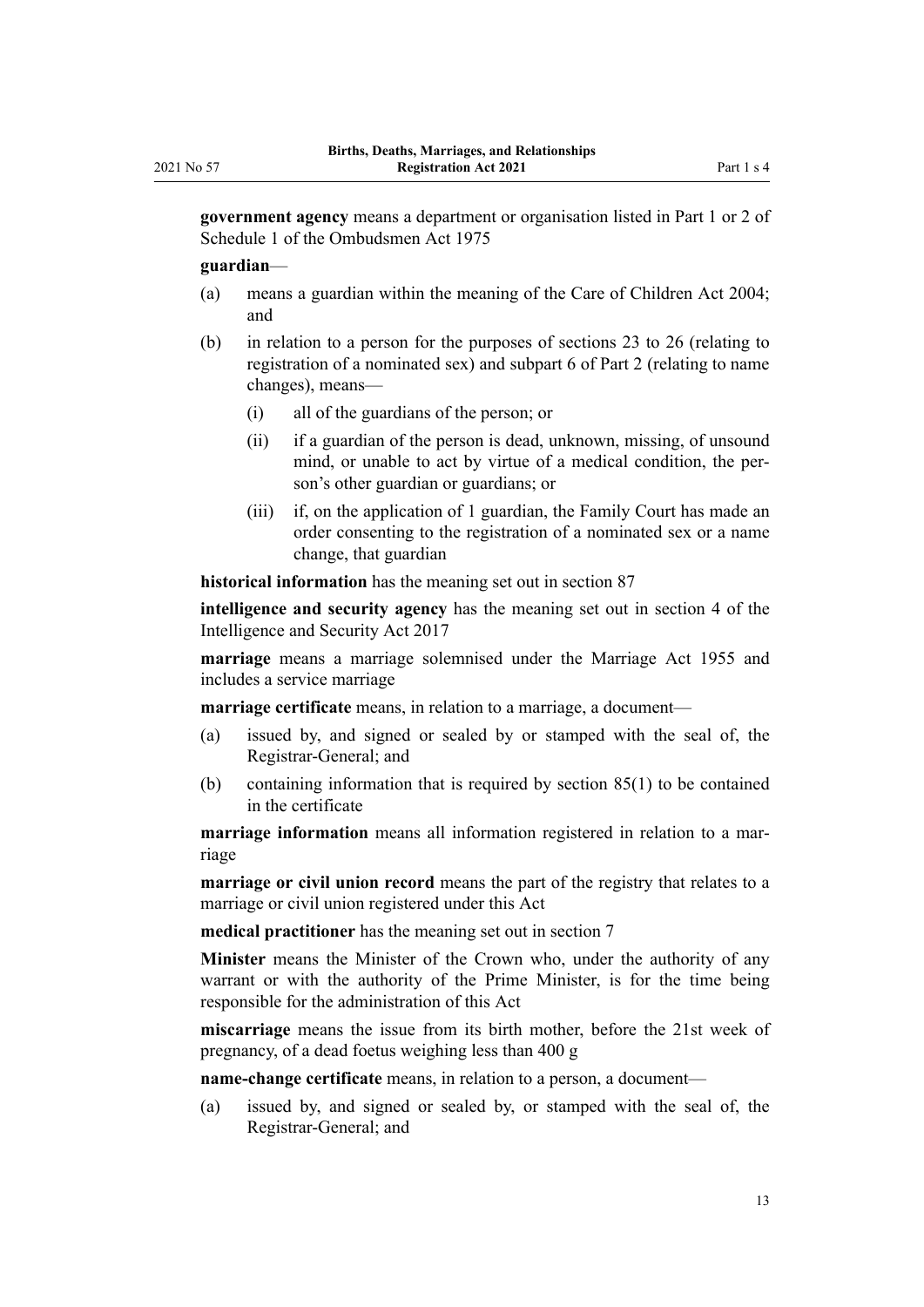(b) containing the information that is required by section  $86(1)$  to be contained in the certificate

**name-change information** means all information registered in relation to a name change of a person whose birth is not registered under this Act

**name-change record** means the part of the registry that contains the namechange information of a person whose birth is not registered under this Act

**New Zealand** includes the Ross Dependency

**New Zealand aircraft** has the meaning set out in [section 7](#page-16-0)

**New Zealand ship** has the meaning set out in [section 7](#page-16-0)

**nominated sex** means, in relation to a person, the sex or gender specified as the person's nominated sex in accordance with section  $24(1)(a)$  or  $25(1)(a)$  in an application for registration of the nominated sex

**non-disclosure direction** means a direction by the Registrar-General under [section 103](#page-60-0)

**notify** means notify in accordance with [section 8](#page-17-0)

**original birth record** means, in relation to a person, the information first registered under [section 16](#page-20-0) or [17](#page-20-0) relating to the person's birth

**overseas registration authority** means an authority constituted in a State out‐ side New Zealand that has the function of recording information relating to births, marriages, civil unions, name changes, or deaths for that State

**personal representative** has the meaning set out in [section 87](#page-50-0)

**pre-1998 register** has the meaning set out in [section 87](#page-50-0)

**Privacy Commissioner** means the person who holds that office under [section](http://legislation.govt.nz/pdflink.aspx?id=LMS23322) [13](http://legislation.govt.nz/pdflink.aspx?id=LMS23322) of the Privacy Act 2020

**private sector agency** has the meaning set out in [section 7\(1\)](http://legislation.govt.nz/pdflink.aspx?id=LMS23312) of the Privacy Act 2020

**proposed name** means, in relation to a person, the name or combination of names that is proposed as the name or combination of names for the person in a request under [section 67](#page-41-0) or an application under [section 69](#page-42-0) or [70](#page-42-0)

**provide access**, in relation to information, includes—

- (a) to permit a person to inspect a document containing any or all of the information; or
- (b) to provide a person with a printout or copy of a document containing any or all of the information; or
- (c) to provide a person with a printout of the information

**public sector agency** has the meaning set out in [section 7\(1\)](http://legislation.govt.nz/pdflink.aspx?id=LMS23312) of the Privacy Act 2020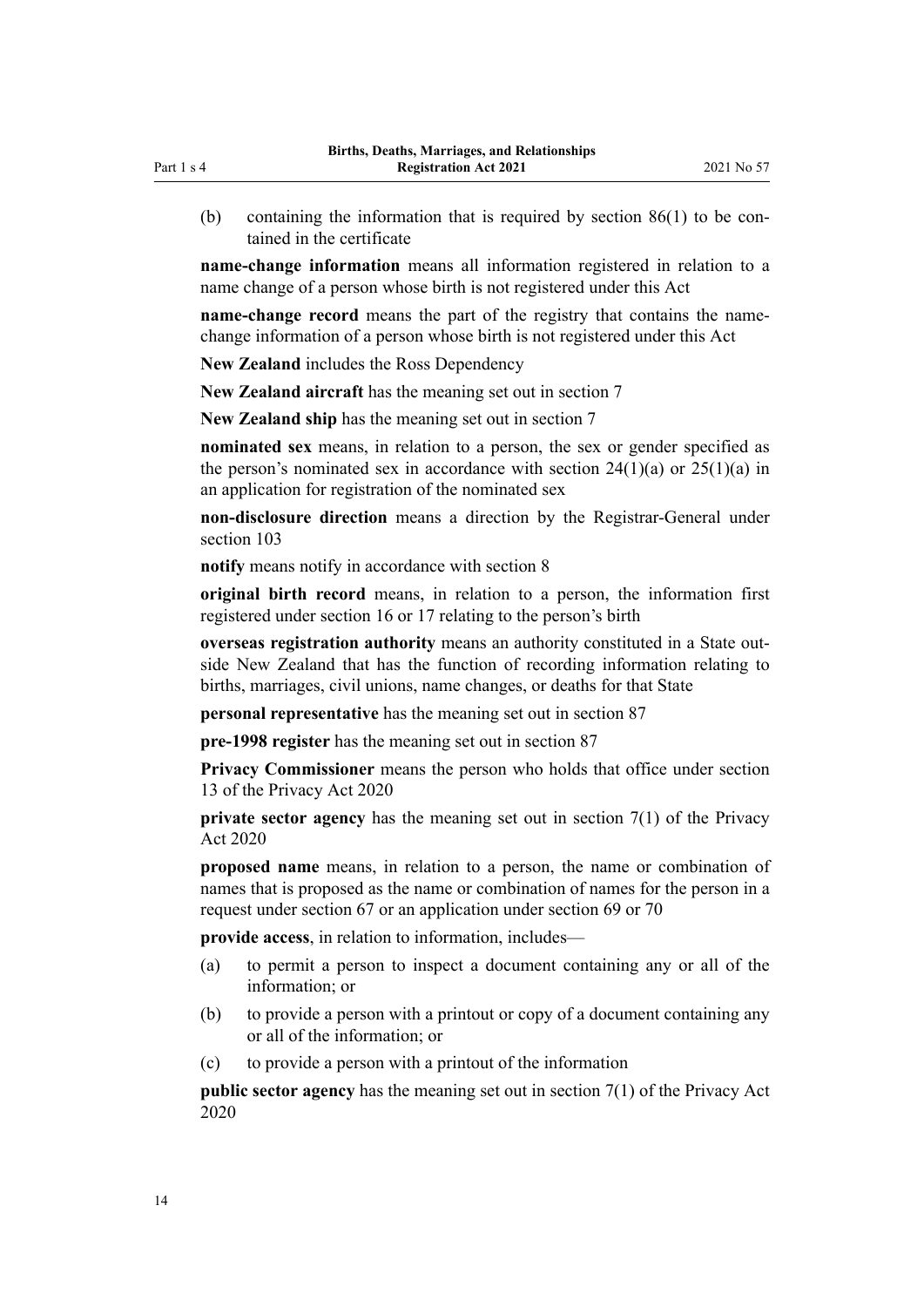**register**, in relation to a registrable event (or information relating to the regis‐ trable event),—

- (a) means to record information relating to the registrable event in the regis‐ try; and
- (b) includes to cause another person to register

**registered name** means, in relation to a person, the name or combination of names that was most recently registered in—

- (a) the person's birth record or name-change record; or
- (b) a registry kept by an overseas registration authority

**registered sex** means, in relation to a person, the most recently registered of the following:

- (a) any information relating to sex registered in the person's original birth record:
- (b) a nominated sex registered in respect of the person under [section 26](#page-24-0):
- (c) any information relating to sex registered under [section 131\(e\)](#page-76-0)

**registrable event** means an adoption, birth, death, marriage, civil union, or name change

**Registrar** means a person for the time being holding that office under [section](#page-73-0) [126\(1\)](#page-73-0)

**Registrar-General** means the Registrar-General appointed under [section](#page-72-0) [124\(1\)](#page-72-0)

**registry** means the registry established under [section 123](#page-72-0)

**regulations** means regulations made under [section 144](#page-82-0)

**restricted adoption information** means, in relation to an adopted person, information registered under [section 32,](#page-27-0) [33,](#page-28-0) or [35](#page-29-0)

**restricted identity information** means any information that—

- (a) is in the birth record, death record, marriage or civil union record, or name-change record of a person who has had a new identity created under [section 77](#page-45-0); and
- (b) relates to the acquisition of new identity information by the person

## **restricted information** means—

- (a) restricted name-change information; and
- (b) restricted sex information; and
- (c) restricted identity information

#### **restricted name-change information** means,—

(a) in relation to a person whose nominated sex has been registered under [section 26](#page-24-0), information that—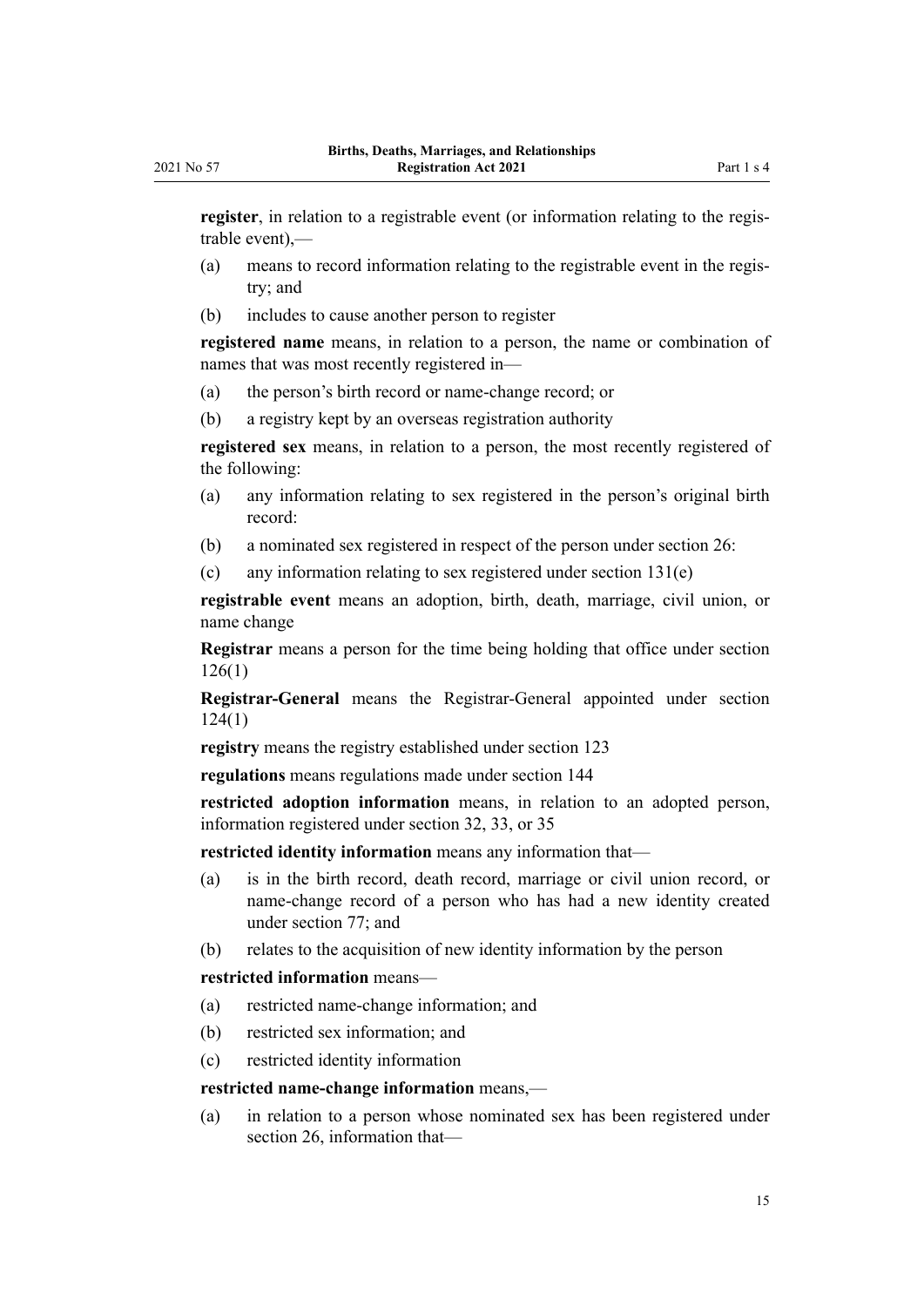- (i) specifies a name that was registered for the person before the name that must appear on the person's birth certificate as the per‐ son's name since birth in accordance with [section 27](#page-25-0); or
- (ii) otherwise relates to the registration of a name change of the per‐ son—
	- (A) before the most recent registration of a nominated sex for the person; or
	- (B) as a result of an application made at the same time as the application for registration of that nominated sex:
- (b) in relation to a person who has had information relating to their sex registered, corrected, or deleted under [section 131](#page-76-0), information that—
	- (i) specifies a name that was registered for the person before the name that must appear on the person's birth certificate as the per‐ son's name since birth in accordance with [section 81](#page-47-0); or
	- (ii) otherwise relates to the registration of a name change of the per‐ son—
		- (A) before the most recent deletion or registration of information relating to the person's sex under [section 131\(b\) or \(e\);](#page-76-0) or
		- (B) as a result of an application made at the same time as the request for that deletion or registration of information

**restricted sex information** means, in relation to a person to whom [section 27](#page-25-0) or [81](#page-47-0) applies, any of the following:

- (a) information that indicates that the person's birth record at one time did not include a registered sex:
- (b) information (other than the information that is required to appear on a person's birth certificate in accordance with [sections 27](#page-25-0) and [81\)](#page-47-0) that indicates that the person is or was of a sex other than the person's registered sex:
- (c) information relating to a person's sex in the person's birth record that has been deleted under [section 131\(b\)](#page-76-0):
- (d) information relating to the correction, deletion, or registration of information relating to a person's sex under [section 131](#page-76-0)

**service marriage** has the meaning set out in [section 7](#page-16-0)

**source document** has the meaning set out in [section 87](#page-50-0)

**stillbirth** means the issue of a stillborn child from its birth mother

**stillborn child** means a dead foetus that—

- (a) weighed 400 g or more when it issued from its birth mother; or
- (b) issued from its birth mother after the 20th week of pregnancy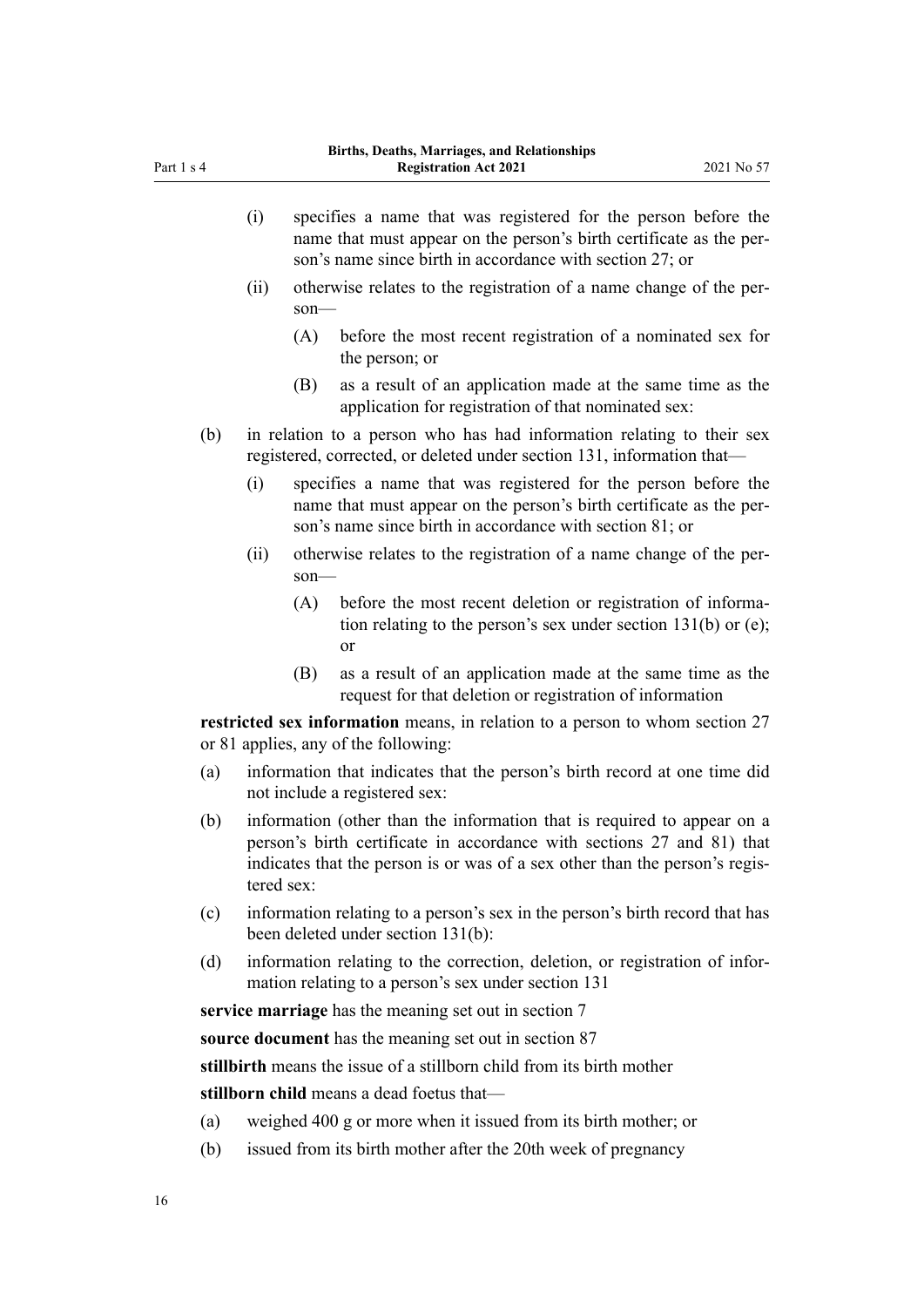<span id="page-16-0"></span>**suitably qualified third party** means a person who is 18 years old or older and of a type specified in regulations for the purposes of this definition

**undesirable in the public interest** has the meaning set out in [section 18\(4\).](#page-20-0)

Compare: 1995 No 16 [s 2](http://legislation.govt.nz/pdflink.aspx?id=DLM359378)

## **5 Transitional, savings, and related provisions**

The transitional, savings, and related provisions set out in [Schedule 1](#page-86-0) have effect according to their terms.

## **6 Act binds the Crown**

This Act binds the Crown. Compare: 1995 No 16 [s 3](http://legislation.govt.nz/pdflink.aspx?id=DLM364094)

# **Part 2 Registration of information**

## Subpart 1—General provisions

## **7 Definitions used in this Part**

In this Part,—

#### **celebrant** means,—

- (a) in relation to a marriage, a person who is a marriage celebrant under the [Marriage Act 1955](http://legislation.govt.nz/pdflink.aspx?id=DLM292027) and who solemnised the marriage; and
- (b) in relation to a civil union, a person who is a civil union celebrant under the [Civil Union Act 2004](http://legislation.govt.nz/pdflink.aspx?id=DLM323384) and who solemnised the civil union

**medical practitioner** has the same meaning as in [section 5](http://legislation.govt.nz/pdflink.aspx?id=DLM203321) of the Health Practitioners Competence Assurance Act 2003

**New Zealand aircraft** means—

- (a) an aircraft registered in New Zealand under the [Civil Aviation Act 1990;](http://legislation.govt.nz/pdflink.aspx?id=DLM214686) or
- (b) an aircraft of the armed forces (within the meaning of the [Armed Forces](http://legislation.govt.nz/pdflink.aspx?id=DLM401062) [Discipline Act 1971\)](http://legislation.govt.nz/pdflink.aspx?id=DLM401062)

**New Zealand ship** means—

- (a) a New Zealand ship (as defined in [section 2\(1\)](http://legislation.govt.nz/pdflink.aspx?id=DLM334667) of the Maritime Transport Act 1994); or
- (b) a ship of the armed forces (within the meaning of the [Armed Forces Dis‐](http://legislation.govt.nz/pdflink.aspx?id=DLM401062) [cipline Act 1971\)](http://legislation.govt.nz/pdflink.aspx?id=DLM401062)

**service marriage** has the meaning given to it by [section 2\(1\)](http://legislation.govt.nz/pdflink.aspx?id=DLM292034) of the Marriage Act 1955.

Compare: 1995 No 16 [s 2](http://legislation.govt.nz/pdflink.aspx?id=DLM359378)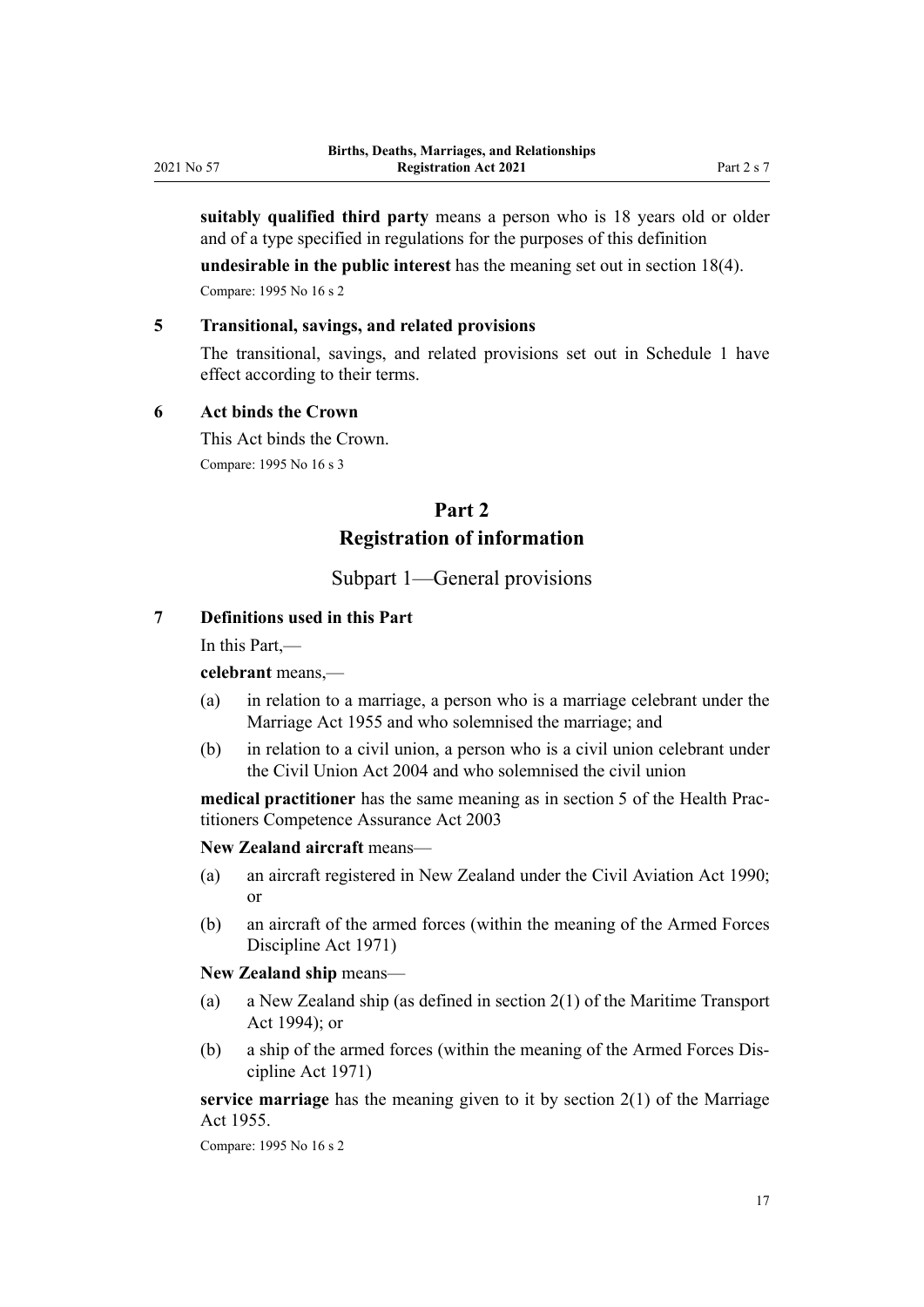## *Notification of information*

## <span id="page-17-0"></span>**8 Notifications, applications, and requests must include information required by this Act and regulations**

- (1) A notification, application, request, or other notice required or permitted to be provided to the Registrar-General under this Part must—
	- (a) include the information required by this Act and regulations; and
	- (b) be made in accordance with any directions issued by the Registrar-General under [section 136](#page-78-0).
- (2) A person may notify information under this Part only if expressly permitted to do so.

Compare: 1995 No 16 [ss 9\(3\),](http://legislation.govt.nz/pdflink.aspx?id=DLM364101) [11](http://legislation.govt.nz/pdflink.aspx?id=DLM364104), [47,](http://legislation.govt.nz/pdflink.aspx?id=DLM364181) [89A\(1\), \(2\)](http://legislation.govt.nz/pdflink.aspx?id=DLM1806511)

## *Registration of information*

#### **9 Registrar-General may register information only if requirements met**

- (1) The Registrar-General may register a registrable event, or register, amend, or delete information relating to a registrable event, under this Act only if—
	- (a) expressly permitted or required to do so by this Act; and
	- (b) satisfied that the requirements of the Act and regulations in relation to the notification of the registrable event or the information are met.
- (2) This section is subject to [sections 127 to 130](#page-74-0) (which provide for the Registrar-General's powers of inquiry and requirements to decline to register certain information).

Compare: 1995 No 16 [s 4](http://legislation.govt.nz/pdflink.aspx?id=DLM364095)

## Subpart 2—Births

#### *Notification of births*

#### **10 Birth in New Zealand must be notified**

- (1) A birth in New Zealand must be notified to the Registrar-General.
- (2) Subsection (1) does not apply to a birth on a New Zealand aircraft or a New Zealand ship that occurs outside New Zealand.

Compare: 1995 No 16 [s 5](http://legislation.govt.nz/pdflink.aspx?id=DLM364097)

#### **11 Preliminary notice of birth in New Zealand must be provided**

- (1) Preliminary notice of a birth in New Zealand must be provided to the Registrar-General within 5 working days after the birth.
- (2) If a birth takes place during or immediately before the birth mother's admission to a hospital, the occupier of the hospital must provide the preliminary notice.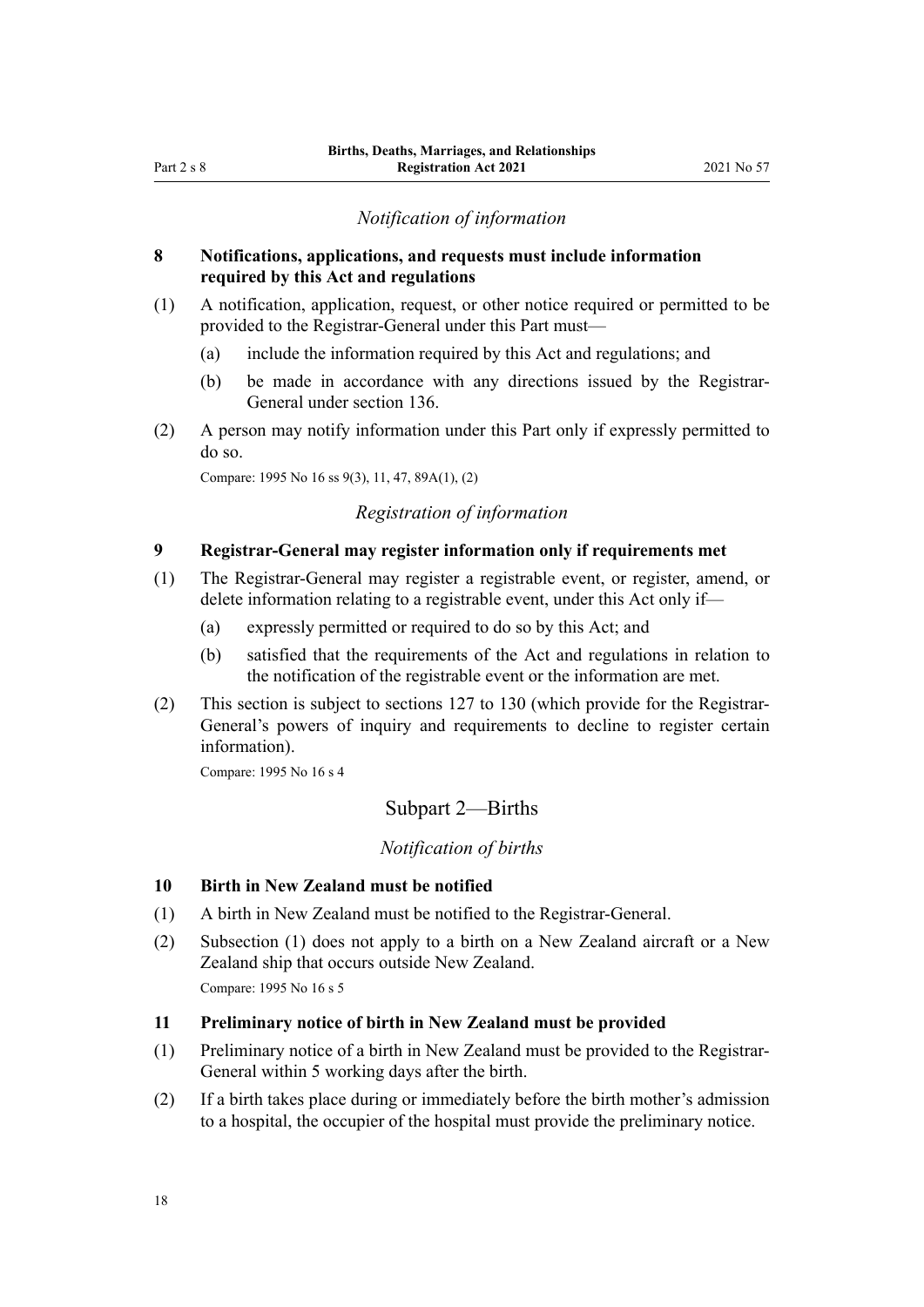- <span id="page-18-0"></span>(3) In any other case, the preliminary notice of the birth must be provided to the Registrar-General by—
	- (a) a medical practitioner who is present at the birth; or
	- (b) if no medical practitioner is present at the birth, a midwife who is present at the birth; or
	- (c) if neither a medical practitioner nor a midwife is present at the birth, the occupier of the premises in which the birth takes place or to which the birth mother is admitted immediately after the birth.
- (4) The Registrar-General must notify the Director-General of Health of all still‐ births for which a preliminary notice has been provided.
- (5) In this section,—

**hospital** means a hospital care institution as defined in [section 58\(4\)](http://legislation.govt.nz/pdflink.aspx?id=DLM120905) of the Health and Disability Services (Safety) Act 2001

**midwife** means a health practitioner who is, or is deemed to be, registered with the Midwifery Council established by [section 114\(3\)](http://legislation.govt.nz/pdflink.aspx?id=DLM204329) of the Health Practitioners Competence Assurance Act 2003 as a practitioner of the profession of midwif‐ ery

**occupier**, in relation to any premises, means the person for the time being in charge of the premises.

Compare: 1995 No 16 [s 5A](http://legislation.govt.nz/pdflink.aspx?id=DLM1805740)

## **12 Parents must notify birth in New Zealand**

- (1) Both parents of a child born in New Zealand must, as soon as is reasonably practicable after the birth,—
	- (a) jointly notify the Registrar-General of the birth; and
	- (b) inform the Registrar-General whether, to the best of their knowledge, either or both of the child's parents are New Zealand citizens or persons legally entitled to be in New Zealand indefinitely.
- (2) However,—
	- (a) 1 parent may notify a birth if—
		- (i) the child has only 1 parent at law; or
		- (ii) the other parent is dead, unknown, missing, of unsound mind, or unable to act by virtue of a medical condition; or
		- (iii) it is not reasonably practicable for the other parent to jointly notify the birth because—
			- (A) the other parent is overseas; and
			- (B) the other parent cannot be contacted within a period of time that is reasonable in the circumstances; or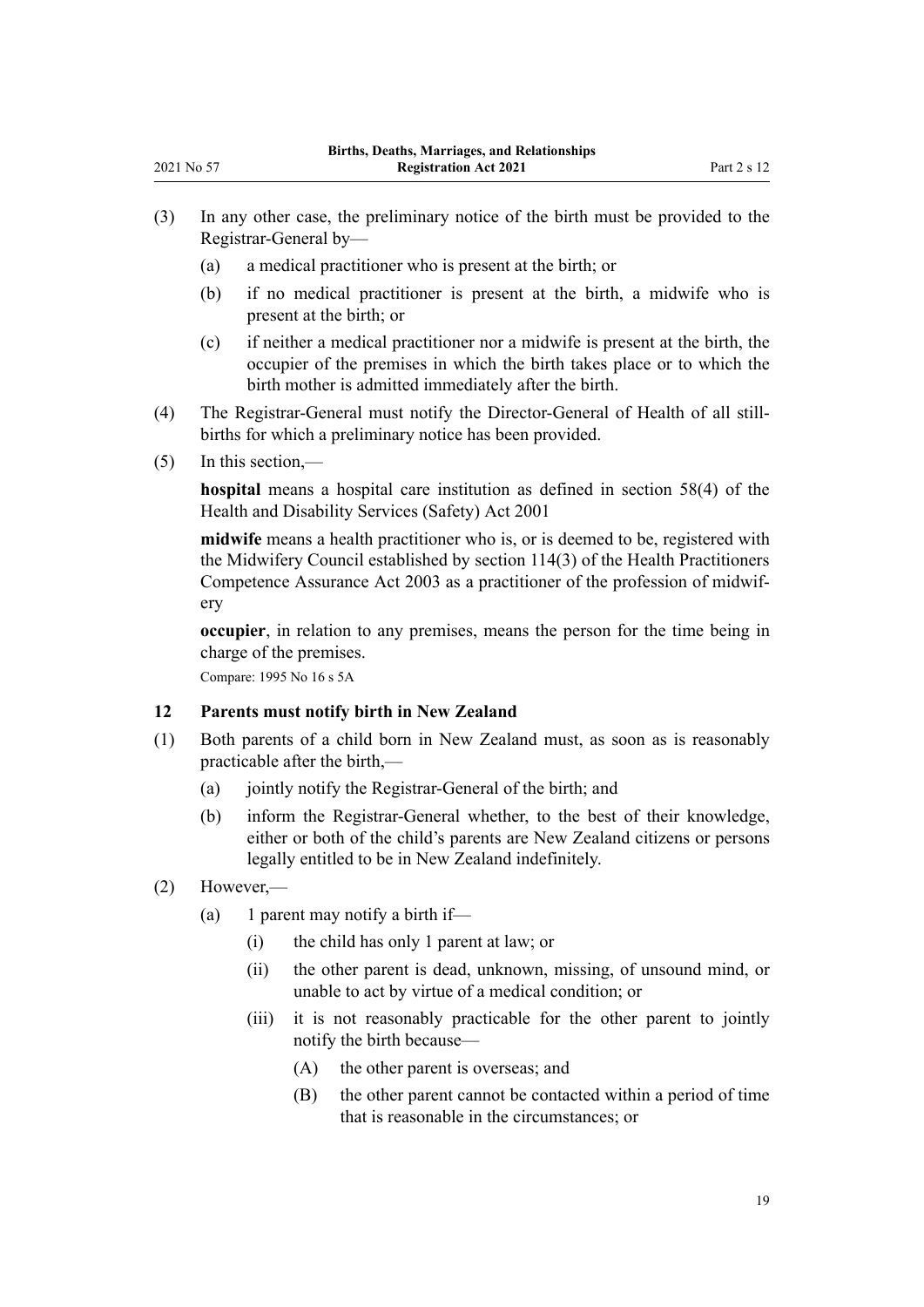- <span id="page-19-0"></span>(iv) requiring the other parent to jointly notify the birth would cause unwarranted distress to either of the parents:
- (b) if both parents fail or refuse to notify the birth, a guardian of the child (or another person authorised by the Registrar-General) may notify the birth.
- (3) Each parent notifying the birth of a child under this section may specify whether they wish to appear on the child's birth certificate as the child's "mother", "father", or "parent".
- (4) For the purposes of this section, a child has **1 parent at law** if—
	- (a) the child is born as a result of a woman acting alone in a situation described in [section 20\(1\)](http://legislation.govt.nz/pdflink.aspx?id=DLM391094) or [22\(1\)](http://legislation.govt.nz/pdflink.aspx?id=DLM391201) of the Status of Children Act 1969; and
	- (b) the donor of the ovum, embryo, or semen (as the case may be) for the pregnancy does not become the partner of the woman after the time of conception but before the birth is notified for registration.

Compare: 1995 No 16 [ss 9](http://legislation.govt.nz/pdflink.aspx?id=DLM364101), [10](http://legislation.govt.nz/pdflink.aspx?id=DLM364103)

## **13 Notification of birth in New Zealand must include name information**

- (1) A person notifying a birth under [section 12](#page-18-0) must specify 1 name as the child's surname and 1 or more other names.
- (2) However, the notification may include only 1 name for the child if—
	- (a) the religious or philosophical beliefs or the cultural traditions of a parent (whether living or dead) or living guardian of the child require the child to have only 1 name; or
	- (b) the birth is a stillbirth and the name included is to be registered as the child's surname.
- (3) A name or combination of names must be treated as if it had not been notified for the purposes of subsection (1) if—
	- (a) the Registrar-General declines to include the name or combination of names under [section 18](#page-20-0); and
	- (b) the Family Court has not determined that the name or combination of names should be included.

Compare: 1995 No 16 [s 19](http://legislation.govt.nz/pdflink.aspx?id=DLM364131)

## **14 Who must notify birth of child found abandoned in New Zealand**

- (1) A person who has charge of a child must tell a Police employee as soon as practicable if the person—
	- (a) believes that the child—
		- (i) is recently born; and
		- (ii) was found abandoned in New Zealand; and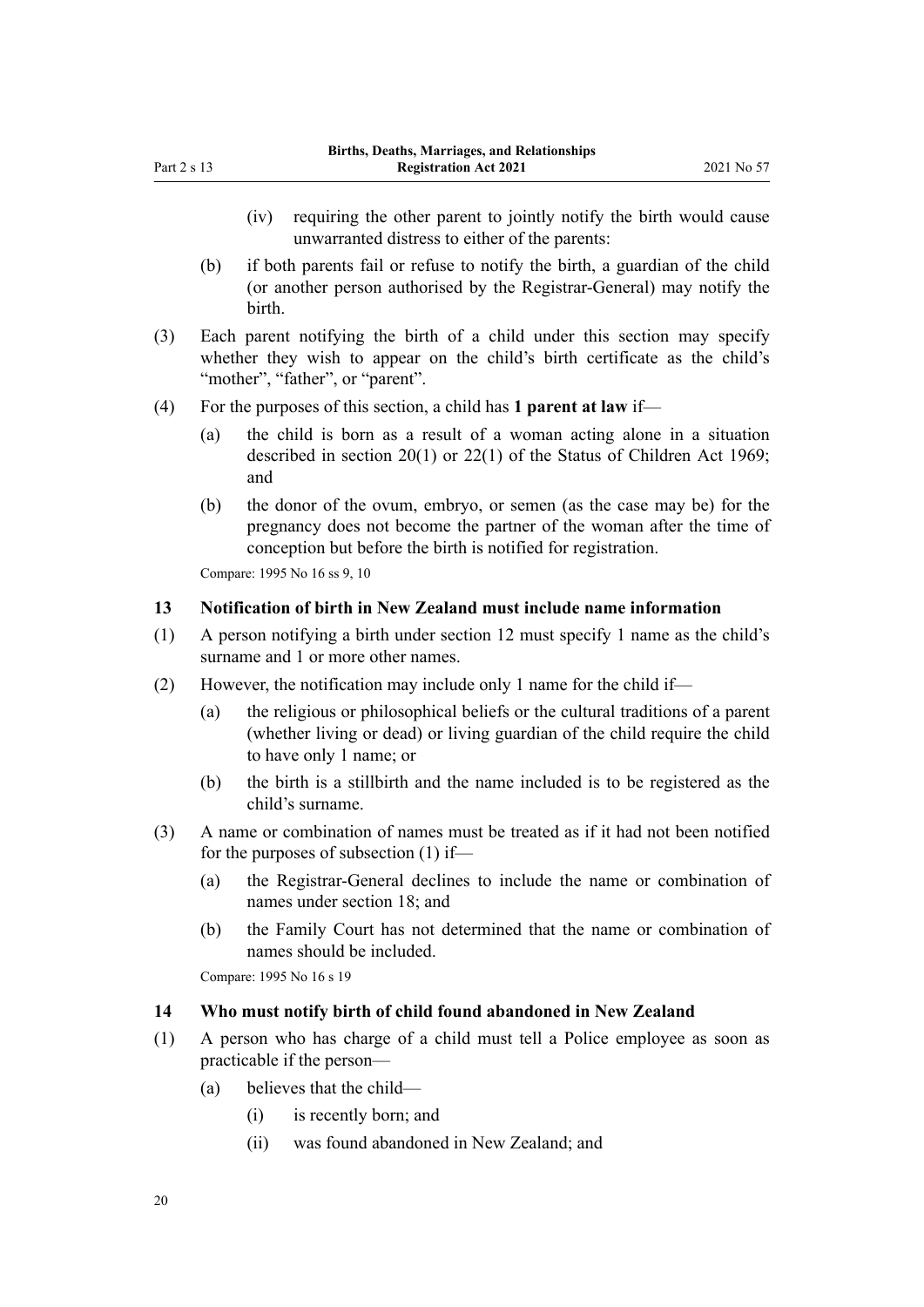- (b) is not satisfied that the Registrar-General has been notified of the birth.
- <span id="page-20-0"></span>(2) The Police employee must notify the Registrar-General if notified of the find‐ ing of a child under subsection (1).

Compare: 1995 No 16 [s 7](http://legislation.govt.nz/pdflink.aspx?id=DLM364099)

## **15 Any person may notify birth that occurs outside New Zealand on New Zealand ship or New Zealand aircraft**

Any person may, at any time, notify the Registrar-General of a birth that occurs outside New Zealand on a New Zealand aircraft or New Zealand ship.

Compare: 1995 No 16 [s 8](http://legislation.govt.nz/pdflink.aspx?id=DLM364100)

## *Registration of births*

- **16 Registrar-General must register birth in New Zealand if notified within 2 years**
- (1) The Registrar-General—
	- (a) must register a birth in New Zealand that was notified within 2 years after the birth; and
	- (b) may register a birth in New Zealand that was notified more than 2 years after the birth if satisfied the birth has not been registered.
- (2) If the birth is a stillbirth, the Registrar-General must clearly identify the birth as a stillbirth in the birth record. Compare: 1995 No 16 [ss 5](http://legislation.govt.nz/pdflink.aspx?id=DLM364097), [12,](http://legislation.govt.nz/pdflink.aspx?id=DLM364105) [16](http://legislation.govt.nz/pdflink.aspx?id=DLM364122)

## **17 When Registrar-General may register birth that occurs outside New Zealand**

- (1) The Registrar-General may register a birth that occurs outside New Zealand only—
	- (a) if the birth is notified under [section 14](#page-19-0) or 15; or
	- (b) in accordance with [section 32\(2\)](#page-27-0).
- (2) If a birth registered under subsection (1) is a stillbirth, the Registrar-General must clearly identify the birth as a stillbirth in the birth record. Compare: 1995 No 16 [s 6](http://legislation.govt.nz/pdflink.aspx?id=DLM364098)

## **18 Registrar-General may decline to register certain names**

- (1) The Registrar-General may register a name or combination of names only if, after the name or combination of names is registered, the person's birth record will include—
	- (a) 1 name as the person's surname and 1 or more other names; or
	- (b) if the religious or philosophical beliefs, or cultural traditions, of the per‐ son or of a parent (whether living or dead) or living guardian of the person require the person to have only 1 name, 1 name; or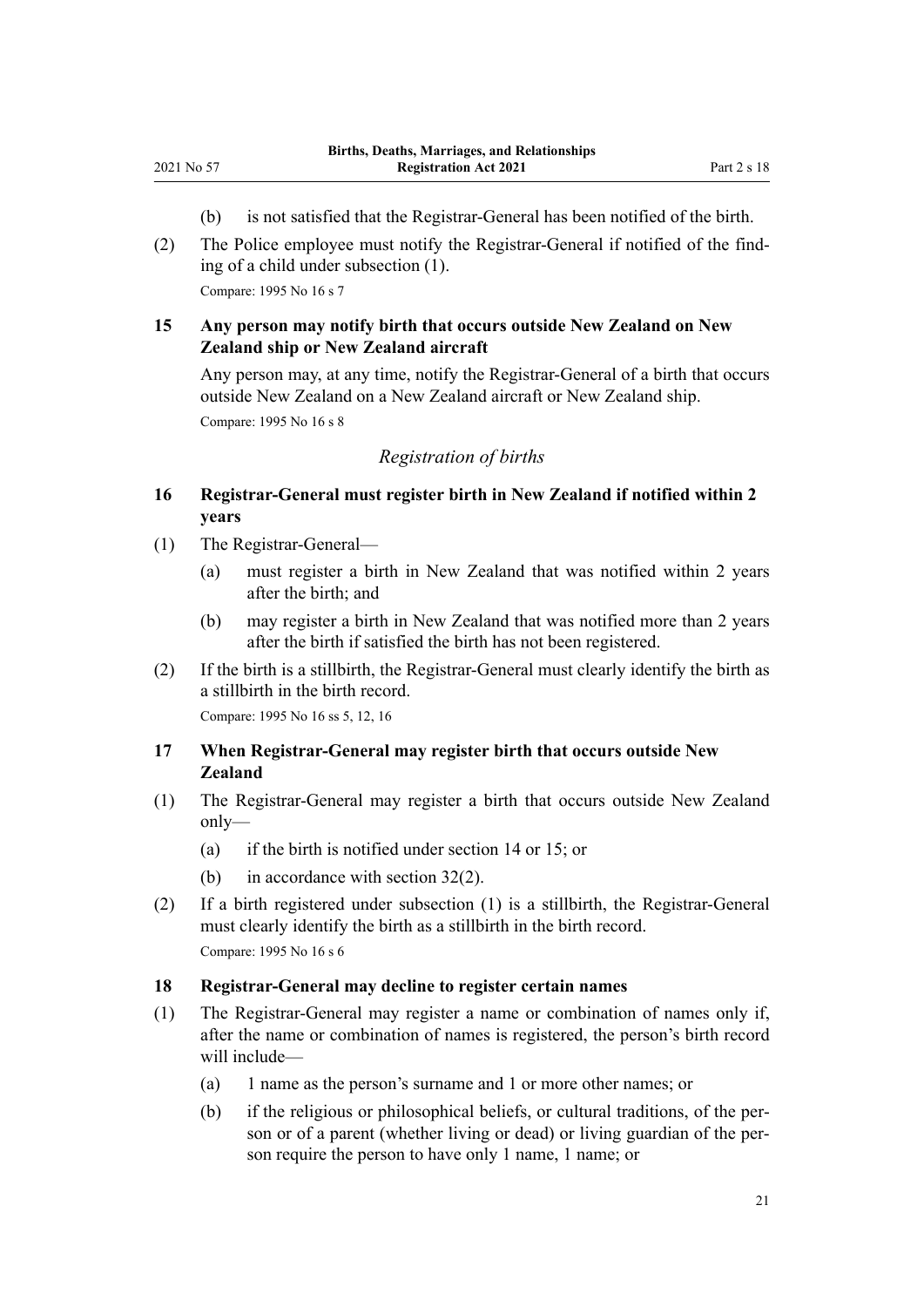(c) if the birth is a stillbirth, 1 name as the child's surname.

<span id="page-21-0"></span>Part 2 s 19

- (2) The Registrar-General must, if the requirements of subsection (1) are met, register the name or combination of names unless the Registrar-General considers it is undesirable in the public interest for a person to have the name or combination of names.
- (3) A person affected by a decision of the Registrar-General to decline to register a name or combination of names under subsection (2) may appeal against the decision under [section 30](#page-26-0).
- (4) For the purposes of this section and [sections 30](#page-26-0) and [71,](#page-43-0) it is **undesirable in the public interest** for a person to have a name or combination of names if the name or combination of names—
	- (a) might cause offence to a reasonable person; or
	- (b) is unreasonably long; or
	- (c) is, includes, or resembles an official title or rank (without adequate justi‐ fication).

Compare: 1995 No 16 [s 18\(1\)–\(5\), \(8\)](http://legislation.govt.nz/pdflink.aspx?id=DLM364129)

#### **19 Birth record must indicate if person is New Zealand citizen by birth**

- (1) When the Registrar-General registers a birth, the Registrar-General must indi‐ cate in the birth record that the person born is a New Zealand citizen by birth if—
	- (a) the Registrar-General is satisfied that the person is a New Zealand citizen by birth within the meaning of [section 6](http://legislation.govt.nz/pdflink.aspx?id=DLM443841) of the Citizenship Act 1977; or
	- (b) the chief executive or other appropriate officer of the department for the time being responsible for the administration of the [Citizenship Act 1977](http://legislation.govt.nz/pdflink.aspx?id=DLM443683) informs the Registrar-General that the person is a New Zealand citizen by birth.
- (2) In deciding for the purposes of subsection  $(1)(a)$  whether a person is a New Zealand citizen by birth, the Registrar-General must have regard to all of the following information that is available:
	- (a) information provided by any guardian of the person:
	- (b) the birth record of the person's parent or parents:
	- (c) information about the citizenship status or immigration status of the per‐ son or the person's parent or parents:
	- (d) whether the person's parent or parents have immunity from jurisdiction under the [Diplomatic Privileges and Immunities Act 1968](http://legislation.govt.nz/pdflink.aspx?id=DLM387495) or the Consu[lar Privileges and Immunities Act 1971,](http://legislation.govt.nz/pdflink.aspx?id=DLM397288) or are enemy aliens (within the meaning of the [Citizenship Act 1977\)](http://legislation.govt.nz/pdflink.aspx?id=DLM443683).

Compare: 1995 No 16 [s 12A](http://legislation.govt.nz/pdflink.aspx?id=DLM364108)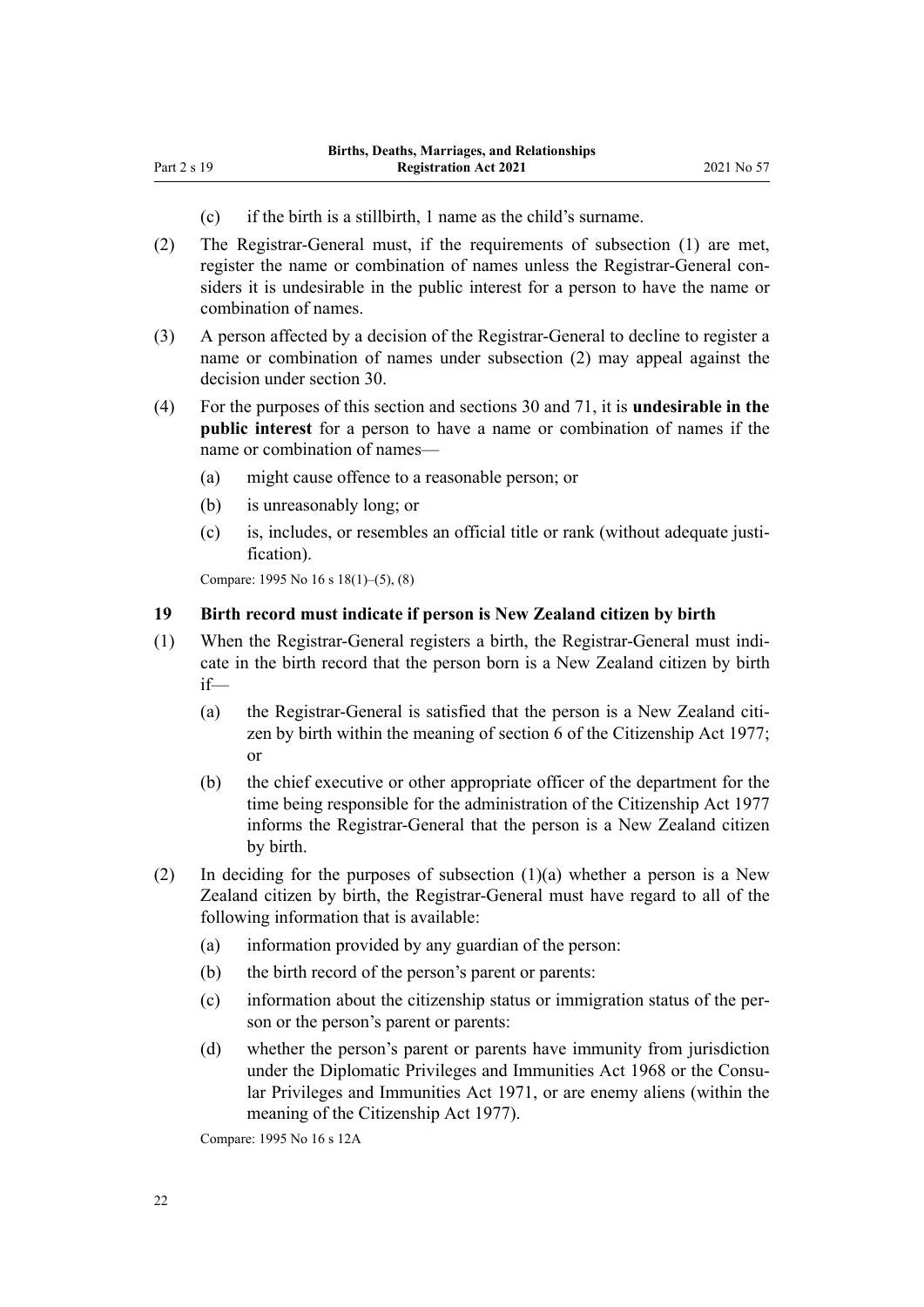## <span id="page-22-0"></span>**20 Birth record must include parents' details**

- (1) The Registrar-General must register information about the identity of the parent or parents who notify a birth of a child under [section 12](#page-18-0) in the child's birth record.
- (2) The Registrar-General must register information about the identity of a parent of the child who has not notified the child's birth if—
	- (a) 1 parent notified the birth under section  $12(2)(a)(ii)$  to (iv) and the Registrar-General is satisfied that the information relates to the other parent of the child; or
	- (b) the information relates to a man who is the child's father and—
		- (i) the Family Court or the High Court has declared the man to be the child's father; or
		- (ii) the Family Court has made a paternity order declaring the man to be the child's father; or
		- (iii) the man has been appointed or declared a guardian of the child under [section 19](http://legislation.govt.nz/pdflink.aspx?id=DLM317422) or [20](http://legislation.govt.nz/pdflink.aspx?id=DLM317424) of the Care of Children Act 2004; or
	- (c) the information relates to a person who requests, in accordance with any directions issued by the Registrar-General, that the information be included and the Registrar-General is satisfied that either or both of the fol‐ lowing apply:
		- (i) the person making the request is a parent of the child:
		- (ii) the other parent does not dispute the accuracy of the information.
- (3) A person affected by a decision of the Registrar-General to register, or to decline to register, information under subsection (2)(a) or (c) may appeal against the decision under [section 30.](#page-26-0)
- (4) For the purposes of this section and sections 21 and [22](#page-23-0), the only information recorded under this Act in respect of an adopted person is the information in the adopted person's original birth record.

Compare: 1995 No 16 [s 15](http://legislation.govt.nz/pdflink.aspx?id=DLM364112)

## *Registration of information relating to parents' subsequent marriage or civil union*

## **21 Parents may request that birth record include information relating to parents' marriage or civil union after child's birth**

- (1) A child's parents who marry or enter into a civil union with each other after the child's birth may request that information relating to the marriage or civil union be registered in the child's birth record.
- (2) The request must be made—
	- (a) jointly by both parents; or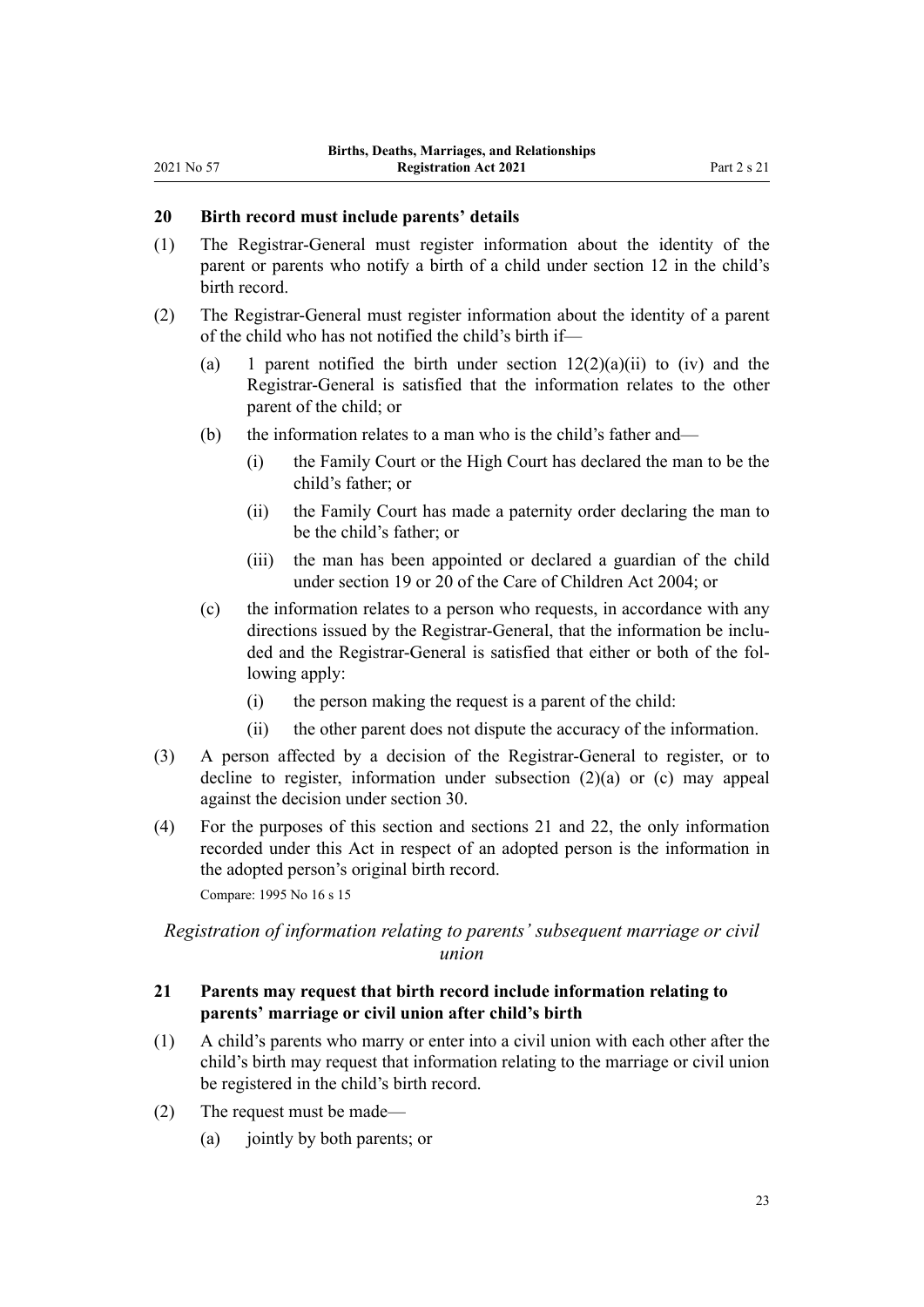<span id="page-23-0"></span>(b) if 1 parent is dead, unknown, missing, of unsound mind, or unable to act by virtue of a medical condition, by 1 parent. Compare: 1995 No 16 [s 17\(1\)](http://legislation.govt.nz/pdflink.aspx?id=DLM364123)

## **22 Registration of information relating to parents' marriage or civil union after birth**

- (1) The Registrar-General must, if requested under [section 21](#page-22-0), register information relating to a marriage or civil union in a child's birth record if satisfied that the parents of the child entered the marriage or civil union after the child's birth.
- (2) A person affected by a decision of the Registrar-General to register, or to decline to register, information under subsection (1) may appeal against the decision under [section 30](#page-26-0).

Compare: 1995 No 16 [s 17\(1\)](http://legislation.govt.nz/pdflink.aspx?id=DLM364123)

## *Registration of nominated sex*

## **23 Eligibility to apply for registration of nominated sex**

- (1) A person may apply to the Registrar-General for registration of the person's nominated sex only if—
	- (a) the person's birth is registered under this Act; and
	- (b) the person is 16 years old or older.
- (2) The guardian of a child may apply to the Registrar-General for registration of the child's nominated sex only if—
	- (a) the child's birth is registered under this Act; and
	- (b) the guardian has the child's consent.

## **24 Application by eligible person for registration of their nominated sex**

- (1) An application by an eligible person for registration of the person's nominated sex must—
	- (a) specify male, female, or any other sex or gender specified in regulations for the purposes of this paragraph as the person's nominated sex; and
	- (b) include a statutory declaration by the eligible person verifying that—
		- (i) the eligible person identifies as a person of the nominated sex; and
		- (ii) the eligible person understands the consequences of the application; and
	- (c) if the eligible person is 16 or 17 years old and has never been in a marriage, civil union, or de facto relationship, be accompanied by—
		- (i) the written consent of their guardian; or
		- (ii) a letter of support from a suitably qualified third party that confirms that the third party believes that—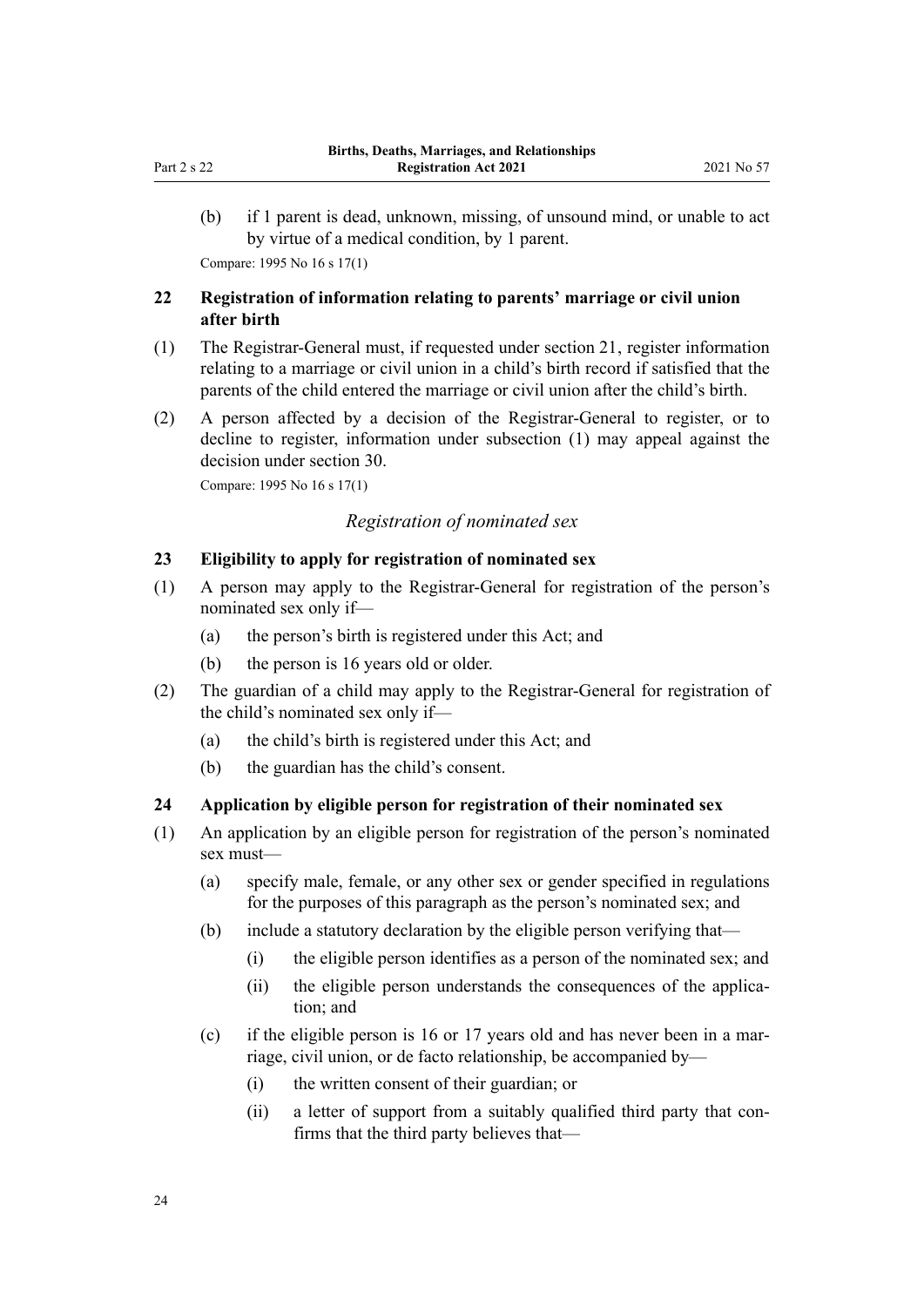- (A) the eligible 16- or 17-year-old understands the consequences of the proposed registration of the nominated sex; and
- (B) the eligible 16- or 17-year-old's preference is for the nominated sex to appear as their registered sex on any birth certificate issued under this Act; and
- (d) if the Registrar-General has previously registered a nominated sex for the person under section 26, meet any additional requirements set out in regulations; and
- (e) be accompanied by the prescribed fee.

<span id="page-24-0"></span>2021 No 57

(2) An eligible person may apply for registration of a nominated sex at the same time as the person applies for a name change under [section 69](#page-42-0).

## **25 Application by guardian of eligible child for registration of child's nominated sex**

- (1) An application by the guardian of an eligible child for registration of the child's nominated sex must—
	- (a) specify male, female, or any other sex or gender specified in regulations for the purposes of this paragraph as the child's nominated sex; and
	- (b) include a statutory declaration by the guardian of the eligible child veri‐ fying that the guardian believes that the eligible child identifies as a per‐ son of the nominated sex; and
	- (c) be accompanied by a letter of support from a suitably qualified third party that confirms that the third party believes that—
		- (i) the eligible child understands the consequences of the proposed registration of the nominated sex; and
		- (ii) the eligible child's preference is for the nominated sex to appear as their registered sex on any birth certificate issued under this Act; and
	- (d) if the Registrar-General has previously registered a nominated sex for the eligible child under section 26, meet any additional requirements set out in regulations; and
	- (e) be accompanied by the prescribed fee.
- (2) The guardian of an eligible child may apply for registration of a nominated sex for the child at the same time as they apply for registration of a name change for the child under [section 70](#page-42-0).

## **26 Registrar-General must register nominated sex if requirements met**

(1) The Registrar-General must register the nominated sex specified in an applica‐ tion by an eligible person if satisfied that the requirements of [sections 23\(1\)](#page-23-0) and [24](#page-23-0) are met.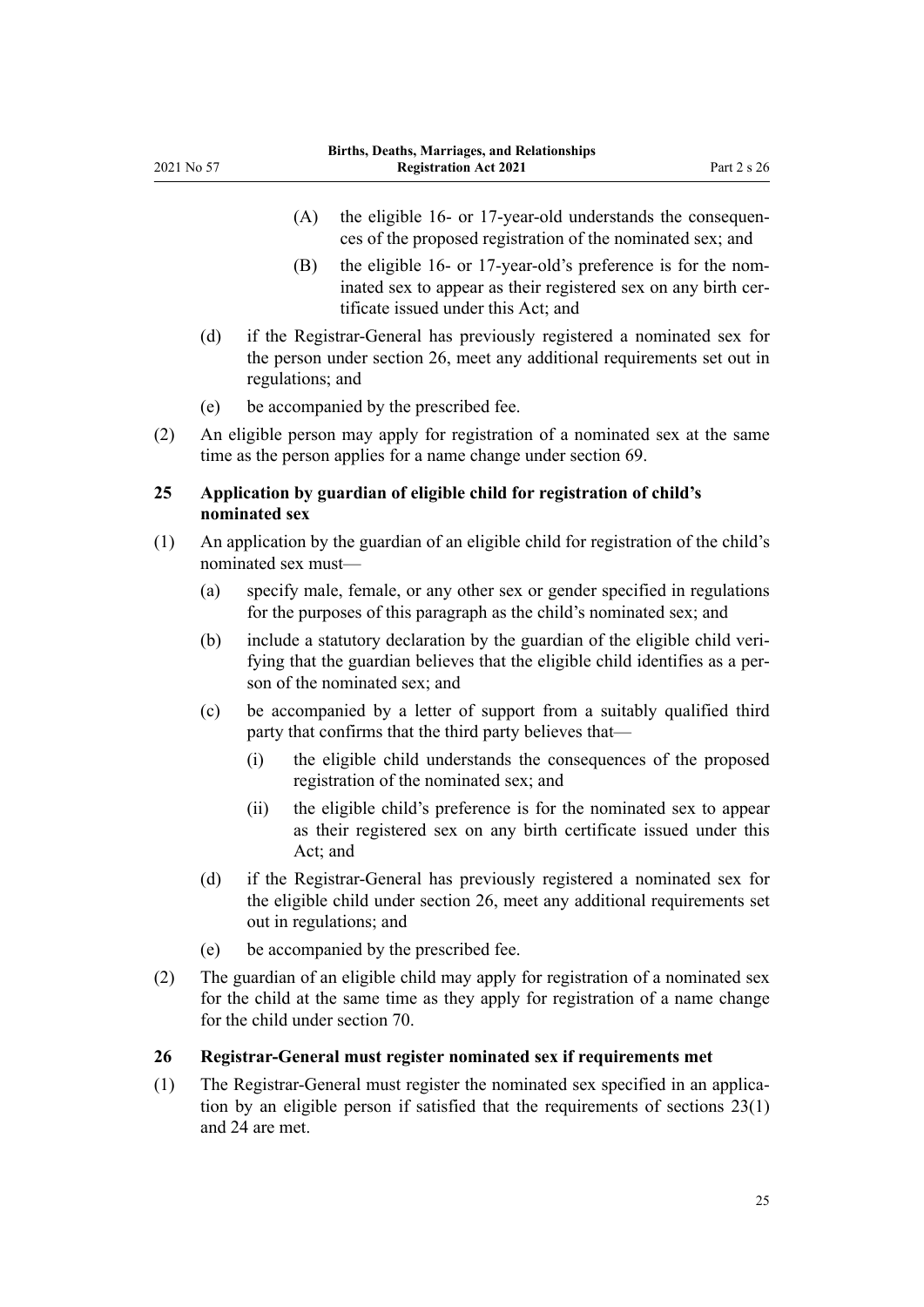- (2) The Registrar-General must register the nominated sex specified in an applica‐ tion by the guardian of an eligible child if satisfied that the requirements of [sections 23\(2\)](#page-23-0) and [25](#page-24-0) are met.
- (3) A person affected by a decision of the Registrar-General to decline to register a person's nominated sex under subsection (1) or (2) may appeal against the decision under [section 30](#page-26-0).

## **27 Effect of registration of nominated sex**

<span id="page-25-0"></span>Part  $2s 27$ 

- (1) A person's birth certificate must, if it is issued after registration of the person's nominated sex, contain the information that it would have contained if, at the time of that registration,—
	- (a) the person's nominated sex had always been their registered sex; and
	- (b) the person's associated name had always been their registered name.
- (2) A person's **associated name** is,—
	- (a) in the case of a person who was an eligible child or eligible 16- or 17 year-old when the application to register their nominated sex was made,—
		- (i) the person's registered name as at the time of registration of their nominated sex; or
		- (ii) if the person's registered name has subsequently been changed, their registered name immediately following registration of the first name change after registration of their nominated sex:
	- (b) in the case of any other person,—
		- (i) the person's registered name as at the time of registration of their nominated sex; or
		- (ii) if the person's registered name has subsequently been changed as a result of an application made at the same time as the application to register their nominated sex, the person's registered name immediately following registration of that name change.
- (3) The birth certificate must not contain any information (other than the person's nominated sex) that may indicate that a nominated sex has been registered for the person under this Part.
- (4) For the purposes of subsections (1) to (3), a person's **nominated sex** is the nominated sex most recently registered for the person under this Part as at the date of issue of the birth certificate.

Compare: 1995 No 16 [s 64](http://legislation.govt.nz/pdflink.aspx?id=DLM364719)

## **28 Registrar-General must give effect to decisions under Care of Children Act 2004**

(1) The Registrar-General must give effect to an order under—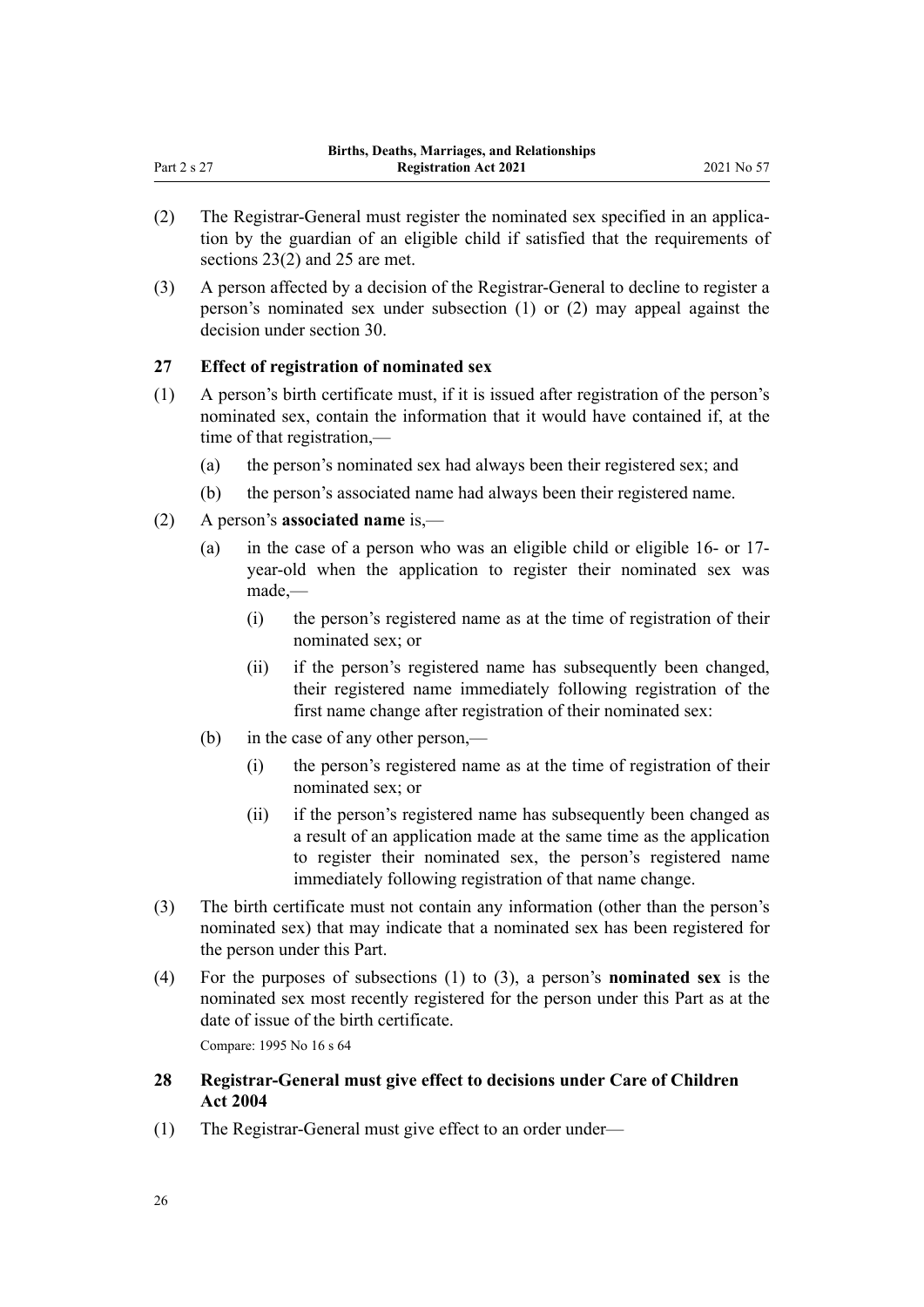- <span id="page-26-0"></span>(a) [section 46C](http://legislation.govt.nz/pdflink.aspx?id=DLM6027362) of the Care of Children Act 2004 (which relates to reviews of a refusal by a guardian to give consent) that requires the Registrar-General to register an eligible 16- or 17-year-old's nominated sex in the eligible 16- or 17-year-old's birth record; or
- (b) [section 46R](http://legislation.govt.nz/pdflink.aspx?id=DLM6027395) of the Care of Children Act 2004 (which relates to disputes between guardians) that requires the Registrar-General to register an eligible child's nominated sex in the eligible child's birth record.
- (2) This section is subject to section 30 but overrides any other provision in this Part.

#### **29 Other correction powers not affected**

Nothing in [sections 24 to 28](#page-23-0) or section 30 limits or affects the power of the Registrar-General to—

- (a) correct or delete information in the person's original birth record relating to a person's sex (or information that a person is of indeterminate sex) under section  $131(a)$  or (b); or
- (b) register information relating to a person's sex under [section 131\(e\)](#page-76-0) if no information relating to the person's sex is registered (including because information has been deleted under section 131(b)).

Compare: 1995 No 16 [s 32](http://legislation.govt.nz/pdflink.aspx?id=DLM364155)

*Appeals against Registrar-General's decisions*

## **30 Appeals against Registrar-General's decisions**

- (1) A person who is affected by a decision of the Registrar-General under any of the following sections may appeal to the Family Court within 28 working days after the date on which the decision is notified:
	- (a) [sections 18\(2\)](#page-20-0) and [71\(2\)](#page-43-0) (relating to decisions to decline to register names):
	- (b) [section 20\(2\)\(a\) or \(c\)](#page-22-0) (relating to decisions to register, or decline to register, parents' details):
	- (c) [section 22](#page-23-0) (relating to decisions to register, or decline to register, infor‐ mation about a child's parents' marriage or civil union after the child's birth):
	- (d) [section 26](#page-24-0) (relating to decisions to decline to register a person's nomin‐ ated sex).
- (2) The Family Court, when considering an appeal,—
	- (a) must give every person who the court thinks has an interest in the matter an opportunity to be heard; and
	- (b) may receive any evidence the court thinks fit.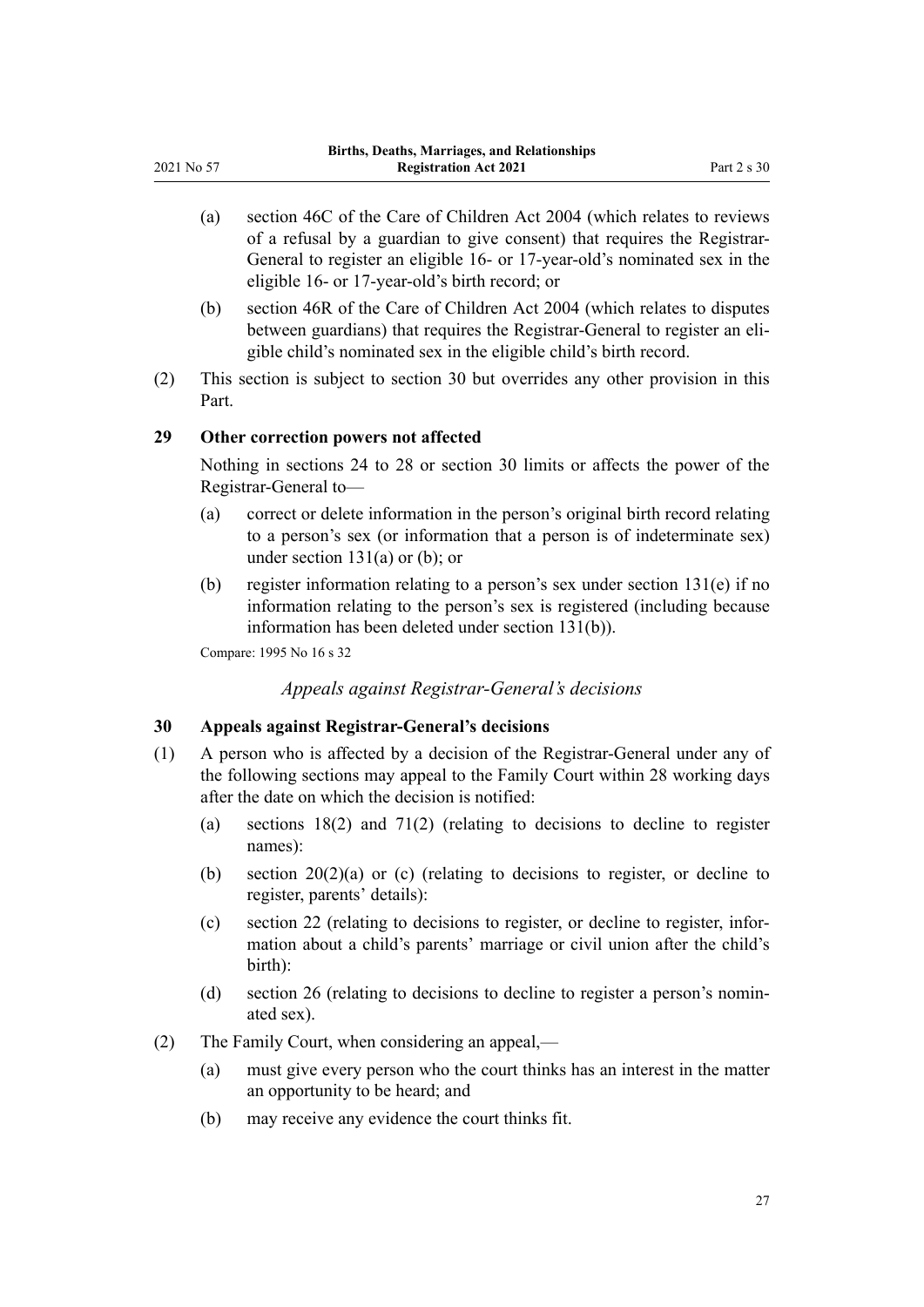- <span id="page-27-0"></span>(3) On hearing an appeal against a decision under subsection (1)(a), the Family Court must direct the Registrar-General to register the name or combination of names, unless satisfied that it is undesirable in the public interest for the person concerned to have the name or combination of names.
- (4) On hearing an appeal under subsection (1)(b), (c), or (d), the Family Court may approve the Registrar-General's decision or may give any directions or make any determination in relation to the matter that the court thinks fit.

Compare: 1995 No 16 [ss 15A](http://legislation.govt.nz/pdflink.aspx?id=DLM1805756), [17\(2\)](http://legislation.govt.nz/pdflink.aspx?id=DLM364123), [18\(5\)–\(7\)](http://legislation.govt.nz/pdflink.aspx?id=DLM364129)

## Subpart 3—Adoptions

## *Notification of adoption*

## **31 Court must notify Registrar-General of New Zealand adoptions**

A Registrar of a court in which an adoption order is made must, as soon as practicable after the making of the order, notify the Registrar-General of the following information (so far as it is known to the court):

- (a) the names (if any) of the adopted person immediately before the making of the order:
- (b) the names conferred on the person by the order:
- (c) the names of the persons who were the person's parents immediately before the making of the order:
- (d) whether the adoptive parent or parents want the words "adoptive parent" or "adoptive parents" (as the case requires) to appear on the face of birth certificates relating to the person:
- (e) the date of the order:
- (f) the name of the court:
- (g) any information required by regulations under this Act in relation to the notification of births under [subpart 2](#page-17-0) that would have been appropriate if the adopted person had been born to the adoptive parent or parents:
- (h) any other information required by regulations.

Compare: 1995 No 16 [s 23](http://legislation.govt.nz/pdflink.aspx?id=DLM364142)

#### *Registration of adoption information in birth record*

## **32 Registration of New Zealand adoptions**

- (1) If an adoption is notified under section 31 in respect of a person whose birth is registered under this Act, the Registrar-General must register the information in the person's birth record.
- (2) If an adoption is notified under section 31 in respect of a person whose birth is not yet registered, the Registrar-General must register the person's birth if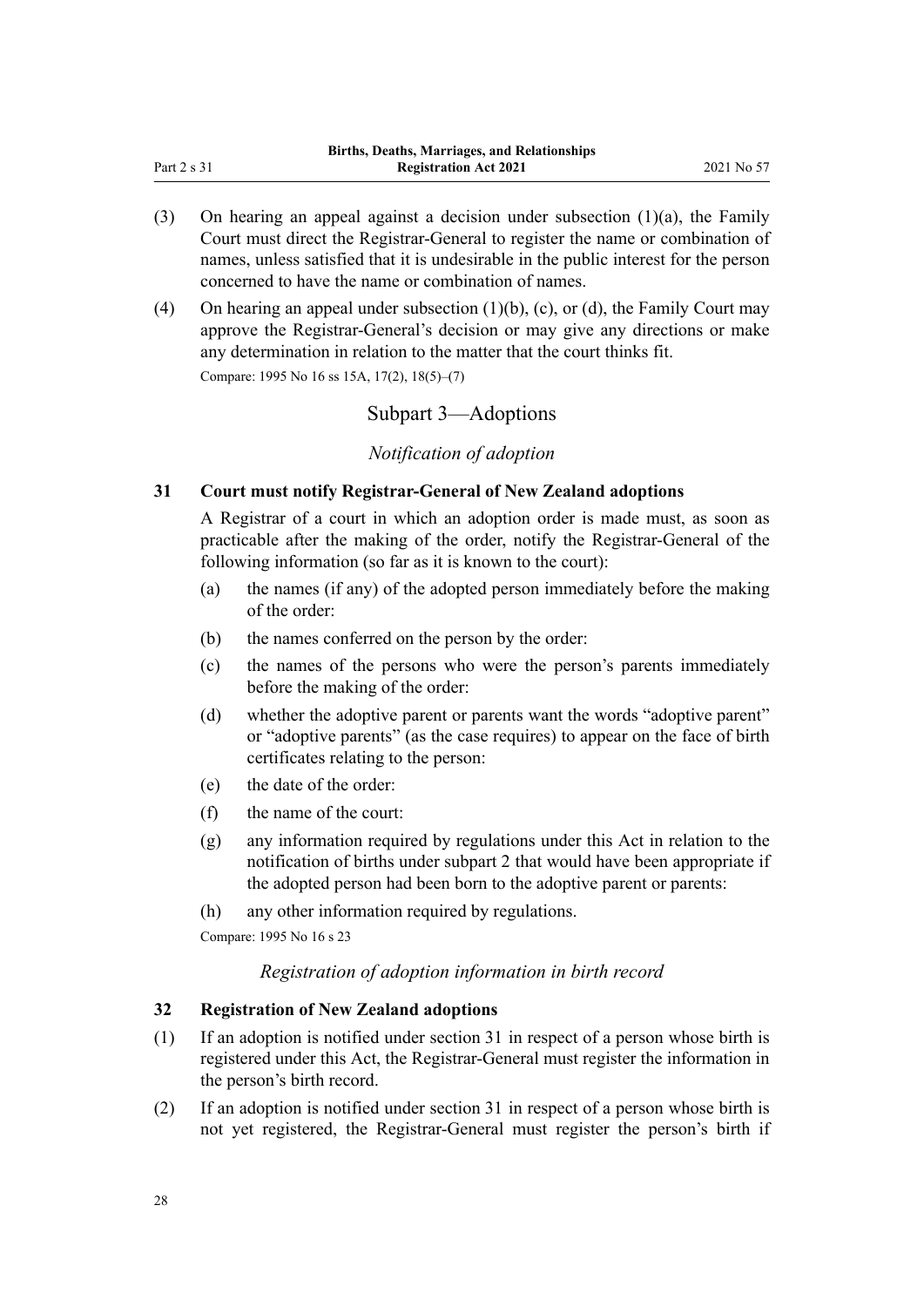<span id="page-28-0"></span>satisfied that the information relating to the date and place of the person's birth is correct or likely to be correct. Compare: 1995 No 16 [s 24\(1\), \(2\)](http://legislation.govt.nz/pdflink.aspx?id=DLM364143)

## **33 Registration of overseas adoptions**

- (1) The Registrar-General may direct that [section 32](#page-27-0) apply to an adoption outside New Zealand if the Registrar-General—
	- (a) is satisfied that [section 17\(1\)](http://legislation.govt.nz/pdflink.aspx?id=DLM293196) of the Adoption Act 1955 or [section 11](http://legislation.govt.nz/pdflink.aspx?id=DLM423030) of the Adoption (Intercountry) Act 1997 applies to the adoption of a person whose birth is registered under this Act; and
	- (b) has received any particulars that the Registrar-General requires for the purpose, and is satisfied that they are or are likely to be correct.
- (2) [Sections 32](#page-27-0) and [36](#page-29-0) apply, with any necessary modifications, to an adoption outside New Zealand that is subject to a direction under subsection (1) as if the adoption had been effected by an adoption order.

Compare: 1995 No 19 [s 25](http://legislation.govt.nz/pdflink.aspx?id=DLM364145)

## *Changes to adoption information in birth record*

## **34 Adopted person or adoptive parent may apply to include additional information**

- (1) The following persons may apply to include the additional information referred to in subsection (2) in respect of an adoption registered under [section 32](#page-27-0):
	- (a) an adopted person who is 16 years old or older; or
	- (b) the adoptive parents (if the adopted person has 2 living adoptive parents) or parent (if the adopted person has only 1 living adoptive parent) if the adopted person is less than 16 years old.
- (2) The application may request that the following additional information be inclu‐ ded in the adopted person's birth record:
	- (a) an indication that the words "adoptive parent" or "adoptive parents" should appear (or not appear) on the adopted person's birth certificate:
	- (b) any other information relating to the birth.
- (3) An application made by an adopted person who is 16 or 17 years old and has never been in a marriage, civil union, or de facto relationship must be accompanied by the written consent of the person's adoptive parents (if the person has 2 living adoptive parents) or parent (if the person has only 1 living adoptive parent).

Compare: 1995 No 16 [s 24\(4\), \(5\)](http://legislation.govt.nz/pdflink.aspx?id=DLM364143)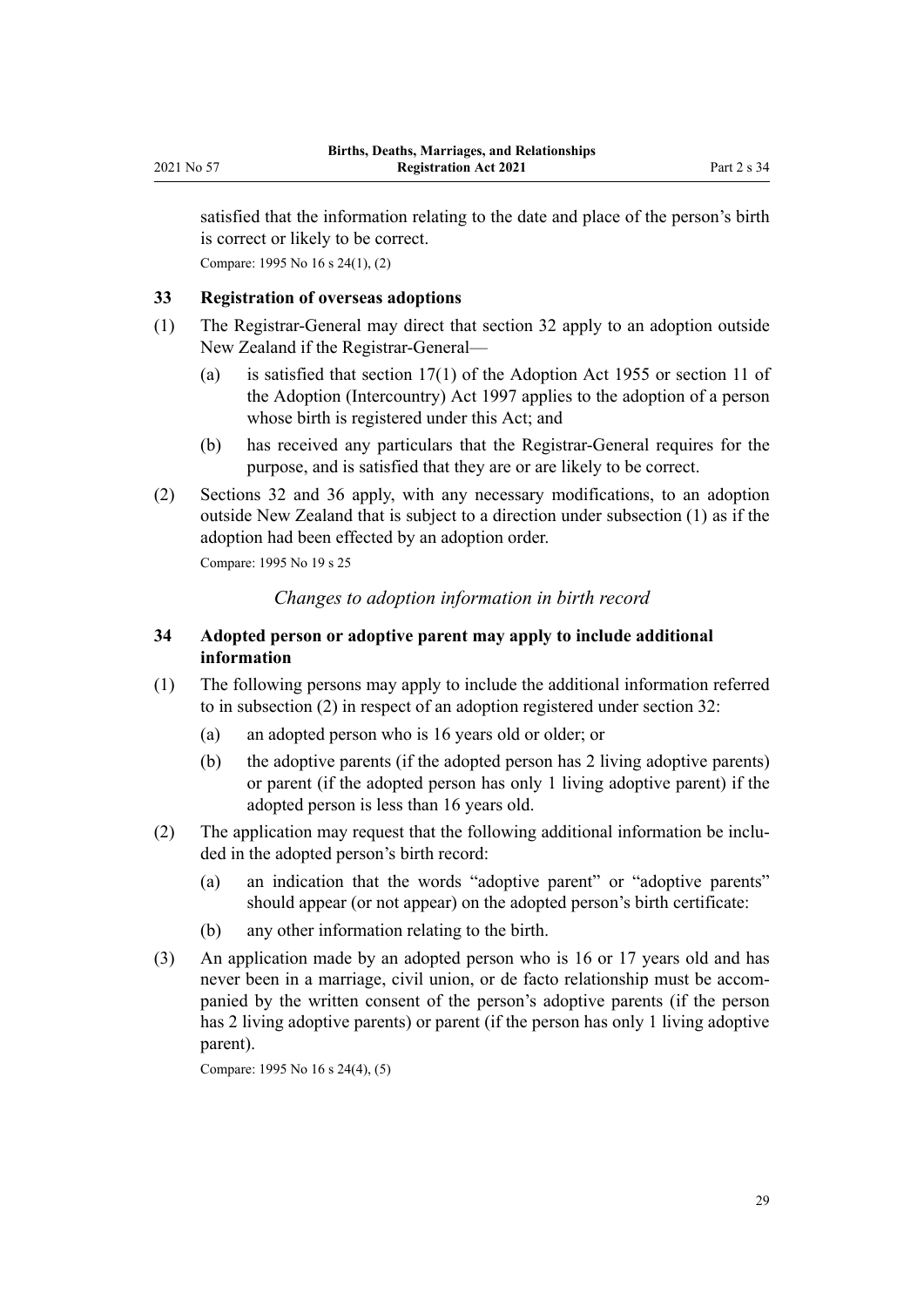## <span id="page-29-0"></span>**35 Registrar-General must register additional information requested by adopted person or adoptive parents**

The Registrar-General must register any additional information requested in an application under [section 34](#page-28-0) in the person's birth record. Compare: 1995 No 16 [s 24\(3\)](http://legislation.govt.nz/pdflink.aspx?id=DLM364143)

#### **36 Variation or discharge of adoption order to be recorded**

- (1) The Registrar of a court in which an adoption order is varied or discharged must provide a copy of the order to the Registrar-General as soon as practicable after the variation or discharge order is made.
- (2) The Registrar-General—
	- (a) must register the particulars of the variation or discharge, including (where appropriate) a name or names for the person in the person's birth record; and
	- (b) may treat any order varying any adoption order as a new adoption order.
- (3) [Section 32](#page-27-0) applies to an order that the Registrar-General treats as a new adop‐ tion order under subsection (2)(b).

Compare: 1995 No 19 [s 27](http://legislation.govt.nz/pdflink.aspx?id=DLM364148)

*Sharing of adoption information with overseas authorities*

## **37 Registrar-General may supply adoption information to overseas registration authority**

The Registrar-General may supply any information recorded in the registry in respect of an adoption to an overseas registration authority if satisfied that—

- (a) the authority has the function of recording information relating to births in the State; and
- (b) a person who has been adopted in New Zealand was born in the State; and
- (c) the authority has requested the information.

Compare: 1995 No 16 [s 26](http://legislation.govt.nz/pdflink.aspx?id=DLM364147)

## Subpart 4—Deaths

## *Notification of deaths in New Zealand*

## **38 Deaths in New Zealand must be notified**

- (1) A death must be notified to the Registrar-General if it occurs in New Zealand.
- (2) Subsection (1) does not apply to—
	- (a) a death to which [section 19\(1\)](http://legislation.govt.nz/pdflink.aspx?id=DLM302835) of the Visiting Forces Act 2004 applies; or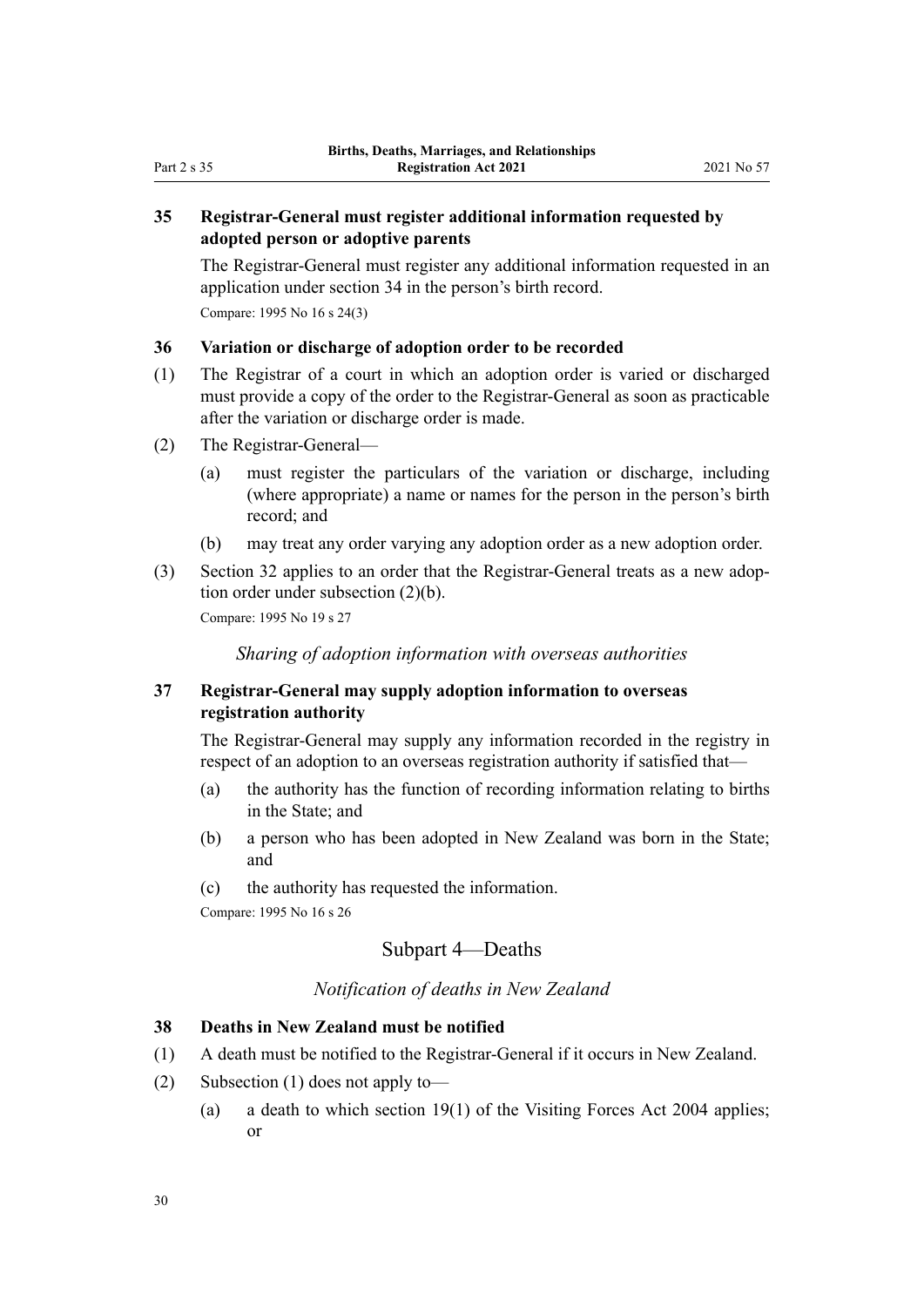<span id="page-30-0"></span>(b) a death on a New Zealand aircraft or New Zealand ship that occurs outside New Zealand.

Compare: 1995 No 16 [s 34](http://legislation.govt.nz/pdflink.aspx?id=DLM364158)

#### **39 Preliminary notice of death must be provided to Registrar-General**

A medical practitioner or nurse practitioner who gives a certificate of cause of death (as defined in [section 2\(1\)](http://legislation.govt.nz/pdflink.aspx?id=DLM355084) of the Burial and Cremation Act 1964) in rela‐ tion to a death must provide a preliminary notice of the death to the Registrar-General within 3 working days after giving the certificate.

#### **40 Registrar-General must be notified when body disposed of or removed**

- (1) A person must notify the Registrar-General of a death as soon as practicable after it occurs if the person—
	- (a) is responsible for deciding how the body is disposed of (for example, an executor or a family member); or
	- (b) disposes of the body.
- (2) A death must be notified under subsection (1) no later than 3 working days after the body is disposed of.
- (3) A death need not be notified under subsection (1) if the death has already been notified under subsection (4).
- (4) A person must notify the Registrar-General of the death of a deceased person before—
	- (a) removing the deceased person's body from New Zealand; or
	- (b) taking the body for anatomical examination under the [Human Tissue Act](http://legislation.govt.nz/pdflink.aspx?id=DLM1152935) [2008](http://legislation.govt.nz/pdflink.aspx?id=DLM1152935).
- (5) In this subpart, **disposal** includes burial and cremation, and **to dispose of** has a corresponding meaning.

Compare: 1995 No 16 [ss 42,](http://legislation.govt.nz/pdflink.aspx?id=DLM364176) 48(1)

## **41 High Court must notify Registrar-General if giving leave to swear to person's death**

- (1) A Registrar of the High Court must notify the Registrar-General as soon as practicable after the High Court gives leave to swear to the death of any person in a proceeding under the [Administration Act 1969.](http://legislation.govt.nz/pdflink.aspx?id=DLM392629)
- (2) The Registrar-General may register the person's death (and must, as far as pos‐ sible, comply with this Act in doing so). Compare: 1995 No 16 [s 43](http://legislation.govt.nz/pdflink.aspx?id=DLM364177)

#### **42 Coroner must notify Registrar-General of death reported to coroner**

(1) A coroner must notify the Registrar-General, within 3 working days after the completion of an inquiry relating to the death of a person whose body is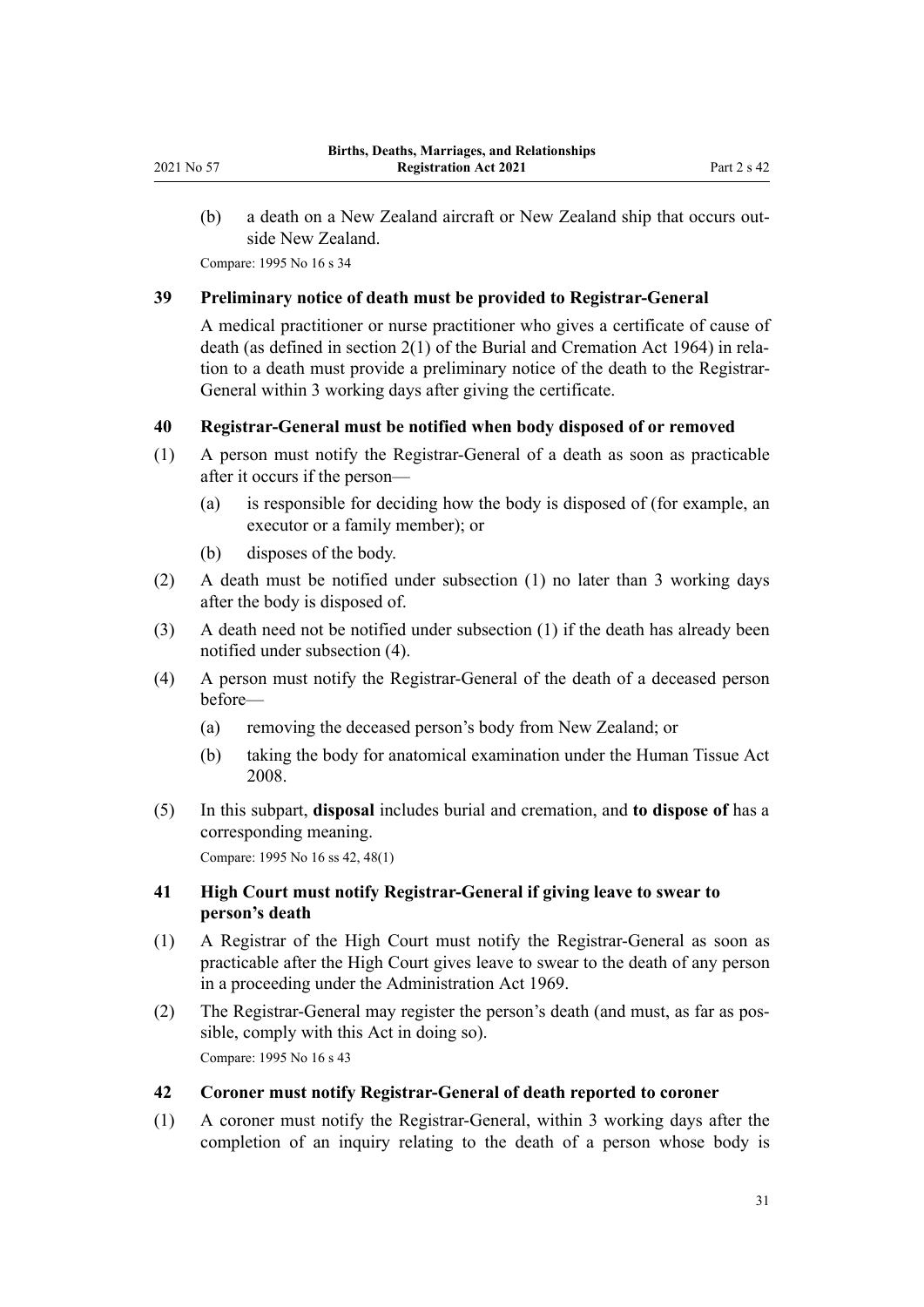<span id="page-31-0"></span>destroyed, lost, or impossible or impracticable to recover, if the coroner has established—

- (a) that the person has died; and
- (b) the person's identity.
- (2) A coroner must notify the Registrar-General of a death that has been reported to the coroner in any other case as soon as practicable after the coroner authorises the release of the body under [section 42](http://legislation.govt.nz/pdflink.aspx?id=DLM377576) of the Coroners Act 2006.
- (3) The notification must include all information known to the coroner relating to the date, place, and cause of the death and the identity of the deceased person.
- (4) The coroner must notify the Registrar-General of any additional information relating to the date, place, or cause of the death or the identity of the deceased person as soon as practicable after becoming aware of it.
- (5) A coroner must not include in the information provided under subsections (2) to (4) any information that tends to incriminate any person of any offence. Compare: 1995 No 16 [ss 44,](http://legislation.govt.nz/pdflink.aspx?id=DLM364178) [45](http://legislation.govt.nz/pdflink.aspx?id=DLM364179), [48\(2\)](http://legislation.govt.nz/pdflink.aspx?id=DLM364182)

## **43 Other person may be authorised to notify**

- (1) A person who is not required under [sections 40 to 42](#page-30-0) to notify a death may notify the death only if the person is authorised to do so—
	- (a) by a person who is required under any of those sections to notify the death; or
	- (b) by the Registrar-General (in a case where no one else has notified the death).
- (2) A person's obligation under any of [sections 40 to 42](#page-30-0) to notify a death is satis‐ fied if—
	- (a) the person has authorised another person to notify the death; and
	- (b) the other person has notified it.

Compare: 1995 No 16 [s 46](http://legislation.govt.nz/pdflink.aspx?id=DLM364180)

## **44 Person who disposes of, removes, or takes disinterred body must notify Registrar-General**

- (1) A person who disposes of a disinterred body (otherwise than by returning it to the place where it was previously interred) must, within 5 working days after doing so, notify the Registrar-General of where and how it was disposed of.
- (2) A person who removes a disinterred body from New Zealand must, as soon as practicable after removing the body, notify the Registrar-General that the body has been removed from New Zealand.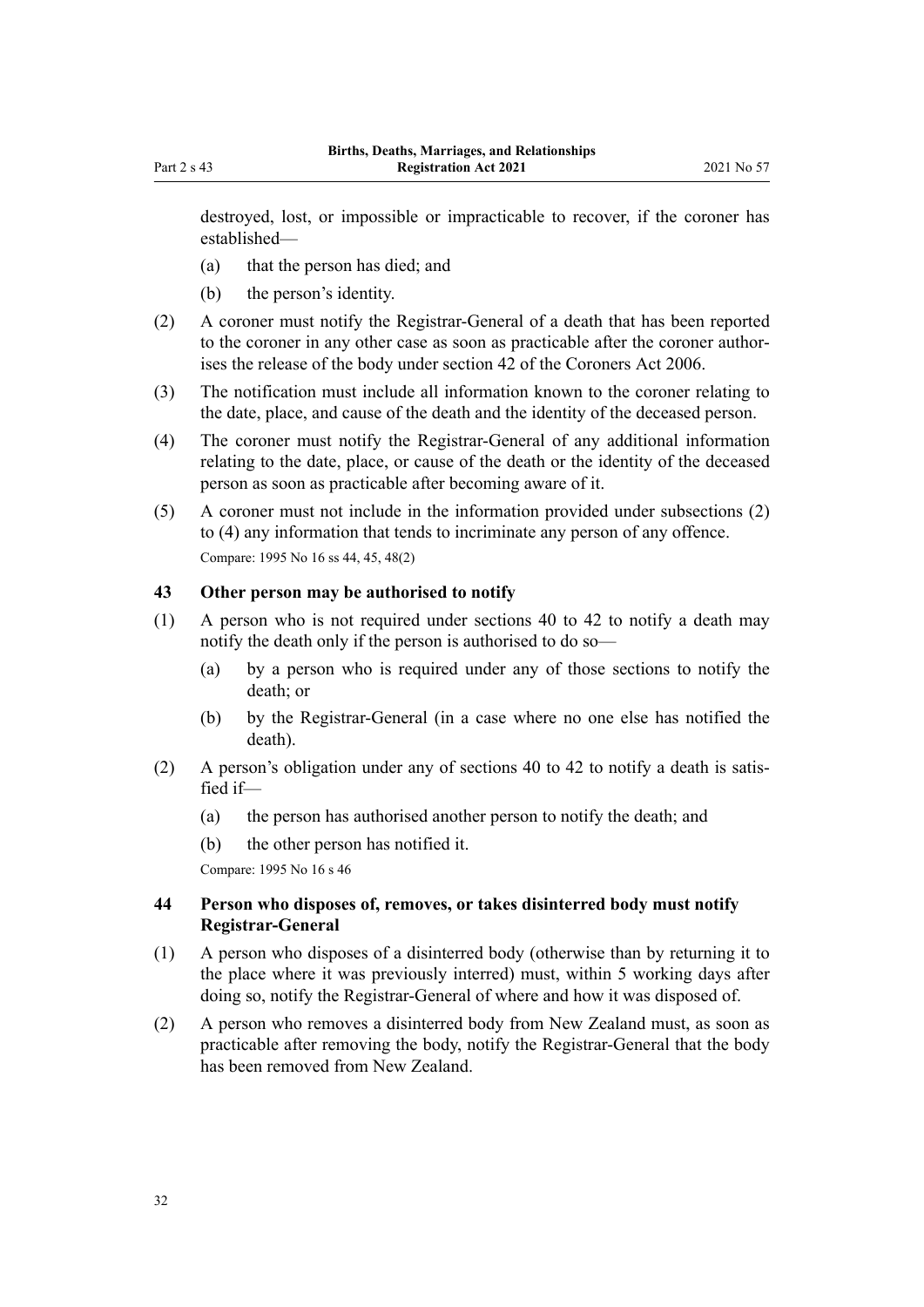<span id="page-32-0"></span>(3) A person who takes a disinterred body for anatomical examination under the [Human Tissue Act 2008](http://legislation.govt.nz/pdflink.aspx?id=DLM1152935) must, as soon as practicable after taking the body, notify the Registrar-General that the body has been taken for that purpose.

Compare: 1995 No 16 [s 51\(1\), \(2\)](http://legislation.govt.nz/pdflink.aspx?id=DLM364187)

*Notification of death outside New Zealand*

#### **45 When death that occurs outside New Zealand may be notified**

Any person may, at any time, notify the Registrar-General of a death that occurs outside New Zealand if—

- (a) the death occurred on a New Zealand aircraft or New Zealand ship; or
- (b) the deceased person was ordinarily resident in New Zealand and the death occurred in a place where—
	- (i) there was no system for recording information relating to deaths; or
	- (ii) the system for recording information relating to deaths did not apply to the person.

Compare: 1995 No 16 [ss 36,](http://legislation.govt.nz/pdflink.aspx?id=DLM364161) [48\(3\)\(b\)](http://legislation.govt.nz/pdflink.aspx?id=DLM364182)

## *Registration of deaths*

## **46 Registrar-General must register death that occurs in New Zealand if notified in accordance with this subpart**

- (1) The Registrar-General—
	- (a) must register a death that occurs in New Zealand if the Registrar-General is notified of the death in accordance with this subpart; and
	- (b) may, if the Registrar-General considers registration appropriate, register a death that occurs in New Zealand and that has been notified at any time if satisfied the death has not previously been registered.
- (2) The Registrar-General must register any additional information notified under [section 44](#page-31-0) (which relates to the disposal, removal, or taking of disinterred bodies) in the person's death record.

Compare: 1995 No 16 [ss 48\(3\)\(a\)](http://legislation.govt.nz/pdflink.aspx?id=DLM364182), [49,](http://legislation.govt.nz/pdflink.aspx?id=DLM364184) [51\(3\)](http://legislation.govt.nz/pdflink.aspx?id=DLM364187)

## **47 Registrar-General may register death that occurs outside New Zealand only in limited circumstances**

- (1) The Registrar-General may register a death that occurs outside New Zealand only if—
	- (a) the Registrar-General is notified in accordance with section 45; or
	- (b) [section 48](#page-33-0) applies to the death.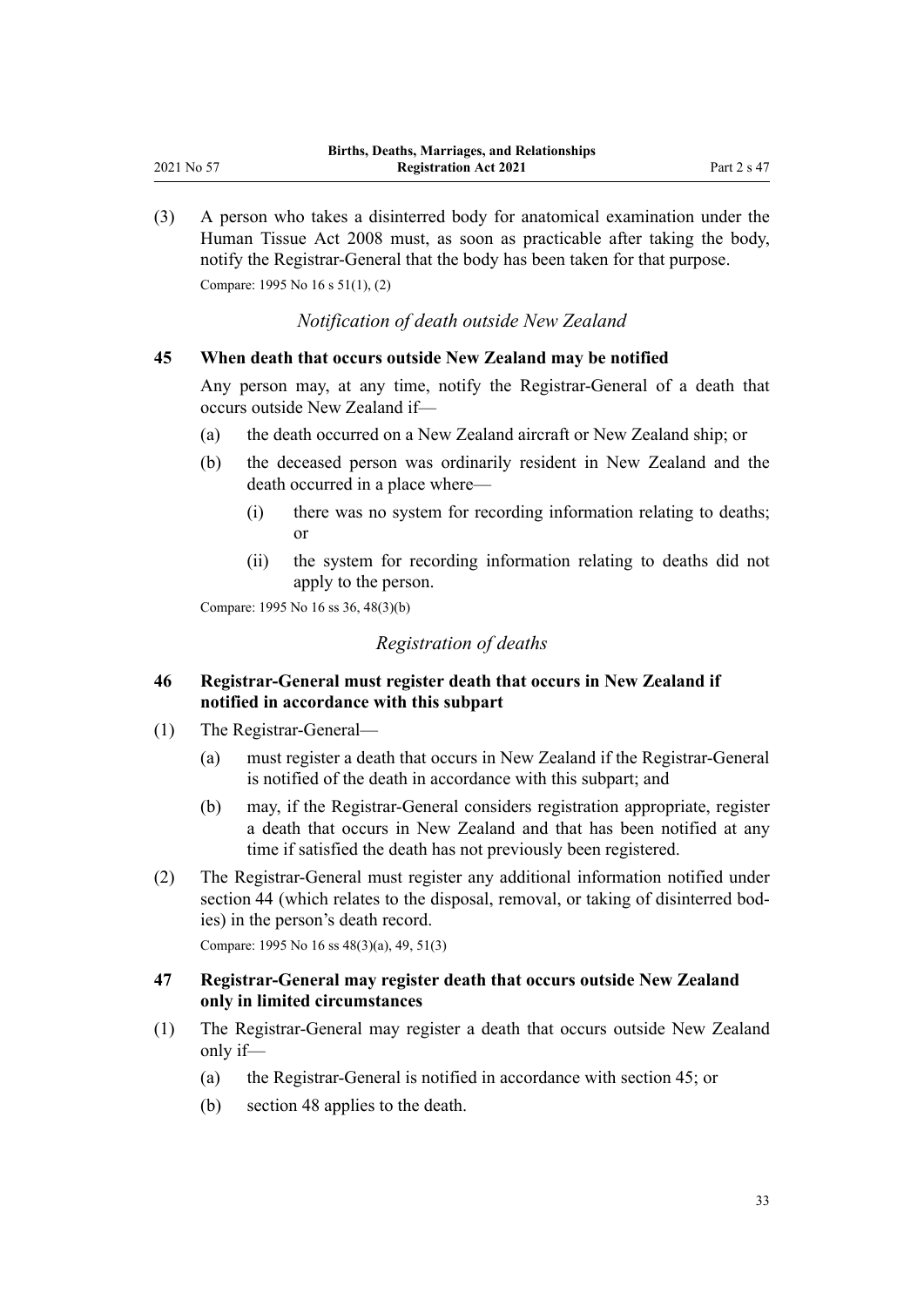<span id="page-33-0"></span>(2) The Registrar-General may (without limiting the generality of [section 127](#page-74-0)) decline to register information notified under [section 45\(b\)](#page-32-0) if not satisfied that its registration is appropriate.

Compare: 1995 No 16 [s 35](http://legislation.govt.nz/pdflink.aspx?id=DLM364160)

## **48 Registrar-General must register deaths of certain service personnel**

- (1) The Registrar-General must register the information described in subsection (2) in respect of each person who, in the Registrar-General's opinion, died outside New Zealand while—
	- (a) a member of, and on service with, a naval, military, or air force raised in—
		- (i) New Zealand; or
		- (ii) any other State that was a Commonwealth country when the force was raised; or
		- (iii) any State for whose international relations New Zealand or another State that was a Commonwealth country was responsible when the force was raised; or
	- (b) an employee for the purposes of a United Nations activity within the meaning of [sections 91 to 95](http://legislation.govt.nz/pdflink.aspx?id=DLM1102322) of the Policing Act 2008.
- (2) The information that must be registered is (so far as it is known to the Registrar-General)—
	- (a) the person's name and sex:
	- (b) the force or unit the person served in at the time of death, the person's rank or level of position at the time of death, and the person's official number:
	- (c) the person's last occupation and usual place of abode before departing from New Zealand:
	- (d) the person's birthplace and parentage:
	- (e) the person's date of birth, or age at the date of death:
	- (f) the person's relationship status at the date of death:
	- (g) the date and place of the person's death:
	- (h) the cause of the person's death:
	- (i) the place where the person's body was disposed of:
	- (j) the source of information from which the particulars were obtained.
- (3) For the purpose of registering information under this section, the Registrar-General may accept any evidence the Registrar-General thinks sufficient, including, in proof of the death of any person,—
	- (a) the fact that the High Court has granted probate or administration of the person's estate; or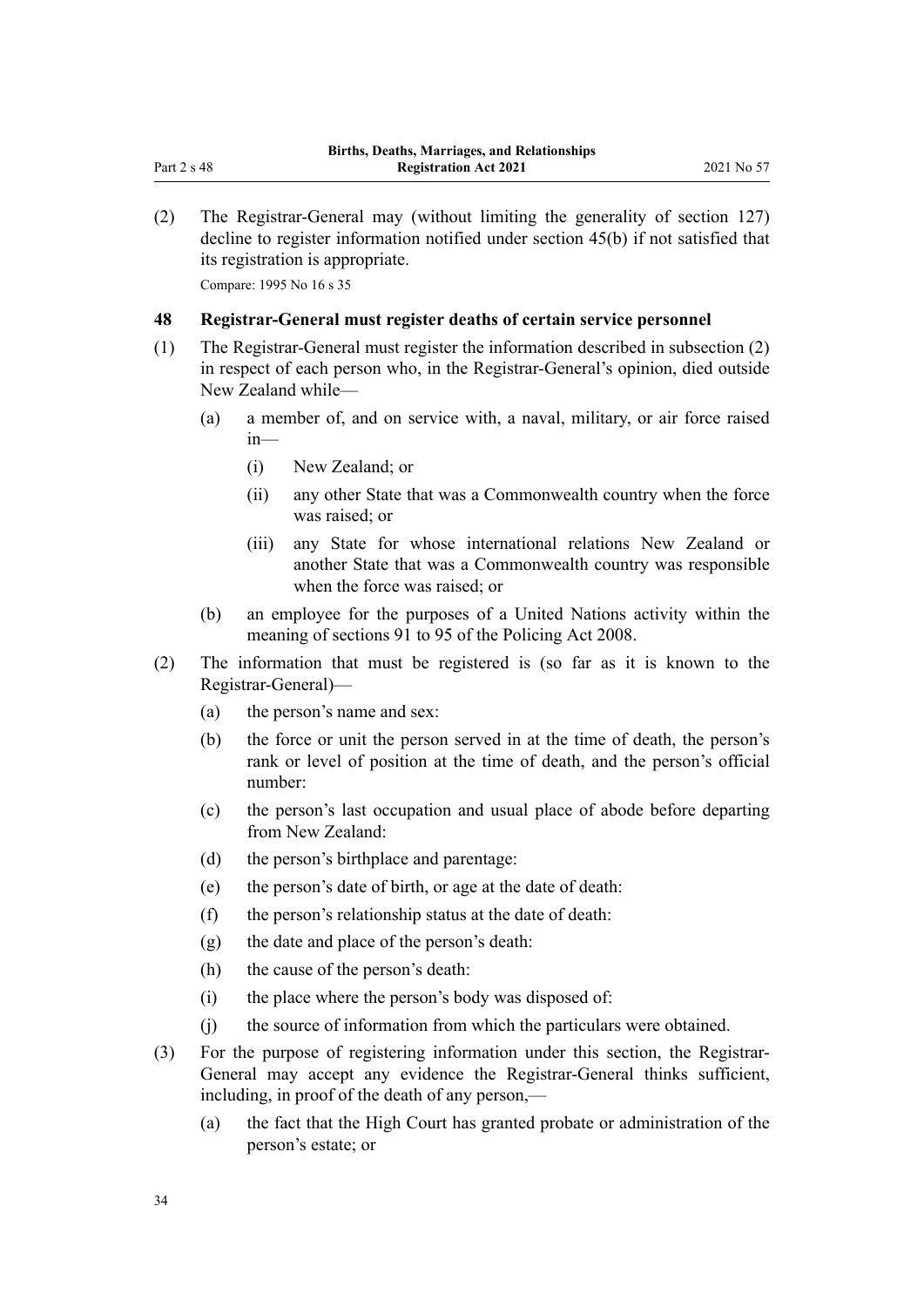- <span id="page-34-0"></span>(b) the fact that the High Court has granted leave to swear to the death; or
- (c) a certificate signed by an officer of the force in which the person served; or
- (d) a certificate signed by an officer of a force (being a force of another country or of the United Nations) acting in co-operation with the force in which the person served; or
- (e) a certificate signed by any person approved for the purpose by the Min‐ ister of Defence or, as the case requires, the Minister of Police.

Compare: 1995 No 16 [s 50](http://legislation.govt.nz/pdflink.aspx?id=DLM364185)

#### *Overseas death certificates*

## **49 Overseas death certificate may be provided to Registrar-General**

- (1) A person may provide a death certificate issued outside New Zealand to the Registrar-General in respect of a death that occurred outside New Zealand if the death certificate relates to a New Zealand citizen or a person ordinarily resident in New Zealand.
- (2) The death certificate must—
	- (a) be in the English language or accompanied by a translation of the death certificate in the English language; and
	- (b) be accompanied by the prescribed fee; and
	- (c) be provided in the manner prescribed by regulations.

Compare: 1995 No 16 [s 52\(1\), \(3\)](http://legislation.govt.nz/pdflink.aspx?id=DLM364188)

#### **50 Registrar-General may record receipt of overseas death information**

- (1) The Registrar-General must, on receiving an overseas death certificate provi‐ ded in accordance with section 49, record in the registry—
	- (a) that the Registrar-General has received a death certificate that was issued outside New Zealand; and
	- (b) the information contained in the death certificate.
- (2) However, the Registrar-General is not responsible for the authenticity of the overseas death certificate or for the accuracy of any information contained in it.
- (3) The Registrar-General may also record in the registry that the Registrar-General has received information from an overseas registration authority in respect of a death that occurred outside New Zealand, but is not responsible for the accuracy of the information.
- (4) Nothing in this section limits or affects [sections 45](#page-32-0) and [48.](#page-33-0) Compare: 1995 No 16 [s 52\(2\), \(4\), \(6\), \(7\)](http://legislation.govt.nz/pdflink.aspx?id=DLM364188)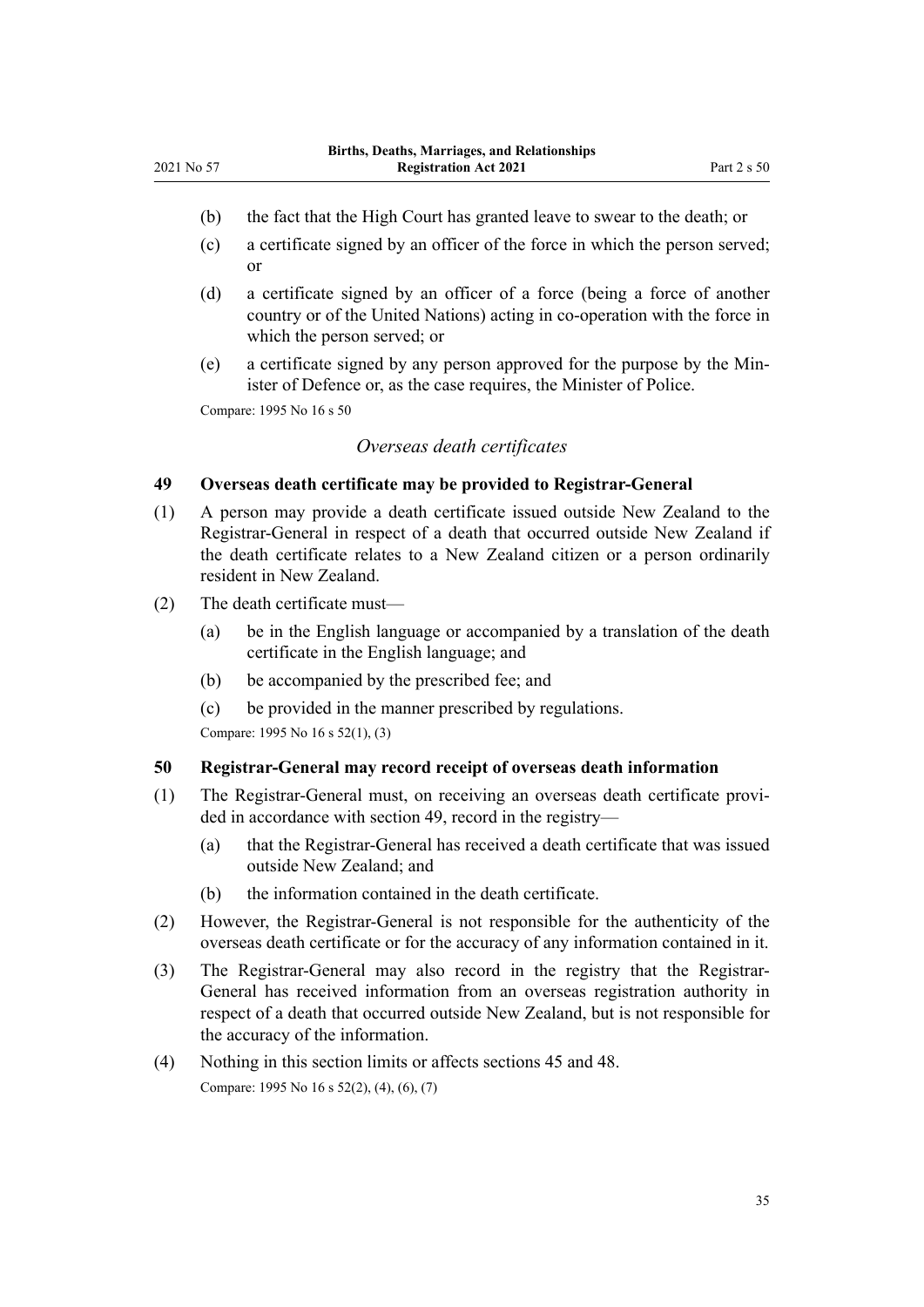## <span id="page-35-0"></span>**51 Registrar-General may issue written statement about overseas death on request**

- (1) A person may request a written statement from the Registrar-General that states whether the Registrar-General has received a certificate or information in relation to a death that occurred overseas.
- (2) The request must be accompanied by the prescribed fee.
- (3) The Registrar-General may issue a written statement that—
	- (a) states whether the Registrar-General has received—
		- (i) a certificate under [section 49](#page-34-0) in relation to the death; or
		- (ii) information from an overseas registration authority in relation to the death; and
	- (b) provides the information contained in the certificate or received from an overseas registration authority in relation to the death; and
	- (c) states that the Registrar-General is not responsible for—
		- (i) the accuracy of the information; or
		- (ii) in the case of a certificate, the authenticity of the certificate.

Compare: 1995 No 16 [s 52\(5\)](http://legislation.govt.nz/pdflink.aspx?id=DLM364188)

Subpart 5—Marriages and civil unions

*Notification of marriage or civil union in New Zealand*

## **52 Marriage or civil union in New Zealand must be notified**

The following relationships must be notified to the Registrar-General under this subpart:

- (a) a marriage solemnised in New Zealand:
- (b) a civil union entered into under the [Civil Union Act 2004](http://legislation.govt.nz/pdflink.aspx?id=DLM323384).

## **53 Celebrant must provide marriage or civil union form to Registrar-General**

A celebrant who solemnises a marriage or civil union must,—

- (a) immediately after solemnising the marriage or civil union,—
	- (i) enter the information required by regulations on both forms provi‐ ded under [section 12](http://legislation.govt.nz/pdflink.aspx?id=DLM323422) of the Civil Union Act 2004 or [section 24](http://legislation.govt.nz/pdflink.aspx?id=DLM292310) of the Marriage Act 1955; and
	- (ii) ensure that both forms are signed by the parties to the marriage or civil union, the celebrant, and 2 witnesses to the solemnisation; and
	- (iii) provide 1 form to the parties; and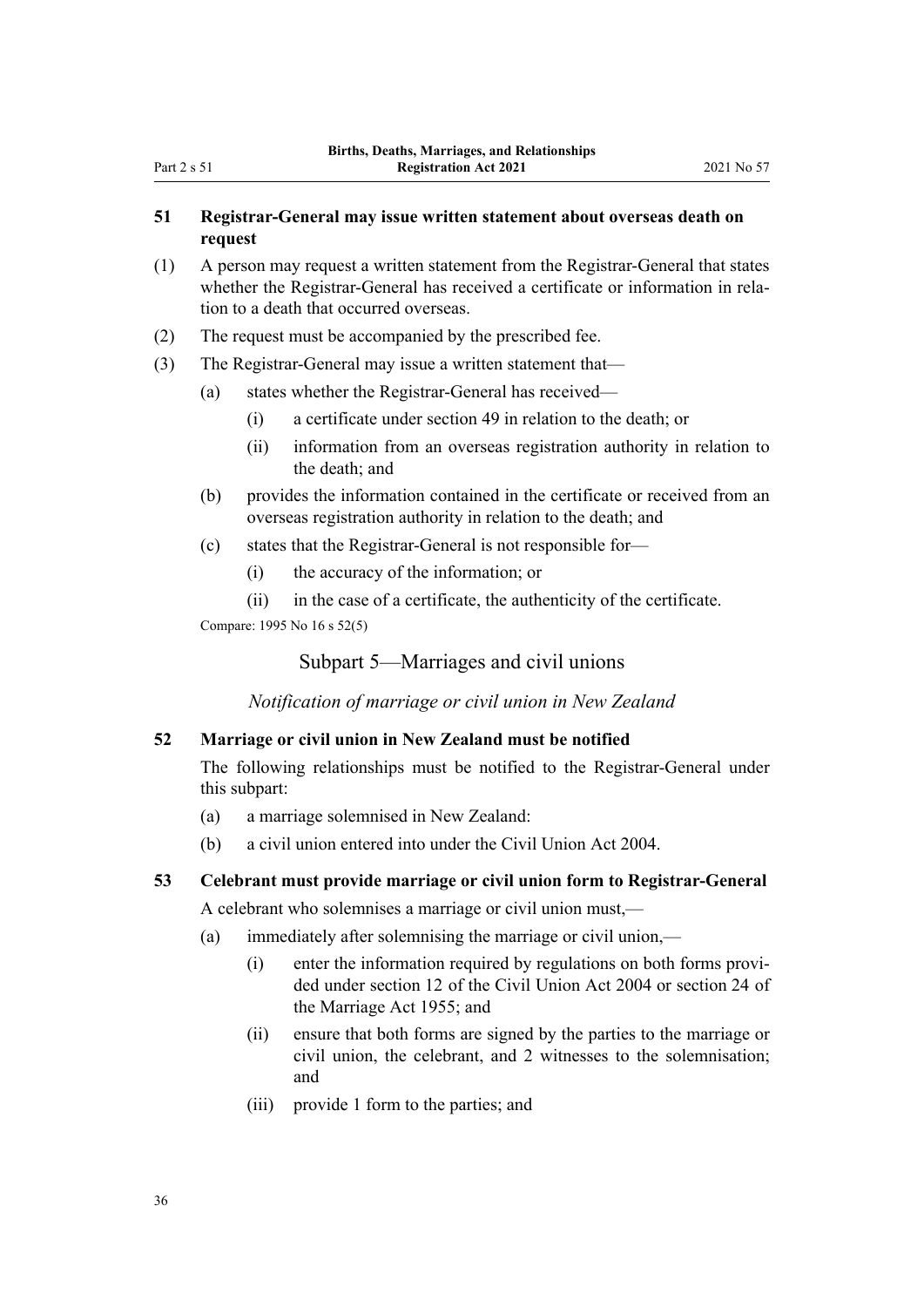<span id="page-36-0"></span>(b) within 10 days of solemnising the marriage or civil union, provide the other form to the Registrar-General. Compare: 1995 No 16 [ss 55\(1\)](http://legislation.govt.nz/pdflink.aspx?id=DLM364192), [62B](http://legislation.govt.nz/pdflink.aspx?id=DLM364705)

**54 Registering officer of Society of Friends or exempt religious body must**

# **provide marriage form to Registrar-General**

- (1) This section applies to a marriage solemnised in accordance with—
	- (a) the marriage regulations of the religious Society of Friends (commonly called Quakers); or
	- (b) the rules and procedures of an exempt religious body (as defined in sec[tion 32A\(5\)](http://legislation.govt.nz/pdflink.aspx?id=DLM292337) of the Marriage Act 1955).
- (2) Each party to the marriage must, immediately after the solemnisation,—
	- (a) enter on both forms provided with the licence for the marriage under [section 24](http://legislation.govt.nz/pdflink.aspx?id=DLM292310) of the Marriage Act 1955 the information required by regulations; and
	- (b) ensure that both forms are signed by each party to the marriage and 2 witnesses to the solemnisation; and
	- (c) ensure that 1 form is provided to the registering officer of the Society of Friends or, as the case may require, the registering officer of the exempt religious body.
- (3) A registering officer of the Society of Friends or of an exempt religious body who receives a form under subsection  $(2)(c)$  must provide the form to the Registrar-General as soon as practicable after receiving it.

Compare: 1995 No 16 [s 55\(2\), \(2A\)](http://legislation.govt.nz/pdflink.aspx?id=DLM364192)

# *Notification of marriage outside New Zealand*

# **55 Person who solemnises service marriage must notify marriage to Registrar-General**

A person who solemnises a service marriage (other than a service marriage sol‐ emnised in a Commonwealth country in which information about the marriage has been recorded in accordance with that country's laws) must,—

- (a) immediately after the solemnisation,—
	- (i) make and keep a record of information relating to the marriage in a form that as nearly as possible accords with the form that the Registrar-General provides under [section 24\(1\)\(b\)](http://legislation.govt.nz/pdflink.aspx?id=DLM292310) of the Marriage Act 1955 to a person who gives notice of marriage; and
	- (ii) ensure that the record and 2 copies of it are signed by each party to the marriage, the person, and 2 witnesses to the solemnisation; and
	- (iii) give 1 copy of the record to the parties; and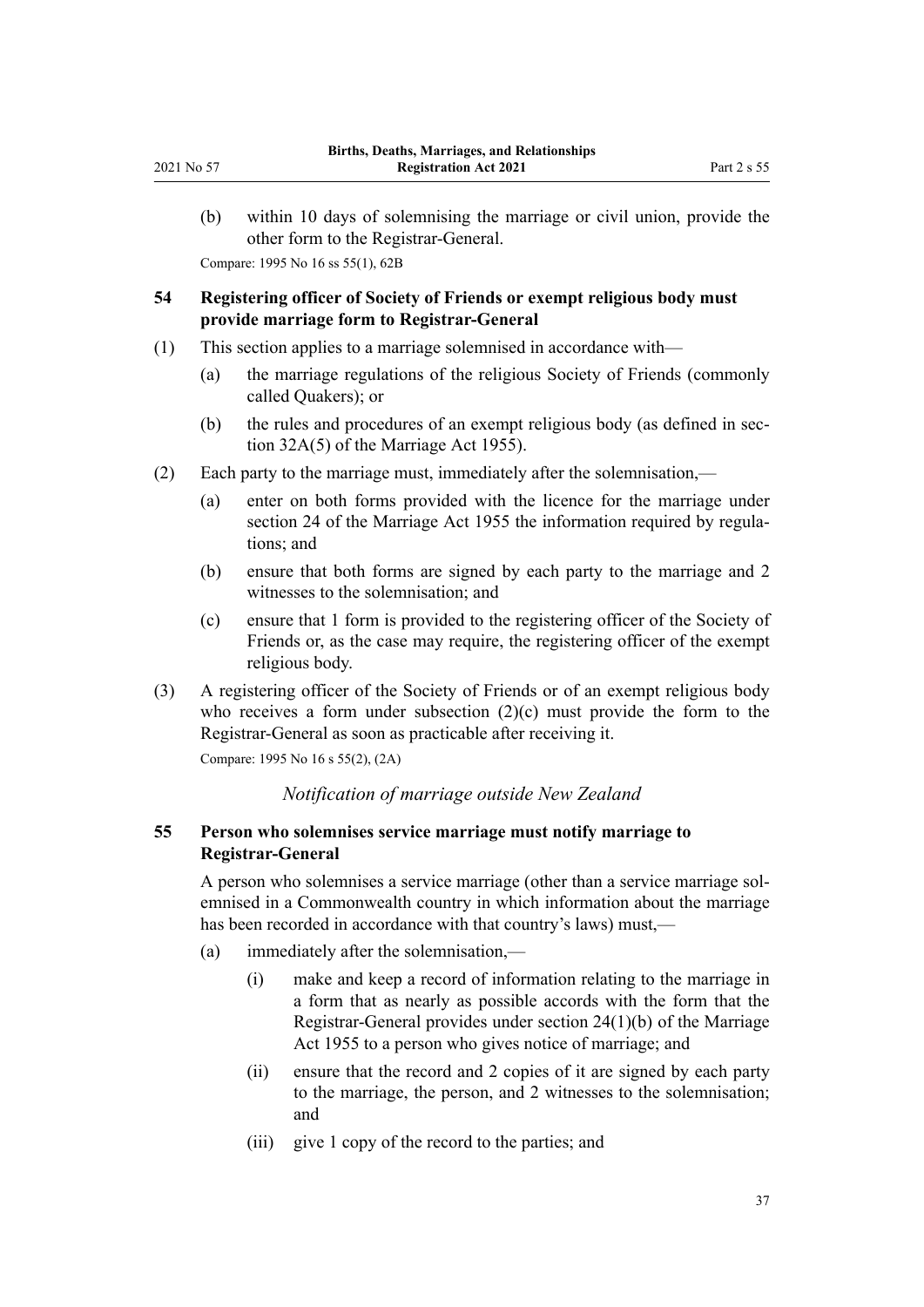(b) as soon as practicable after the solemnisation, provide the other copy of the record to the Registrar-General.

Compare: 1995 No 16 [s 55\(3\)](http://legislation.govt.nz/pdflink.aspx?id=DLM364192)

# **56 Party to service marriage (or descendant) may notify service marriage to Registrar-General**

- (1) Any of the following persons may notify a service marriage that occurs outside New Zealand:
	- (a) a party to the service marriage:
	- (b) a descendant of the parties to the service marriage:
	- (c) a person notifying on behalf of a party or descendant.
- (2) The notification must include—
	- (a) an original record of information recorded under [section 55](#page-36-0) that relates to the service marriage and is signed by the person who solemnised it; or
	- (b) any other information relating to the marriage.

Compare: 1995 No 16 [s 57\(2\)](http://legislation.govt.nz/pdflink.aspx?id=DLM364195)

# **57 Overseas ceremony attended by New Zealand representative may be notified**

A New Zealand representative (as defined in [section 2\(1\)](http://legislation.govt.nz/pdflink.aspx?id=DLM292034) of the Marriage Act 1955) may notify the Registrar-General of a marriage that occurs outside New Zealand and that the New Zealand representative attends by forwarding a duplicate copy of the certificate under [section 43\(1\)](http://legislation.govt.nz/pdflink.aspx?id=DLM292375) of that Act.

Compare: 1995 No 16 [s 58](http://legislation.govt.nz/pdflink.aspx?id=DLM364196)

# *Registration of marriage or civil union*

# **58 Registrar-General must register marriage or civil union if requirements met**

- (1) The Registrar-General must register a marriage or civil union if—
	- (a) a Registrar solemnises the marriage or civil union; or
	- (b) the Registrar-General is provided with—
		- (i) a form relating to the marriage or civil union under [section 53](#page-35-0) or [54;](#page-36-0) or
		- (ii) a copy of a record relating to a service marriage under [section 55](#page-36-0).
- (2) The Registrar-General may also register information relating to a service mar‐ riage if the Registrar-General is satisfied—
	- (a) that the record provided under section 56 in respect of the marriage is authentic; or
	- (b) if no copy of a record is provided under section 56, that the information is accurate and it is impracticable to produce a copy of the record.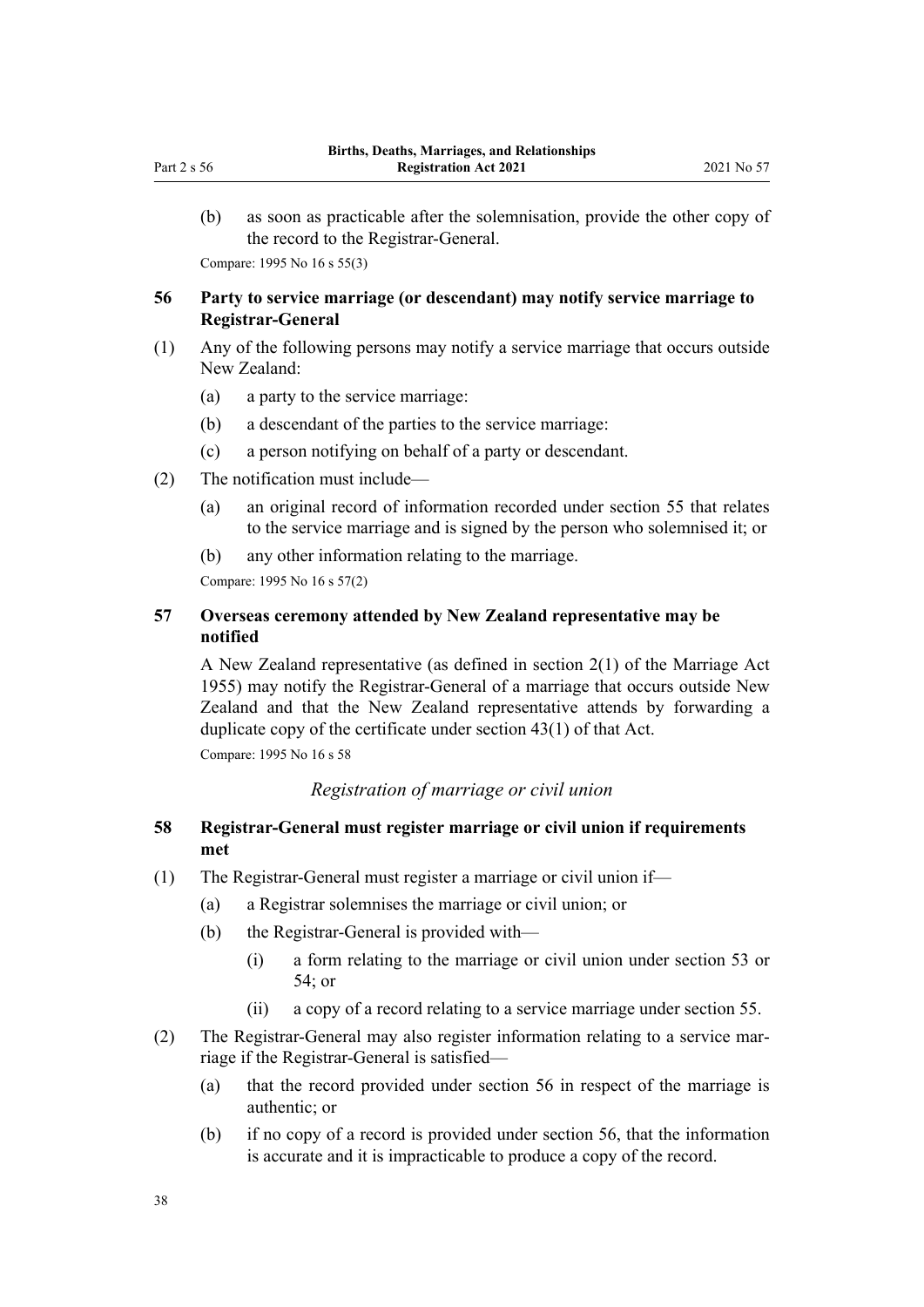- (3) The Registrar-General may also register a marriage attended by a New Zealand representative (as defined in [section 2\(1\)](http://legislation.govt.nz/pdflink.aspx?id=DLM292034) of the Marriage Act 1955) if the New Zealand representative forwards a duplicate copy of a certificate under [section](http://legislation.govt.nz/pdflink.aspx?id=DLM292375) [43\(1\)](http://legislation.govt.nz/pdflink.aspx?id=DLM292375) of that Act.
- (4) The Registrar-General may register any information relating to a marriage in the registry if satisfied that the information has not yet been registered under this Act,—
	- (a) whether or not a form has been prepared in respect of the marriage under [section 53](#page-35-0) or [54;](#page-36-0) and
	- (b) whether or not information to the same effect, or conflicting information, is contained in any form referred to in paragraph (a).

Compare: 1995 No 16 [ss 56,](http://legislation.govt.nz/pdflink.aspx?id=DLM364194) [57](http://legislation.govt.nz/pdflink.aspx?id=DLM364195), [58,](http://legislation.govt.nz/pdflink.aspx?id=DLM364196) [62C](http://legislation.govt.nz/pdflink.aspx?id=DLM364707)

<span id="page-38-0"></span>2021 No 57

*Change of form of relationship*

# **59 Registrar-General to note change of form of relationship**

If the Registrar-General is informed that the parties to a marriage or civil union have, under [section 18](http://legislation.govt.nz/pdflink.aspx?id=DLM323429) of the Civil Union Act 2004, changed the form of their relationship, the Registrar-General must—

- (a) register, in the record relating to the earlier marriage or civil union, an indication that the form of relationship has been changed and when and where the change occurred; and
- (b) register, in the record relating to the later marriage or civil union, that, on the date and at the place in which the solemnisation of the later marriage or civil union took place, the parties changed their earlier marriage or civil union into a marriage or civil union; and
- (c) ensure that a link is created between the record relating to the earlier marriage or civil union and the record relating to the later marriage or civil union.

Compare: 1995 No 16 [s 62D](http://legislation.govt.nz/pdflink.aspx?id=DLM364709)

# *Dissolution of marriage or civil union*

#### **60 Notification of dissolution of marriage or civil union in New Zealand**

- (1) This section applies if the Family Court makes any of the following orders under the [Family Proceedings Act 1980](http://legislation.govt.nz/pdflink.aspx?id=DLM39722):
	- (a) an order dissolving a marriage or civil union:
	- (b) an order declaring that a party to a marriage or civil union is presumed to be dead and that the marriage or civil union is dissolved:
	- (c) an order declaring that a marriage or civil union is void from the start.
- (2) A Registrar of the Family Court must notify the Registrar-General of the order as soon as practicable after the order is made.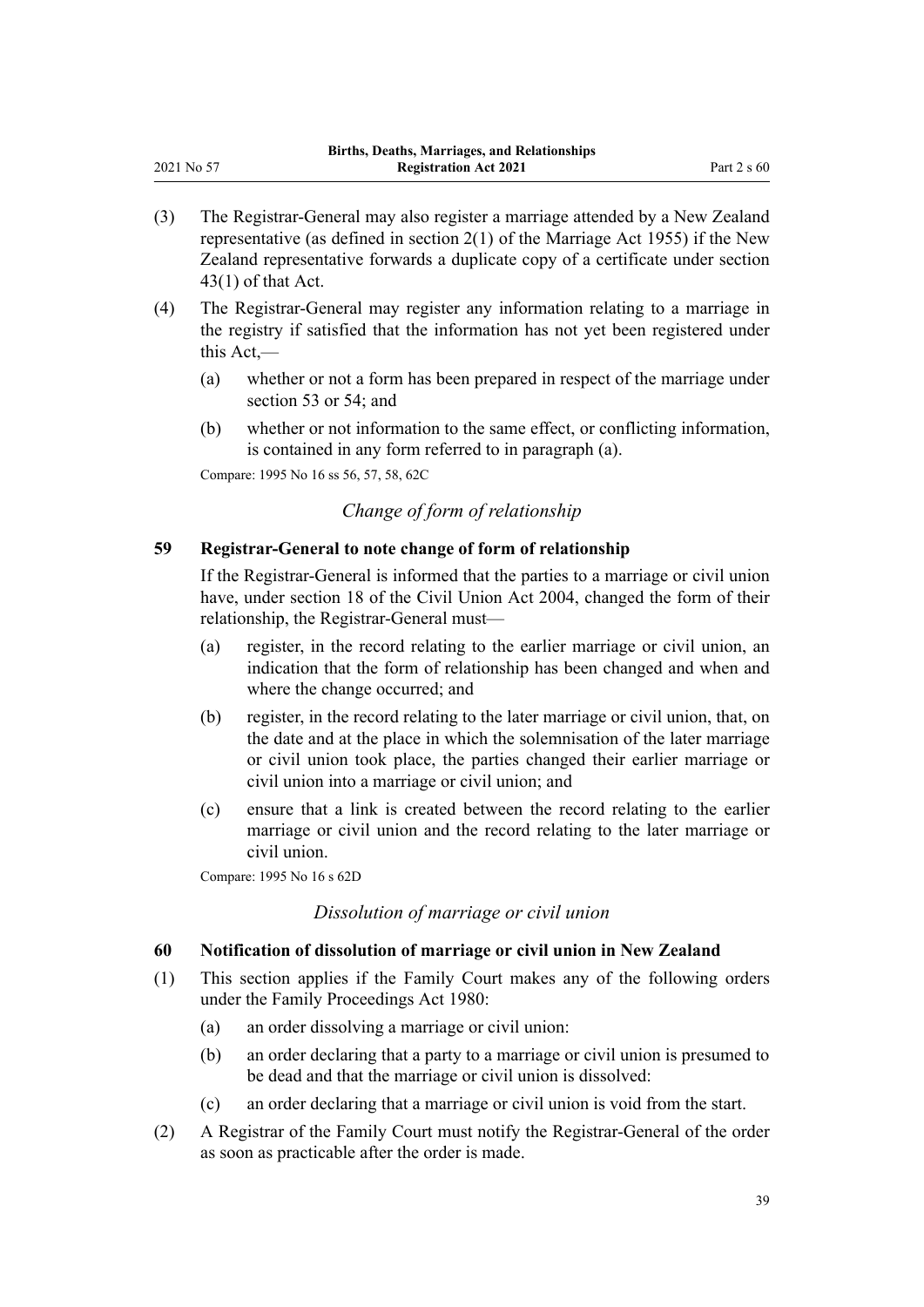- <span id="page-39-0"></span>(3) The notification may be made by—
	- (a) the Registrar providing a certificate of the order; or
	- (b) the Ministry of Justice providing the information required in the certificate by electronic means.

Compare: 1995 No 16 [ss 59\(1\)](http://legislation.govt.nz/pdflink.aspx?id=DLM364197), [62E\(1\),](http://legislation.govt.nz/pdflink.aspx?id=DLM364711) [89A\(2A\), \(2B\)](http://legislation.govt.nz/pdflink.aspx?id=DLM1806511)

#### **61 Registration of dissolution of marriage or civil union**

The Registrar-General may register the information provided under [section 60](#page-38-0) in relation to a marriage or civil union in the record for that marriage or civil union.

Compare: 1995 No 16 [ss 59\(2\)](http://legislation.govt.nz/pdflink.aspx?id=DLM364197), [62E\(2\)](http://legislation.govt.nz/pdflink.aspx?id=DLM364711)

*Overseas divorce or dissolution certificate*

# **62 Overseas divorce or dissolution certificate may be provided to Registrar-General**

- (1) A person may provide a certificate issued outside New Zealand in respect of a divorce or dissolution of a marriage or civil union that occurred outside New Zealand to the Registrar-General if the certificate relates to a New Zealand citizen or a person ordinarily resident in New Zealand.
- (2) The certificate must—
	- (a) be in the English language or accompanied by a translation of the divorce or dissolution certificate in the English language; and
	- (b) be accompanied by the prescribed fee.

# **63 Registrar-General may record receipt of overseas divorce or dissolution information**

- (1) The Registrar-General must, on receiving an overseas divorce or dissolution certificate provided in accordance with section 62, record in the registry—
	- (a) that the Registrar-General has received a divorce or dissolution certifi‐ cate that was issued outside New Zealand; and
	- (b) the information contained in the divorce or dissolution certificate.
- (2) However, the Registrar-General is not responsible for the authenticity of a certificate provided under section 62 in relation to the dissolution of a marriage outside New Zealand or for the accuracy of any information contained in it.
- (3) The Registrar-General may also record in the registry that the Registrar-General has received information from an overseas registration authority in respect of a divorce or dissolution that occurred outside New Zealand, but is not responsible for the accuracy of the information.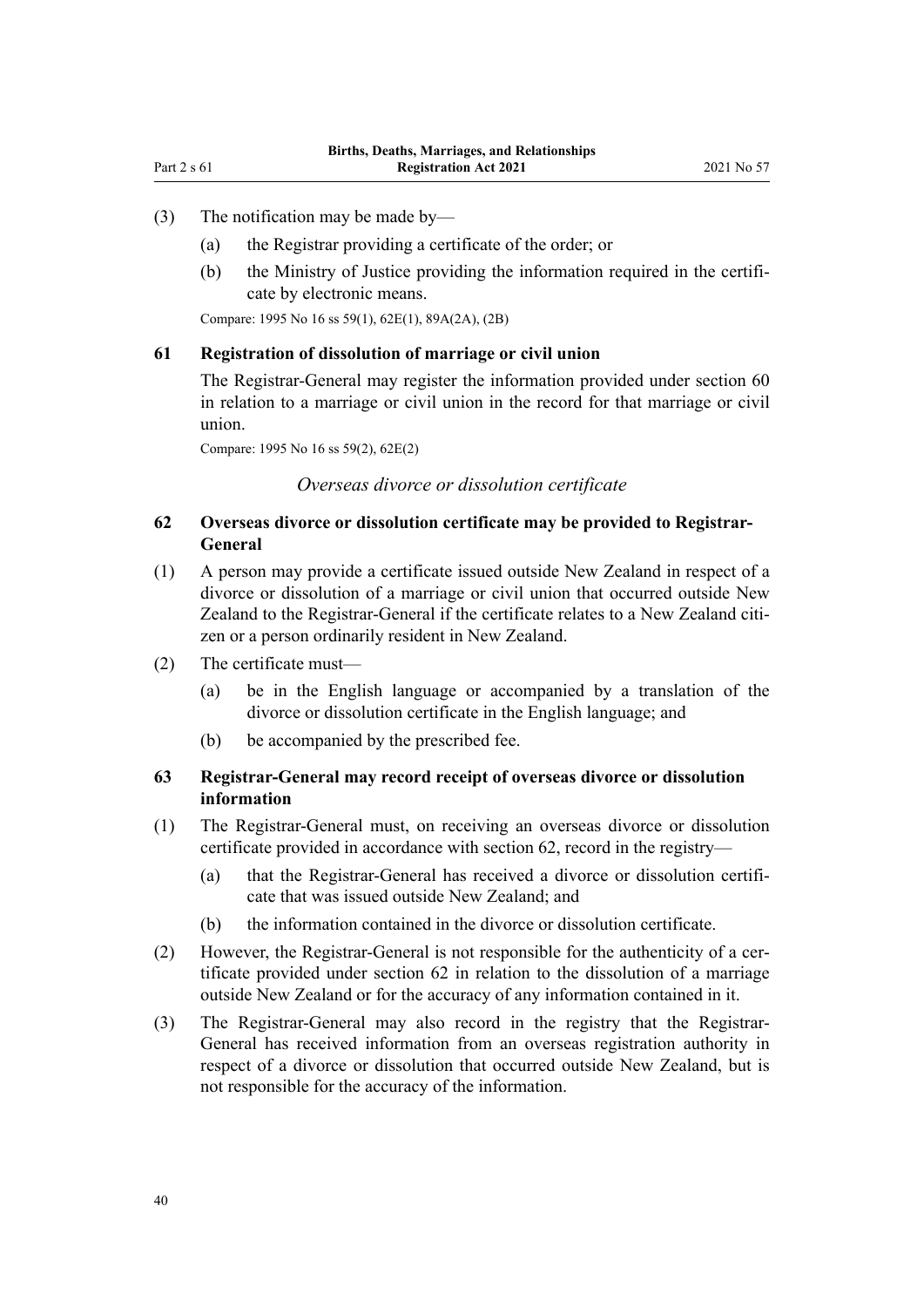# <span id="page-40-0"></span>**64 Registrar-General may issue written statement about overseas divorce or dissolution on request**

- (1) A person may request a written statement from the Registrar-General that states whether the Registrar-General has received a certificate or information in relation to a divorce or dissolution that occurred overseas.
- (2) The request must be accompanied by the prescribed fee.
- (3) The Registrar-General may issue a written statement that—
	- (a) states whether the Registrar-General has received—
		- $(i)$  a certificate under [section 62](#page-39-0) in relation to the divorce or dissolution; or
		- (ii) information from an overseas registration authority in relation to the divorce or dissolution; and
	- (b) provides the information contained in the certificate or received from an overseas registration authority; and
	- (c) states that the Registrar-General is not responsible for—
		- (i) the accuracy of the information; or
		- (ii) in the case of a certificate, the authenticity of the certificate.

## *Convictions for bigamy*

# **65 Notification of conviction for bigamy or coerced marriage or civil union**

- (1) This section applies if a person who is a party to a marriage or civil union is convicted of bigamy or coerced marriage or civil union because the marriage or civil union is a bigamous or coerced marriage or civil union.
- (2) The Registrar of the court in which the conviction was entered must notify the Registrar-General of the conviction as soon as practicable after the person is convicted.
- (3) The notification may be made by—
	- (a) the Registrar of the court providing a certificate of the conviction that specifies, in relation to each bigamous marriage or civil union,—
		- (i) the names of the parties to the marriage or civil union; and
		- (ii) the date and place of the marriage or civil union; and
		- (iii) the date of the conviction; or
	- (b) the Ministry of Justice providing, by electronic means, the information described in paragraph (a).

Compare: 1995 No 16 [ss 60,](http://legislation.govt.nz/pdflink.aspx?id=DLM364198) [62F\(1\),](http://legislation.govt.nz/pdflink.aspx?id=DLM364713) [89A\(2A\), \(2B\)](http://legislation.govt.nz/pdflink.aspx?id=DLM1806511)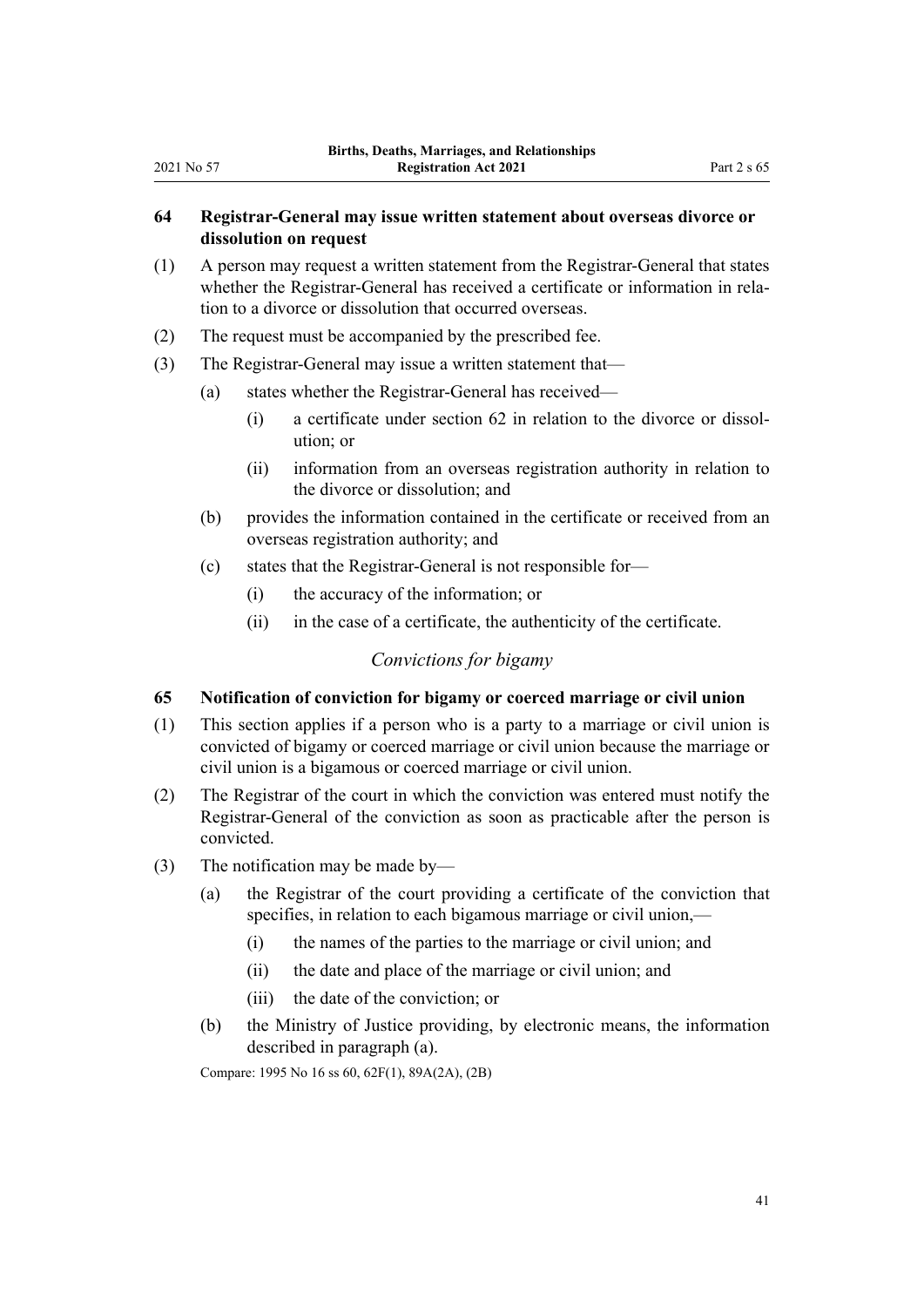# <span id="page-41-0"></span>**66 Registrar-General must register conviction for bigamy or coerced marriage or civil union**

The Registrar-General must register any information received under [section 65](#page-40-0) in relation to a registered marriage or civil union in the record for that marriage or civil union.

Compare: 1995 No 16 [ss 60,](http://legislation.govt.nz/pdflink.aspx?id=DLM364198) [62F\(2\)](http://legislation.govt.nz/pdflink.aspx?id=DLM364713)

# Subpart 6—Name changes

*Request for name change within 2 years of child's birth*

# **67 Guardian may request name change within 2 years of child's birth**

- (1) A guardian of an eligible child may request that the Registrar-General—
	- (a) delete, amend, or replace any name recorded in the eligible child's birth record; or
	- (b) add a name or names to the eligible child's birth record.
- (2) The request must be made—
	- (a) within 2 years of the eligible child's birth; and
	- (b) if the request is made under an order of the Family Court, in accordance with the conditions of that order.
- (3) Only 1 request may be made under this section in respect of an eligible child unless the Registrar-General is satisfied that there are special reasons making it appropriate for more than 1 request to be made under this section in respect of the eligible child.

Compare: 1995 No 16 [s 20](http://legislation.govt.nz/pdflink.aspx?id=DLM364132)

## *Application for name change*

# **68 Eligibility to apply for name change**

- (1) A person who is 16 years old or older may apply to the Registrar-General for registration of a name change only if—
	- (a) the person's birth is registered under this Act; or
	- (b) the person is a New Zealand citizen or is legally entitled to be in New Zealand indefinitely.
- (2) The guardian of a child may apply to the Registrar-General for registration of a name change for the child only if—
	- (a) the child's birth is registered under this Act; or
	- (b) the child is a New Zealand citizen or is legally entitled to be in New Zealand indefinitely.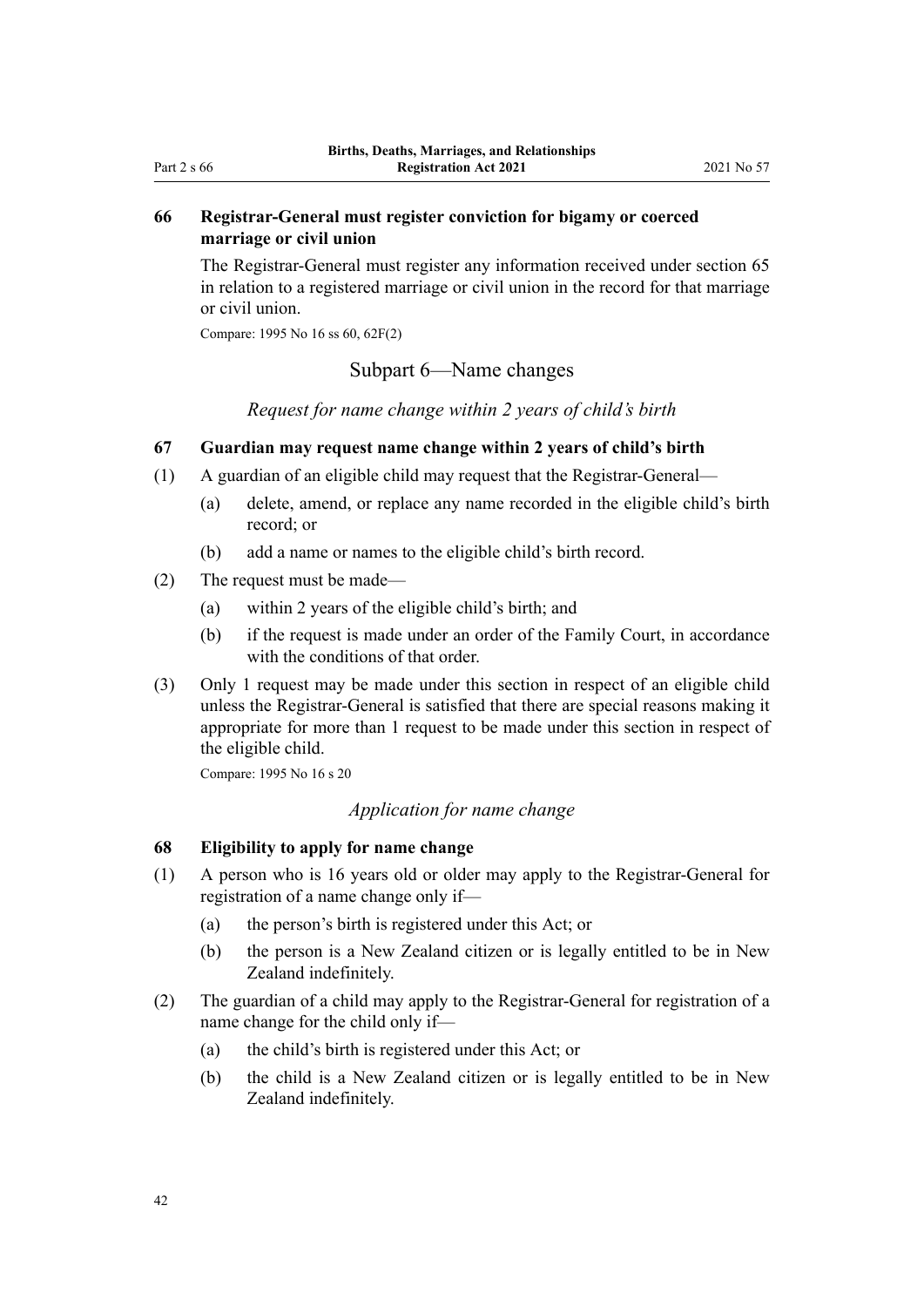# <span id="page-42-0"></span>**69 Application for name change by eligible person**

- (1) An application by an eligible person must—
	- (a) include a statement made in accordance with subsection (2) and verified—
		- (i) electronically in a prescribed manner (*see also* [section 128\)](#page-75-0); or
		- (ii) by statutory declaration (*see also* [section 129\)](#page-75-0); and
	- (b) be accompanied by—
		- (i) the prescribed fee; and
		- (ii) if the application is made by a 16- or 17-year-old who has never been in a marriage, civil union, or de facto relationship, the written consent of the 16- or 17-year-old's guardian.
- (2) The eligible person—
	- (a) must declare in the statement provided under subsection  $(1)(a)$  that, if the application is approved, the eligible person intends to adopt the pro‐ posed name and to abandon the eligible person's registered name; and
	- (b) may declare, if applicable, that the eligible person has already used the proposed name instead of the eligible person's registered name.
- (3) An eligible person whose birth is not registered under this Act must also pro‐ vide—
	- (a) the eligible person's birth certificate; or
	- (b) another certificate or other evidence that satisfies the Registrar-General of the date and place of the eligible person's birth.
- (4) The Registrar-General may require the eligible person to provide any means of identification that the Registrar-General reasonably requires to confirm the identity of the eligible person.
- (5) The Registrar-General must, at the request of the eligible person, return or destroy the certificate or evidence provided under subsection (3) or (4). Compare: 1995 No 16 [s 21A\(1\)–\(3\), \(4\)–\(5\)](http://legislation.govt.nz/pdflink.aspx?id=DLM1805768)

#### **70 Application for name change by guardian of eligible child**

- (1) An application by the guardian of an eligible child must—
	- (a) include a statement made in accordance with subsection (2) and veri‐ fied—
		- (i) electronically in a prescribed manner (*see also* [section 128\)](#page-75-0); or
		- (ii) by statutory declaration (*see also* [section 129\)](#page-75-0); and
	- (b) be accompanied by the prescribed fee.
- (2) The guardian of an eligible child—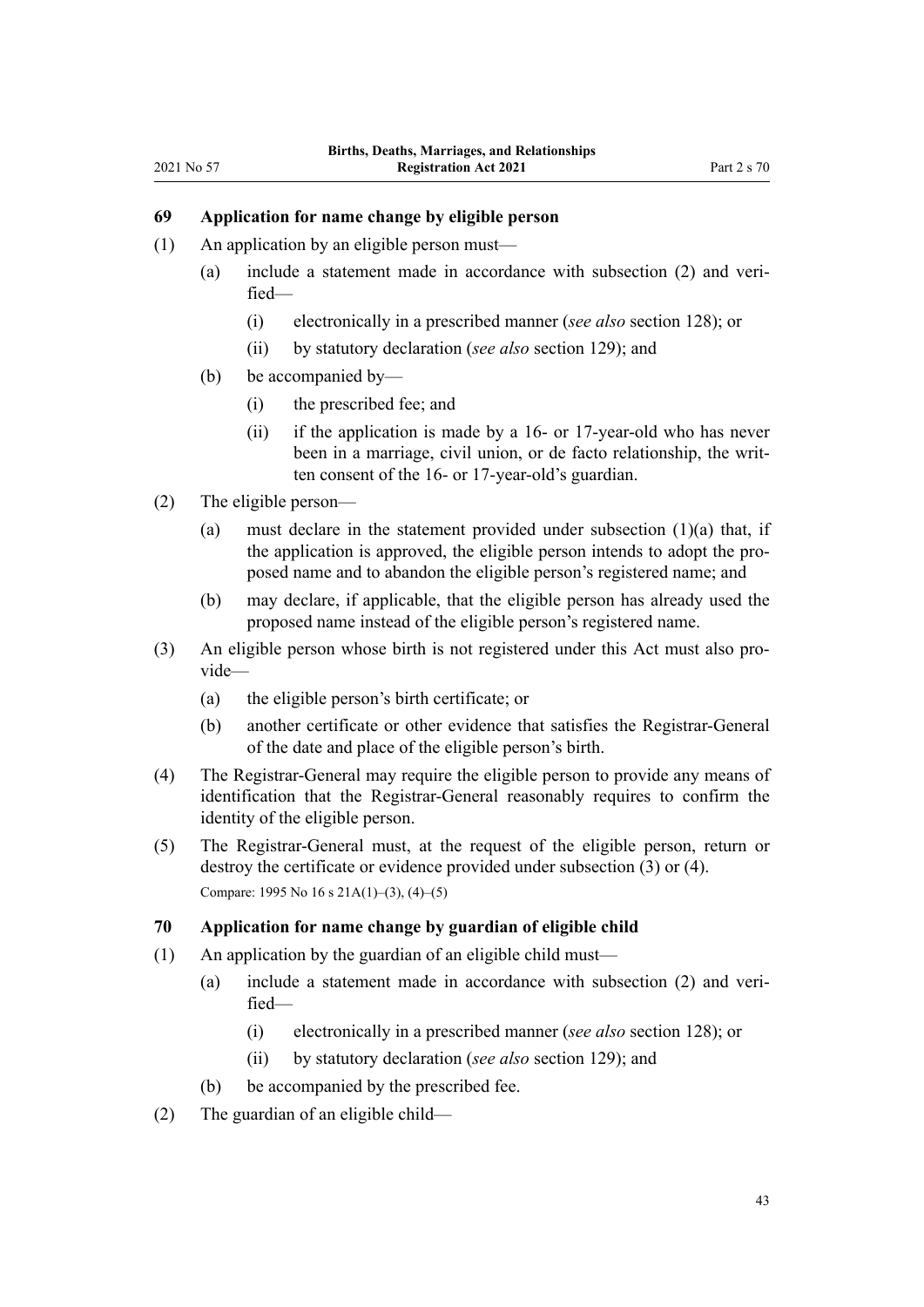- (a) must declare in the statement provided under subsection  $(1)(a)$  that, if the application is approved, the guardian intends to adopt the proposed name for the eligible child and to abandon the child's registered name; and
- (b) may declare, if applicable, that the eligible child has already used the proposed name instead of the eligible child's registered name.
- (3) The guardian must also provide—
	- (a) the eligible child's birth certificate; or
	- (b) any other certificate or other evidence that satisfies the Registrar-General of—
		- (i) the date and place of the eligible child's birth; and
		- (ii) the status of the guardian.
- (4) The Registrar-General may require the guardian to provide any means of iden‐ tification that the Registrar-General reasonably requires to confirm the identity of the guardian or the eligible child (or both).
- (5) The Registrar-General must, at the request of the guardian of the eligible child, return or destroy the certificate or evidence provided under subsection (3) or (4).

Compare: 1995 No 16 [s 21A\(1\)–\(3\), \(4\)–\(5\)](http://legislation.govt.nz/pdflink.aspx?id=DLM1805768)

*Registration of name change in birth record or name-change record*

#### **71 When Registrar-General may register name change**

- (1) The Registrar-General may register a name change only if, after the name change is registered, the person's birth record or name change record will include—
	- (a) 1 name as the person's surname and 1 or more other names; or
	- (b) if the religious or philosophical beliefs, or cultural traditions, of the per‐ son or of a parent (whether living or dead) or living guardian of the person require the person to have only 1 name, 1 name.
- (2) The Registrar-General must, if the requirements of subsection (1) are met, register a name change as soon as practicable after an application or request is made in accordance with [section 67,](#page-41-0) [69,](#page-42-0) or [70](#page-42-0) unless the Registrar-General considers that it is undesirable in the public interest for the person to have the proposed name.
- (3) A person affected by a decision of the Registrar-General to decline to register a name change under subsection (2) may appeal against the decision under sec[tion 30](#page-26-0).
- (4) However, the Registrar-General must not register a name change in respect of an eligible person who is abandoning a surname assumed on marriage or entry

<span id="page-43-0"></span>Part 2 s 71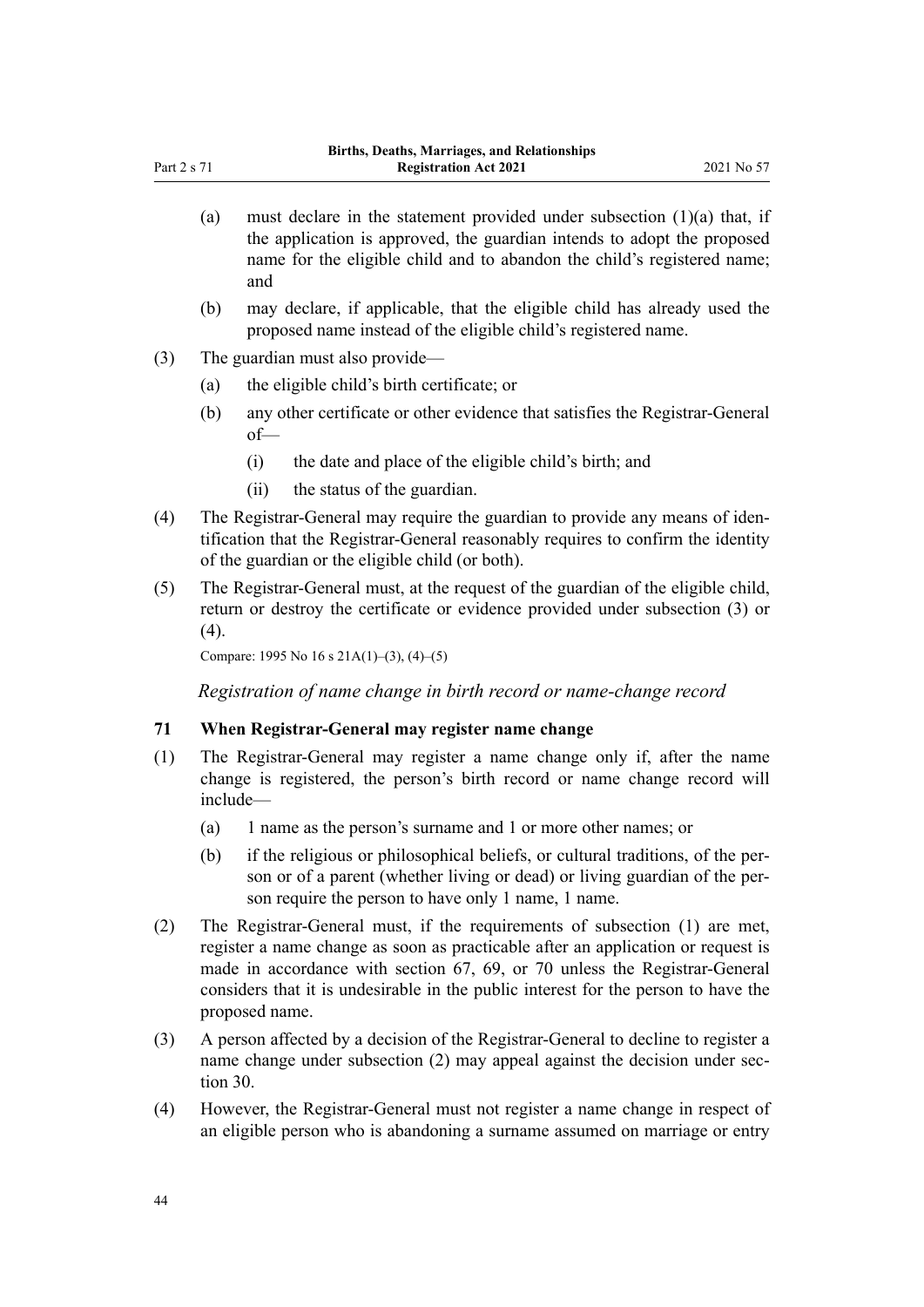into a civil union (without a registered name change) and reverting to the per‐ son's registered name.

Compare: 1995 No 16 [s 21B](http://legislation.govt.nz/pdflink.aspx?id=DLM1805769)

*Guardianship disputes and refusal of consent*

# **72 Registrar-General must give effect to decisions under Care of Children Act 2004**

- (1) The Registrar-General must give effect to an order under [section 46R\(4\)](http://legislation.govt.nz/pdflink.aspx?id=DLM6027395) or [46C\(1\)](http://legislation.govt.nz/pdflink.aspx?id=DLM6027362) of the Care of Children Act 2004 that requires the Registrar-General to record any names in a child's birth record.
- (2) This section is subject to [sections 18](#page-20-0) and [30](#page-26-0) but overrides any other provision in this Part.

Compare: 1995 No 16 [s 22](http://legislation.govt.nz/pdflink.aspx?id=DLM364138)

*Registration of name change in marriage and civil union record*

# **73 Person may request name change be included in marriage or civil union record**

- (1) Subsection (2) applies if, during the course of a marriage or civil union,—
	- (a) the name of a person who is a party to the marriage or civil union changes; and
	- (b) the change is registered in the person's birth record or name change record.
- (2) The person whose name has changed (or, if the person has died, the other party to the marriage or civil union) may request the Registrar-General to register the name change in the record relating to the marriage or civil union.
- (3) The request—
	- (a) may be made at the same time as an application for a name change is made under 69; and
	- (b) must be accompanied by the prescribed fee (if any).

Compare: 1995 No 16 [ss 62\(1\)–\(3\)](http://legislation.govt.nz/pdflink.aspx?id=DLM364700), [62G\(1\)–\(3\)](http://legislation.govt.nz/pdflink.aspx?id=DLM364715)

#### **74 Registration of new names in marriage or civil union information**

The Registrar-General must, if a request is made to register a name change in a record relating to a marriage or civil union in accordance with section 73, register the name change in the record.

Compare: 1995 No 16 [ss 62\(4\)](http://legislation.govt.nz/pdflink.aspx?id=DLM364700), [62G\(4\)](http://legislation.govt.nz/pdflink.aspx?id=DLM364715)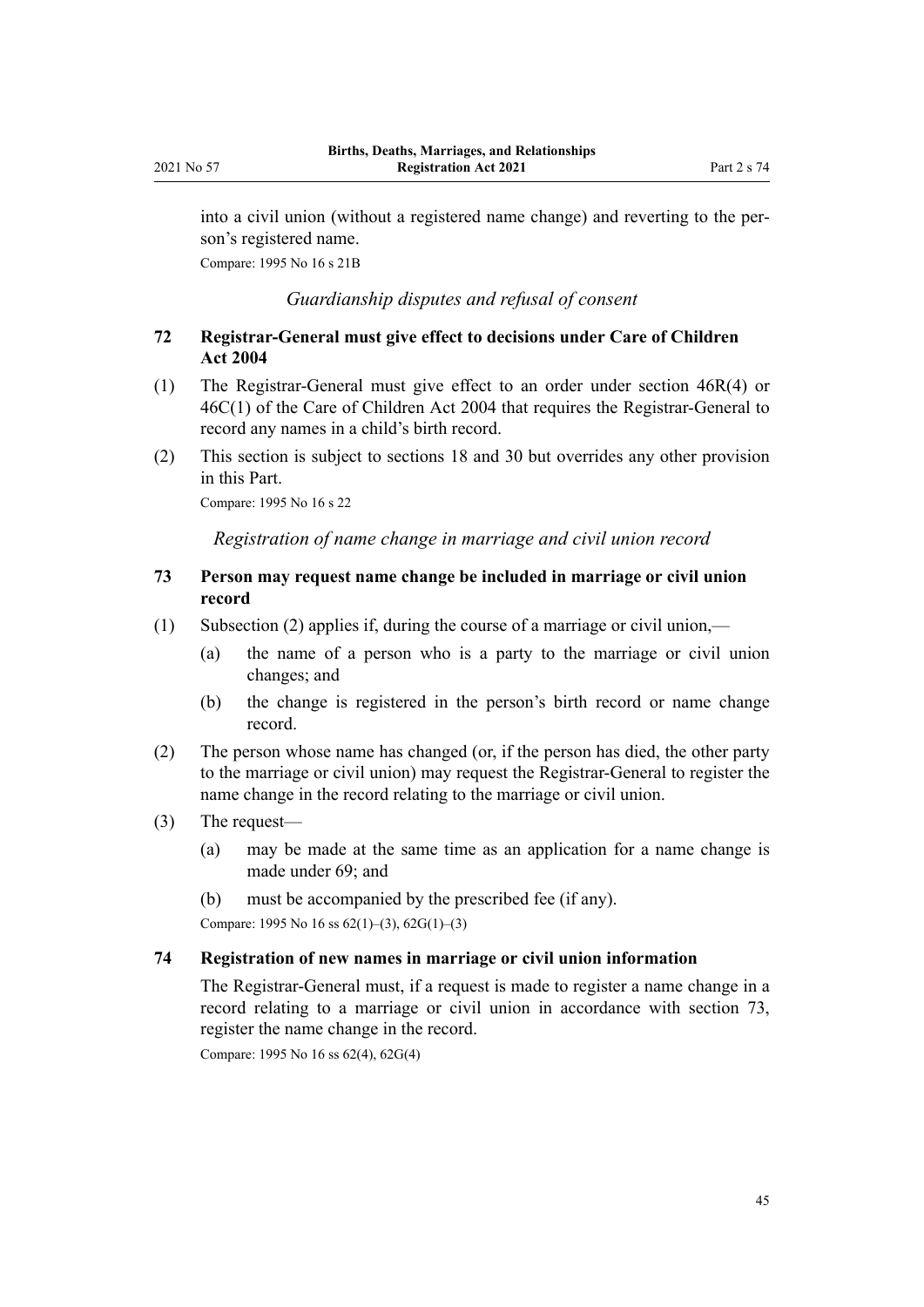# <span id="page-45-0"></span>Subpart 7—Creation of records for security-related purposes

#### *Requests for new identity information*

# **75 Minister of Police may request new identity information for certain witnesses and undercover Police officers**

- (1) The Minister of Police may make a written request to the Minister to create new identity information for the purpose of protecting a person who—
	- (a) is, has been, or will be a witness in any proceeding; or
	- (b) is, has been, or will be an undercover Police officer; or
	- (c) needs protection because of the person's relationship to someone who is, has been, or will be a witness in any proceeding.
- (2) In this section, **undercover Police officer** means a person who is a Police employee or a member of a corresponding overseas law enforcement agency and whose identity is concealed for the purpose of an undercover investigation approved by the Commissioner of Police.

Compare: 1995 No 16 s 65(1)(a), (5)

# **76 Director-General of intelligence and security agency may request new identity information for employee**

- (1) The Director-General of an intelligence and security agency may make a writ‐ ten request to the Minister to create new identity information for the purpose of protecting the identity of a person who is, has been, or will be an employee.
- (2) In subsection (1), **employee** has the meaning set out in [section 22](http://legislation.govt.nz/pdflink.aspx?id=DLM6920944) of the Intelli‐ gence and Security Act 2017.

Compare: 1995 No 16 [s 65\(1\)\(b\), \(5\)](http://legislation.govt.nz/pdflink.aspx?id=DLM364720)

# *Creation of new identity information*

# **77 Minister may direct that new identity information be created for witness or undercover Police officer**

- (1) The Minister may direct the Registrar-General to create new identity information for a person if the Minister is satisfied,—
	- (a) on receiving a request under section 75, that it is in the interests of justice that the new identity information be created:
	- (b) on receiving a request under section 76 and having regard to the matters set out in [section 26\(3\)](http://legislation.govt.nz/pdflink.aspx?id=DLM6920972) of the Intelligence and Security Act 2017 (which applies with any necessary modifications), that—
		- (i) the person will use the new identity information appropriately; and
		- (ii) it is otherwise appropriate to grant the request.
- (2) The Registrar-General may create new identity information by—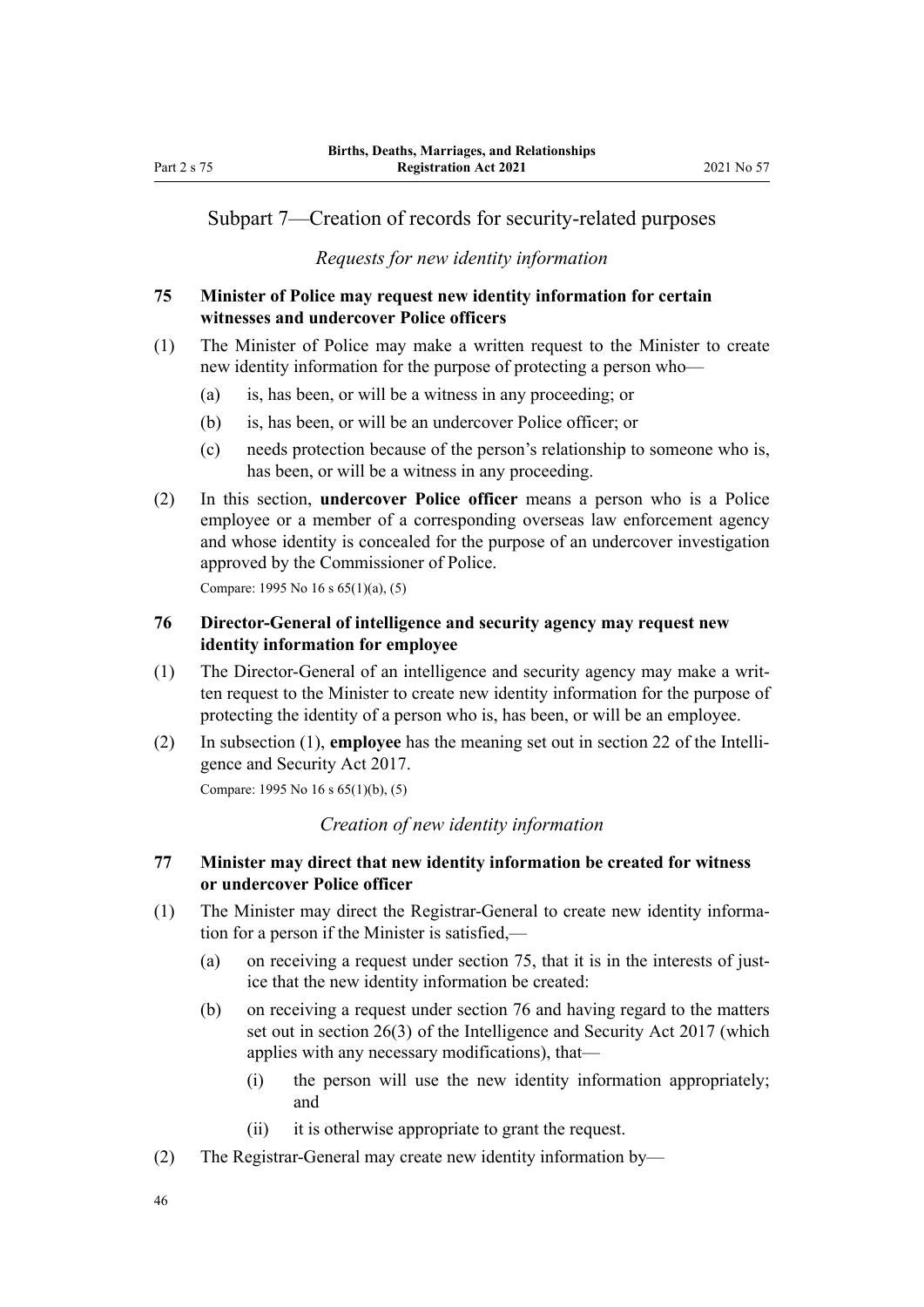- (a) recording, amending, or deleting information in the registry (including, if necessary, to create other identities to support the person's new iden‐ tity information); and
- (b) creating, deleting, or amending operational or administrative information as necessary, so that it supports the information described in paragraph (a).
- (3) The Registrar-General may delete, amend, or insert information recorded in the registry under subsection (2) if the Registrar-General receives notification from any of the following persons that the new identity is no longer needed or has been compromised:
	- (a) the Commissioner of Police in relation to new identity information created as a result of a request under [section 75\(1\)](#page-45-0):
	- (b) the Director-General of an intelligence and security agency in relation to new identity information created as the result of a request under [section](#page-45-0) [76\(1\)](#page-45-0).

Compare: 1995 No 16 [s 65\(2\)–\(4\)](http://legislation.govt.nz/pdflink.aspx?id=DLM364720)

# **Part 3 Certificates**

#### *General provisions*

#### **78 Request for certificate**

<span id="page-46-0"></span>2021 No 57

- (1) Any person may request that the Registrar-General provide the person with a birth certificate, death certificate, marriage certificate, civil union certificate, or name-change certificate that relates to—
	- (a) that person; or
	- (b) any other person.
- (2) The request must be made in accordance with [section 91](#page-54-0).

# **79 Certificates as evidence**

- (1) A certificate issued under this Act is admissible as evidence in any legal pro‐ ceedings and is presumed, in the absence of evidence to the contrary, to be an accurate record of the information recorded in the registry as at the date of issue.
- (2) Any individual, private sector agency, or public sector agency authorised or required to ascertain an individual's sex or gender for a particular purpose may take into account either or both of the following:
	- (a) the information contained in a certificate issued under this Act:
	- (b) any other relevant information.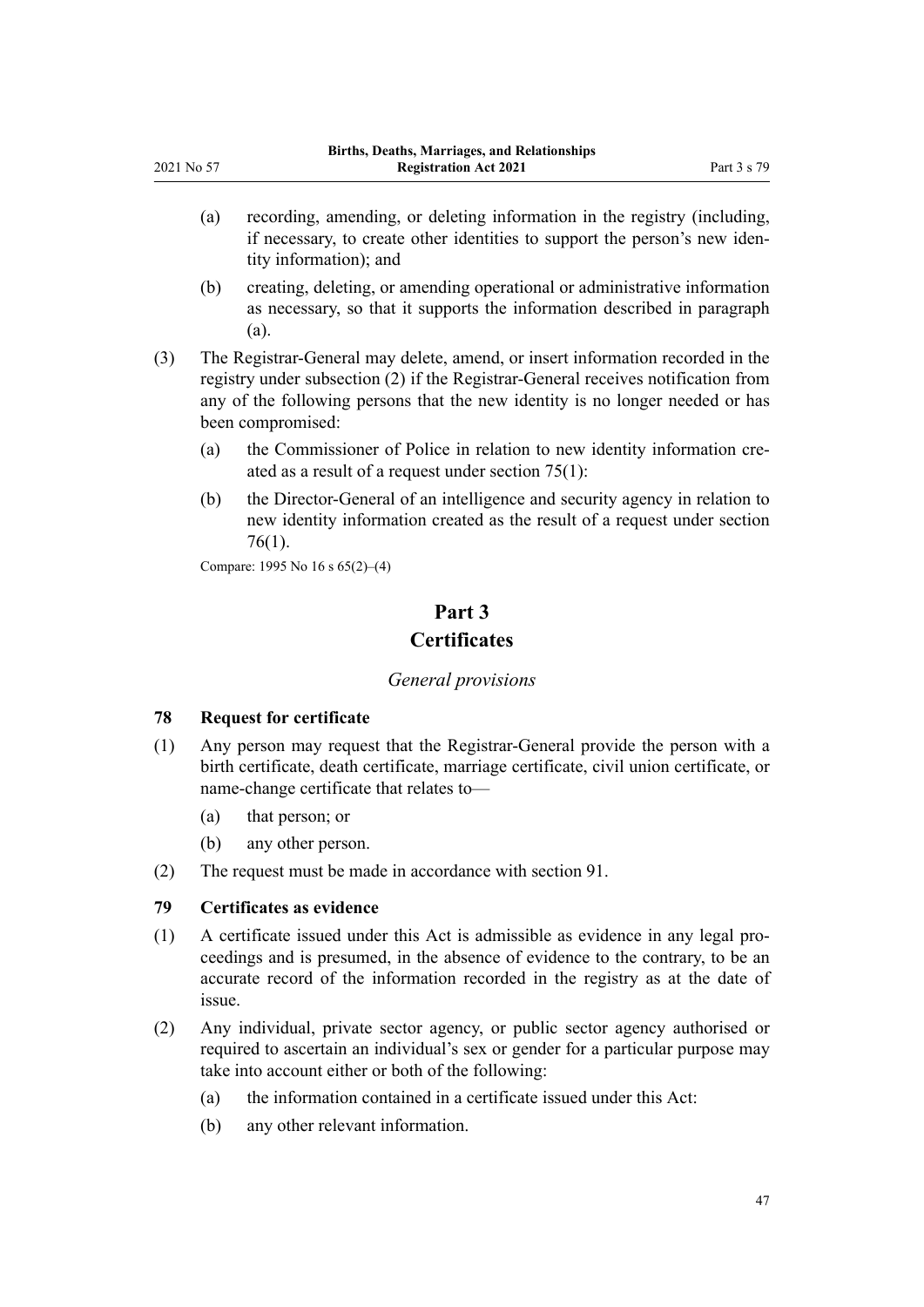#### *Birth certificates*

#### <span id="page-47-0"></span>**80 Contents of birth certificates generally**

- (1) A birth certificate in respect of a person must contain all of the information that—
	- (a) is recorded in the registry in relation to the person; and
	- (b) is required by regulations to be contained in a birth certificate.
- (2) The Registrar-General must also indicate on the birth certificate—
	- (a) that the person was stillborn (if the Registrar-General is satisfied that the person was stillborn); or
	- (b) that the person is deceased (if the Registrar-General is satisfied that the person is dead); or
	- (c) that the Registrar-General has received a certificate or information relat‐ ing to the death of the person outside New Zealand (if the Registrar-General has recorded the receipt of a certificate or information in rela‐ tion to the death under [section 50\)](#page-34-0).
- (3) This section is subject to the following sections:
	- (a) [section 27](#page-25-0) (which relates to the contents of a person's birth certificate after registration of the person's nominated sex):
	- (b) section 81 (which relates to the contents of a person's birth certificate issued after a correction of information in the person's birth record):
	- (c) [section 83](#page-48-0) (which relates to the contents of an adopted person's birth cer‐ tificate).

Compare: 1995 No 16 [s 67](http://legislation.govt.nz/pdflink.aspx?id=DLM364722)

# **81 Contents of birth certificate issued after correction of information in birth record**

- (1) A birth certificate issued in respect of a person after a clerical error in the regis‐ try has been corrected under [section 131\(a\)](#page-76-0) must contain—
	- (a) the information that the certificate would contain if the error had never been made; and
	- (b) no other information that may indicate that a correction has been made.
- (2) A birth certificate issued in respect of a person after information in the registry relating to the person's sex has been deleted under [section 131\(b\)](#page-76-0) must contain—
	- (a) the information that it would contain if the deleted information had never been registered; and
	- (b) no other information that may indicate that information relating to the person's sex has been deleted under [section 131](#page-76-0).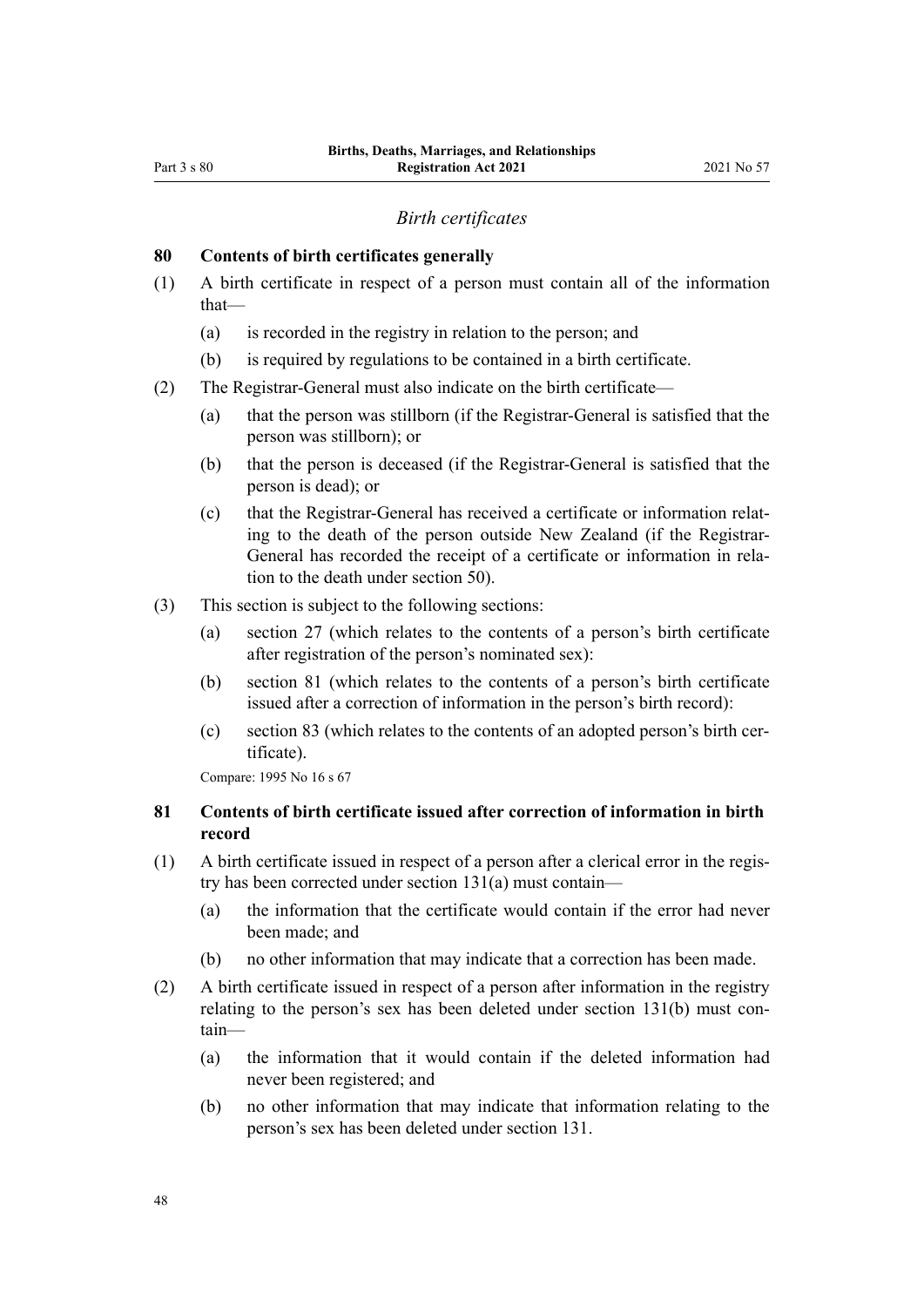- (3) A birth certificate issued in respect of a person after information in the registry relating to the person's sex has been registered under section  $131(e)$  must contain—
	- (a) the information that it would contain if the person's registered sex following registration of the information had always been the person's registered sex; and
	- (b) no other information that may indicate that information relating to the person's sex has been registered under [section 131\(e\)](#page-76-0).
- (4) A birth certificate issued in respect of a person after information in the registry relating to the person's sex has been deleted or registered under [section 131\(b\)](#page-76-0) [or \(e\)](#page-76-0) must also contain the information that it would contain if the person's name since birth had been—
	- (a) the person's registered name at the time of the most recent registration or deletion of information relating to the person's sex; or
	- (b) if an application for a name change was made by or on behalf of the per‐ son at the same time as a request for the registration or deletion of information relating to the person's sex, the person's name following registration of that name change.
- (5) Despite subsection (4), any information relating to a name change after the most recent registration, correction, or deletion of information relating to the person's sex (other than a name change described in subsection  $(4)(b)$ ) must appear on a birth certificate issued after the name change in accordance with [section 80\(1\).](#page-47-0)
- (6) [Section 27](#page-25-0) applies instead of subsections (3) to (5) if the person's registered sex at the time the birth certificate is issued is a nominated sex registered under [section 26](#page-24-0).

Compare: 1995 No 16 [s 66](http://legislation.govt.nz/pdflink.aspx?id=DLM364721)

<span id="page-48-0"></span>2021 No 57

# **82 Request for adopted person's birth certificate must specify most recent names**

A request made under [section 78](#page-46-0) for an adopted person's birth certificate must be made by reference to—

- (a) the name most recently registered for the adopted person under [section](#page-27-0) [32](#page-27-0) or [33](#page-28-0) (other than a name or names derived from an adoption that has been discharged); or
- (b) a name or names later registered for the adopted person under [section](#page-43-0) [71.](#page-43-0)

Compare: 1995 No 16 s 63(1)

#### **83 Contents of adopted person's birth certificate**

(1) The Registrar-General may issue an adopted person's birth certificate only to a person who requests the certificate in accordance with section 82.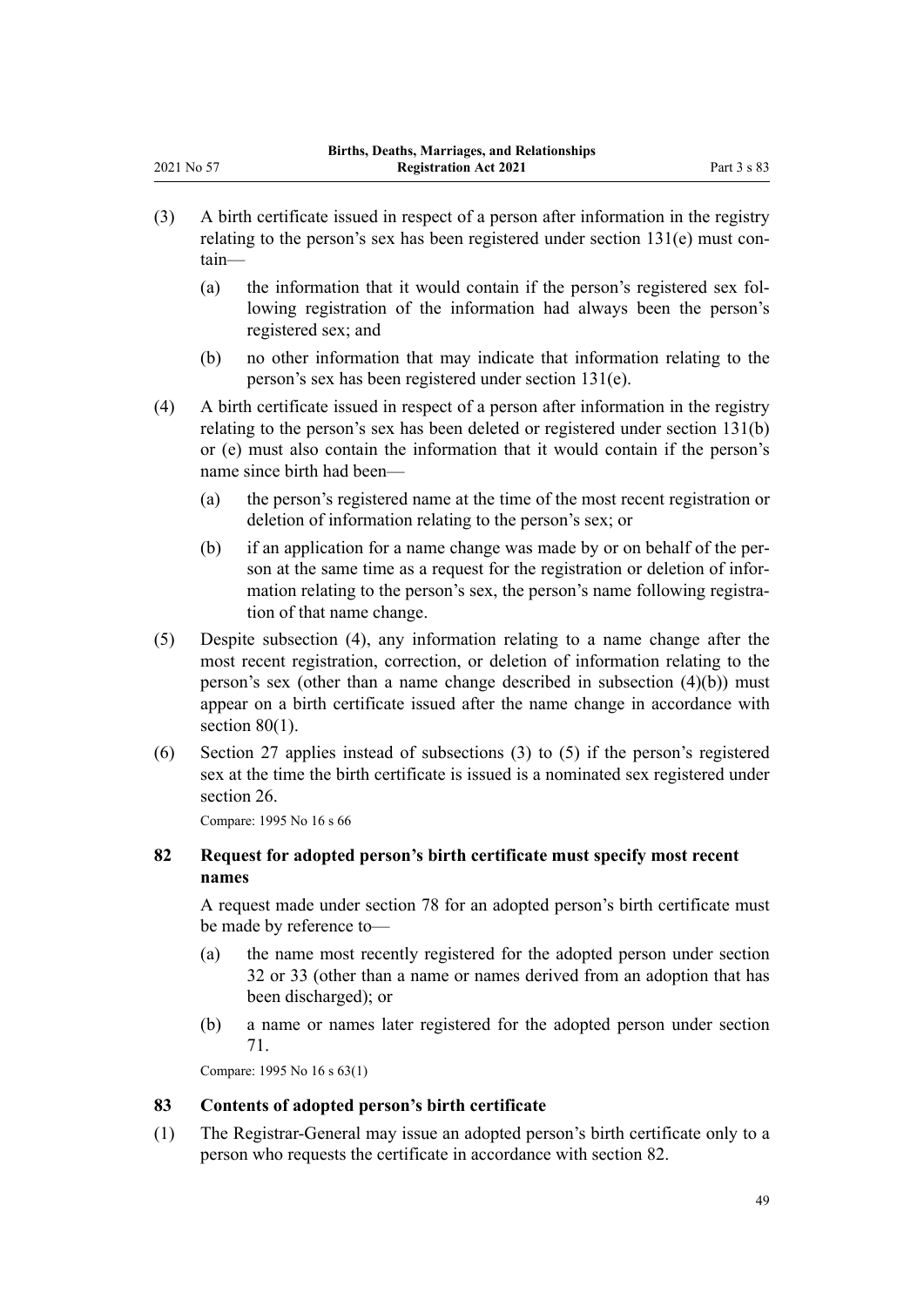- (2) The Registrar-General may issue an adopted person's original birth certificate only if section  $11(4)(a)$  of the Adult Adoption Information Act 1985 applies (which relates to access to an original birth certificate by a social worker).
- (3) A birth certificate issued to a person who requested the certificate in accord‐ ance with [section 82](#page-48-0) must—
	- (a) contain the information that the certificate would contain if—
		- (i) the adoptive parents were the adopted person's biological parents; and
		- (ii) the name or combination of names first registered for the adopted person after the adoption had been the adopted person's registered name or names since birth; and
	- (b) include (or, as the case may be, not include) an indication that the adoptive parents are adoptive parents, in accordance with the most recently registered of the following:
		- (i) the wishes of the adoptive parents referred to in section  $31(d)$ :
		- (ii) an indication requested by the adopted person or the adoptive parents in an application under [section 34.](#page-28-0)
- (4) The certificate must not contain any other information (other than any indication required by section  $80(2)(b)$  or (c)).
- (5) In this section, **adoptive parents** means the adoptive parents who most recently adopted the adopted person (other than under an adoption order that has been discharged).
- (6) This section is subject to the [Adult Adoption Information Act 1985](http://legislation.govt.nz/pdflink.aspx?id=DLM80512). Compare: 1995 No 16 [s 63\(2\)](http://legislation.govt.nz/pdflink.aspx?id=DLM364718)

# *Other certificates*

#### **84 Contents of death certificate**

A death certificate in respect of a person must contain all of the information that—

- (a) is recorded in the registry in relation to the person; and
- (b) is required by regulations to be contained in a death certificate. Compare: 1995 No 16 [s 69](http://legislation.govt.nz/pdflink.aspx?id=DLM364724)

# **85 Contents of marriage or civil union certificate**

- (1) A marriage certificate in respect of a marriage must contain all of the informa‐ tion—
	- (a) that is recorded in the registry in relation to the marriage; and
	- (b) that is required by regulations to be contained in a marriage certificate.

Part 3 s 84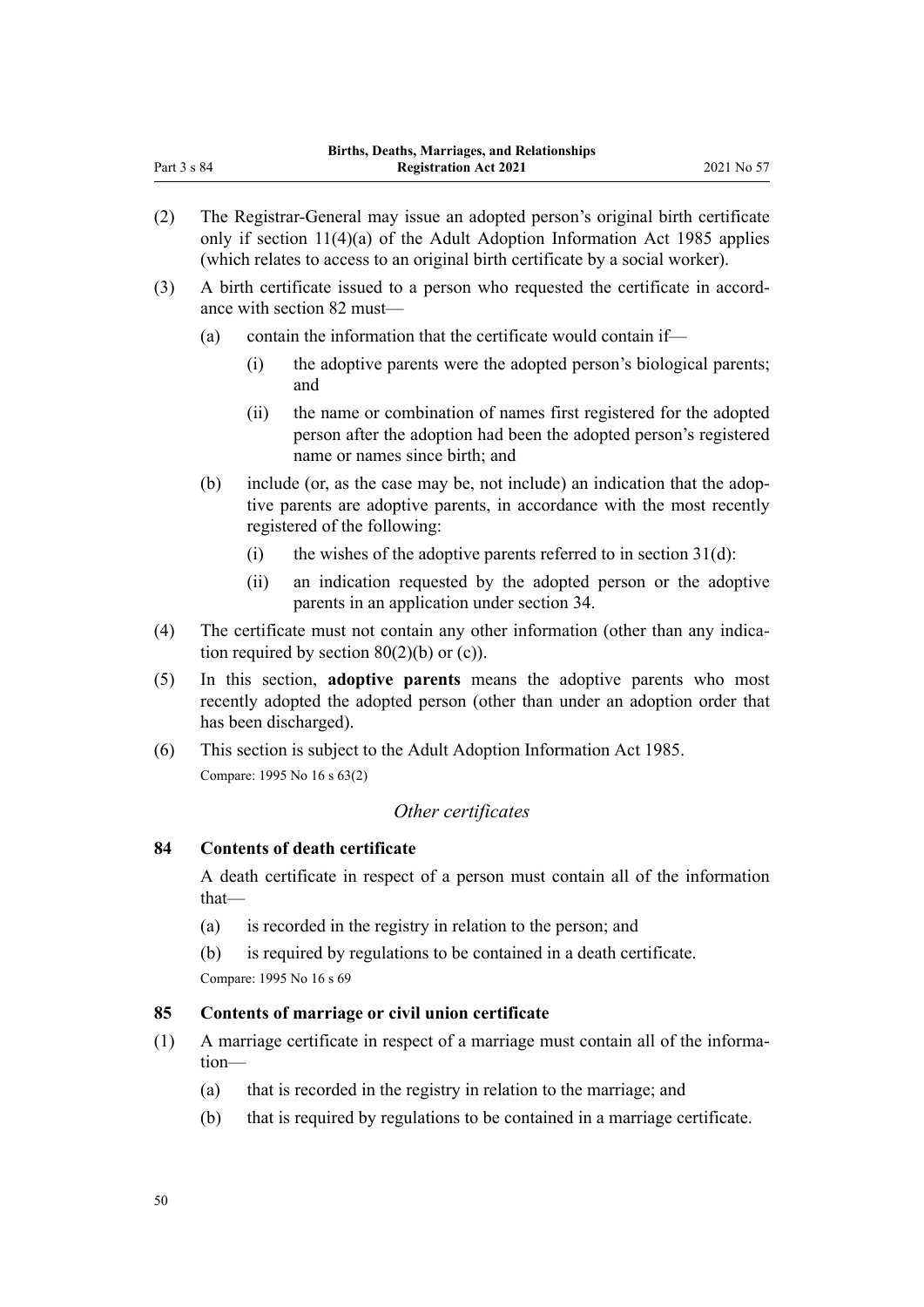- $(2)$  A civil union certificate in respect of a civil union must contain all of the information—
	- (a) that is recorded in the registry in relation to the civil union; and
	- (b) that is required by regulations to be contained in a civil union certificate.
- (3) If the Registrar-General has recorded the receipt of a certificate or information relating to a divorce or dissolution of the marriage or civil union outside New Zealand under [section 63](#page-39-0), the Registrar-General must also indicate on the marriage certificate or civil union certificate that the Registrar-General has received a certificate or information relating to the divorce or dissolution. Compare: 1995 No 16 [ss 70,](http://legislation.govt.nz/pdflink.aspx?id=DLM364725) [70A](http://legislation.govt.nz/pdflink.aspx?id=DLM364726)

#### **86 Contents of name-change certificate**

- (1) A name-change certificate in respect of a person must contain the informa‐ tion—
	- (a) that is recorded in the registry in relation to the person; and
	- (b) that is required by regulations to be contained in a name-change certificate.
- (2) A name-change certificate may be issued in respect of a person only if the per‐ son's birth is not registered under this Act. Compare: 1995 No 16 [s 70B](http://legislation.govt.nz/pdflink.aspx?id=DLM1806025)

# **Part 4**

# **Searches and disclosure of information**

#### Subpart 1—Public access to information

# **87 Definitions used in this subpart**

In this subpart,—

**access register** means the access register required to be kept under [section 98](#page-58-0) **Chief Archivist** means the person holding that office under the [Public Records](http://legislation.govt.nz/pdflink.aspx?id=DLM345528) [Act 2005](http://legislation.govt.nz/pdflink.aspx?id=DLM345528)

**historical information** means information relating to—

- (a) the birth (excluding a stillbirth) of—
	- (i) a deceased person who died 50 years ago or more or who was born 80 years ago or more; or
	- (ii) a living person who was born 100 years ago or more:
- (b) a stillbirth that occurred 50 years ago or more:
- (c) a marriage or civil union that occurred 75 years ago or more: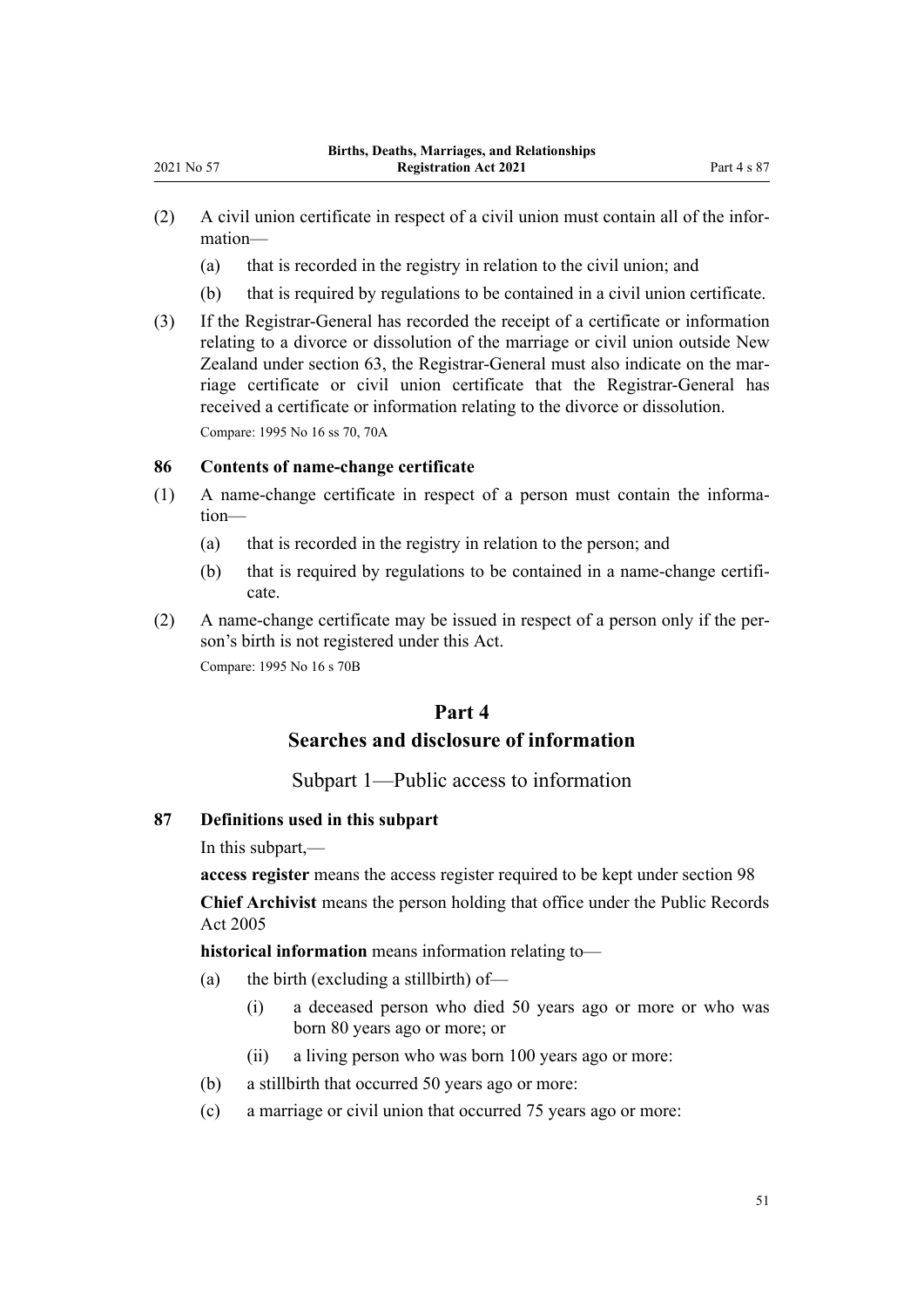- (d) an intended marriage for which a notice of intention to marry was recorded 75 years ago or more:
- (e) a name change for a person whose birth is registered outside New Zea‐ land and who was born 100 years ago or more:
- (f) the death of a person who—
	- (i) died 50 years ago or more; or
	- (ii) was born 80 years ago or more

**personal representative**, in relation to a person, means,—

- (a) if the person is less than 18 years old and has not married or entered into a civil union or de facto relationship, a guardian of the person:
- (b) if the person is 18 years old or older or has married or entered into a civil union or de facto relationship, a person acting on behalf of the person under a power of attorney or other written authority:
- (c) if the person has died, the executor, administrator, or trustee of the deceased person's estate

#### **pre-1998 register**—

- (a) means a register maintained in documentary form and created before 1 January 1998 that—
	- (i) contains information recorded in the registry; and
	- (ii) is accessible by the Registrar-General; and
	- (iii) is under the control of—
		- (A) the Registrar-General; or
		- (B) a person (other than the Registrar-General) who has the function of managing, on behalf of the Registrar-General, information in the registry; or
		- (C) the Chief Archivist; and
- (b) includes—
	- (i) a register of notices of intention to marry; and
	- (ii) an index to a register

#### **source document**—

- (a) means a document—
	- (i) from which information recorded in the registry is sourced; and
	- (ii) that is accessible by the Registrar-General; and
	- (iii) that is under the control of—
		- (A) the Registrar-General; or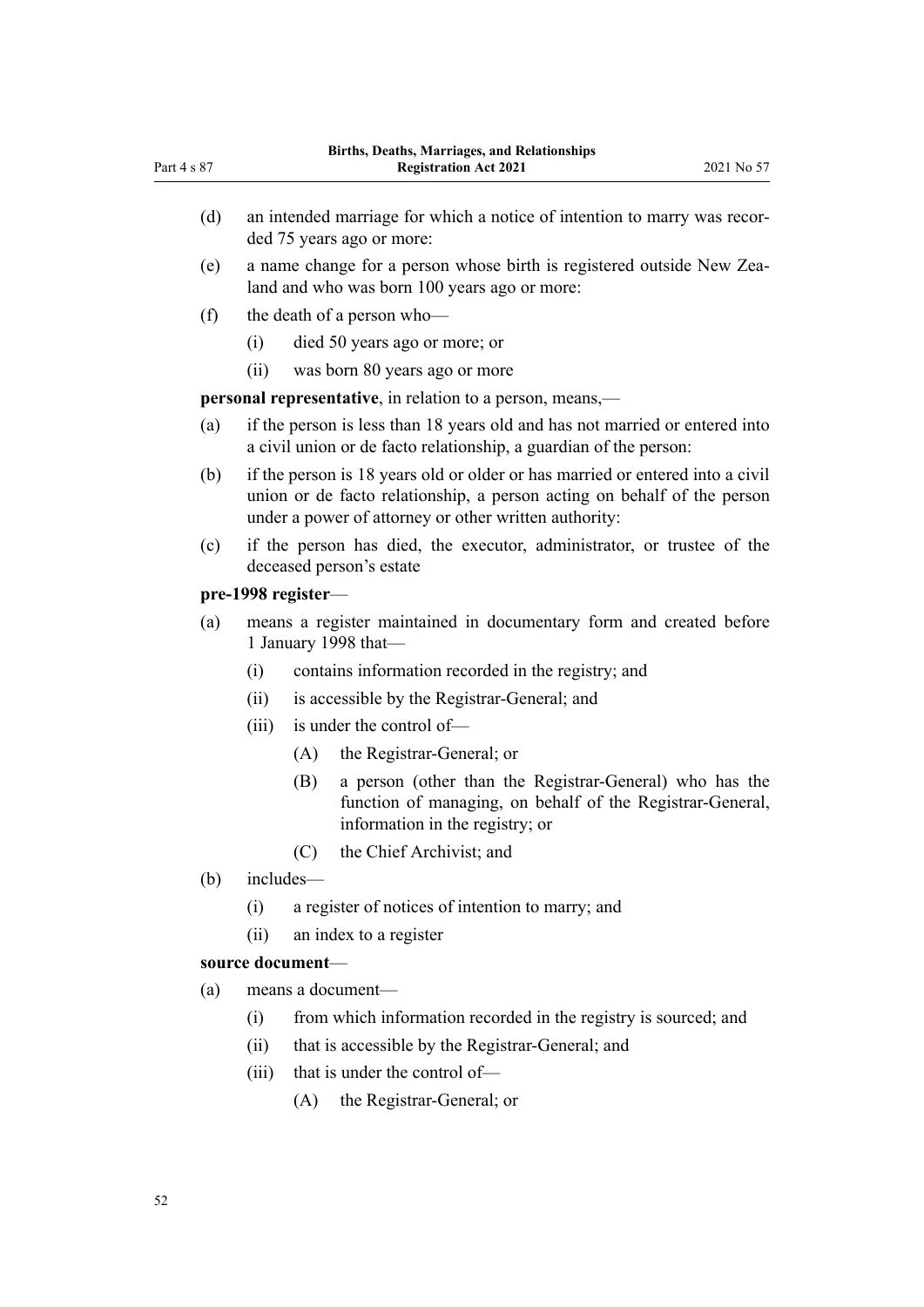- <span id="page-52-0"></span>(B) a person (other than the Registrar-General) who has the function of managing, on behalf of the Registrar-General, information in the registry; or
- (C) the Chief Archivist; and
- (b) includes a pre-1998 register.

Compare: 1995 No 16 [ss 2](http://legislation.govt.nz/pdflink.aspx?id=DLM359378), [73,](http://legislation.govt.nz/pdflink.aspx?id=DLM364733) [78G](http://legislation.govt.nz/pdflink.aspx?id=DLM1806411)

#### *Eligibility to access information*

#### **88 Person must confirm identity to access information under this subpart**

- (1) Only a person who confirms the person's identity in accordance with subsec‐ tion  $(2)$  may—
	- (a) search information made available by the Registrar-General under section 89 or [90](#page-53-0); or
	- (b) request access to information and source documents under [section 91.](#page-54-0)
- (2) The person must—
	- (a) satisfy any evidence of identity requirements prescribed by regulations; and
	- (b) in respect of a request under [section 91](#page-54-0), provide any means of identification that the Registrar-General reasonably requires to confirm the identity of the person making the request.

# *General searches*

# **89 Registrar-General may make certain limited information available to search online**

- (1) The Registrar-General may make the following information available to search on an Internet site maintained by, or on behalf of, the Registrar-General:
	- (a) in respect of a birth (including a stillbirth), the year the birth was registered and the name of the person born:
	- (b) in respect of a marriage or civil union, the year the marriage or civil union was registered and the name of the parties to the marriage or civil union:
	- (c) in respect of a death, the year the death was registered and the name at death of the person who died.
- (2) The Registrar-General may also make available, in respect of a birth, marriage, or death recorded in a pre-1998 register, the folio number for the information.
- (3) Information that is subject to a non-disclosure direction under [section 103](#page-60-0) may not be made available under this section.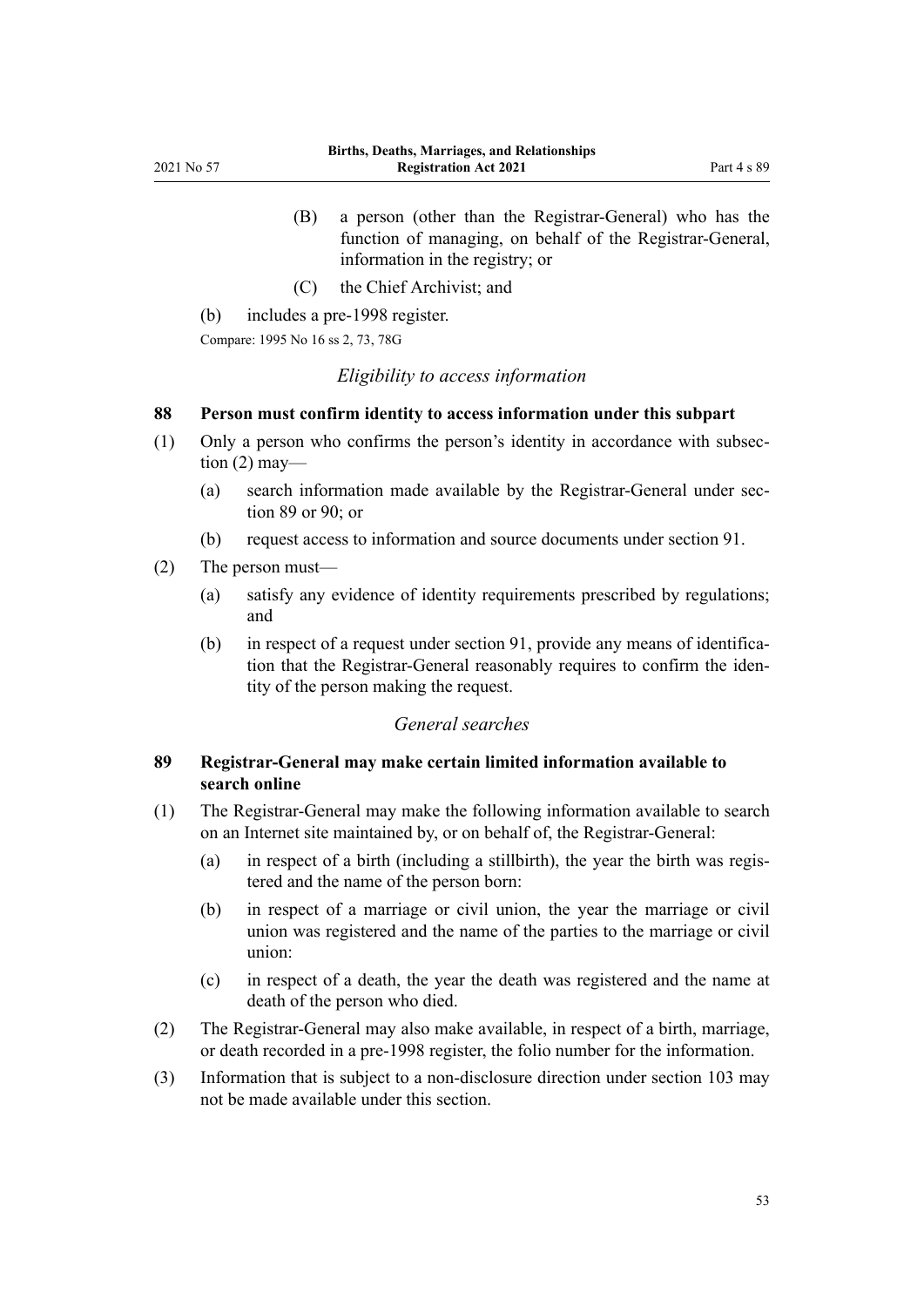# <span id="page-53-0"></span>**90 Registrar-General may make historical information available online**

The Registrar-General may make any or all of the following historical information (in addition to the limited information available under [section 89\)](#page-52-0) avail‐ able to search on an Internet site maintained by, or on behalf of, the Registrar-General:

- (a) in respect of a birth (excluding a stillbirth),—
	- (i) the name, all registered name changes, and sex of the person born:
	- (ii) the date of the birth:
	- (iii) the place of the birth or the place where it was registered, or both:
	- (iv) the name or names of the parent or parents:
	- (v) the registration number:
- (b) in respect of a stillbirth,—
	- (i) the name and sex of the person who was stillborn:
	- (ii) the date of the stillbirth:
	- (iii) the place of the stillbirth or the place where it was registered, or both:
	- (iv) the name or names of the parent or parents:
	- (v) the registration number:
- (c) in respect of a marriage or civil union,—
	- (i) the names of the people who married or entered into a civil union:
	- (ii) the date of the marriage or civil union:
	- (iii) the place of the marriage or civil union or the place where it was registered, or both:
	- (iv) the registration number:
- (d) in respect of an intended marriage (whether or not it was solemnised),—
	- (i) the names of the people who intended to marry:
	- (ii) the date the notice of intention was registered:
	- (iii) the intended place of the marriage:
- (e) in respect of a name change,—
	- (i) the person's full name before the first registered name change:
	- (ii) in relation to each time the person has registered a name change, the person's new full name:
	- (iii) the date of birth of the person:
	- (iv) the place of birth of the person:
	- (v) the registration number:
- (f) in respect of a death,—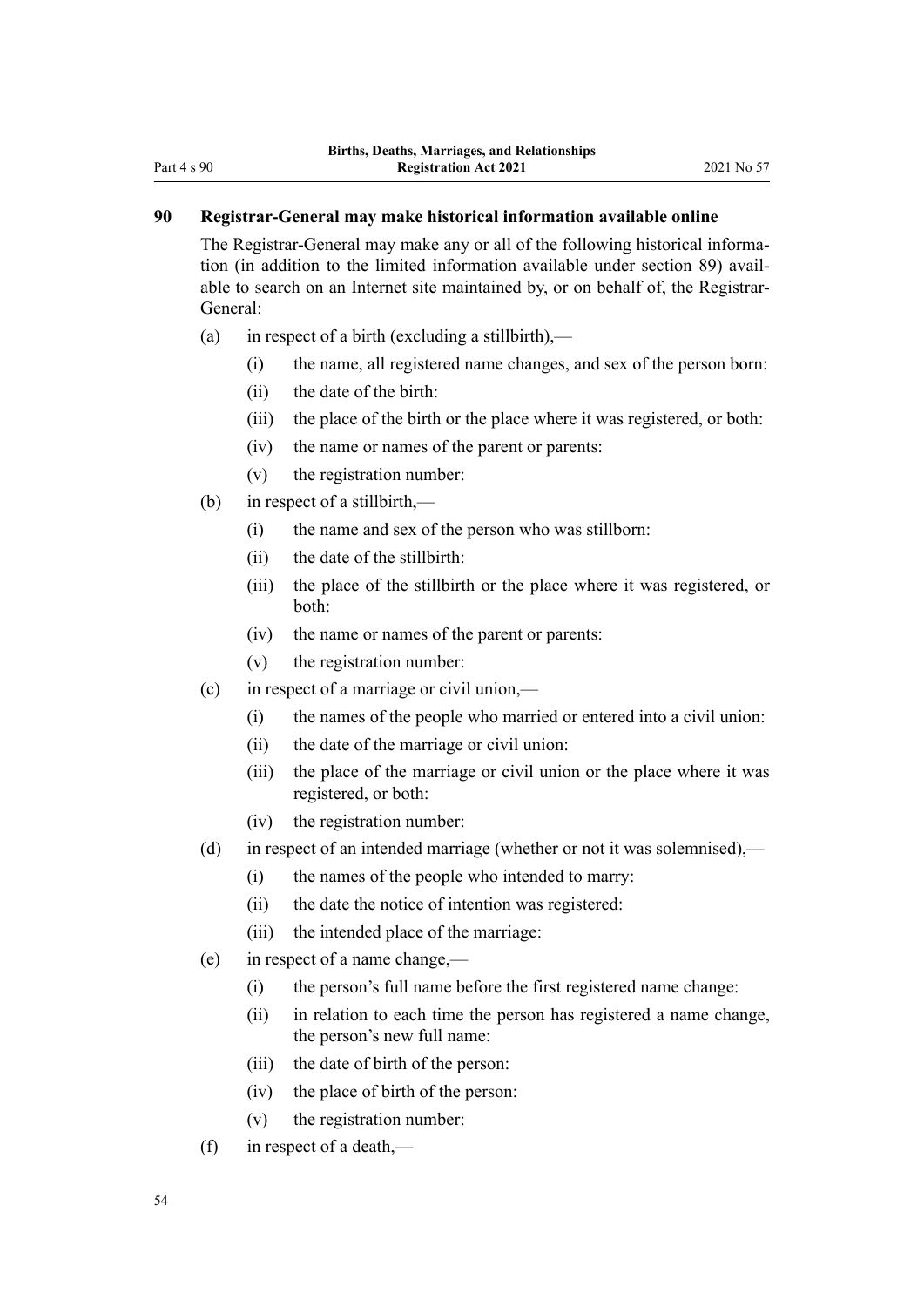- <span id="page-54-0"></span>(i) the name at birth, name at death, and sex of the person who died:
- (ii) the date of the death:
- (iii) the place where the person died or the place where the death was registered, or both:
- (iv) the date of birth of the person who died or the age of the person at death, or both:
- (v) the registration number.

Compare: 1995 No 16 [s 78H](http://legislation.govt.nz/pdflink.aspx?id=DLM1806413)

#### *Named person searches*

# **91 Any person may request access to information in relation to named person**

- (1) A person whose identity is confirmed under [section 88](#page-52-0) may request the Registrar-General to—
	- (a) search for information relating to a named person's birth, death, marriage (or intended marriage), civil union, or name change; or
	- (b) provide a printout or certificate of the information; or
	- (c) permit the inspection of, or provide a copy of, a source document relat‐ ing to a named person's birth, death, marriage (or intended marriage), civil union, or name change; or
	- (d) provide electronic access to a page of a pre-1998 register that contains historical information in respect of a named person.
- (2) The request must—
	- (a) specify the named person to whom the information or document relates; and
	- (b) be made in accordance with any directions issued by the Registrar-General; and
	- (c) be accompanied by the prescribed fee.
- (3) A person making a request on behalf of another person must—
	- (a) identify the person on whose behalf the request is made; and
	- (b) specify whether the person making the request is making the request in their capacity as the personal representative of the person on whose behalf the request is made; and
	- (c) provide any means of identification that the Registrar-General reason‐ ably requires to confirm the identity of the person on whose behalf the request is made.

Compare: 1995 No 16 [s 74](http://legislation.govt.nz/pdflink.aspx?id=DLM364734)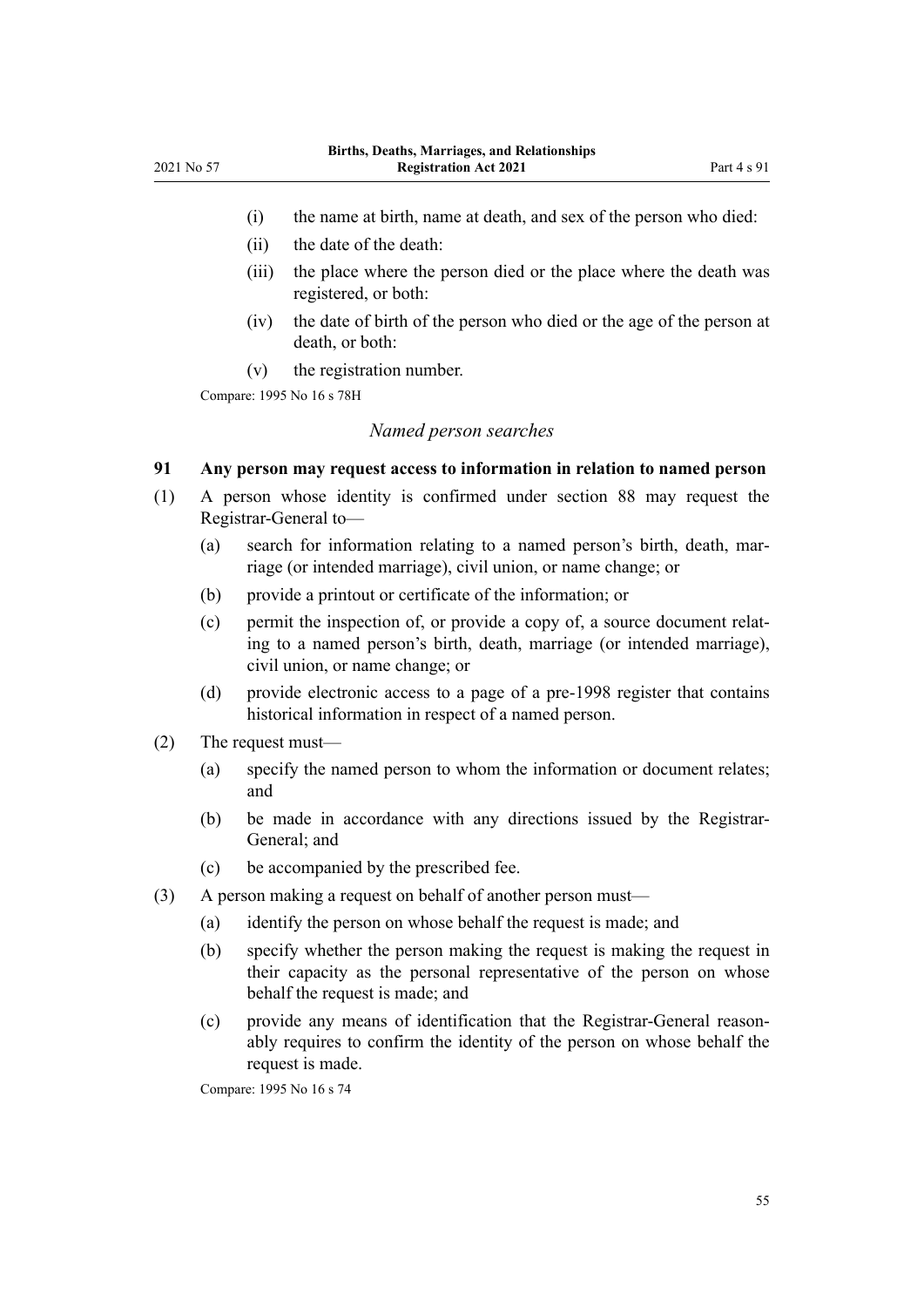# <span id="page-55-0"></span>**92 Registrar-General may provide access to information or document unless restriction applies**

- (1) The Registrar-General may, if satisfied that the requirements of this subpart are met, provide access to the information or document requested under [section 91.](#page-54-0)
- (2) This section is subject to—
	- (a) section 93 (which restricts who may access source documents); and
	- (b) [sections 102 to 110](#page-59-0) (which provide for other restrictions on access to information under this subpart).

## **93 Only certain persons may access source documents**

- (1) Only the following persons may inspect or obtain a copy of a source document:
	- (a) the individual who is the subject of the information contained in a source document (or the individual's personal representative):
	- (b) a person who requires access for—
		- (i) the maintenance of the accuracy of information recorded in the registry; or
		- (ii) a purpose consistent with the purpose of recording information under this Act that cannot be met by obtaining a certificate or printout.
- (2) However, a person described in subsection (1)(a) may not inspect or obtain a copy of a pre-1998 register under section 92 (*but see* section 94).
- (3) Despite subsections (1) and (2), the Registrar-General (or other person who has control over notices of intention to marry) may make a notice of intention to marry containing historical information available for inspection by the public for a prescribed fee (if any).

Compare: 1995 No 16 [s 75](http://legislation.govt.nz/pdflink.aspx?id=DLM364740)

# **94 Page of pre-1998 register accessed electronically may contain additional information**

- (1) The Registrar-General may provide electronic access to a page of a pre-1998 register requested under [section 91](#page-54-0) only if the page contains historical information relating to the birth, death, marriage (or intended marriage), civil union, or name change of the named person specified in the request.
- (2) The page may also contain other information relating to that person or another person, including either or both of the following:
	- (a) restricted information:
	- (b) a notation that is deemed to be deleted or expunged under [section 110](#page-65-0).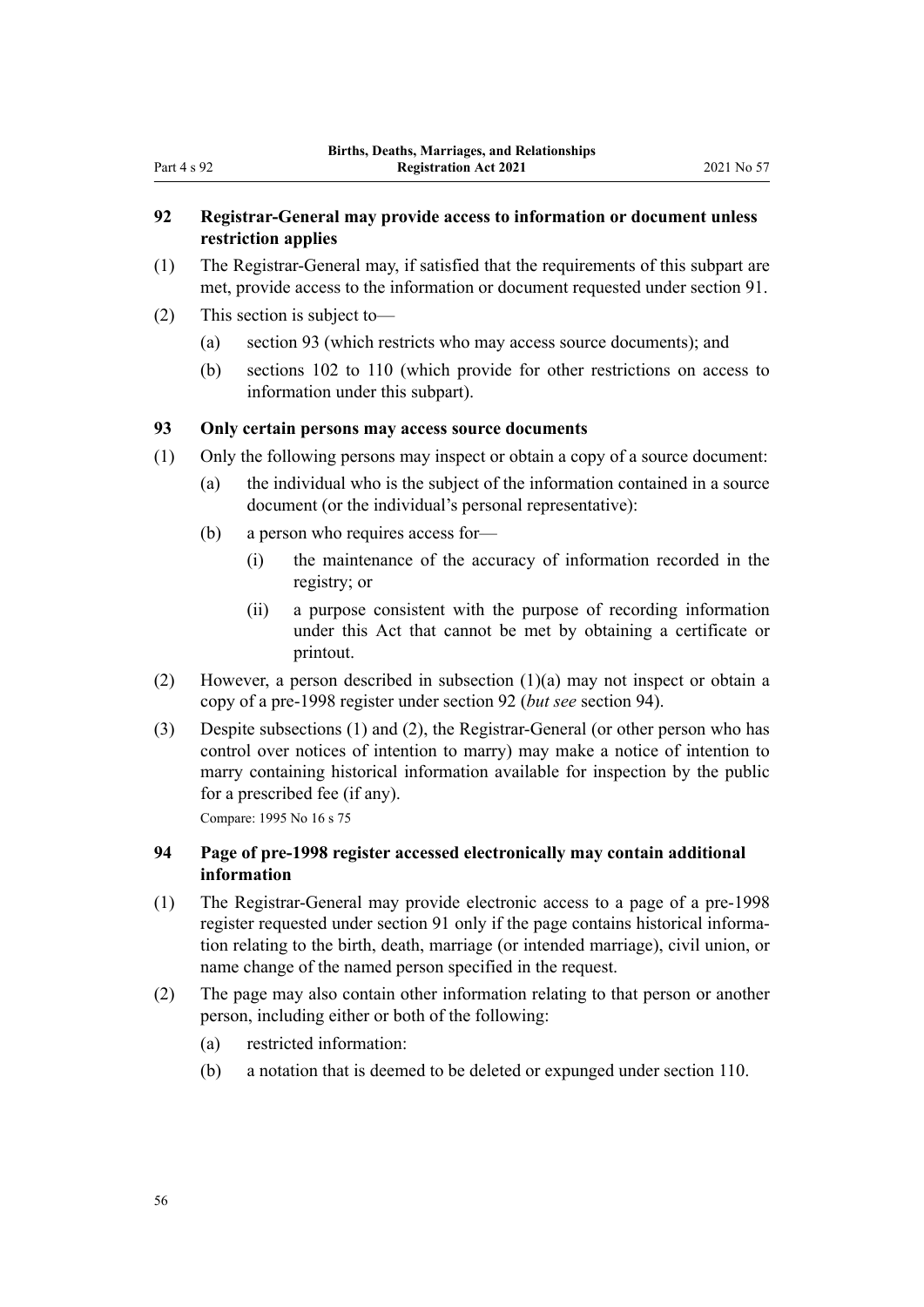#### *Special purpose searches*

# <span id="page-56-0"></span>**95 Non-disclosure direction does not apply to searches for certain authorised purposes**

The Registrar-General may comply with a request for access to information under [section 91](#page-54-0) by any of the following persons even if the information is subject to a non-disclosure direction:

- (a) a person who requires the information for use in proceedings in a court or tribunal:
- (b) an adopted person who is searching for information about the adopted person's birth family:
- (c) an executor, an administrator, or a trustee of an estate or a trust who requires the information for the administration of the estate or trust:
- (d) a person who satisfies the Registrar-General that access to the information or a source document is required for the maintenance of the accuracy of the information:
- (e) a person who satisfies the Registrar-General that access to a source document is required for a purpose consistent with the purpose of recording information under this Act that cannot be met by obtaining a certificate or printout.

Compare: 1995 No 16 [s 75F\(1\)](http://legislation.govt.nz/pdflink.aspx?id=DLM1806044)

# **96 Non-disclosure direction and access register requirements do not apply to certain searches by public sector agencies**

- (1) This section applies to a request for access to information under [section 91](#page-54-0)  $by-$ 
	- (a) a public sector agency, if access to the information by the public sector agency is necessary to avoid prejudice to the maintenance of the law (including the prevention, detection, investigation, prosecution, and pun‐ ishment of offences); or
	- (b) a public sector agency, if disclosure of the information to the public sec‐ tor agency is contemplated or authorised by any other enactment; or
	- (c) an intelligence and security agency, if it requires the information for the performance of its functions; or
	- (d) the New Zealand Police, for the purpose of notifying next of kin in the case of a person's death.
- (2) If this section applies, the Registrar-General—
	- (a) is not required to record the request in the access register under [section](#page-58-0) [98\(2\)](#page-58-0); and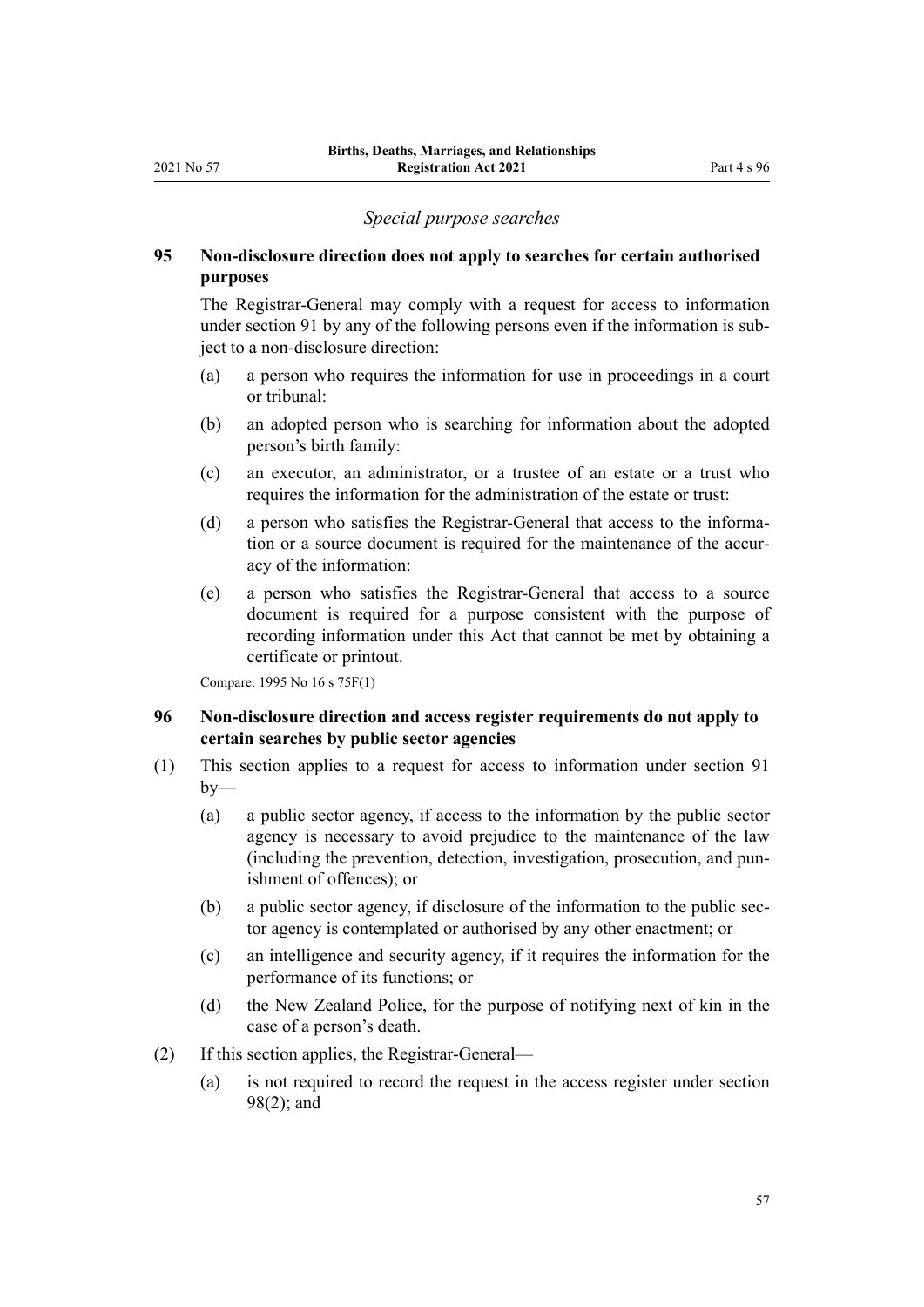<span id="page-57-0"></span>(b) may comply with the request even if the information is subject to a nondisclosure direction.

Compare: 1995 No 16 [s 75F\(2\)](http://legislation.govt.nz/pdflink.aspx?id=DLM1806044)

*Searches in public interest or named person's interest*

# **97 Certain public sector agencies may request searches in public interest or named person's interest**

- (1) A department or an organisation may request the Registrar-General to search for, or provide, information in the registry for a purpose—
	- (a) in the public interest; or
	- (b) in a named person's interest.
- (2) The request must—
	- (a) specify the reasons for the request (including why it is necessary or desirable in the public interest or a named person's interest); and
	- (b) in the case of a search in a named person's interest, name the person in whose interest the search is requested; and
	- (c) be made in accordance with any directions issued by the Registrar-General.
- (3) The Registrar-General may authorise a search for, or provide access to, the information requested only if the department or organisation satisfies the Registrar-General that searching for, or providing access to, the information—
	- (a) is required for a purpose consistent with this Act's purposes; and
	- (b) is necessary or desirable in—
		- (i) the public interest; or
		- (ii) the interest of the person named under subsection  $(2)(b)$ .
- (4) The Registrar-General may provide access to information under subsection (3) even if the information is subject to a non-disclosure direction.
- (5) In this section,—

**department** means a government department named in [Part 1](http://legislation.govt.nz/pdflink.aspx?id=DLM431205) of Schedule 1 of the Ombudsmen Act 1975

#### **organisation** means—

- (a) an organisation named in [Part 2](http://legislation.govt.nz/pdflink.aspx?id=DLM431296) of Schedule 1 of the Ombudsmen Act 1975; or
- (b) an organisation named in [Schedule 1](http://legislation.govt.nz/pdflink.aspx?id=DLM65921) of the Official Information Act 1982.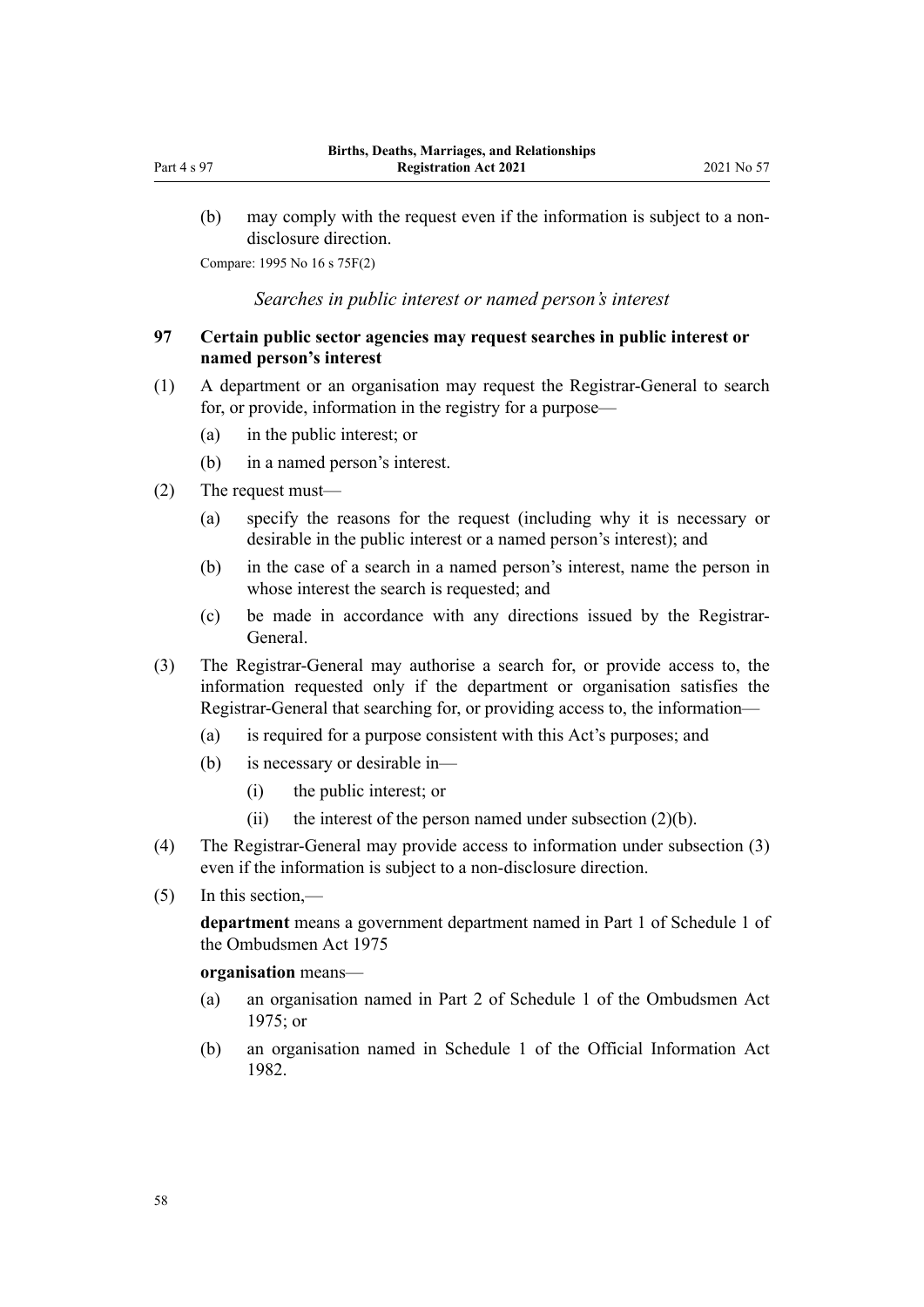#### *Access register*

## <span id="page-58-0"></span>**98 Registrar-General must keep access register**

- (1) The Registrar-General must ensure that an access register is kept for the pur‐ poses of this Act.
- (2) The access register must—
	- (a) record, as a separate entry, every request under section  $91(1)(b)$  or (c) or [97\(1\)](#page-57-0) for access to information or source documents relating to the registration of a person's birth, marriage (or intended marriage), civil union, name change, or death; and
	- (b) set out the following information under each entry:
		- (i) the name of the person who made the request; and
		- (ii) any information provided under section  $91(3)(a)$  or (b) by the person who made the request; and
		- (iii) the date on which the request was made; and
		- (iv) whether the Registrar-General complied with the request.
- (3) Subsection  $(2)(a)$  does not apply to-
	- (a) a request to which [section 96](#page-56-0) (which relates to searches by certain public sector agencies for certain authorised purposes) applies; or
	- (b) a request for access to historical information or a source document containing historical information.

Compare: 1995 No 16 [s 75D](http://legislation.govt.nz/pdflink.aspx?id=DLM1806042)

# **99 Individual or individual's representative may request copy of access register**

- (1) The following persons may request the Registrar-General to provide a copy of all entries made in the access register in relation to information in the registry about an individual's birth, death, marriage (or intended marriage), civil union, or name change:
	- (a) the individual who is the subject of the information:
	- (b) the individual's personal representative.
- (2) The request must—
	- (a) be made in accordance with any directions issued by the Registrar-General; and
	- (b) be accompanied by—
		- (i) the prescribed fee (if any); and
		- (ii) any means of identification that the Registrar-General reasonably requires to confirm the identity of the person making the request.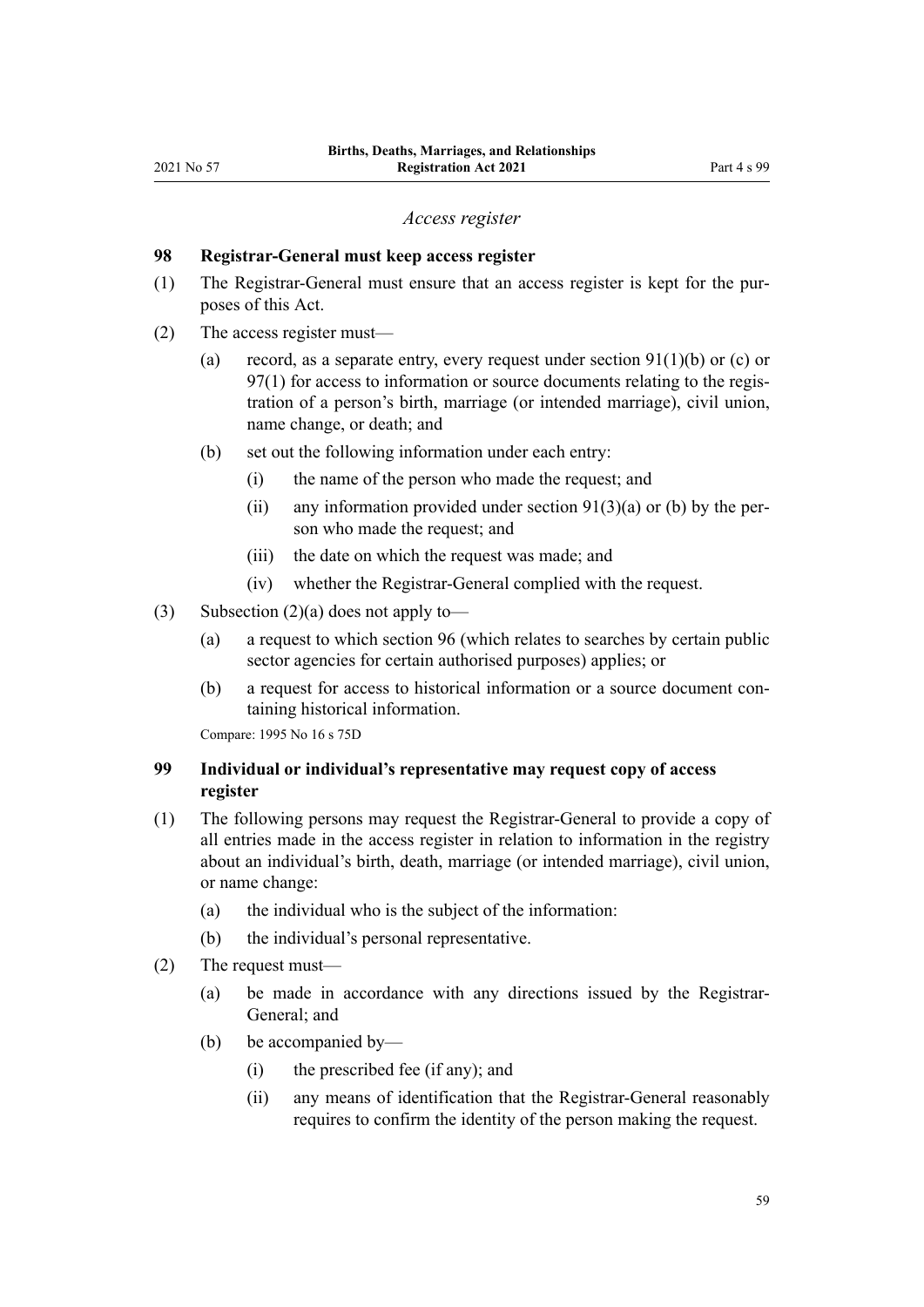<span id="page-59-0"></span>(3) An individual's personal representative who makes an application on behalf of the individual under subsection  $(1)(b)$  must have the written authority of, or be otherwise properly authorised by, the individual to make the request.

Compare: 1995 No 16 [s 75A\(1\), \(2\)\(a\), \(3\), \(4\)](http://legislation.govt.nz/pdflink.aspx?id=DLM1806039)

# **100 Public sector agency may request copy of access register for maintenance of law**

A public sector agency may request the Registrar-General to provide a copy of all entries made in the access register in relation to any person if it is necessary to avoid prejudice to the maintenance of the law (including for the prevention, detection, investigation, prosecution, and punishment of offences). Compare: 1995 No 16 [s 75E](http://legislation.govt.nz/pdflink.aspx?id=DLM1806043)

## **101 Registrar-General may comply with request if requirements met**

- (1) The Registrar-General may provide a copy of entries in an access register to a person only if satisfied that the requirements of [section 99](#page-58-0) or 100 are met.
- (2) The Registrar-General must adopt appropriate procedures to ensure that [section](#page-58-0) [99\(3\)](#page-58-0) is complied with.
- (3) The Registrar-General must comply with a request by a public sector agency in accordance with section 100 as soon as practicable after the request is made. Compare: 1995 No 16 [ss 75A\(5\),](http://legislation.govt.nz/pdflink.aspx?id=DLM1806039) [75E\(2\)](http://legislation.govt.nz/pdflink.aspx?id=DLM1806043)

# *Non-disclosure directions*

# **102 Subject of information may request non-disclosure direction**

- (1) The following persons may request that the Registrar-General direct that an individual's registered information not be disclosed to the public:
	- (a) in the case of an individual's birth information, marriage information, civil union information, or name-change information, the individual or the individual's personal representative:
	- (b) in the case of an individual's death information, the individual's personal representative.
- (2) The request must be—
	- (a) made—
		- (i) on 1 or more prescribed grounds; and
		- (ii) in accordance with any directions issued by the Registrar-General; and
	- (b) accompanied by—
		- (i) the prescribed fee (if any); and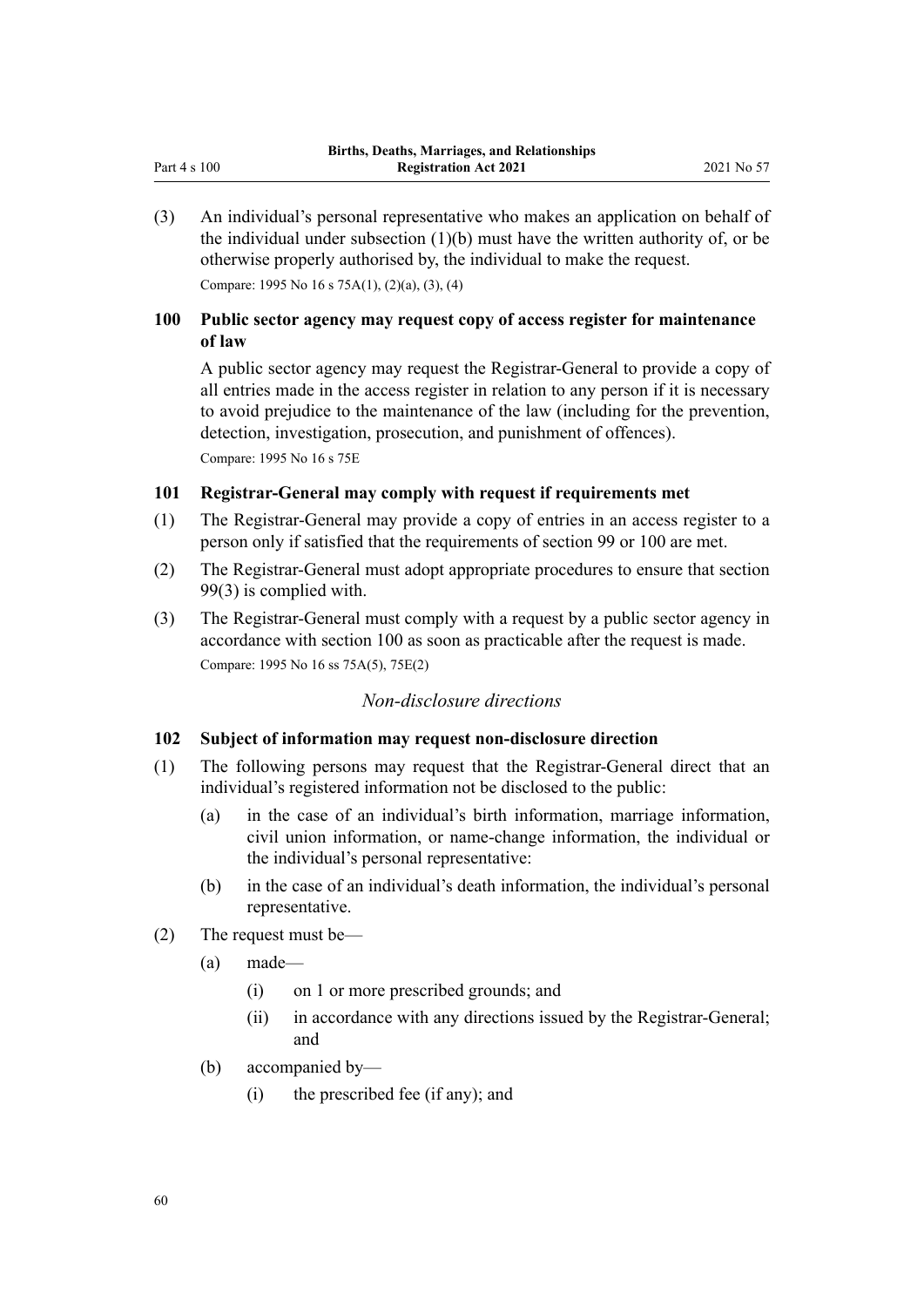(ii) any means of identification that the Registrar-General reasonably requires to confirm the identity of the person making the request.

<span id="page-60-0"></span>Compare: 1995 No 16 [s 75A\(1\), \(2\)\(b\), \(3\), \(4\)](http://legislation.govt.nz/pdflink.aspx?id=DLM1806039)

#### **103 Effect of non-disclosure direction**

- (1) The Registrar-General must, if satisfied that the requirements of [section 102](#page-59-0) are met,—
	- (a) direct that the requested information not be disclosed to a person under [section 89](#page-52-0) or [92;](#page-55-0) and
	- (b) record the non-disclosure direction in the registry.
- (2) The Registrar-General may comply with a request under [section 91](#page-54-0) to access an individual's information that is subject to a non-disclosure direction only if—
	- (a) the request is made—
		- (i) by the individual who is the subject of that information; or
		- (ii) by that individual's personal representative; or
		- (iii) by a person described in [section 95](#page-56-0) or [96;](#page-56-0) or
	- (b) the information that is subject to the non-disclosure direction is withheld from the information provided or made available.
- (3) The Registrar-General must withhold any information that is subject to a nondisclosure direction from information provided or made available to any other person under [section 89](#page-52-0) or [92.](#page-55-0)
- (4) The Registrar-General must inform a person who makes a request for informa‐ tion that is withheld under this section—
	- (a) that the information exists; but
	- (b) that the information cannot be disclosed because of a non-disclosure direction.

Compare: 1995 No 16 [s 75B\(1\), \(2\), \(6\)](http://legislation.govt.nz/pdflink.aspx?id=DLM1806040)

#### **104 Duration of non-disclosure direction**

- (1) A non-disclosure direction is in force from the date on which the Registrar-General gives the direction and continues in force until the earlier of—
	- (a) the expiry of the prescribed period; and
	- (b) the date on which the Registrar-General directs that the direction be withdrawn—
		- $(i)$  in accordance with a request under subsection  $(2)$ ; or
		- (ii) in accordance with subsection (3).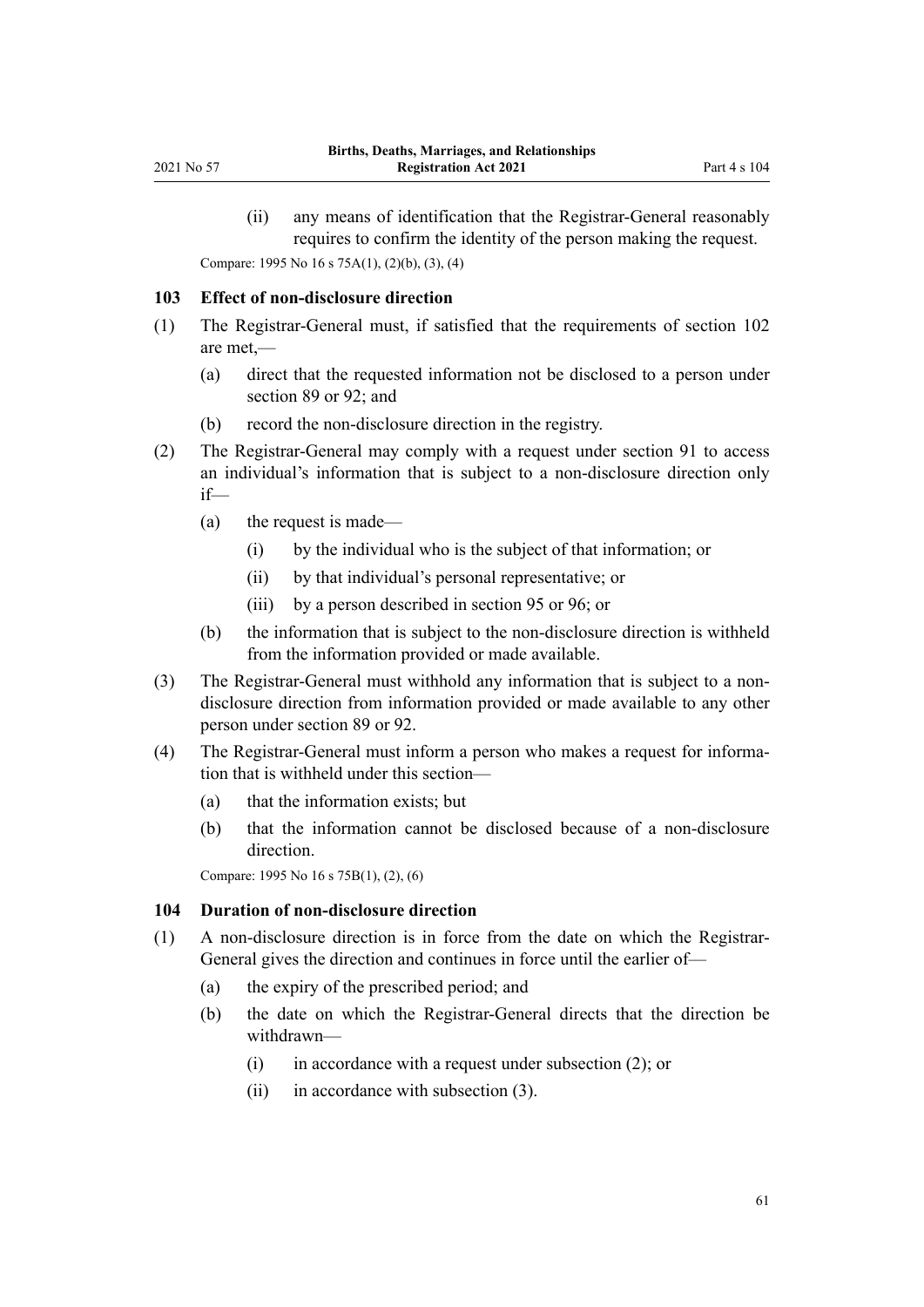- (2) An individual who is the subject of the information to which a non-disclosure direction relates or the individual's personal representative may, at any time, request the Registrar-General—
	- (a) to withdraw the direction; or

Part 4 s 105

- (b) on 1 or more prescribed grounds, to reinstate the direction after it has been withdrawn or after the prescribed period referred to in subsection  $(1)(a)$  has expired.
- (3) The Registrar-General must withdraw a non-disclosure direction if—
	- (a) the person who requested the direction is convicted of an offence under [section 138\(1\)\(d\);](#page-79-0) or
	- (b) the Registrar-General, after making any inquiries that the Registrar-General considers reasonably necessary for the purpose of this Act, is satisfied that the request was not made on any grounds referred to in section  $102(2)(a)(i)$ .
- (4) [Section 102\(2\)](#page-59-0) applies with any necessary modifications to a request under subsection (2).

Compare: 1995 No 16 [s 75B\(3\)–\(5\)](http://legislation.govt.nz/pdflink.aspx?id=DLM1806040)

# **105 Registrar-General may provide limited verification of certain information subject to non-disclosure direction**

- (1) This section applies if a person who is the subject of information that is subject to a non-disclosure direction makes publicly available—
	- (a) any part of the information that is subject to the non-disclosure direction; or
	- (b) any information corresponding to any part of the information that is sub‐ ject to the non-disclosure direction.
- (2) Any person may request the Registrar-General to verify whether the information that has become publicly available matches, or is consistent with, the information that is subject to a non-disclosure direction.
- (3) The request must be—
	- (a) made in accordance with any directions issued by the Registrar-General; and
	- (b) accompanied by—
		- (i) a copy of the information that has become publicly available or any other details that are sufficient, in the Registrar's opinion, to confirm that the information is publicly available; and
		- (ii) the prescribed fee (if any); and
		- (iii) any means of identification that the Registrar-General reasonably requires to confirm the identity of the person making the request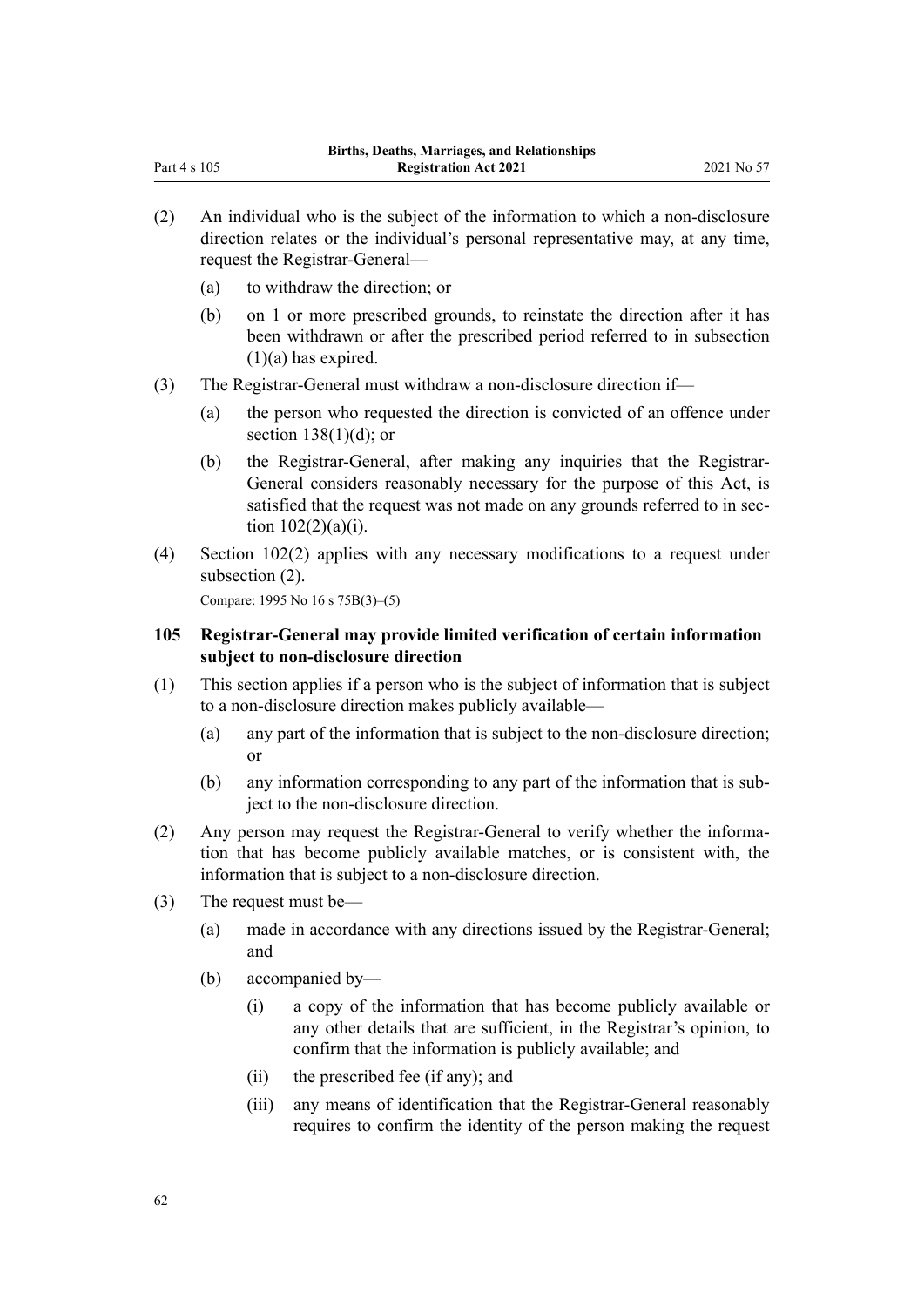(and if applicable, the identity of the person on whose behalf the request is made).

<span id="page-62-0"></span>Compare: 1995 No 16 [s 75C](http://legislation.govt.nz/pdflink.aspx?id=DLM1806041)

## *Restricted information*

# **106 Access to restricted adoption information**

The Registrar-General may provide a person with access to restricted adoption information only—

- (a) if satisfied that the person is—
	- (i) an executor, an administrator, or a trustee of an estate or a trust who wishes to access the information for a purpose in connection with the administration of the estate or trust (and the information is material to that purpose); or
	- (ii) a celebrant who wishes to access the information for the purpose of investigating forbidden degrees of relationship under the [Mar‐](http://legislation.govt.nz/pdflink.aspx?id=DLM292027) [riage Act 1955](http://legislation.govt.nz/pdflink.aspx?id=DLM292027) or [Civil Union Act 2004;](http://legislation.govt.nz/pdflink.aspx?id=DLM323384) or
- (b) if satisfied that [section 11\(4\)\(a\)](http://legislation.govt.nz/pdflink.aspx?id=DLM80568) of the Adult Adoption Information Act 1985 authorises access to the information (but in that case the Registrar-General may permit access only to the extent authorised by that section); or
- (c) if satisfied that all of the following persons are dead:
	- (i) the adopted person who is the subject of the information; and
	- (ii) the adoptive parent or parents of the adopted person; and
	- (iii) the biological parent or parents of the adopted person (if information in respect of the biological parents is registered in the adopted person's birth record); or
- (d) if satisfied that 120 years has passed since the birth of the adopted per‐ son; or
- (e) in accordance with [section 109](#page-64-0) or [113.](#page-66-0)

Compare: 1995 No 16 [s 76](http://legislation.govt.nz/pdflink.aspx?id=DLM364742)

# **107 Access to restricted name-change information and restricted sex information**

- (1) The Registrar-General may provide access to restricted name-change informa‐ tion in respect of a person whose nominated sex has been registered under sec[tion 26](#page-24-0) only—
	- (a) if satisfied that the person requesting access is—
		- (i) the subject of the information; or
		- (ii) an executor, an administrator, or a trustee of an estate or a trust who seeks to access the information for a purpose in connection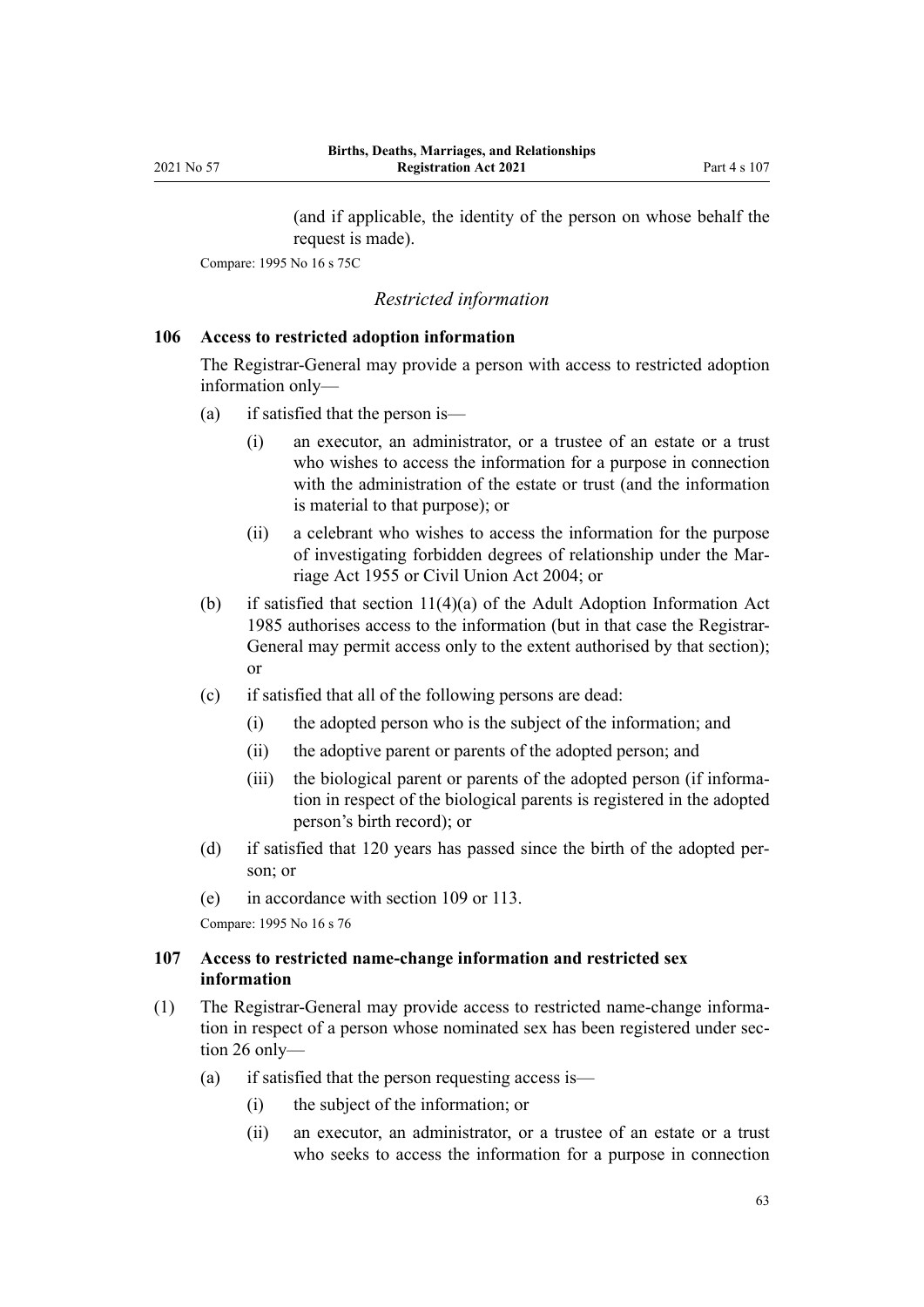with the estate or trust (and the information is material to that purpose); or

- <span id="page-63-0"></span>(b) if satisfied that the person who is the subject of the information was born more than 120 years ago; or
- (c) in accordance with subsection (3) or [section 109](#page-64-0) or [113.](#page-66-0)
- (2) The Registrar-General may provide access to restricted name-change informa‐ tion in respect of a person who has had information relating to their sex registered, corrected, or deleted under [section 131](#page-76-0) only—
	- (a) if satisfied that the person requesting access is the subject of the infor‐ mation; or
	- (b) if satisfied that the person who is the subject of the information was born more than 120 years ago; or
	- (c) in accordance with subsection (3) or [section 109](#page-64-0) or [113.](#page-66-0)
- (3) The Registrar-General may notify a government agency that has an interest in ensuring that people do not have more than 1 identity of—
	- (a) the fact that a correction or change to a person's birth information relat‐ ing to sex has been registered; and
	- (b) the person's names at the time of the correction or change; and
	- (c) any new names later adopted by the person.

Compare: 1995 No 16 [s 77](http://legislation.govt.nz/pdflink.aspx?id=DLM364744)

#### **108 Access to restricted identity information**

- (1) The Registrar-General may provide access to restricted identity information only—
	- (a) if satisfied that the person requesting access is the subject of the infor‐ mation; or
	- (b) if satisfied that the person who is the subject of the information—
		- (i) has given the Registrar-General written consent to provide access to the person requesting the information; or
		- (ii) is dead; or
		- (iii) was born more than 120 years ago; or
	- (c) in accordance with subsection (4) or [section 109](#page-64-0) or [113.](#page-66-0)
- (2) The Registrar-General must, as soon as practicable after a person requests access to information in the registry in respect of a person for whom a new identity has been created,—
	- (a) notify the person who has the new identity that the information has been requested (if the Registrar-General has the person's latest contact details); and
	- (b) notify—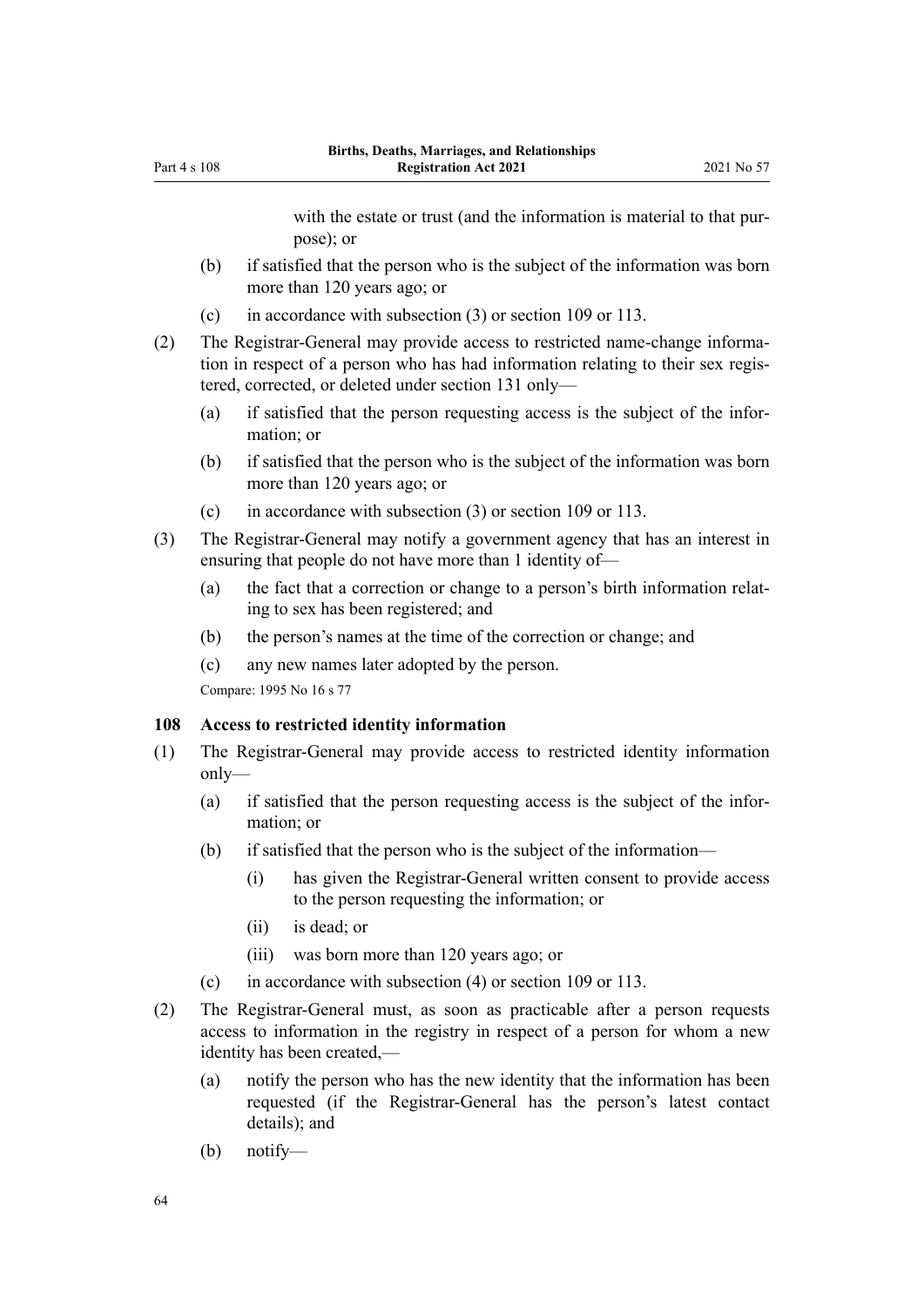- <span id="page-64-0"></span>(i) the Commissioner of Police (if the new identity was created as a result of a request by the Minister of Police); or
- (ii) the Director-General of an intelligence and security agency (if the new identity was created as a result of a request by the Director-General of an intelligence and security agency).
- (3) The Registrar-General may also inform the person who has the new identity and the Commissioner of Police or the Director-General of an intelligence and security agency (whichever is notified under subsection (2)) of the following information:
	- (a) the date and time of the request:
	- (b) the name, address, and contact details (if known) of the person who made the request:
	- (c) the information requested:
	- (d) the information (if any) provided to the person as a result of the request.
- (4) The Registrar-General may—
	- (a) notify a government agency that has an interest in ensuring that people do not have more than 1 identity that a new identity has been created for the person under [section 77;](#page-45-0) and
	- (b) provide details about the person (such as the person's date of birth, for‐ mer name, and new name) to that agency.
- (5) However, the Registrar-General may do so only with the written approval of—
	- (a) the Commissioner of Police (if the new identity was created as a result of a request by the Minister of Police); or
	- (b) the Director-General of an intelligence and security agency (if the new identity was created as a result of a request by the Director-General of an intelligence and security agency).

Compare: 1995 No 16 [s 78](http://legislation.govt.nz/pdflink.aspx?id=DLM364747)

# **109 Registrar-General may provide access to restricted information on court order**

The Registrar-General may provide access to restricted information on the order of the Family Court, the District Court, or the High Court—

- (a) for the purposes of a prosecution for making a false statement; or
- (b) in the event of any question as to the validity of—
	- (i) any interim order or adoption order (if the order relates to adop‐ tion information); or
	- (ii) a marriage or civil union (if the order relates to new identity infor‐ mation); or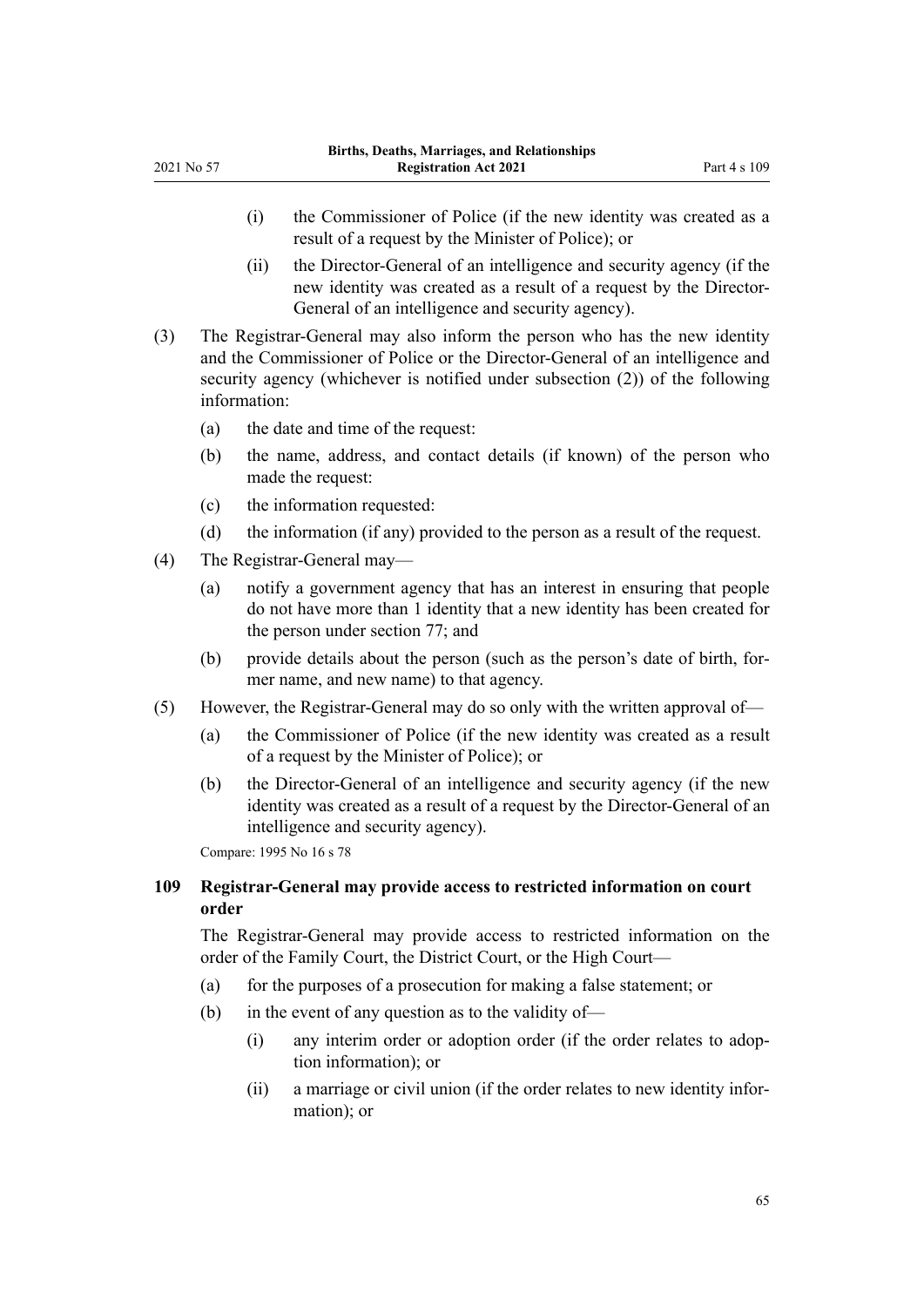- <span id="page-65-0"></span>(iii) any information recorded under [section 26](#page-24-0) (if the order relates to restricted name-change information or restricted sex information); or
- (c) on any other special ground.

Compare: 1995 No 16 [ss 76\(4\)](http://legislation.govt.nz/pdflink.aspx?id=DLM364742), [77\(8\)](http://legislation.govt.nz/pdflink.aspx?id=DLM364744)

#### **110 Any reference to** "**illegitimate**" **deemed to be deleted**

- (1) All entries in any register made under section 25 of the Births and Deaths Registration Act 1924 or the corresponding provision of a former Act are deemed to be expunged and deleted.
- (2) The Registrar-General must ensure that any reference to the word "illegiti‐ mate" (or any equivalent expression) is deleted from any information or printout provided or made available under [section 92](#page-55-0) or [97\(3\)](#page-57-0).
- (3) This section is subject to [section 94](#page-55-0) (which permits electronic access to pre-1998 registers containing original historical information). Compare: 1995 No 16 [s 86](http://legislation.govt.nz/pdflink.aspx?id=DLM364767)

# Subpart 2—Disclosure and sharing of information

#### *Disclosure to public sector agencies*

# **111 Registrar-General may disclose information under approved information sharing agreement**

- (1) The Registrar-General may share any of the following personal information about an identifiable individual under an approved information sharing agree‐ ment:
	- (a) personal information recorded in the registry:
	- (b) personal information received from an overseas registration authority.
- (2) Despite subsection (1), the Registrar-General may share restricted information under an approved information sharing agreement only in accordance with sec[tion 107\(3\),](#page-62-0) [108\(4\) and \(5\),](#page-63-0) or [113](#page-66-0) (as applicable). Compare: 1995 No 16 [s 78AA](http://legislation.govt.nz/pdflink.aspx?id=DLM5048002)

# **112 Registrar-General may disclose information to Schedule 2 agencies under information matching agreement or approved information sharing agreement**

- (1) The purpose of this section is to authorise the disclosure of certain specified personal information to the agencies listed in [Schedule 2](#page-91-0) (the **Schedule 2 agen‐ cies**) for the purposes specified in that schedule.
- (2) The Registrar-General may disclose personal information to the chief executive of a Schedule 2 agency for the purposes of this section only if—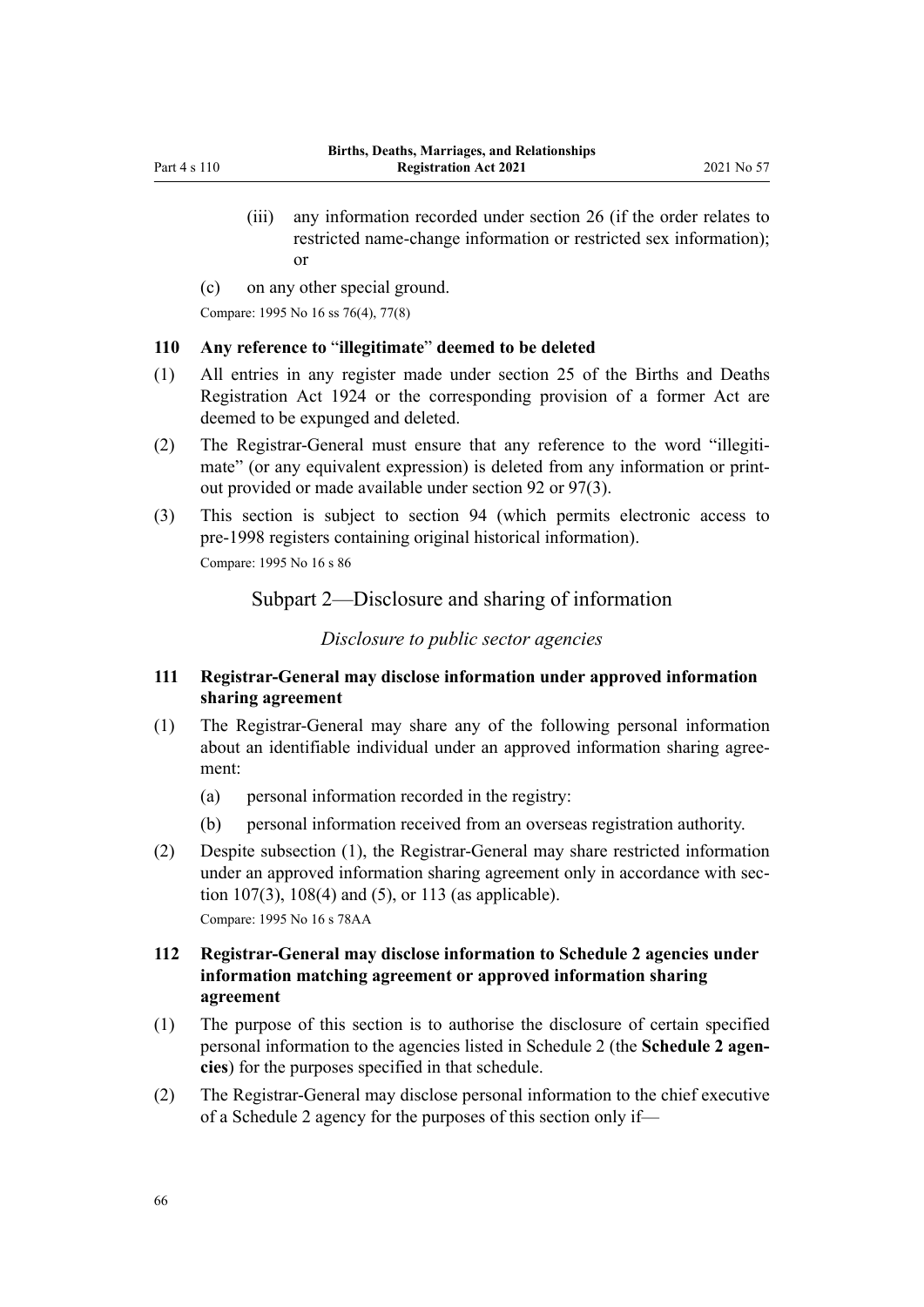<span id="page-66-0"></span>2021 No 57

|            | (a)<br>(b)<br>(c)<br>(d) | (i)<br>(ii)<br>(iii) | the information is of a type specified in the second column of Schedule 2<br>in relation to the Schedule 2 agency; and<br>the disclosure is for a purpose specified in the third column of that<br>Schedule for that type of information in relation to the Schedule 2<br>agency; and<br>the disclosure is in accordance with—<br>an information matching agreement entered into under Part 10 of<br>the Privacy Act 1993 and continued by clause 11 of Schedule 1 of<br>the Privacy Act 2020; or<br>an information matching agreement entered into under subpart 4<br>of Part 7 of the Privacy Act 2020; or<br>an approved information sharing agreement entered into under<br>subpart 1 of Part 7 of the Privacy Act 2020; and<br>in the case of any personal information that is restricted information, the<br>disclosure is in accordance with section $107(3)$ , $108(4)$ and $(5)$ , or 113<br>(as applicable). |  |  |
|------------|--------------------------|----------------------|------------------------------------------------------------------------------------------------------------------------------------------------------------------------------------------------------------------------------------------------------------------------------------------------------------------------------------------------------------------------------------------------------------------------------------------------------------------------------------------------------------------------------------------------------------------------------------------------------------------------------------------------------------------------------------------------------------------------------------------------------------------------------------------------------------------------------------------------------------------------------------------------------------------------|--|--|
| (3)<br>(4) |                          |                      |                                                                                                                                                                                                                                                                                                                                                                                                                                                                                                                                                                                                                                                                                                                                                                                                                                                                                                                        |  |  |
|            |                          |                      |                                                                                                                                                                                                                                                                                                                                                                                                                                                                                                                                                                                                                                                                                                                                                                                                                                                                                                                        |  |  |
|            |                          |                      |                                                                                                                                                                                                                                                                                                                                                                                                                                                                                                                                                                                                                                                                                                                                                                                                                                                                                                                        |  |  |
|            |                          |                      |                                                                                                                                                                                                                                                                                                                                                                                                                                                                                                                                                                                                                                                                                                                                                                                                                                                                                                                        |  |  |
|            |                          |                      |                                                                                                                                                                                                                                                                                                                                                                                                                                                                                                                                                                                                                                                                                                                                                                                                                                                                                                                        |  |  |
|            |                          |                      |                                                                                                                                                                                                                                                                                                                                                                                                                                                                                                                                                                                                                                                                                                                                                                                                                                                                                                                        |  |  |
|            |                          |                      |                                                                                                                                                                                                                                                                                                                                                                                                                                                                                                                                                                                                                                                                                                                                                                                                                                                                                                                        |  |  |
|            |                          |                      | Nothing in this section limits section 111 or prevents the Registrar-General<br>from entering into an information sharing agreement to share information in<br>accordance with that section.                                                                                                                                                                                                                                                                                                                                                                                                                                                                                                                                                                                                                                                                                                                           |  |  |
|            |                          | Provident Fund.      | In this section, a reference to the chief executive of an agency means, in the<br>case of the Government Superannuation Fund Authority or the National Provi-<br>dent Fund, a reference to the board of the Government Superannuation Fund<br>Authority or, as the context requires, the Board of Trustees of the National                                                                                                                                                                                                                                                                                                                                                                                                                                                                                                                                                                                             |  |  |
|            |                          |                      | Compare: 1995 No 16 s 78A                                                                                                                                                                                                                                                                                                                                                                                                                                                                                                                                                                                                                                                                                                                                                                                                                                                                                              |  |  |
| 113        |                          |                      | Registrar-General may disclose information for law enforcement purposes                                                                                                                                                                                                                                                                                                                                                                                                                                                                                                                                                                                                                                                                                                                                                                                                                                                |  |  |
| (1)        |                          | individual-          | This section applies if a specified agency has reason to suspect that a particular                                                                                                                                                                                                                                                                                                                                                                                                                                                                                                                                                                                                                                                                                                                                                                                                                                     |  |  |
|            | (a)                      |                      | is, or is liable to be, detained under an enactment:                                                                                                                                                                                                                                                                                                                                                                                                                                                                                                                                                                                                                                                                                                                                                                                                                                                                   |  |  |
|            | (b)                      | Registrar:           | is, or is liable to be, arrested under a warrant issued by a court or any                                                                                                                                                                                                                                                                                                                                                                                                                                                                                                                                                                                                                                                                                                                                                                                                                                              |  |  |
|            | (c)                      |                      | is contravening, or is about to contravene, an enactment or a court order:                                                                                                                                                                                                                                                                                                                                                                                                                                                                                                                                                                                                                                                                                                                                                                                                                                             |  |  |
|            | (d)                      |                      | is liable to be prosecuted for an offence punishable by imprisonment:                                                                                                                                                                                                                                                                                                                                                                                                                                                                                                                                                                                                                                                                                                                                                                                                                                                  |  |  |
|            | (e)                      |                      | is, or is liable to be, detained or arrested in respect of a traffic offence:                                                                                                                                                                                                                                                                                                                                                                                                                                                                                                                                                                                                                                                                                                                                                                                                                                          |  |  |
|            | (f)                      |                      | is endangering, or is threatening to endanger, the life, health, or safety of<br>a person or group of persons:                                                                                                                                                                                                                                                                                                                                                                                                                                                                                                                                                                                                                                                                                                                                                                                                         |  |  |
|            | (g)                      |                      | is injured or dead.                                                                                                                                                                                                                                                                                                                                                                                                                                                                                                                                                                                                                                                                                                                                                                                                                                                                                                    |  |  |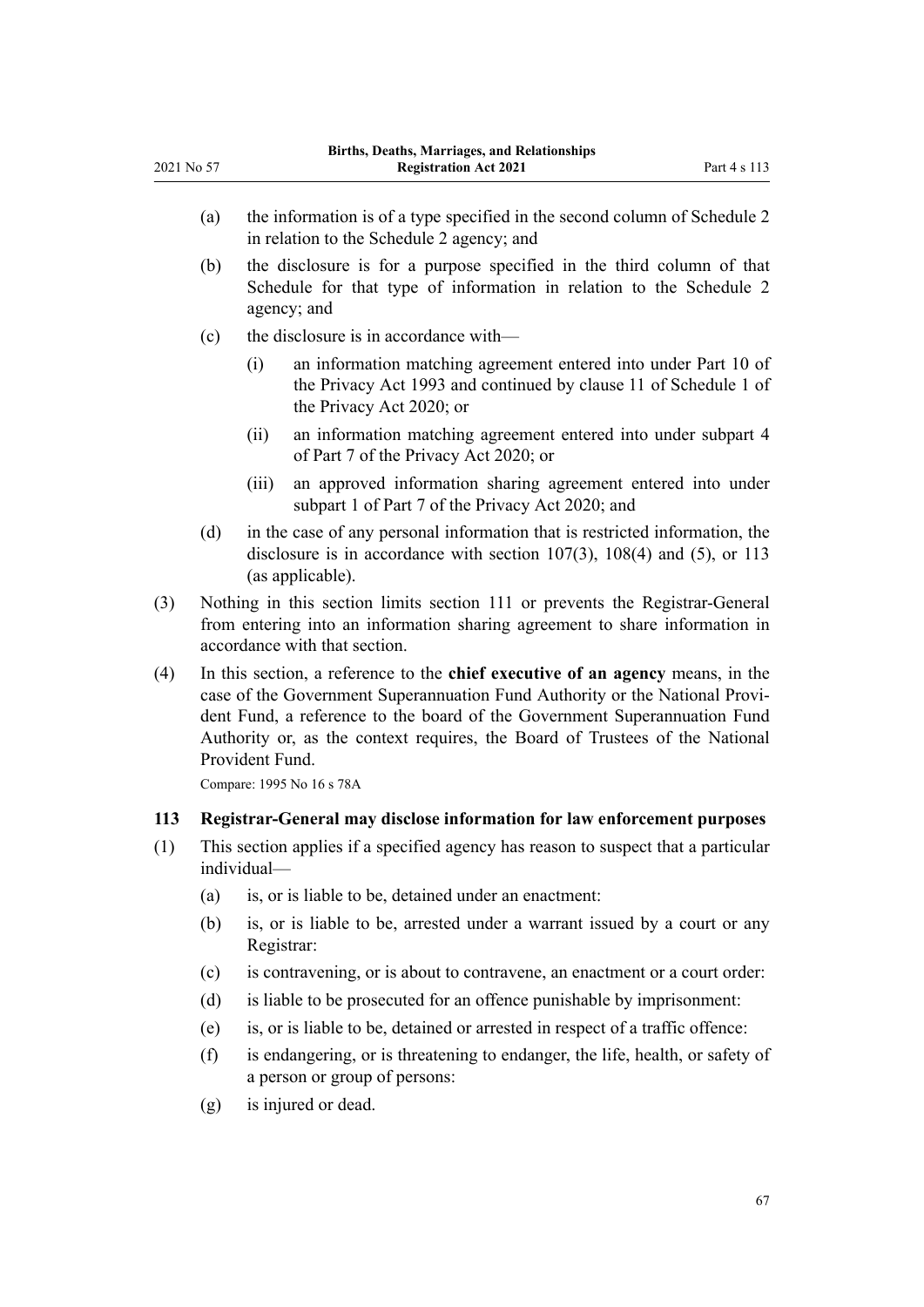| (2) | If this section applies, the Registrar-General may, despite the existence or<br>absence of an approved information sharing agreement, share the following<br>personal information about the particular individual with the specified agency:                                                                             |                                                                                                                |  |  |  |
|-----|--------------------------------------------------------------------------------------------------------------------------------------------------------------------------------------------------------------------------------------------------------------------------------------------------------------------------|----------------------------------------------------------------------------------------------------------------|--|--|--|
|     | (a)                                                                                                                                                                                                                                                                                                                      | personal information recorded in the registry (including restricted infor-<br>mation):                         |  |  |  |
|     | (b)                                                                                                                                                                                                                                                                                                                      | personal information received from an overseas registration authority<br>under section 114.                    |  |  |  |
| (3) | This section does not limit section 112 or 115.                                                                                                                                                                                                                                                                          |                                                                                                                |  |  |  |
| (4) | For the purposes of this section, specified agency means any of the following:                                                                                                                                                                                                                                           |                                                                                                                |  |  |  |
|     | (a)                                                                                                                                                                                                                                                                                                                      | the Department of Corrections:                                                                                 |  |  |  |
|     | (b)                                                                                                                                                                                                                                                                                                                      | the Department of Internal Affairs:                                                                            |  |  |  |
|     | (c)                                                                                                                                                                                                                                                                                                                      | the part of the Ministry of Business, Innovation, and Employment that<br>administers the Immigration Act 2009: |  |  |  |
|     | (d)                                                                                                                                                                                                                                                                                                                      | the Ministry of Justice:                                                                                       |  |  |  |
|     | (e)                                                                                                                                                                                                                                                                                                                      | the Ministry of Transport:                                                                                     |  |  |  |
|     | (f)                                                                                                                                                                                                                                                                                                                      | the New Zealand Customs Service:                                                                               |  |  |  |
|     | (g)                                                                                                                                                                                                                                                                                                                      | the New Zealand Police:                                                                                        |  |  |  |
|     | (h)                                                                                                                                                                                                                                                                                                                      | the New Zealand Transport Agency.                                                                              |  |  |  |
|     |                                                                                                                                                                                                                                                                                                                          | Compare: 1995 No 16 s 78AB                                                                                     |  |  |  |
|     |                                                                                                                                                                                                                                                                                                                          | Disclosure of information to overseas registration authorities                                                 |  |  |  |
| 114 | Registrar-General may share certain personal information with overseas<br>registration authorities                                                                                                                                                                                                                       |                                                                                                                |  |  |  |
| (1) | The Registrar-General may supply a person's name-change information or<br>death information to an overseas registration authority if the person's birth is<br>registered in the State in which the overseas registration authority has jurisdic-<br>tion.                                                                |                                                                                                                |  |  |  |
| (2) | The Registrar-General may decide not to supply name-change information<br>under subsection (1) if the person who is the subject of the name-change infor-<br>mation satisfies the Registrar-General that the name-change information should<br>not be supplied because of exceptional circumstances of a humanitarian or |                                                                                                                |  |  |  |

- (3) The Registrar-General may obtain, hold, and record information from an over‐ seas registration authority relating to a name change or death in the State in which the overseas registration authority has jurisdiction if the information relates to a person—
	- (a) whose birth is registered under this Act; or

another nature relating to that person.

(b) who is a New Zealand citizen or is legally entitled to be in New Zealand indefinitely.

<span id="page-67-0"></span>Part 4 s 114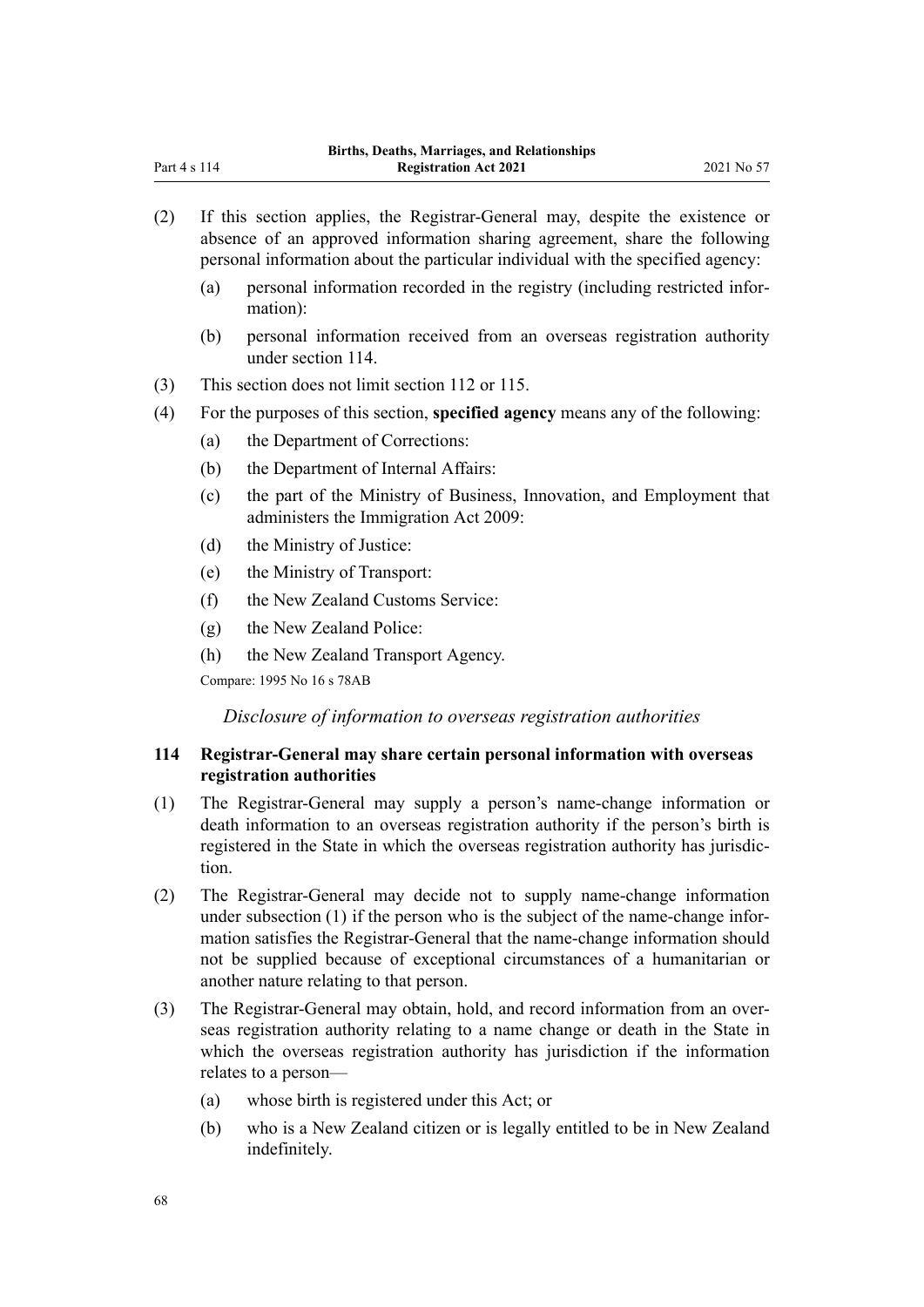- (4) The Registrar-General may supply information recorded in the registry about the dissolution of a marriage or civil union to an overseas registration authority if the person's marriage or civil union is registered in the State in which the overseas registration authority has jurisdiction.
- (5) The Registrar-General may obtain, hold, and record information from an over‐ seas registration authority relating to a divorce or dissolution of a marriage or civil union in the State in which the overseas registration authority has jurisdic‐ tion if the information relates to a marriage or civil union that is registered in New Zealand.

Compare: 1995 No 16 [s 78D](http://legislation.govt.nz/pdflink.aspx?id=DLM1806407)

<span id="page-68-0"></span>2021 No 57

# **115 Supply of information to overseas registration authorities must be in accordance with agreement**

- (1) The supply of information under [section 114](#page-67-0) must be in accordance with a written agreement between the Registrar-General and the overseas registration authority concerned.
- (2) The agreement must state—
	- (a) the purpose of the agreement; and
	- (b) the information that can be supplied; and
	- (c) the method by which, and the form in which, the information may be supplied; and
	- (d) how the overseas registration authority will use the information (including the limits on any further disclosure by the overseas registration authority); and
	- (e) the fees (if any) payable for the supply of the information.
- (3) An agreement may be varied by the Registrar-General and the overseas regis‐ tration authority.
- (4) The Registrar-General must consult the Privacy Commissioner before entering into or varying an agreement.
- (5) The Privacy Commissioner may require the Registrar-General to review an agreement, and report on the outcome of the review to the Privacy Commissioner, at intervals not shorter than 12 months.

Compare: 1995 No 16 [s 78E](http://legislation.govt.nz/pdflink.aspx?id=DLM1806408)

#### *Disclosure of information to non-government organisations*

# **116 Registrar-General may disclose death information to non-government organisations for certain purposes**

(1) The Registrar-General may disclose death information to an appropriate nongovernment organisation, private sector agency, or person (the **other party**) for the purpose of removing or suppressing the names of deceased persons from a database held by the other party.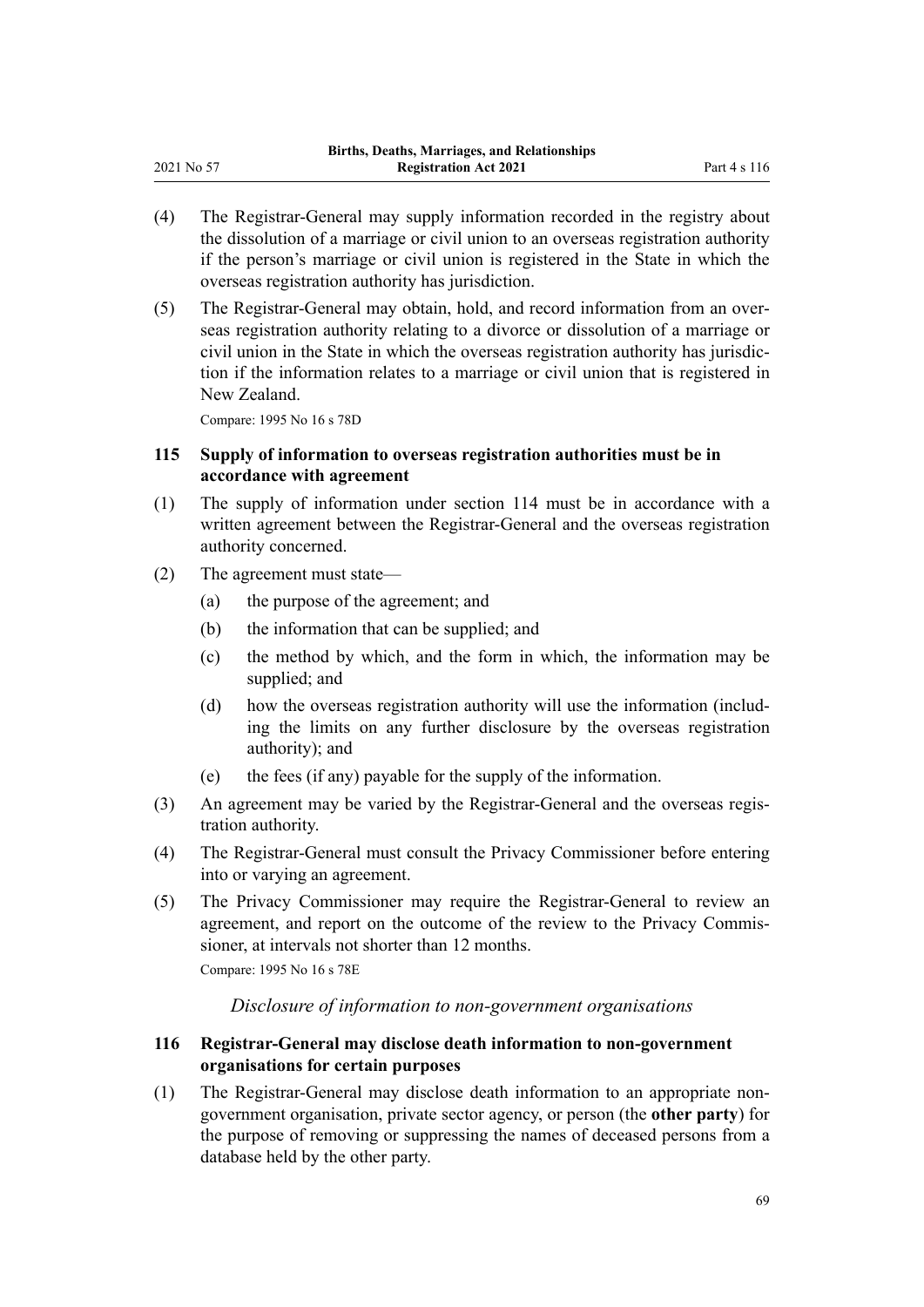- (2) The Registrar-General may not disclose information that is protected by [section](#page-25-0) [27,](#page-25-0) [81,](#page-47-0) or [83.](#page-48-0)
- (3) No disclosure may be made unless—
	- (a) there is an agreement between the Registrar-General and the other party that states—
		- (i) the purpose of the agreement; and
		- (ii) the information that can be disclosed; and
		- (iii) the method and form of the disclosure; and
		- (iv) how the other party will use the information (including the limits on any further disclosure by the other party); and
		- (v) the fees (if any) payable for disclosure of the information; and
	- (b) the disclosure is made in accordance with the agreement.
- (4) An agreement may be varied by the Registrar-General and the other party.
- (5) The Registrar-General and the other party must consult the Privacy Commis‐ sioner before entering into or varying an agreement.
- (6) The Privacy Commissioner may require the Registrar-General and the other party to review the agreement, and report on the outcome of the review to the Privacy Commissioner, at intervals not shorter than 12 months.
- (7) The other party that obtains information under this section must not intention‐ ally do, or permit another person to do, any of the following:
	- (a) change or manipulate the information into a form different from the form in which it was provided:
	- (b) place the information on an Internet site or otherwise make it available for public search:
	- (c) use or disclose the information for a purpose other than the purpose spe‐ cified in the agreement.
- (8) Subsection (7)(b) does not prevent the other party that obtains information under this section from placing the information on an Internet site that is not generally available to members of the public if the Registrar-General so agrees. Compare: 1995 No 16 [s 78F](http://legislation.govt.nz/pdflink.aspx?id=DLM1806409)

# *Disclosure of information under other Acts*

# **117 Disclosure of certain information for purposes of Identity Information Confirmation Act 2012**

(1) Any information specified in subsection (2) in relation to an individual about whom an identity information check was carried out under [section 9](http://legislation.govt.nz/pdflink.aspx?id=DLM3136850) of the Identity Information Confirmation Act 2012 may be disclosed to an agency or intermediary (within the meaning of that Act) if the check indicates that death information or name-change information is recorded for that individual.

Part 4 s 117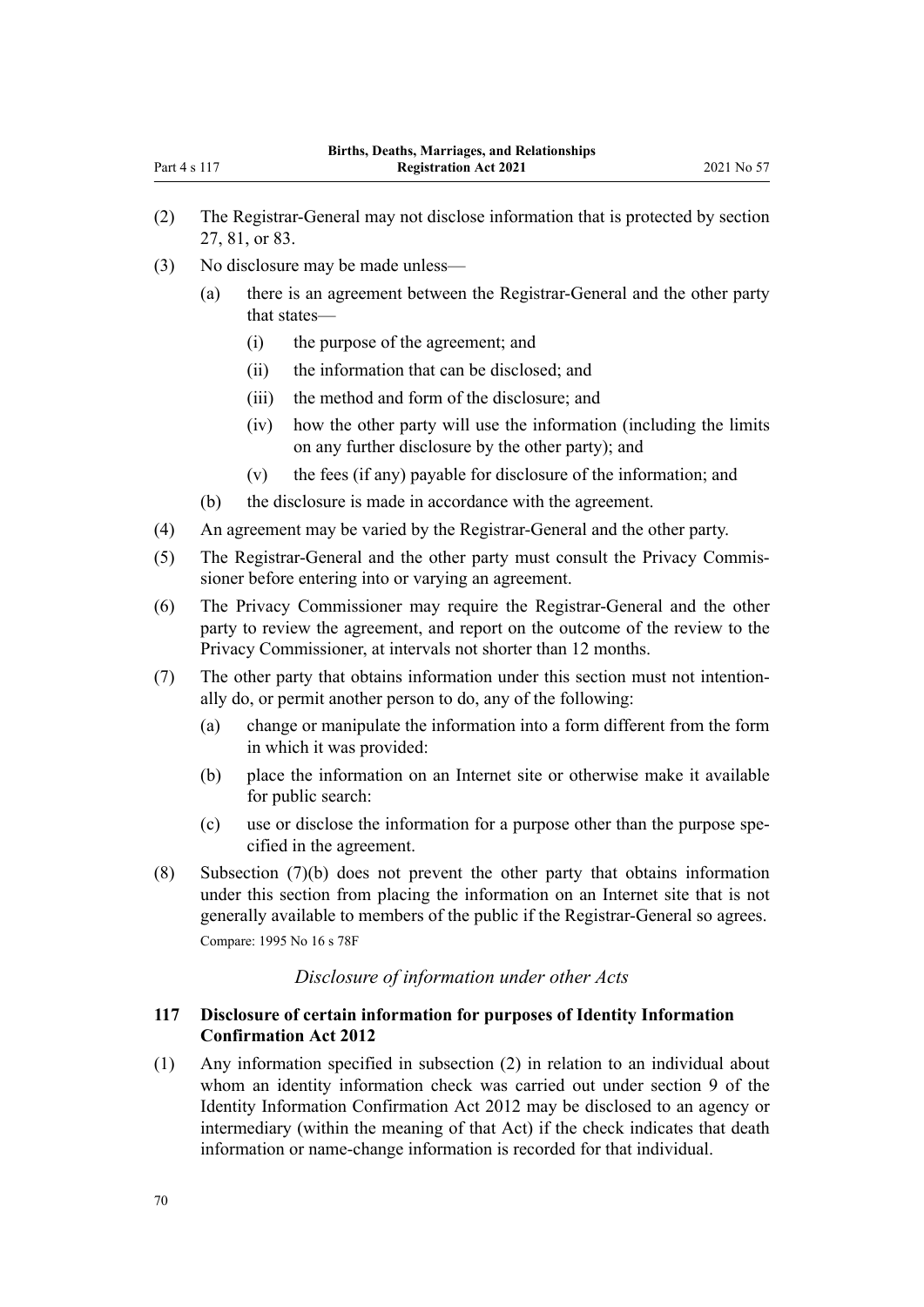- (2) The information referred to in subsection (1) is as follows:
	- (a) that the individual is dead:
	- (b) that name-change information in relation to the individual exists.

Compare: 1995 No 16 [s 78K](http://legislation.govt.nz/pdflink.aspx?id=DLM4961900)

# **118 Access to information for purposes of Identity Information Confirmation Act 2012**

Nothing in this Act limits access to information that is recorded under this Act if the access is for the purposes of, and in accordance with, the [Identity Infor‐](http://legislation.govt.nz/pdflink.aspx?id=DLM3136800) [mation Confirmation Act 2012](http://legislation.govt.nz/pdflink.aspx?id=DLM3136800).

Compare: 1995 No 16 [s 87AB](http://legislation.govt.nz/pdflink.aspx?id=DLM4961904)

# **119 Information recorded under this Act may be used to update information kept under Human Assisted Reproductive Technology Act 2004**

- (1) The Registrar-General may use birth information, death information, or namechange information recorded under this Act to update information kept by the Registrar-General under [Part 3](http://legislation.govt.nz/pdflink.aspx?id=DLM319359) of the Human Assisted Reproductive Technol‐ ogy Act 2004.
- (2) However, the Registrar-General may do so only if the Registrar-General is satisfied that—
	- (a) the information relates to a donor, donor offspring, or donor offspring's guardian; and
	- (b) information about that donor, donor offspring, or donor offspring's guardian is kept under [Part 3](http://legislation.govt.nz/pdflink.aspx?id=DLM319359) of the Human Assisted Reproductive Tech‐ nology Act 2004.
- (3) In this section,—

**donor** has the meaning set out in [section 5](http://legislation.govt.nz/pdflink.aspx?id=DLM319249) of the Human Assisted Reproductive Technology Act 2004

**donor offspring** has the meaning set out in [section 5](http://legislation.govt.nz/pdflink.aspx?id=DLM319249) of the Human Assisted Reproductive Technology Act 2004

**guardian** has the meaning set out in [section 5](http://legislation.govt.nz/pdflink.aspx?id=DLM319249) of the Human Assisted Repro‐ ductive Technology Act 2004.

Compare: 1995 No 16 [s 85B](http://legislation.govt.nz/pdflink.aspx?id=DLM1806473)

*Disclosure of statistical information*

#### **120 Registrar-General may provide information for statistical purposes or for health, historical, or demographic research**

- (1) A person acting on behalf of a public sector agency, a body, or a person may request that the Registrar-General search for or provide information for the pur‐ pose of—
	- (a) gathering statistics; or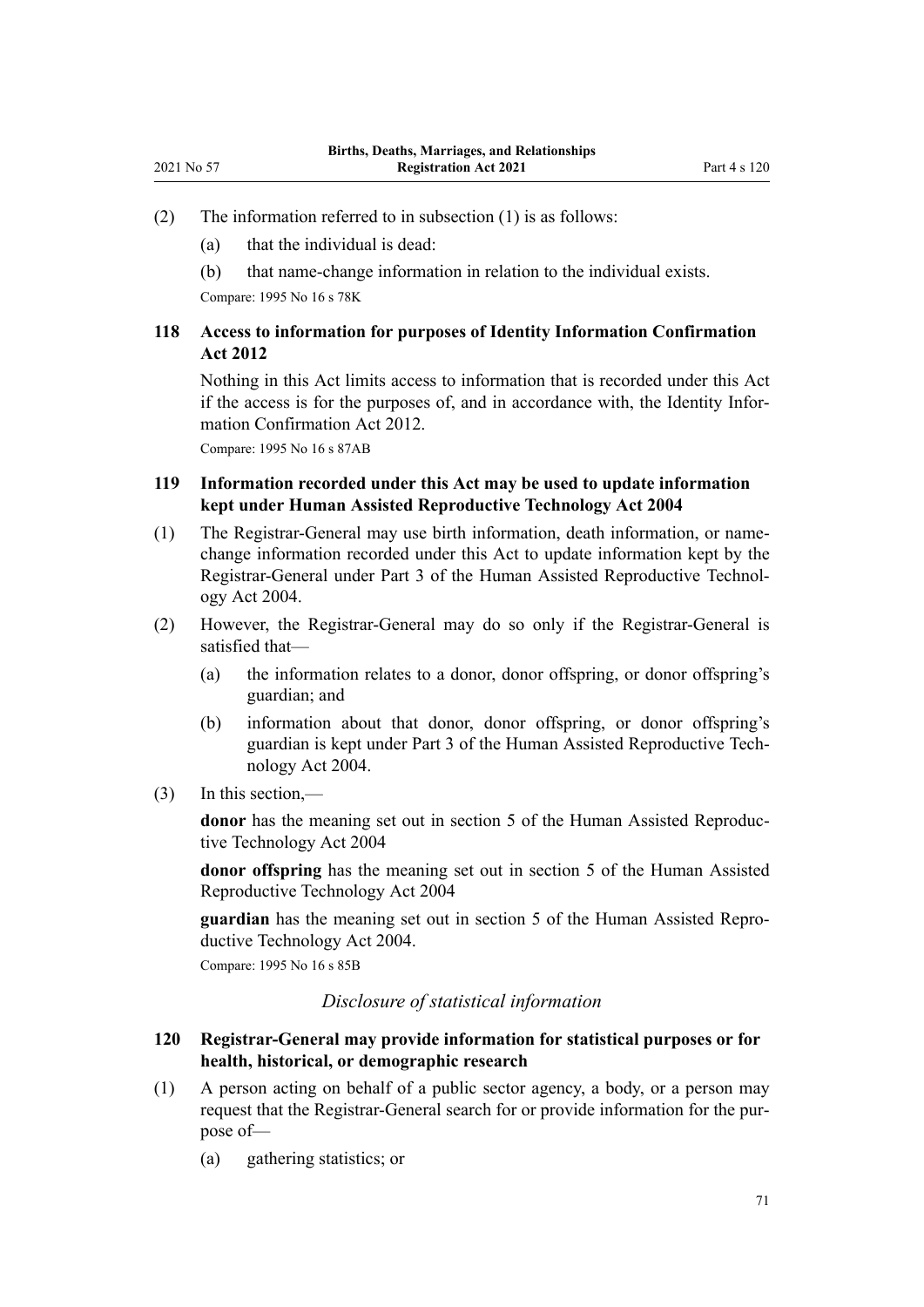- (b) historical research; or
- (c) demographic research; or
- (d) health research.
- (2) The Registrar-General may search for or provide the information requested only if—
	- (a) the request does not relate to particular individuals and the person will not retain any information relating to particular individuals; or
	- (b) the information relates to particular individuals who are dead or were born at least 120 years ago; or
	- (c) the Registrar-General is satisfied that, in searching for or providing the information, the public benefit outweighs the effect on individual pri‐ vacy.
- (3) For the purposes of subsection  $(2)(c)$ , the Registrar-General must take into account the following matters:
	- (a) the number of individuals whose privacy will be affected:
	- (b) the degree to which each individual's privacy will be affected:
	- (c) whether an ethics review committee or a similar body has considered and approved the research and, if so, the persons making up the committee or body and the type of work it undertakes:
	- (d) how the agency, body, or person undertaking the research proposes to hold, use, and, if relevant, dispose of the information obtained.
- (4) The Registrar-General may impose any conditions on the holding, use, publication, and disposal of information provided under this section that the Registrar-General considers appropriate to prevent or minimise any effect on individual privacy.
- (5) Before exercising any powers under this section for the purposes of subsection  $(2)(b)(ii)$ , the Registrar-General must—
	- (a) consult, and invite comments from, the Privacy Commissioner; and
	- (b) take those comments into account.

Compare: 1995 No 16 [s 75G](http://legislation.govt.nz/pdflink.aspx?id=DLM1806045)

## **121 Disclosure of statistical information**

The Registrar-General may publish or otherwise disclose statistical information obtained from information in the registry if the Registrar-General considers that the statistical information may be of interest to the public and is not readily available elsewhere.

Compare: 1995 No 16 [s 78C](http://legislation.govt.nz/pdflink.aspx?id=DLM1806406)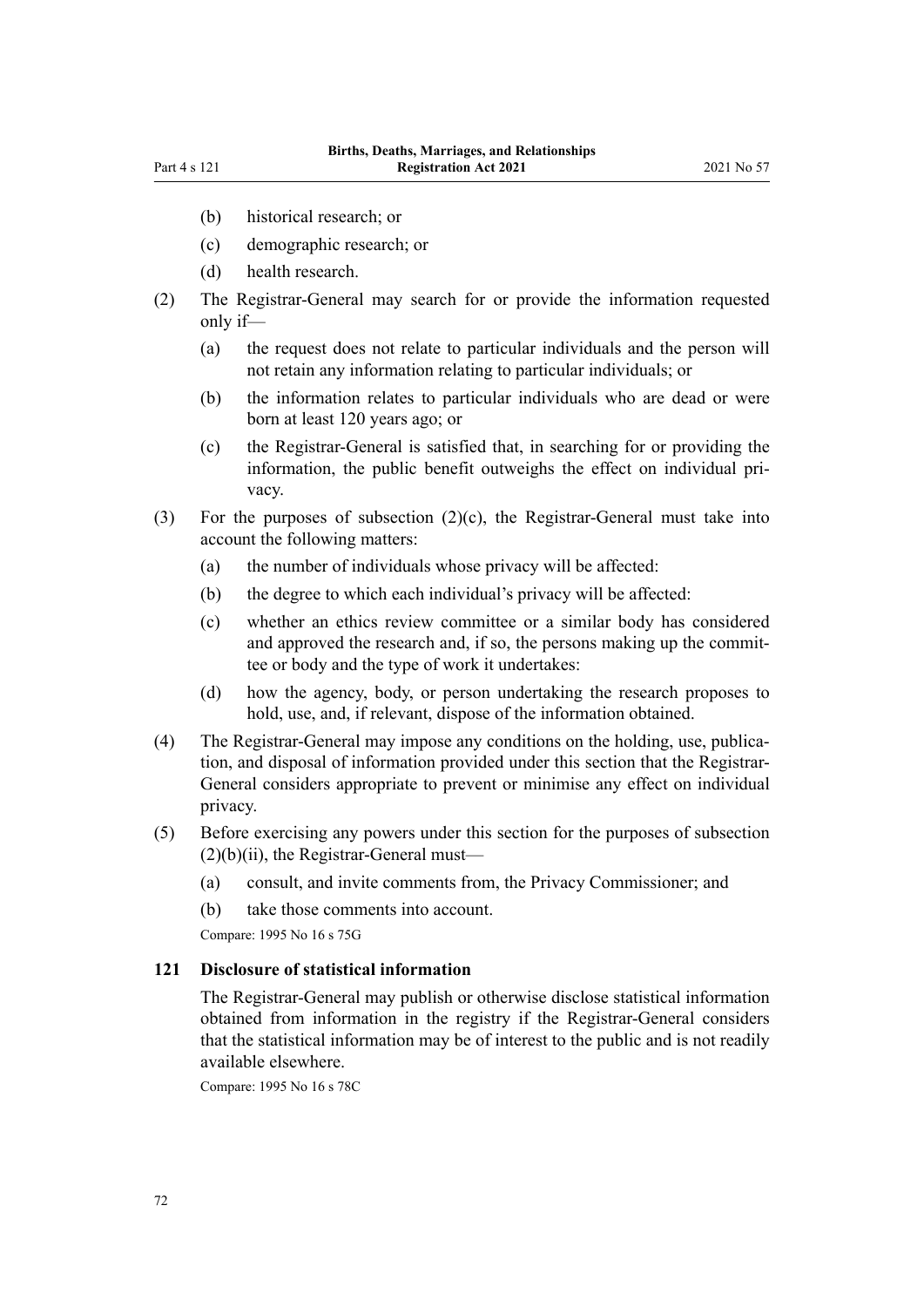### **122 Provision of information to Statistics New Zealand**

This Act does not limit the provision of information under the [Statistics Act](http://legislation.govt.nz/pdflink.aspx?id=DLM430704) [1975](http://legislation.govt.nz/pdflink.aspx?id=DLM430704).

Compare: 1995 No 16 [s 87A](http://legislation.govt.nz/pdflink.aspx?id=DLM1806488)

# **Part 5 Registrar-General and registry**

### Subpart 1—Registry

#### **123 Registry established**

- (1) A registry called the registry of births, deaths, and relationships is established.
- (2) The registry may include information and documents in both electronic and documentary form.
- (3) The Registrar-General may—
	- (a) record, amend, or delete information in the registry only as permitted by this Act:
	- (b) make information in the registry available to the public only as permitted by this Act.

### Subpart 2—Offices

#### **124 Registrar-General**

- (1) There must be a Registrar-General appointed under the [Public Service Act](http://legislation.govt.nz/pdflink.aspx?id=LMS106157) [2020](http://legislation.govt.nz/pdflink.aspx?id=LMS106157).
- (2) The Registrar-General is responsible for the general administration of this Act. Compare: 1995 No 16 [s 79](http://legislation.govt.nz/pdflink.aspx?id=DLM364757)

### **125 Deputy Registrar-General**

- (1) One or more Deputy Registrars-General may be appointed under the [Public](http://legislation.govt.nz/pdflink.aspx?id=LMS106157) [Service Act 2020](http://legislation.govt.nz/pdflink.aspx?id=LMS106157) as may be desirable for the effective and efficient administration of this Act.
- (2) Subject to the control of the Registrar-General, a Deputy Registrar-General has and may perform and exercise any of the functions, duties, and powers of the Registrar-General.
- (3) If for any reason the office of the Registrar-General is vacant or the Registrar-General is absent (temporarily or permanently) from the office for any reason, the Deputy Registrar-General has and may perform and exercise all the func‐ tions, duties, and powers of the Registrar-General.
- (4) Subsection (3) applies to—
	- (a) the Deputy Registrar-General if there is only 1; or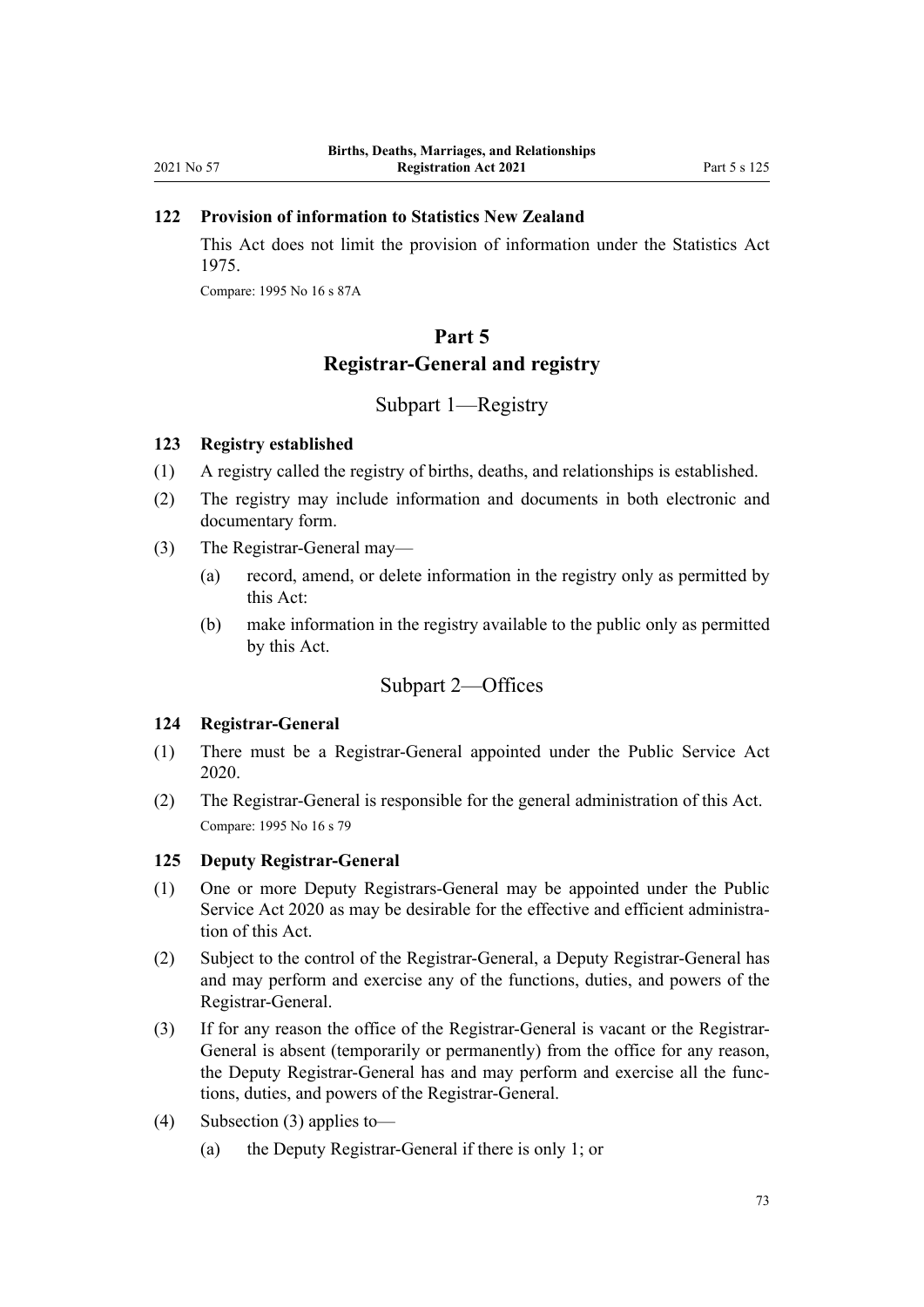- (b) a Deputy Registrar-General authorised for that purpose by the chief executive of the department of State that, with the authority of the Prime Minister, is for the time being responsible for the administration of this Act (before, on, or after the occurrence of the vacancy or absence) in every other case.
- (5) The fact that a Deputy Registrar-General exercises or performs any power, function, or duty of the Registrar-General is conclusive evidence of the Deputy Registrar-General's authority to do so.
- (6) No authority given to or act done by a Deputy Registrar-General under this sec‐ tion may be questioned in any proceedings on the ground that—
	- (a) the occasion for the giving of the authority had not arisen or had ceased; or
	- (b) the act was contrary to a direction of the Registrar-General.

Compare: 1995 No 16 [s 80](http://legislation.govt.nz/pdflink.aspx?id=DLM364758)

<span id="page-73-0"></span>Part 5 s 126

### **126 Registrar-General may delegate functions, duties, and powers to Registrars**

- (1) There must be appointed the number of persons as Registrars as is necessary for the purposes of this Act or any other Act under which Registrars exercise functions.
- (2) Appointments under subsection (1) must,—
	- (a) in the case of persons who on their appointment will become employed in the public service, be in accordance with the [Public Service Act 2020;](http://legislation.govt.nz/pdflink.aspx?id=LMS106157) and
	- (b) in every other case, be made by the Registrar-General specifying—
		- (i) the name of the person appointed; or
		- (ii) an office whose holder for the time being is to hold the appointment.
- (3) The Registrar-General may, either generally or particularly, delegate to any Registrar, in writing, any of the Registrar-General's functions, duties, and powers under this Act or any other Act other than any of the following powers:
	- (a) a power under section  $16(1)(b)$  to register births notified more than 2 years after birth:
	- (b) a power under section  $18(2)$  or  $71(2)$  to decline to register certain names:
	- (c) a power under [section 26](#page-24-0) to decline to register a person's nominated sex if not satisfied certain requirements are met:
	- (d) a power under [section 97\(3\)](#page-57-0) to authorise a search for, or provide access to, information requested by a department or an organisation if it is in the public interest or a named person's interest: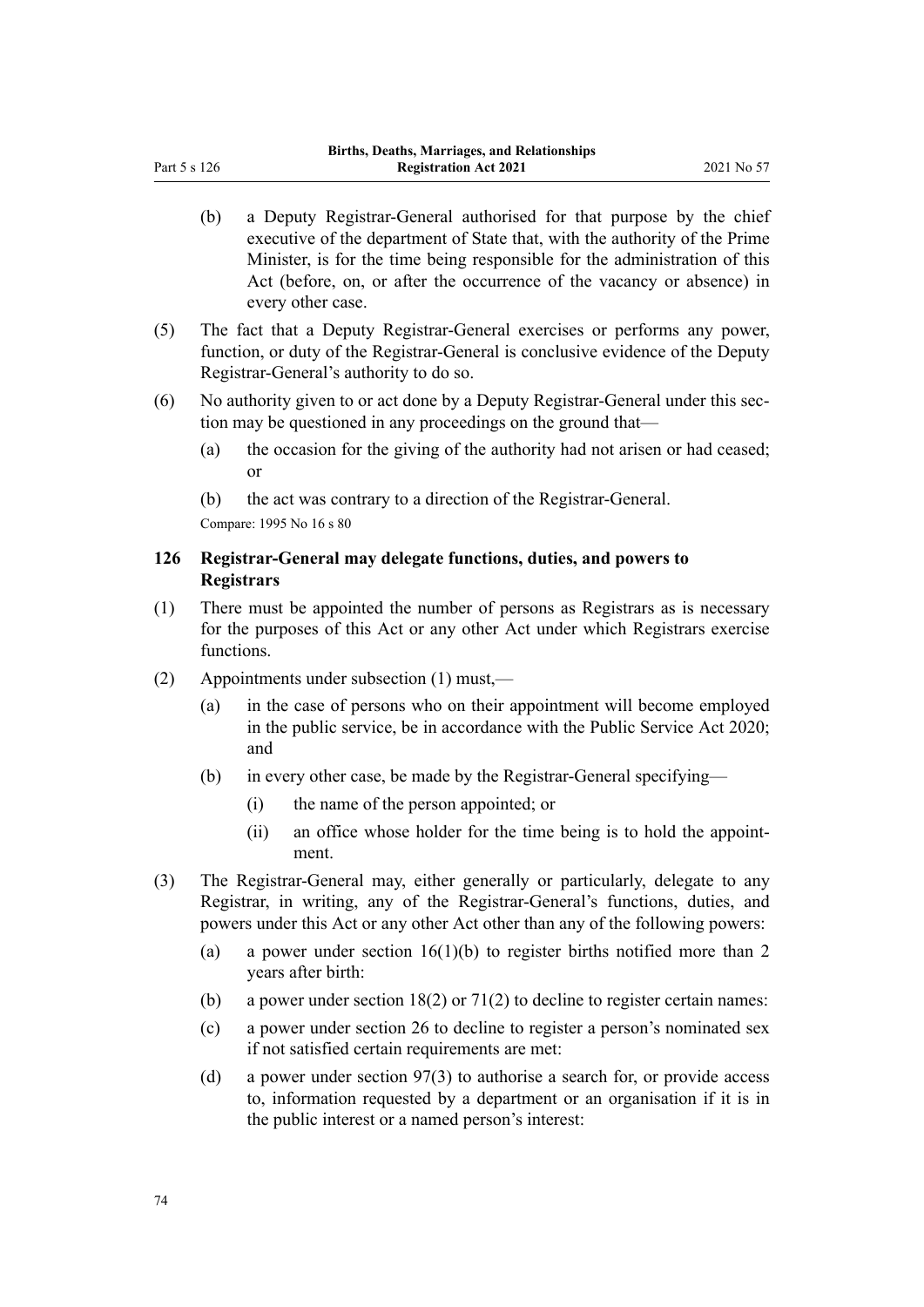- <span id="page-74-0"></span>(e) a power under [section 106](#page-62-0), [107,](#page-62-0) or [108](#page-63-0) to provide access to restricted information in certain circumstances:
- (f) a power under [section 131\(b\), \(c\), or \(e\)](#page-76-0) to correct errors in the registry other than clerical errors:
- (g) a power to delegate under this section.
- (4) A Registrar to whom a duty or power is delegated may perform the duty or exercise the power in the same manner and with the same effect as if the duty or power had been conferred directly by this Act, subject to any general or special directions given by or conditions imposed by the Registrar-General.
- (5) A Registrar who appears to act under a delegation is presumed to be acting in accordance with its terms in the absence of evidence to the contrary.
- (6) Any reference in this Act or regulations to the Registrar-General includes a ref‐ erence to the delegate in respect of anything delegated to that person. Compare: 1995 No 16 [ss 79\(3\)](http://legislation.govt.nz/pdflink.aspx?id=DLM364757), [81](http://legislation.govt.nz/pdflink.aspx?id=DLM364760)

Subpart 3—Functions, duties, and powers

*Registrar-General's powers of inquiry*

### **127 Registrar-General's powers of inquiry in relation to information recorded in registry**

- (1) The Registrar-General may, if the Registrar-General considers it reasonably necessary for the purposes of this Act, make inquiries—
	- (a) to determine whether a registrable event has occurred; or
	- (b) to collect details of a registrable event; or
	- (c) to ensure that there is a correct record of a registrable event; or
	- (d) to determine whether any other information recorded in the registry is correct, including—
		- (i) information recorded under [section 50](#page-34-0) or [63](#page-39-0) in relation to a death, divorce, or dissolution of a marriage or civil union that occurred outside New Zealand; and
		- (ii) any information relating to a request for a non-disclosure direc‐ tion.
- (2) The Registrar-General may also require a person who provides information under this section to—
	- (a) make a statutory declaration to verify the information on a form provi‐ ded by the Registrar-General; or
	- (b) provide other evidence in support of the information provided.

Compare: 1995 No 16 [s 82](http://legislation.govt.nz/pdflink.aspx?id=DLM364762)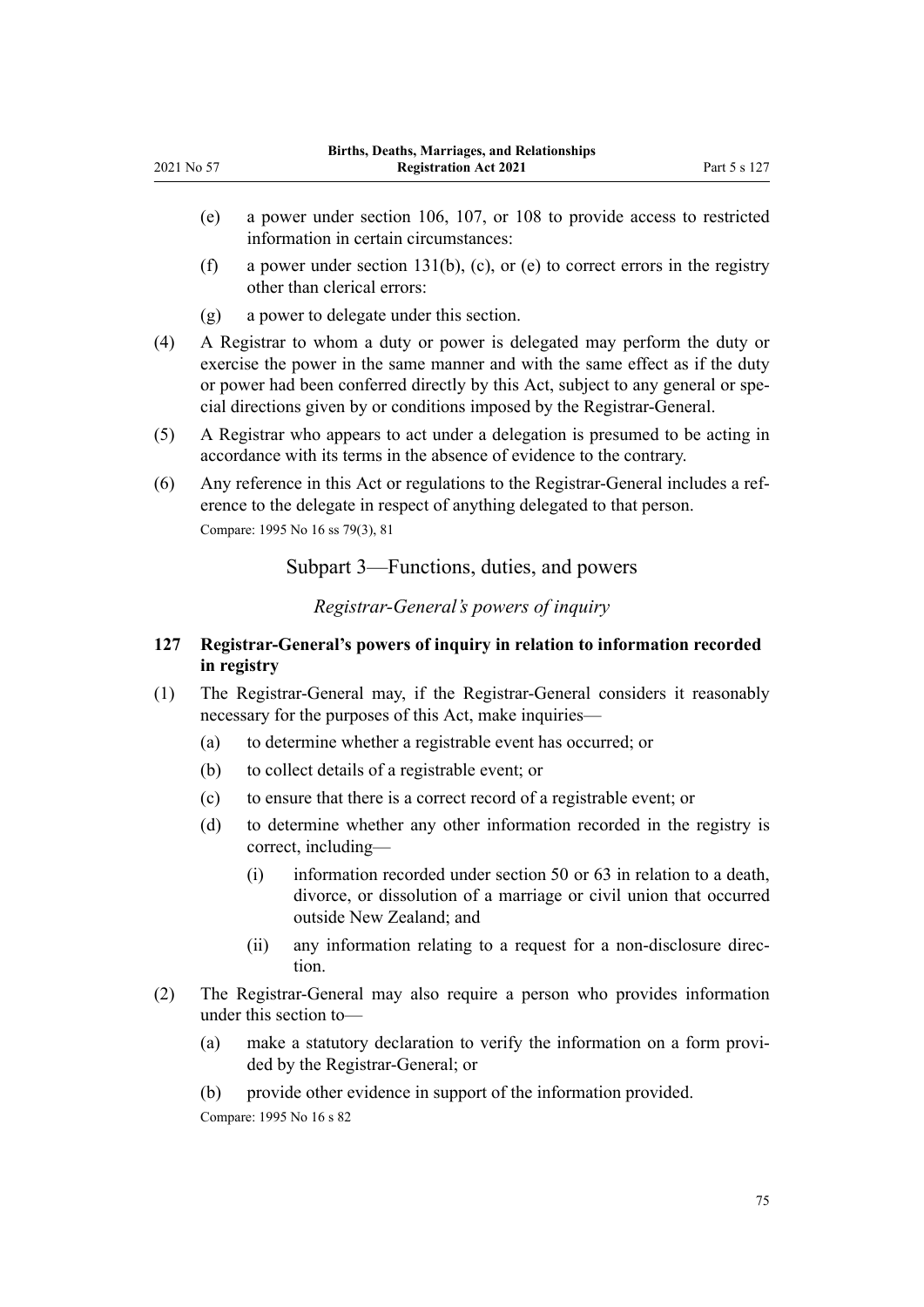### **128 Registrar-General's powers of inquiry in relation to information provided or verified electronically**

- (1) The Registrar-General may, if the Registrar-General considers it reasonably necessary for the purposes of this Act, the [Marriage Act 1955](http://legislation.govt.nz/pdflink.aspx?id=DLM292027), or the [Civil](http://legislation.govt.nz/pdflink.aspx?id=DLM323384) [Union Act 2004](http://legislation.govt.nz/pdflink.aspx?id=DLM323384), make inquiries to satisfy himself or herself that—
	- (a) any information verified electronically under any of the following provisions is true:
		- (i) sections  $69(1)(a)$  and  $70(1)(a)$  of this Act:
		- (ii) [section 11](http://legislation.govt.nz/pdflink.aspx?id=DLM323421) or [Schedule 1](http://legislation.govt.nz/pdflink.aspx?id=DLM323484) of the Civil Union Act 2004:
		- (iii) [sections 9,](http://legislation.govt.nz/pdflink.aspx?id=DLM292066) [10](http://legislation.govt.nz/pdflink.aspx?id=DLM292079), [23](http://legislation.govt.nz/pdflink.aspx?id=DLM292308), [32B](http://legislation.govt.nz/pdflink.aspx?id=DLM292340), and [42](http://legislation.govt.nz/pdflink.aspx?id=DLM292373) of the Marriage Act 1955:
	- (b) an application, a statement, or a certificate approved electronically under any of the following provisions is approved by the required persons:
		- (i) [clause 1](http://legislation.govt.nz/pdflink.aspx?id=DLM323485) of Schedule 1 of the Civil Union Act 2004:
		- (ii) [sections 9,](http://legislation.govt.nz/pdflink.aspx?id=DLM292066) [10](http://legislation.govt.nz/pdflink.aspx?id=DLM292079), and [32B](http://legislation.govt.nz/pdflink.aspx?id=DLM292340) of the Marriage Act 1955.
- (2) The Registrar-General may also require a person who verifies information or a statement electronically under any of the following provisions to make a statutory declaration in support of the information or statement:
	- (a) sections  $69(1)(a)$  and  $70(1)(a)$  of this Act:
	- (b) [clause 1](http://legislation.govt.nz/pdflink.aspx?id=DLM323485) of Schedule 1 of the Civil Union Act 2004:
	- (c) [sections 9,](http://legislation.govt.nz/pdflink.aspx?id=DLM292066) [10](http://legislation.govt.nz/pdflink.aspx?id=DLM292079), and [32B](http://legislation.govt.nz/pdflink.aspx?id=DLM292340) of the Marriage Act 1955.
- (3) The Registrar-General may also require a person who verifies information elec‐ tronically under [section 11](http://legislation.govt.nz/pdflink.aspx?id=DLM323421) of the Civil Union Act 2004 or [section 23](http://legislation.govt.nz/pdflink.aspx?id=DLM292308) or [42](http://legislation.govt.nz/pdflink.aspx?id=DLM292373) of the Marriage Act 1955 to appear personally before the Registrar-General to make a statutory declaration in support of the information. Compare: 1995 No 16 [s 82A](http://legislation.govt.nz/pdflink.aspx?id=DLM7522609)

**129 Registrar-General's powers of inquiry in relation to statutory declarations**

The Registrar-General may require a person before whom a statutory declaration referred to in [section 24\(1\)\(b\)](#page-23-0), [25\(1\)\(b\),](#page-24-0) [69\(1\)\(a\)\(ii\),](#page-42-0) [70\(1\)\(a\)\(ii\)](#page-42-0), or  $128(2)(a)$  is made-

- (a) to verify the identity of the eligible person or the guardian of the eligible person, or both, in a manner specified by the Registrar-General; and
- (b) to state whether the person is satisfied of the identity of the eligible per‐ son or the guardian of the eligible person, or both.

Compare: 1995 No 16 [s 21A\(3A\)](http://legislation.govt.nz/pdflink.aspx?id=DLM1805768)

### **130 Registrar-General must decline to register certain information**

(1) If the Registrar-General is satisfied (on reasonable grounds), after making any inquiries under [section 127\(1\)](#page-74-0) that the Registrar-General considers appropriate,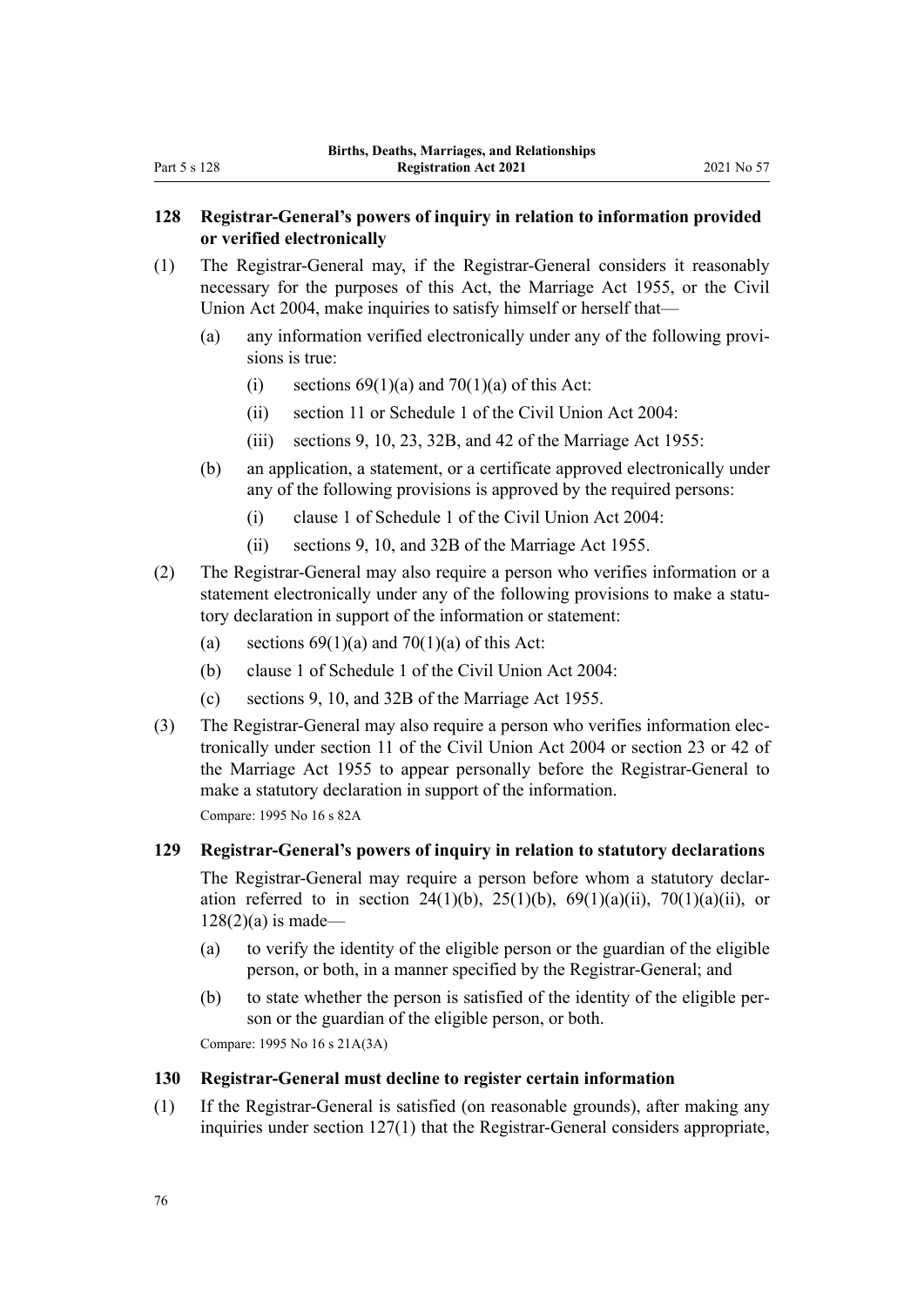<span id="page-76-0"></span>that information relating to a registrable event is or is likely to be incorrect, the Registrar-General must decline to record the information.

- (2) If the Registrar-General is satisfied (on reasonable grounds), after making any inquiries under [section 127\(1\)](#page-74-0) that the Registrar-General considers appropriate, that any of the following information is or is likely to be incorrect, the Registrar-General must decline to record the receipt of the information:
	- (a) information in a certificate received under [section 49](#page-34-0) or [62;](#page-39-0) or
	- (b) information received from an overseas registration authority.
- (3) This section overrides anything in this Act to the contrary. Compare: 1995 No 16 [s 83](http://legislation.govt.nz/pdflink.aspx?id=DLM364764)

### *Correction of errors*

### **131 Registrar-General must correct errors**

The Registrar-General must, after making any inquiries under [section 127](#page-74-0) that the Registrar-General considers appropriate,—

- (a) correct any information in the registry that the Registrar-General is satis‐ fied contains a clerical error; and
- (b) delete any information from the registry that the Registrar-General is satisfied is incorrect; and
- (c) delete any information from the registry recorded under [section 50](#page-34-0) or [63](#page-39-0) in respect of the receipt of a certificate or information relating to a death, divorce, or dissolution of a marriage or civil union outside New Zealand, if the Registrar-General is satisfied that the information received or contained in the certificate received is incorrect; and
- (d) delete any information from the registry obtained from an overseas registration authority and recorded under [section 114](#page-67-0) in relation to a name change, a death, a divorce, or the dissolution of a marriage or civil union if the Registrar-General is satisfied that the information received is incorrect; and
- (e) register any information in the Registrar-General's possession that is not registered and that the Registrar-General is satisfied is correct and should be registered (including for the purpose of replacing information deleted under paragraph (b)).

Compare: 1995 No 16 [s 84](http://legislation.govt.nz/pdflink.aspx?id=DLM364765)

### **132 Birth record of child conceived through assisted human reproduction procedure must specify parents as determined under Status of Children Act 1969**

(1) Subsection (2) applies if the Registrar-General is satisfied, after making any inquiries under [section 127\(1\)](#page-74-0) that the Registrar-General considers appropriate, that—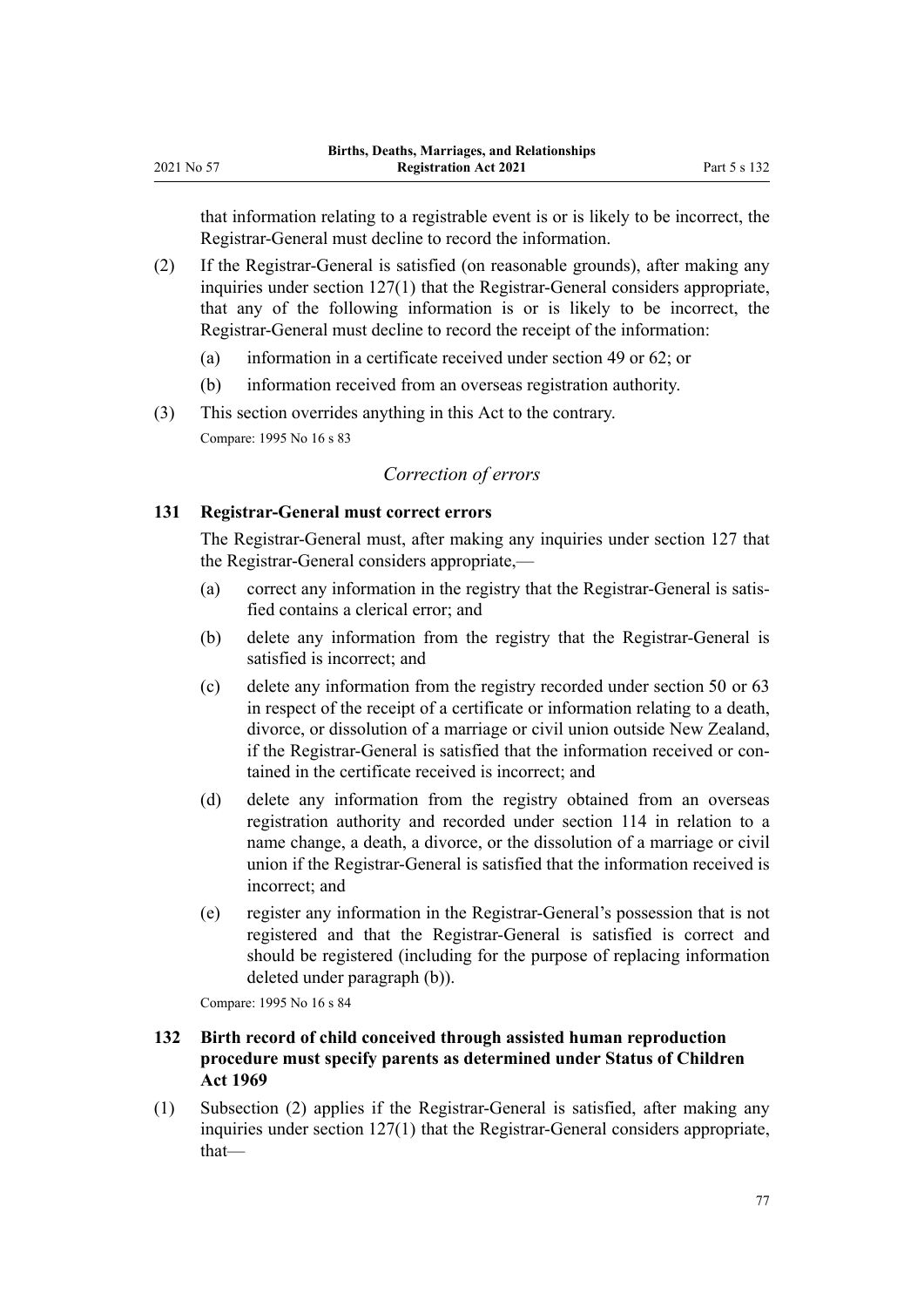- (a) a person was conceived as a result of an AHR procedure to which [Part 2](http://legislation.govt.nz/pdflink.aspx?id=DLM391031) of the Status of Children Act 1969 applies; and
- (b) the person's birth record—
	- (i) does not include information about a parent of the person as deter‐ mined under that Act; or
	- (ii) includes information about a person who is not a parent in terms of that Act.
- (2) The Registrar-General must amend the person's birth record by doing either or both of the following:
	- (a) adding information about a parent of the person as determined under the [Status of Children Act 1969](http://legislation.govt.nz/pdflink.aspx?id=DLM390653):
	- (b) deleting any information about a person who is not a parent in terms of that Act.
- (3) In this section, **AHR procedure** has the same meaning as in [section 15](http://legislation.govt.nz/pdflink.aspx?id=DLM391051) of the Status of Children Act 1969.

Compare: 1995 No 16 [s 84A](http://legislation.govt.nz/pdflink.aspx?id=DLM1806460)

### **133 Family Court may consider proposed corrections in cases of difficulty or dispute**

- (1) If the Registrar-General is uncertain as to any matter in respect of which the Registrar-General is required to be satisfied for the purposes of [section 131](#page-76-0) or [132](#page-76-0), the Registrar-General may apply to the Family Court to have the matter determined.
- (2) Any person who wishes the Registrar-General to act under [section 131](#page-76-0) or [132](#page-76-0) in respect of any matter may apply to the Family Court to have the matter determined.
- (3) The Family Court, when considering an application under subsection (2),—
	- (a) must give every person the court thinks has an interest in the matter an opportunity to be heard; and
	- (b) may receive any evidence the court thinks fit; and
	- (c) must determine whether the Registrar-General should act under [section](#page-76-0) [131](#page-76-0) or [132](#page-76-0).

Compare: 1995 No 16 [s 85](http://legislation.govt.nz/pdflink.aspx?id=DLM364766)

### **134 Health information may be used to correct records**

- (1) The chief executive of the department for the time being responsible for admin‐ istering the [New Zealand Public Health and Disability Act 2000](http://legislation.govt.nz/pdflink.aspx?id=DLM80050) may—
	- (a) advise the Registrar-General of an apparent omission or error if the chief executive believes on reasonable grounds that a person's birth or death has not been registered under this Act or has been registered incorrectly; and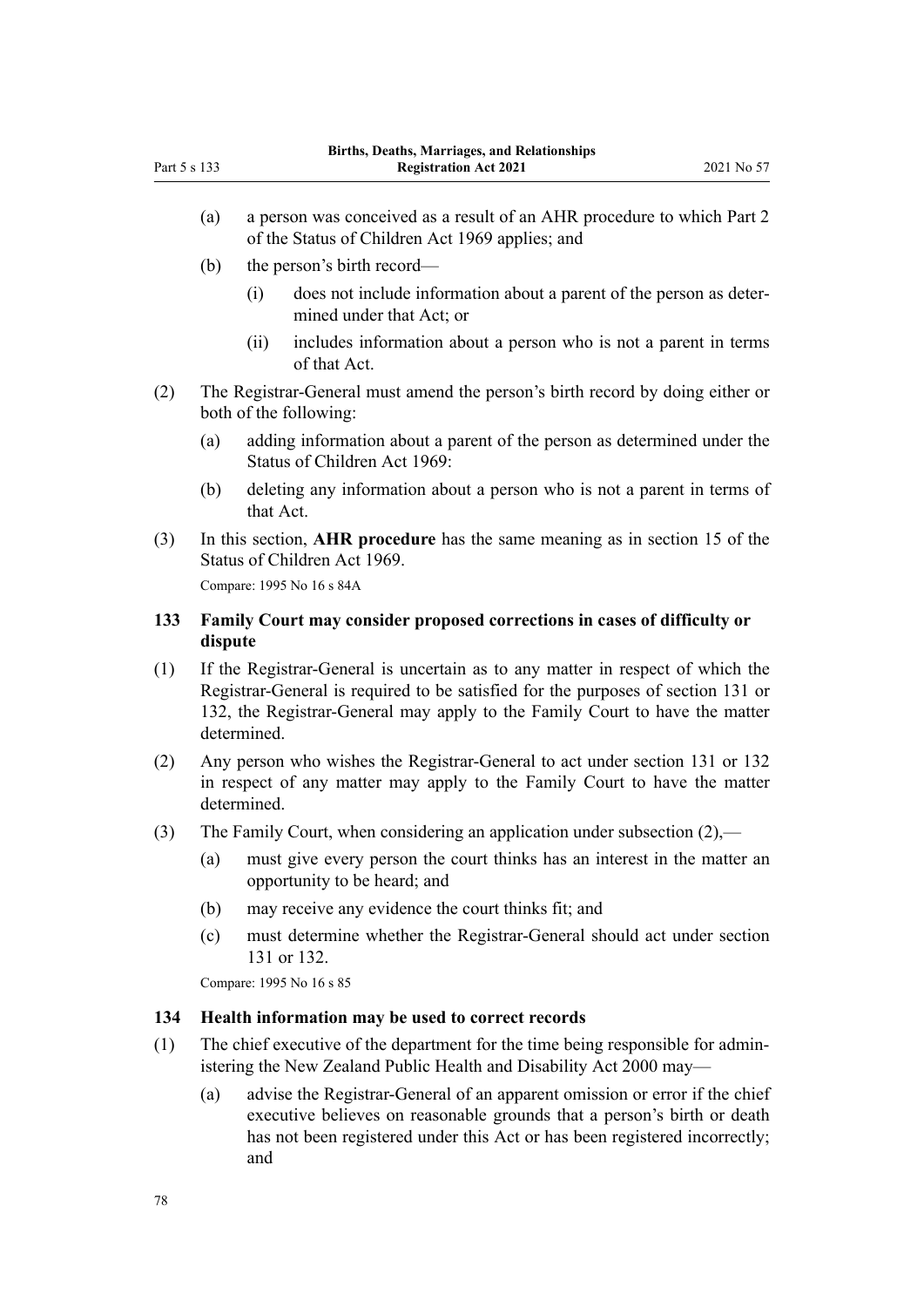- (b) provide to the Registrar-General sufficient information to enable the error or omission to be corrected.
- (2) The Registrar-General may correct birth information or death information in accordance with information provided under this section.

Compare: 1995 No 16 [s 85A](http://legislation.govt.nz/pdflink.aspx?id=DLM1806472)

#### *Other powers*

### **135 Registrars authorised to take statutory declarations**

- (1) Every Registrar must, in respect of any statutory declaration made for the pur‐ poses of this Act, the [Marriage Act 1955](http://legislation.govt.nz/pdflink.aspx?id=DLM292027), or the [Civil Union Act 2004](http://legislation.govt.nz/pdflink.aspx?id=DLM323384), be treated as authorised to take and receive a statutory declaration under [section 9](http://legislation.govt.nz/pdflink.aspx?id=DLM314584) of the Oaths and Declarations Act 1957.
- (2) For the purposes of this section, a **Registrar** includes the Registrar-General and every Deputy Registrar-General.

Compare: 1995 No 16 [s 87](http://legislation.govt.nz/pdflink.aspx?id=DLM364768)

### **136 Registrar-General may specify how notifications, requests, applications, and other documents must be provided**

- (1) The Registrar-General may issue directions specifying the manner in which a person may notify or request information, make an application, or otherwise provide information or documents for the purposes of this Act and regulations, including specifying—
	- (a) how the information or document may be notified or provided; and
	- (b) the form or other format and medium that must be used in connection with the notification or provision of the information or document; and
	- (c) requirements in connection with the use of an approved form or format and medium.
- (2) The Registrar-General may refuse to perform or exercise a function, duty, or power in relation to the document or information if—
	- (a) a direction under subsection (1) is not complied with; or
	- (b) the requirements of this Act or regulations have otherwise not been complied with (for example, where the information required by regulations has not been provided).
- (3) The information required in a form or format and medium specified in direc‐ tions issued under subsection (1)(b) must be prescribed by regulations. Compare: 1995 No 16 [ss 87B,](http://legislation.govt.nz/pdflink.aspx?id=DLM1806489) [89A](http://legislation.govt.nz/pdflink.aspx?id=DLM1806511)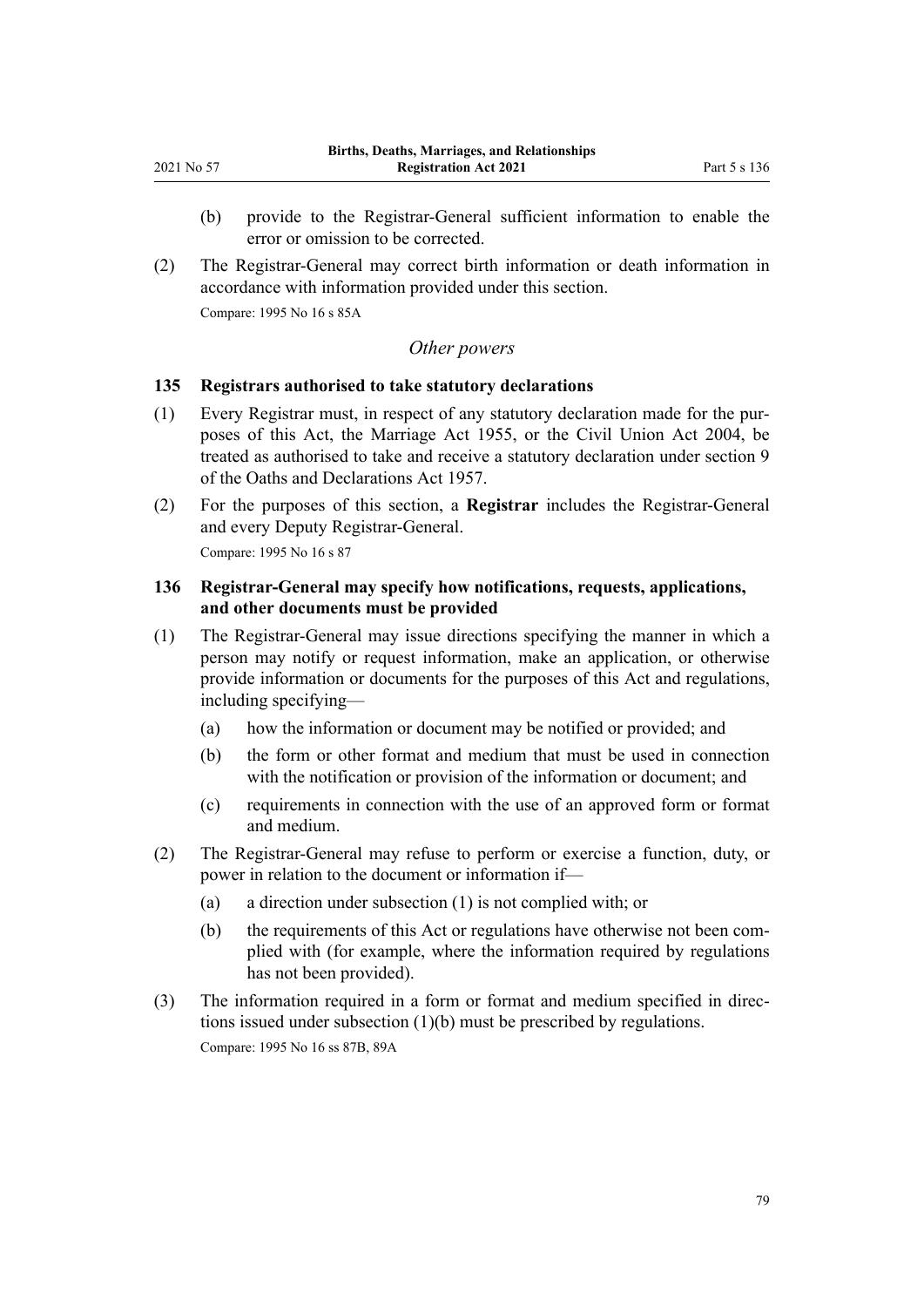### **Part 6**

# **Fees, offences and penalties, regulations, and other miscellaneous provisions**

#### *Fees*

#### **137 Fees**

- (1) If empowered by this Act or any other Act to perform any act for which a fee is payable, the Registrar-General may refuse to perform the act until the fee is paid.
- (2) Despite anything in this Act, the Registrar-General may—
	- (a) dispense with the payment of all or any part of any fee payable under this Act; or
	- (b) refund all or any part of any fee paid under this Act.
- (3) Despite anything in this Act, a fee is not payable, within 10 years after the death of a person, for providing access to information registered under [section](#page-33-0) [48](#page-33-0) in respect of a person.

Compare: 1995 No 16 [s 91](http://legislation.govt.nz/pdflink.aspx?id=DLM364773)

### *Offences*

#### **138 False statements**

- (1) A person commits an offence if the person—
	- (a) knowingly makes, or causes to be made, any statement that is false in relation to any matter required to be notified or registered under this Act for the purpose of the registration of any information:
	- (b) verifies a statement under [section 69](#page-42-0) or [70](#page-42-0) that the person knows to be false and intends to be misleading:
	- (c) makes a written or an oral statement, knowing that it is false or being reckless as to whether it is false, for the purpose of obtaining a source document, or a copy of a source document, or information recorded under this Act:
	- (d) knowingly makes, or causes to be made, any statement that the person knows to be false and intends to be misleading in connection with a request for a non-disclosure direction under [section 102:](#page-59-0)
	- (e) for a purpose contemplated by this Act, provides any means of identification knowing that it is false or having reason to suspect that it has been forged or falsified.
- (2) A person who commits an offence against subsection  $(1)(a)$  is liable on conviction to imprisonment for a term not exceeding 5 years.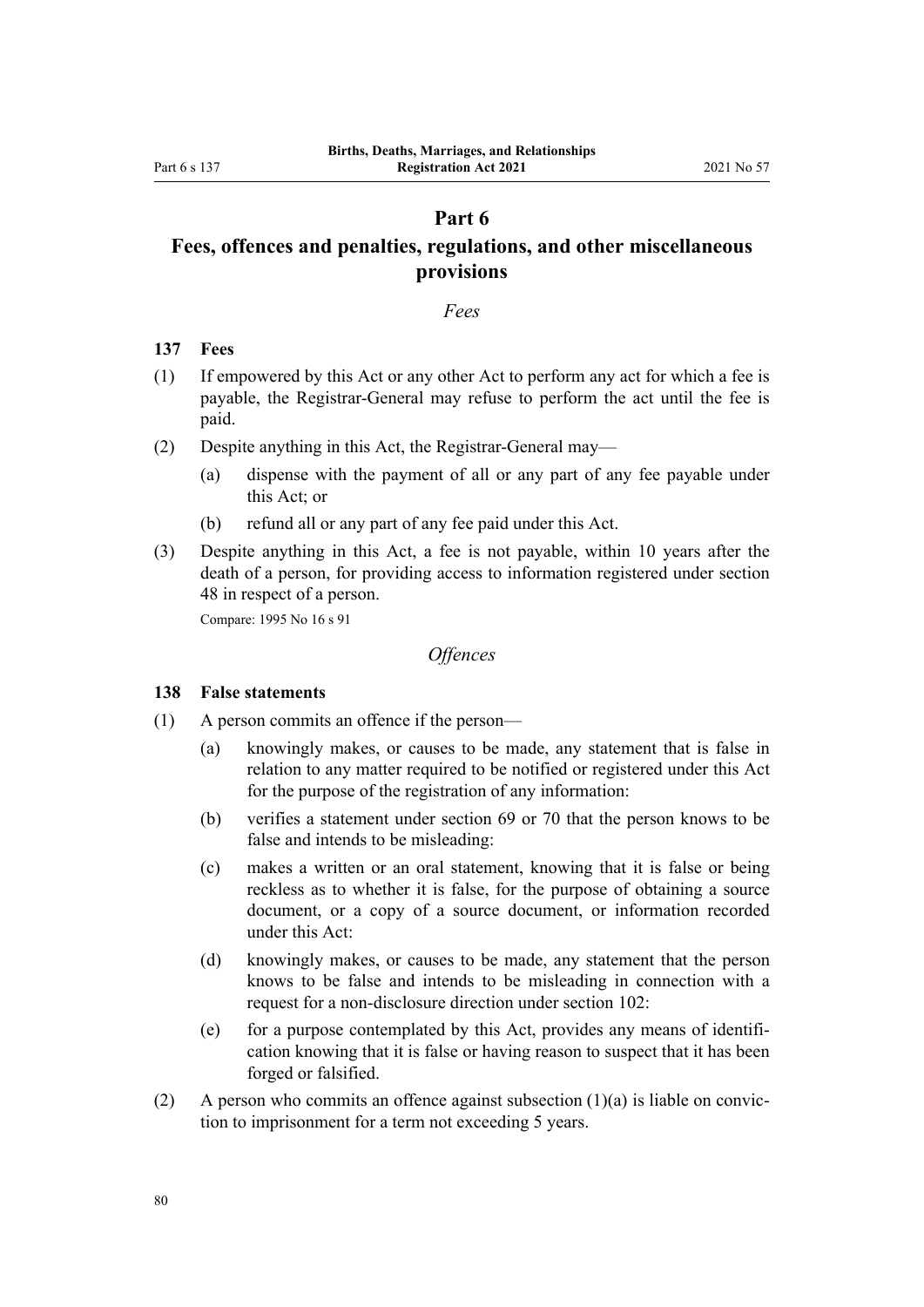- (3) A person who commits an offence against subsection  $(1)(b)$  is liable, on conviction, to imprisonment for a term not exceeding 3 years.
- (4) A person who commits an offence against subsection  $(1)(c)$ ,  $(d)$ , or  $(e)$  is liable on conviction to—
	- (a) imprisonment for a term not exceeding 3 months; or
	- (b) a fine not exceeding \$10,000; or
	- (c) both.

Compare: 1995 No 16 [s 89\(1\)\(a\), \(g\), \(h\), \(i\), \(2\)–\(2B\)](http://legislation.govt.nz/pdflink.aspx?id=DLM364771)

#### **139 Offences relating to registry**

- (1) A person (other than a Registrar) with control of or access to a device on which registered information is stored electronically commits an offence if the person knowingly and without the consent of a Registrar (whether directly or by alteration of or damage to the device, its programming, any other device, the pro‐ gramming of any other device, or any electronic storage medium)—
	- (a) deletes or alters any information stored on the device; or
	- (b) allows any information stored on the device to be deleted or altered; or
	- (c) stores any information (whether correct or incorrect) on the device; or
	- (d) allows any information (whether correct or incorrect) to be stored on the device.
- (2) A Registrar commits an offence if the Registrar—
	- (a) knowingly (whether directly or by alteration of or damage to the device, its programming, any other device, the programming of any other device, or any electronic storage medium) does any of the following otherwise than in accordance with this Act:
		- (i) deletes or alters any registered information that is stored electron‐ ically on any device:
		- (ii) allows any registered information that is stored electronically on any device to be deleted or altered:
		- (iii) stores any information (whether correct or incorrect) on a device on which registered information is stored electronically by or on behalf of the Registrar-General:
		- (iv) allows any information (whether correct or incorrect) to be stored on a device on which registered information is stored electronic‐ ally by or on behalf of the Registrar-General; or
	- (b) negligently loses or damages a document containing information recor‐ ded under this Act, or any part of such a document; or
	- (c) negligently allows it to be damaged; or
	- (d) negligently does any act referred to in paragraph (a).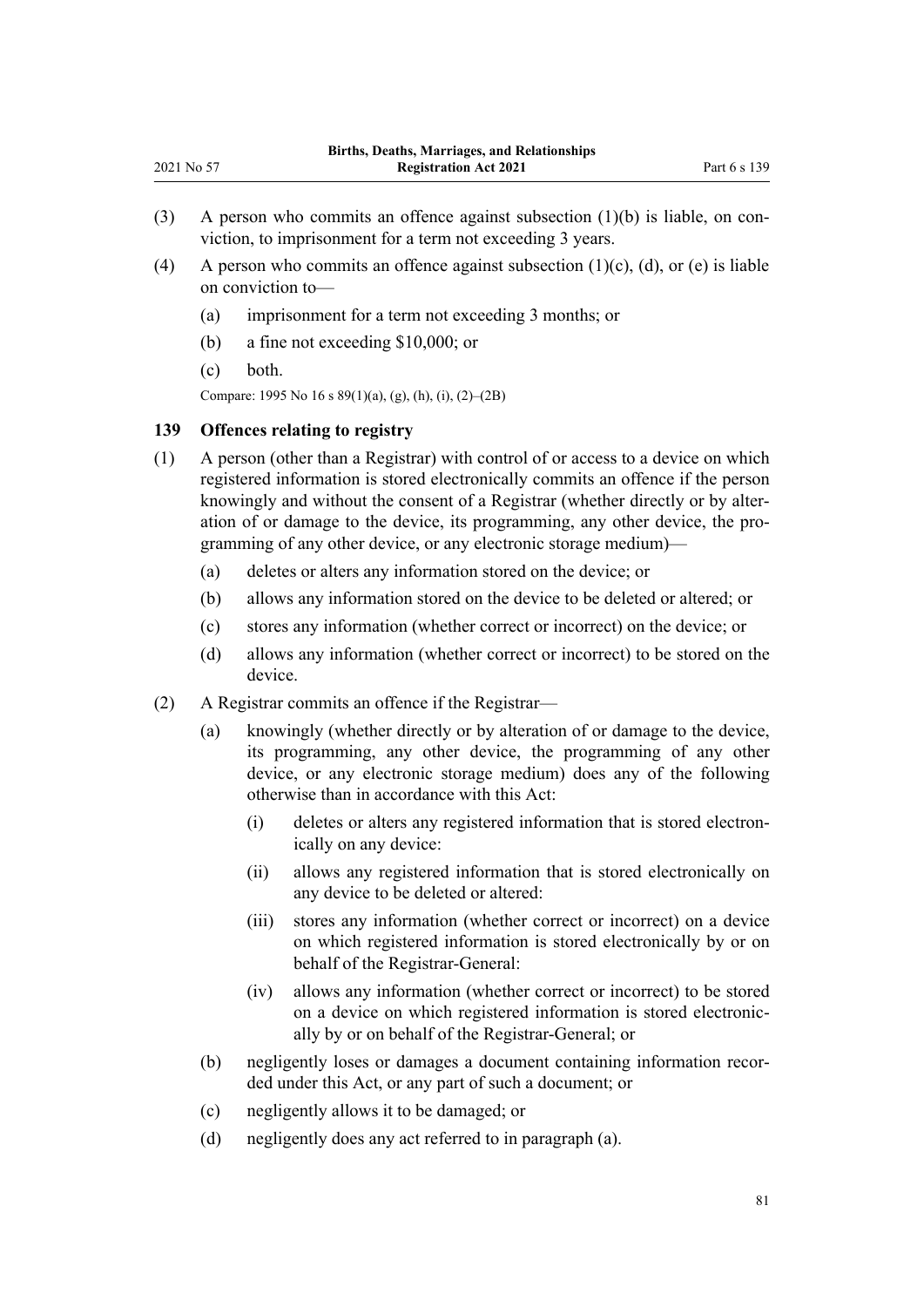- (3) A person who commits an offence against subsection (1) or (2)(a) is liable on conviction to imprisonment for a term not exceeding 5 years.
- (4) A Registrar who commits an offence against subsection (2)(b), (c), or (d) is liable on conviction to a fine not exceeding \$1,000.
- (5) For the purposes of this section, a **Registrar** includes the Registrar-General and every Deputy Registrar-General.

Compare: 1995 No 16 [s 89\(1\)\(b\), \(c\), \(f\), \(2\), \(3\)\(c\)\(ii\)](http://legislation.govt.nz/pdflink.aspx?id=DLM364771)

#### **140 Other offences**

Part 6 s 140

- (1) A person commits an offence if the person—
	- (a) acts in contravention of, or fails to comply with, any provision of this Act (other than a provision requiring the person to give a notice or provide information):
	- (b) having had the relevant provision of this Act drawn to the person's atten‐ tion, fails or refuses to provide any information required by this Act to be provided.
- (2) A person who commits an offence against subsection  $(1)(a)$  or (b) is liable on conviction to a fine not exceeding \$1,000.
- (3) A person who commits any other offence against this Act is liable on convic‐ tion to a fine not exceeding—
	- (a)  $$50,000$ , for a contravention of, or failure to comply with, [section 116\(7\)](#page-68-0) or [clause 13](#page-88-0) of Schedule 1:
	- (b) \$10,000, for a contravention of, or failure to comply with, [section 40:](#page-30-0)
	- (c) \$1,000, for a contravention of, or failure to comply with, a provision of this Act other than [section 40](#page-30-0) or [116\(7\)](#page-68-0) or [clause 13](#page-88-0) of Schedule 1.
- (4) Nothing in this section limits or affects [section 150](http://legislation.govt.nz/pdflink.aspx?id=DLM329287) of the Crimes Act 1961. Compare: 1995 No 16 [s 89\(1\)\(d\), \(e\), \(3\), \(4\)](http://legislation.govt.nz/pdflink.aspx?id=DLM364771)

### **141 Consent of Registrar-General required for prosecution**

No prosecution for an offence against this Act may be commenced without the consent of the Registrar-General.

Compare: 1995 No 16 [s 90](http://legislation.govt.nz/pdflink.aspx?id=DLM364772)

### **142 No liability for costs incurred in supplying information**

To avoid doubt, the Crown is not liable for the costs incurred by a person in supplying information required by this Act. Compare: 1995 No 16 [s 91A](http://legislation.govt.nz/pdflink.aspx?id=DLM1806517)

#### **143 Protection from liability for supply of information**

No action may be brought against the Registrar-General or a delegate of the Registrar-General for the disclosure or supply of information in good faith in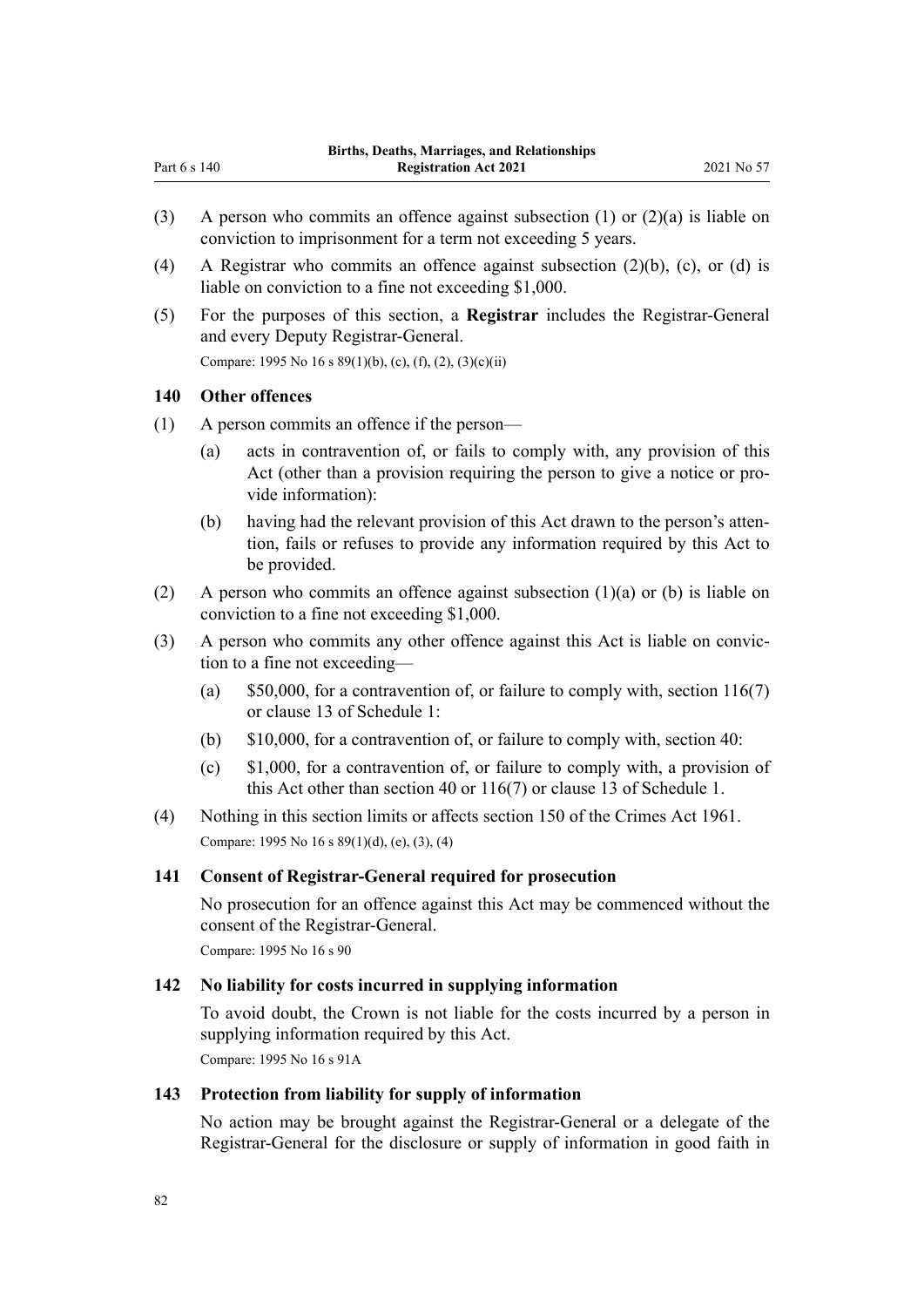<span id="page-82-0"></span>the performance or exercise (or intended performance or exercise) of a func‐ tion, duty, or power under this Act.

Compare: 1995 No 16 [s 91B](http://legislation.govt.nz/pdflink.aspx?id=DLM1806518)

### *Regulations*

### **144 Regulations**

(1) The Governor-General may, by Order in Council made on the recommendation of the Minister, make regulations to do 1 or more of the following:

*Requirements for giving of information and notices*

- (a) prescribe the information to be provided in, or in connection with, notifications, applications, requests, or other notices required or permitted to be provided to the Registrar-General under this Act:
- (b) prescribe how information may or must be notified to the Registrar-General under this Act and other matters relating to that procedure (including when the information is treated as received, or as having been provided, for the purposes of this Act and regulations):

*Regulations relating to applications to amend birth record by registering nominated sex*

- (c) specify any sex or gender other than male or female that may be speci‐ fied as a nominated sex for the purposes of section  $24(1)(a)$  or  $25(1)(a)$ :
- (d) prescribe any additional requirements that an application must meet for the purposes of section  $24(1)(d)$  or  $25(1)(d)$ :
- (e) specify types of persons for the purposes of the definition of a suitably qualified third party in [section 4](#page-9-0), including by reference to—
	- (i) the person's profession or qualifications; or
	- (ii) the period of time they have known the eligible child or eligible 16- or 17-year-old:

*Verification of information*

- (f) prescribe, for the purposes of section  $69(1)(a)(i)$  or  $70(1)(a)(i)$ , the manner in which information may be verified electronically, including—
	- (i) when and how the information must be verified:
	- (ii) what evidence must be provided to verify the information:
	- (iii) requirements with which evidence must comply:

*Information in certificates*

 $(g)$  prescribe the information that birth certificates, death certificates, marriage certificates, civil union certificates, and name-change certificates must contain: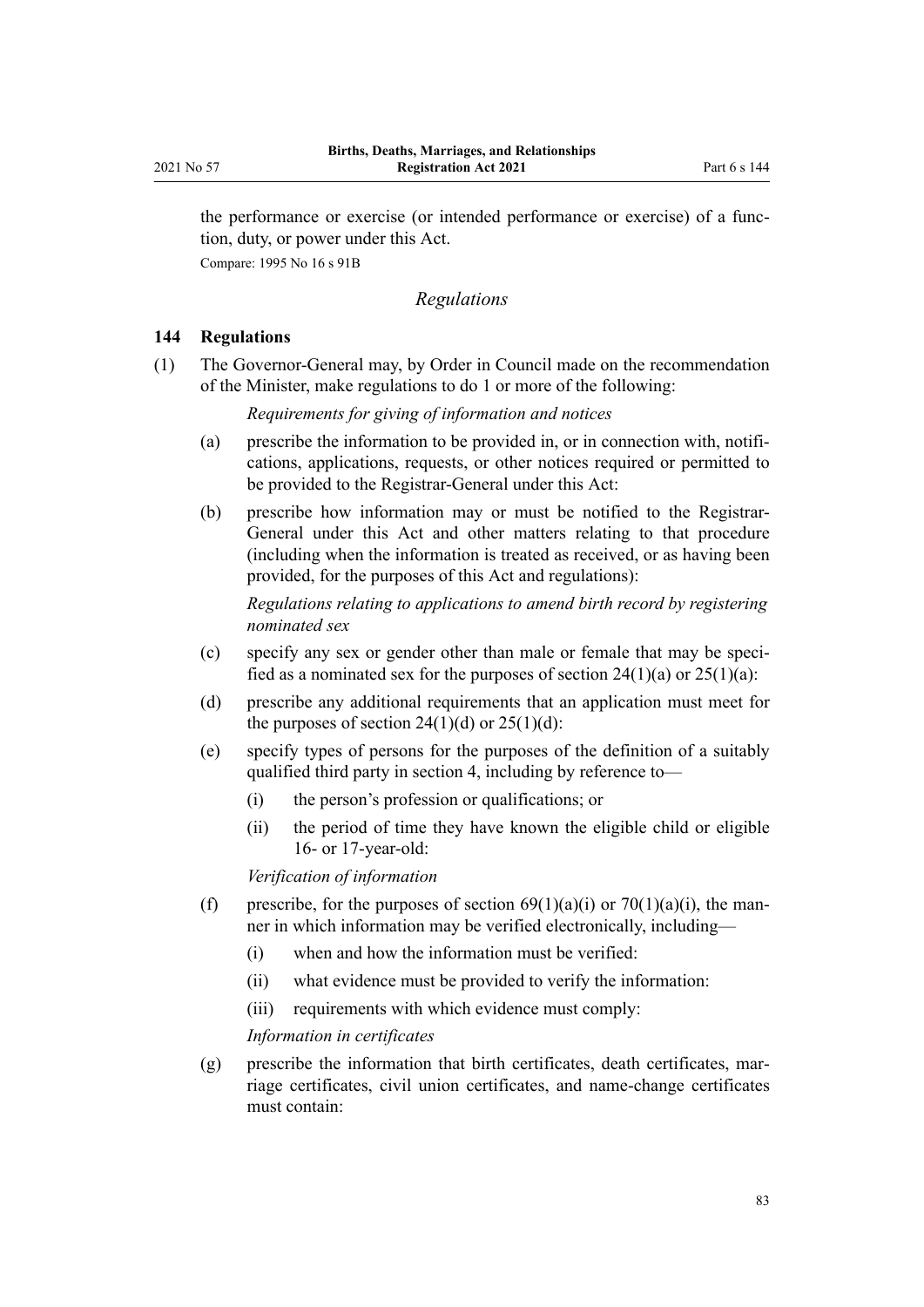*Evidence of identity requirements for purposes of section 88*

(h) prescribe evidence of identity requirements for the purposes of [section](#page-52-0) [88](#page-52-0) (which may include requiring a person to have an electronic identity credential within the meaning of [section 8](http://legislation.govt.nz/pdflink.aspx?id=DLM1777862) of the Electronic Identity Verification Act 2012):

*Non-disclosure directions*

- (i) specify the grounds on which a request for a non-disclosure direction may be made to the Registrar-General under [section 102:](#page-59-0)
- (j) specify the grounds on which a request for the reinstatement of a nondisclosure direction may be made to the Registrar-General under [section](#page-60-0)  $104(2)(b)$ :
- (k) prescribe the period referred to in section  $104(1)(a)$  for which a non-disclosure direction under [section 103](#page-60-0) remains in force, including the conditions subject to which any such direction ceases to be in force:

*Fees*

(l) prescribe fees and charges payable in respect of any matter under this Act or the manner in which fees and charges may be calculated:

*Other matters*

- (m) provide for any other matters contemplated by or necessary for giving full effect to this Act and for its administration.
- (2) Regulations made under subsection (1) may require the giving and collection of information for the purpose of statistics, including matters to be notified, or matters to be registered, or both.
- (3) The Minister must, before recommending the making of regulations under sub‐ section (1)(d), be satisfied that the additional requirements prescribed—
	- (a) do not require the provision of medical evidence; and
	- (b) are reasonably necessary to reduce the risk of fraudulent applications under [section 24](#page-23-0) or [25](#page-24-0); and
	- (c) do not create an unreasonable obstacle to the completion of an applica‐ tion under [section 24](#page-23-0) or [25.](#page-24-0)
- (4) The Minister must, before recommending the making of regulations under sub‐ section  $(1)(e)$ , be satisfied that-
	- (a) each type of person specified in the regulations—
		- (i) has sufficient professional or community standing to provide let‐ ters of support generally; or
		- (ii) is required to have known an eligible child or eligible 16- or 17 year-old for a period of time that indicates they have a sufficiently enduring relationship with the eligible child or eligible 16- or 17-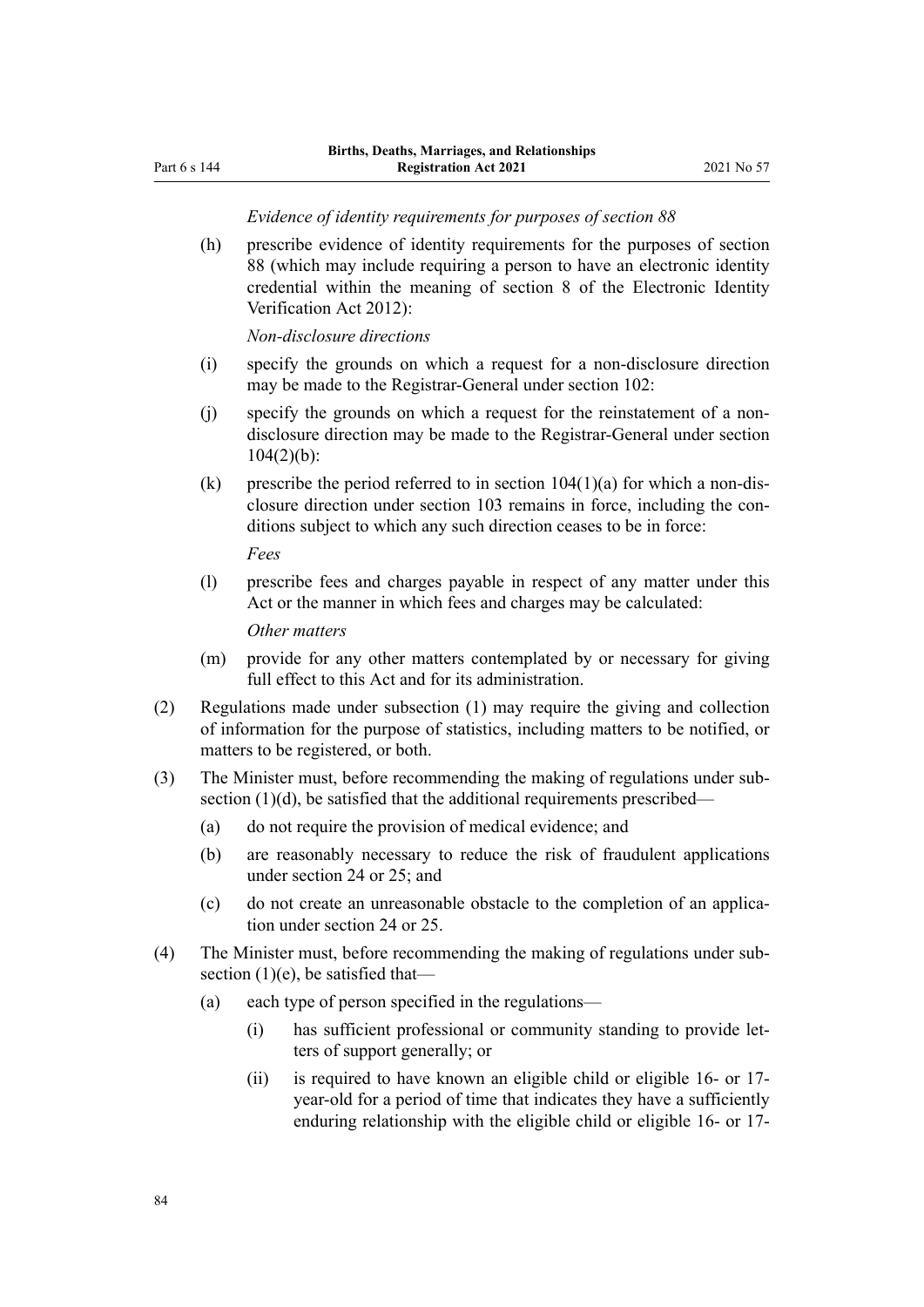year-old to provide a letter of support for that child or 16- or 17 year-old; and

- (b) the regulations provide applicants with a reasonable level of choice regarding the type of person who may provide a letter of support for them; and
- (c) the regulations include types of persons other than medical practitioners.
- (5) Regulations must be made under subsection  $(1)(c)$ ,  $(d)$ , and  $(e)$  before the commencement of [sections 24](#page-23-0) and [25.](#page-24-0)
- (6) Regulations made under subsection  $(1)(h)$  may provide differently for different types of searches or requests in different circumstances.
- (7) Regulations made under this section are secondary legislation (*see* [Part 3](http://legislation.govt.nz/pdflink.aspx?id=DLM7298343) of the Legislation Act 2019 for publication requirements).

Compare: 1995 No 16 [s 88](http://legislation.govt.nz/pdflink.aspx?id=DLM364770)

2021 No 57

| Legislation Act 2019 requirements for secondary legislation made under this section |                                                                                                  |                  |  |  |  |
|-------------------------------------------------------------------------------------|--------------------------------------------------------------------------------------------------|------------------|--|--|--|
| <b>Publication</b>                                                                  | PCO must publish it on the legislation website and notify LA19 s $69(1)(c)$<br>it in the Gazette |                  |  |  |  |
| <b>Presentation</b>                                                                 | The Minister must present it to the House of<br>Representatives                                  | LA19 s 114       |  |  |  |
| <b>Disallowance</b><br>This note is not part of the Act.                            | It may be disallowed by the House of Representatives                                             | LA19 ss 115, 116 |  |  |  |

*Review of certain provisions relating to applications for registration of nominated sex*

### **145 Review of certain provisions relating to applications for registration of nominated sex**

- (1) The Minister must, as soon as practicable after the expiry of 5 years from the commencement of [sections 23 to 29,](#page-23-0)—
	- (a) commence a review of the operation of the following provisions since the commencement of [sections 23 to 29:](#page-23-0)
		- (i) in [section 4](#page-9-0), the definitions of eligible 16- or 17-year-old, eligible child, eligible person, guardian, nominated sex, restricted namechange information, and restricted sex information:
		- (ii) [sections 23 to 29](#page-23-0) (which relate to applications for registration of a person's nominated sex):
		- (iii) section  $30(1)(d)$  (which provides for rights of appeal against decisions by the Registrar-General to decline to register a nominated sex):
		- (iv) [section 79](#page-46-0) (relating to use of a birth certificate as evidence of sex and gender):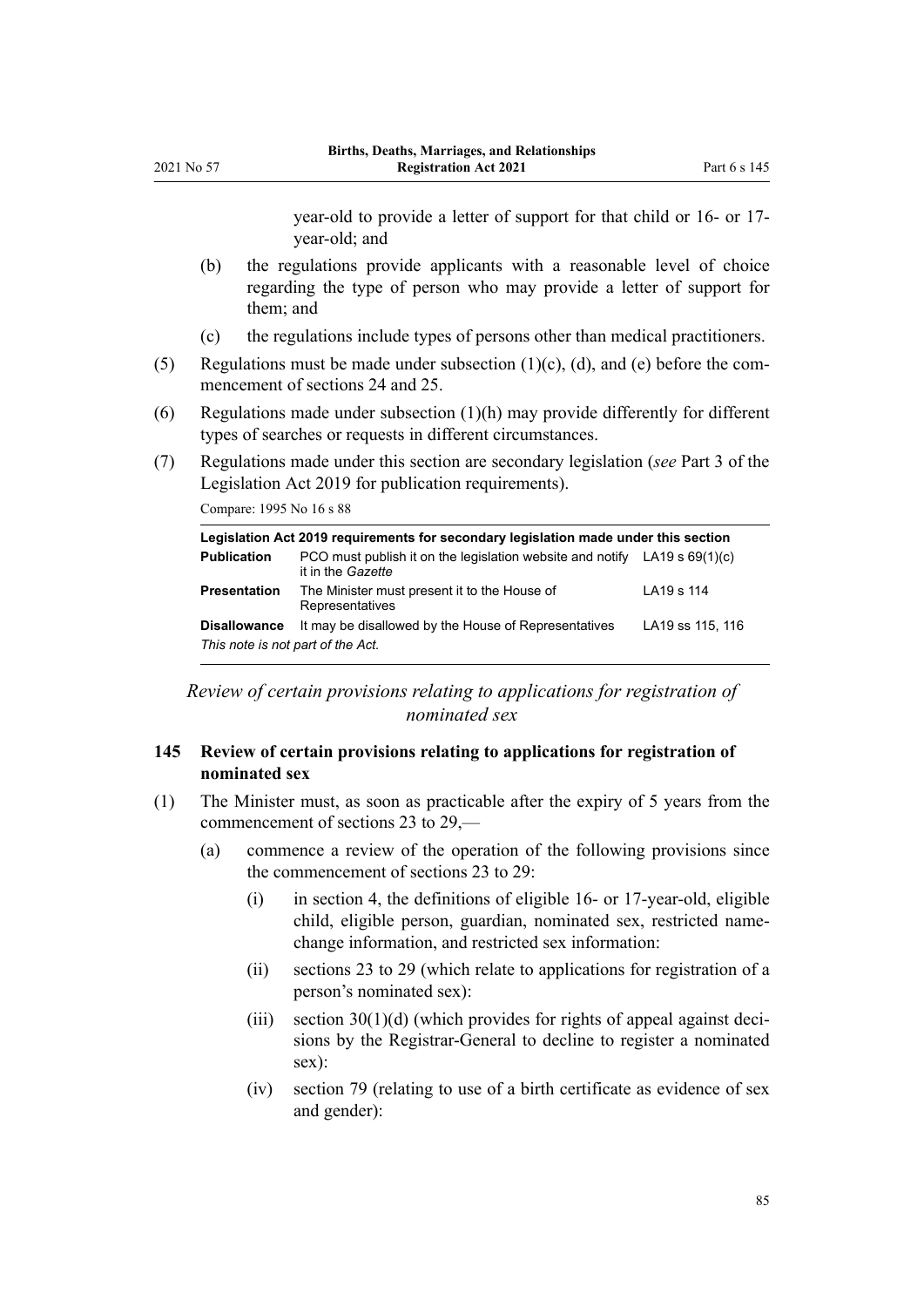- <span id="page-85-0"></span>(v) section  $126(3)(c)$  (which provides that the Registrar-General may not delegate the power to decline to register a nominated sex):
- (vi) section  $144(1)(c)$ , (d), and (e) (which provides for regulation-making powers relating to applications to register a nominated sex); and
- (b) prepare a report on that review.
- (2) During the preparation of the report, the Minister must consult—
	- (a) the Human Rights Commissioner; and
	- (b) the communities the Minister considers to be most affected by the oper‐ ation of the provisions reviewed; and
	- (c) any other persons or organisations that the Minister considers appropri‐ ate.
- (3) The Minister must present a copy of the report to the House of Representatives as soon as practicable after it has been completed.
- (4) This section is repealed on the date that is 6 years after the commencement of [sections 23 to 29.](#page-23-0)

*Consequential amendments and repeals*

### **146 Births, Deaths, Marriages, and Relationships Registration Act 1995 repealed**

The [Births, Deaths, Marriages, and Relationships Registration Act 1995](http://legislation.govt.nz/pdflink.aspx?id=DLM359368) (1995 No 16) is repealed.

#### **147 Consequential amendments**

The enactments set out in [Schedule 3](#page-93-0) are consequentially amended as set out in that schedule.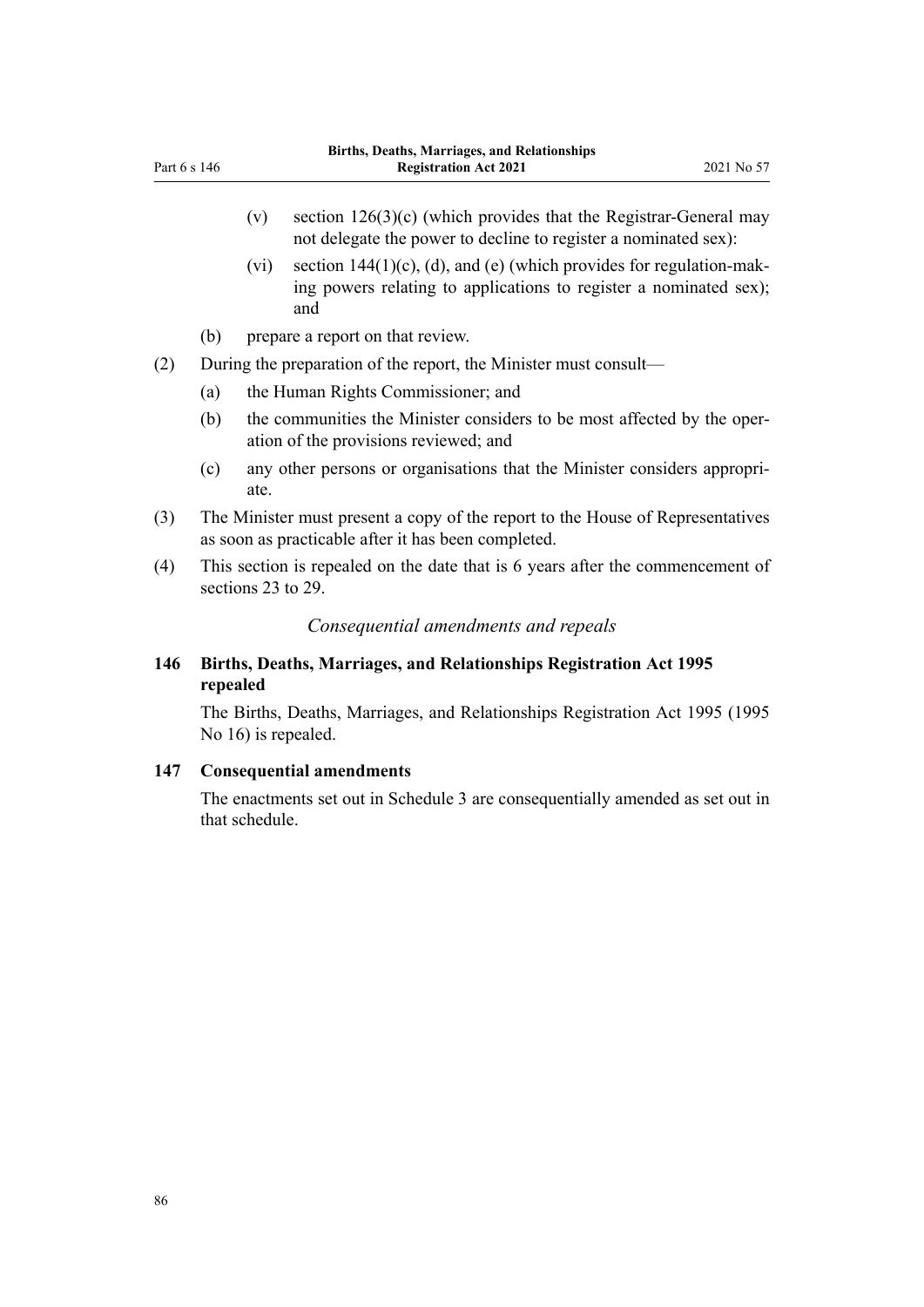## **Schedule 1**

### **Transitional, savings, and related provisions**

[s 5](#page-16-0)

### **Part 1**

### **Provisions relating to this Act as enacted**

### **1 Definitions used in this Part**

In this Part, unless the context otherwise requires,—

**1995 Act** means the [Births, Deaths, Marriages, and Relationships Registration](http://legislation.govt.nz/pdflink.aspx?id=DLM359368) [Act 1995](http://legislation.govt.nz/pdflink.aspx?id=DLM359368)

**former Act** means the 1995 Act, the Births and Deaths Registration Act 1951, or the provisions of the [Marriage Act 1955](http://legislation.govt.nz/pdflink.aspx?id=DLM292027) or any Act relating to the registration of births and deaths or marriages that was repealed on or before 1 September 1995

**former Adoption Act** means the Infants Act 1908 or the Maori Land Act 1931 or the Maori Affairs Act 1953 or any Act relating to the adoption of children that was repealed on or before 1 September 1995.

#### Subpart 1—General transitional provisions

#### **2 Registered information**

A reference to registered information or information in a record or the registry includes information that was recorded under a former Act.

### **3 Record of citizenship only required in birth record for persons born on or after 1 January 2006**

[Section 19](#page-21-0) applies only in relation to a birth on or after 1 January 2006. Compare: 1995 No 16 [s 12A](http://legislation.govt.nz/pdflink.aspx?id=DLM364108)

### **4 Registration of stillbirths that occurred after 24 July 1991 but before commencement of section 16**

- (1) A stillbirth that occurred after 24 July 1991 but before the commencement of [section 16](#page-20-0) is registrable to the same extent, and in the same manner, as if it had occurred after the commencement of section 16.
- (2) Nothing in subclause (1) requires any person to notify the Registrar-General of a stillbirth to which this clause applies.

Compare: 1995 No 16 [s 13](http://legislation.govt.nz/pdflink.aspx?id=DLM364110)

### **5 Māori custom marriages**

(1) The Registrar-General must not include any information relating to a Māori custom marriage entered into after 31 March 1952 in a person's birth record.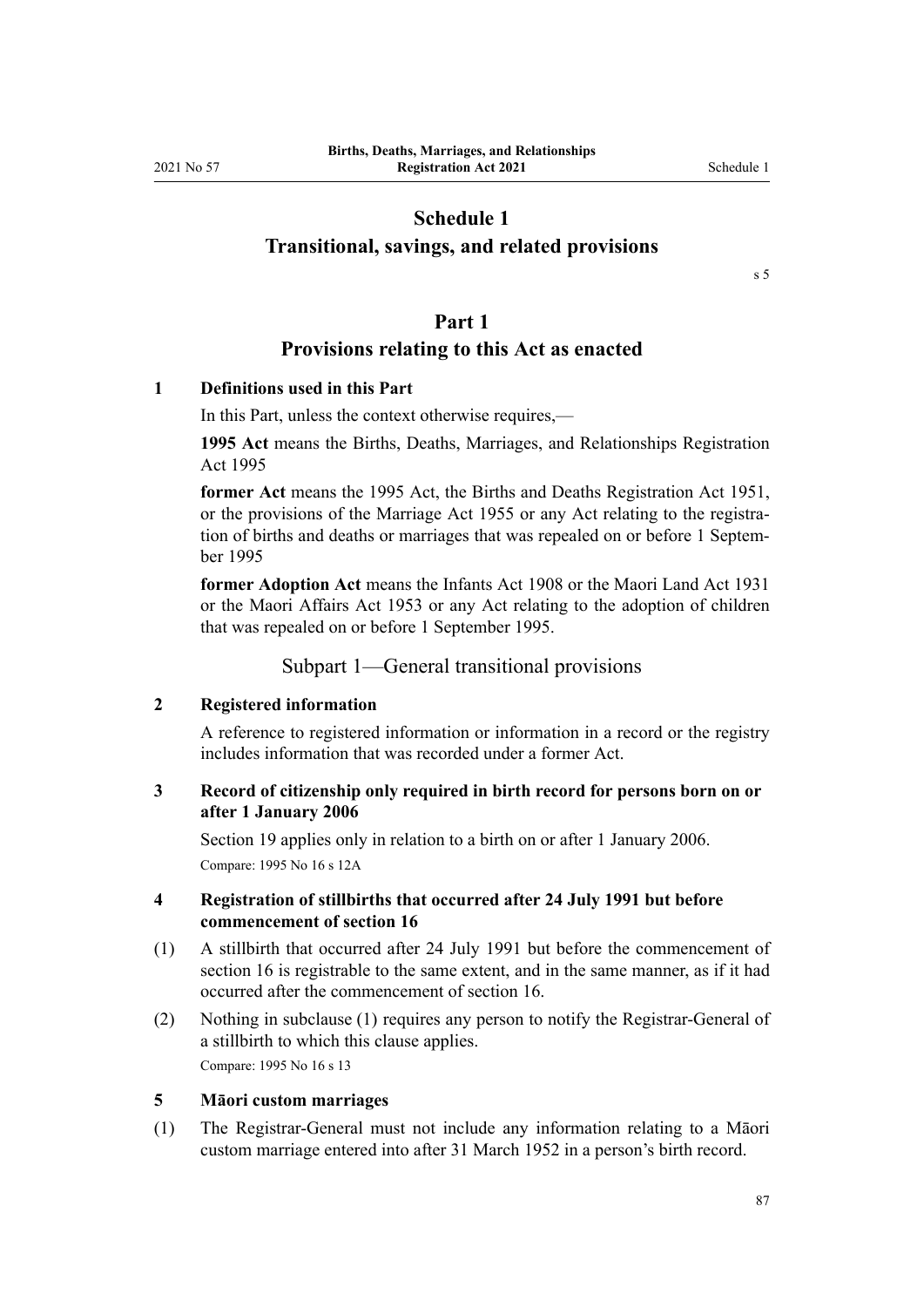(2) The Registrar-General must clearly identify any information in the registry relating to a Māori custom marriage entered into before 31 March 1952 as a Māori custom marriage.

Compare: 1995 No 16 [s 14](http://legislation.govt.nz/pdflink.aspx?id=DLM364111)

### **6 Application for registration of name change made by deed poll before 1 September 1995**

Section  $69(1)(a)$  is satisfied if the application includes—

- (a) a deed poll executed before 1 September 1995 evidencing any change in the eligible person's names; or
- (b) a copy of a deed poll executed and filed in an office of the High Court before 1 September 1995 and certified by a Registrar of the court in which it was filed.

Compare: 1995 No 16 [s 21A\(2\)\(c\)\(ii\), \(iii\)](http://legislation.govt.nz/pdflink.aspx?id=DLM1805768)

### **7 References to information notified, recorded, or registered under this Act include information notified, recorded, or registered under former Acts or former Adoption Act**

- (1) This clause applies to information recorded under a former Act or a former Adoption Act.
- (2) On and from the commencement of this clause, adoption information recorded under a former Act or a former Adoption Act must be treated as if it were registered under [section 32](#page-27-0) or [33](#page-28-0).
- (3) A reference to information notified by a court under [section 31](#page-27-0) includes a notice under [section 23](http://legislation.govt.nz/pdflink.aspx?id=DLM364142) of the 1995 Act or section 21 of the Births and Deaths Registration Act 1951 or a notice of the adoption under a former Adoption Act. Compare: 1995 No 16 [ss 24,](http://legislation.govt.nz/pdflink.aspx?id=DLM364143) [25](http://legislation.govt.nz/pdflink.aspx?id=DLM364145)

### **8 Deaths outside New Zealand before commencement**

[Section 50](#page-34-0) applies in respect of a death of a New Zealand citizen or of a person ordinarily resident in New Zealand that occurred outside New Zealand before the commencement of that section as if the death had occurred after the commencement of that section.

Compare: 1995 No 16 [s 52](http://legislation.govt.nz/pdflink.aspx?id=DLM364188)

### **9 Application of Act to information received before commencement about overseas deaths, divorces, and dissolutions of marriages and civil unions**

- (1) The Registrar-General may do either of the following in respect of a certificate received before the commencement of [subparts 4](#page-29-0) and [5](#page-35-0) of Part 2 as if the certificate had been received under [section 49](#page-34-0) or [62:](#page-39-0)
	- (a) record the receipt of the certificate in the registry under [section 50](#page-34-0) or [63](#page-39-0):
	- (b) issue a written statement under [section 51](#page-35-0) or [64](#page-40-0).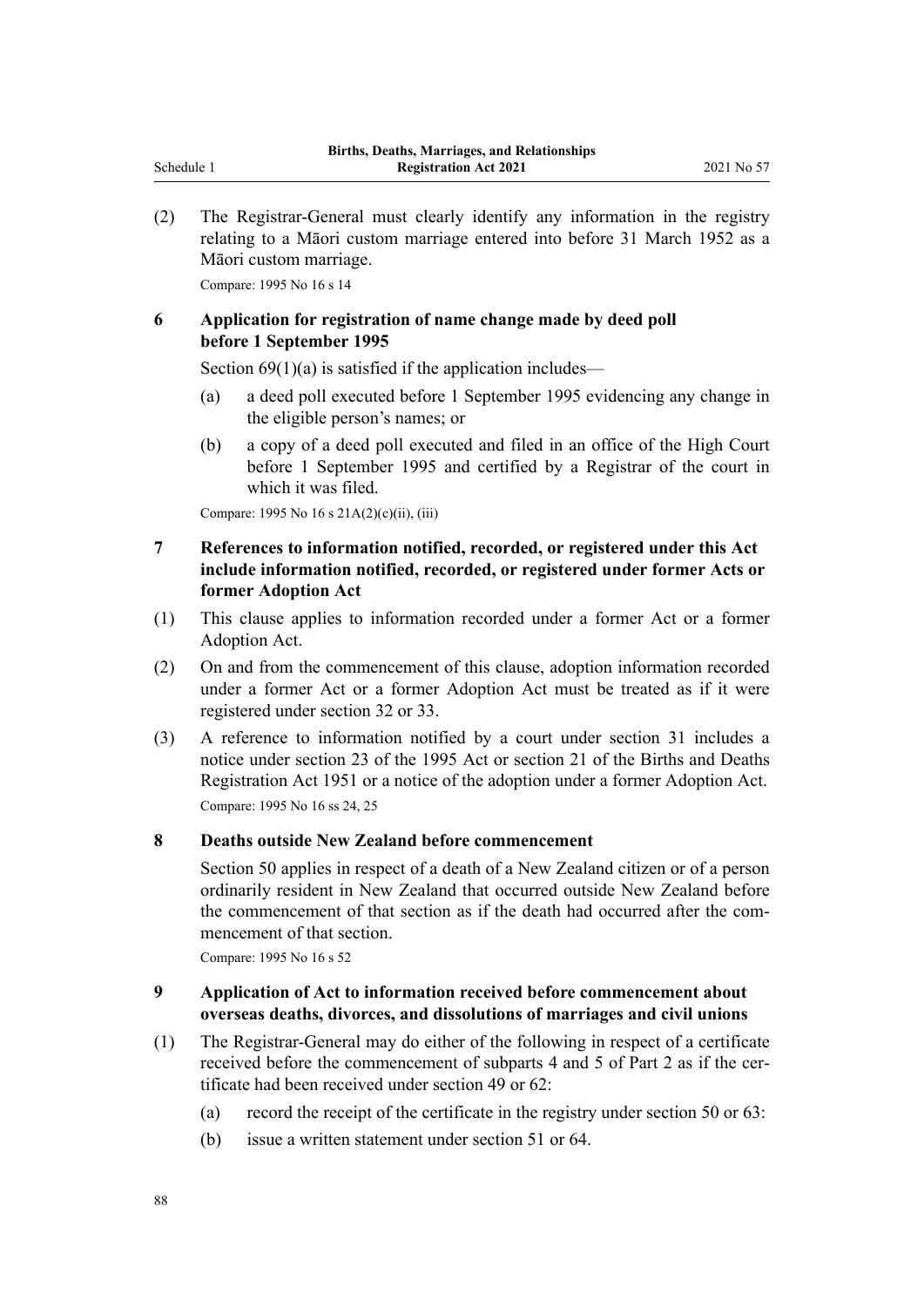- (2) The Registrar-General may do any of the following in respect of information received from an overseas registration authority before the commencement of [subparts 4](#page-29-0) and [5](#page-35-0) of Part 2:
	- (a) record the receipt of the information in the registry under [section 50](#page-34-0) or [63:](#page-39-0)
	- (b) issue a written statement under [section 51](#page-35-0) or [64](#page-40-0):
	- (c) hold and use the information under [section 114.](#page-67-0)

### **10 Form prepared under section 53, 54, or 55 includes equivalent documents under former Acts**

A reference to a form or record prepared under [section 53](#page-35-0), [54,](#page-36-0) or [55](#page-36-0) includes a document prepared under an equivalent provision of a former Act. Compare: 1995 No 16 [ss 55,](http://legislation.govt.nz/pdflink.aspx?id=DLM364192) [57](http://legislation.govt.nz/pdflink.aspx?id=DLM364195)

### **11 Dissolution of marriage in New Zealand under former Act may be recorded under this Act**

The Registrar-General may register any marriage information contained in an order or decree made under the [Family Proceedings Act 1980](http://legislation.govt.nz/pdflink.aspx?id=DLM39722) or any other for‐ mer divorce enactment that is equivalent to an order described in [section 60](#page-38-0) in the record relating to that marriage.

Compare: 1995 No 16 [s 59\(2\)](http://legislation.govt.nz/pdflink.aspx?id=DLM364197)

<span id="page-88-0"></span>2021 No 57

### **12 Surnames on birth certificates in relation to births registered before 1 January 1972**

[Section 80](#page-47-0) applies in relation to a birth registered under a former Act before 1 January 1972 as if the following information had been registered under this Act:

- (a) if it is recorded in respect of the birth of a person that the parents of the person were married to each other, that the person had the surname of the person's father:
- (b) in every other case, that the person had the surname of the person's mother.

Compare: 1995 No 16 [s 68](http://legislation.govt.nz/pdflink.aspx?id=DLM364723)

### **13 Persons other than Registrar-General may not generally publish index information**

- (1) A person must not make index information obtained under [section 74\(2\)](http://legislation.govt.nz/pdflink.aspx?id=DLM364734) of the 1995 Act before the commencement of the [Births, Deaths, Marriages, and](http://legislation.govt.nz/pdflink.aspx?id=DLM1048800) [Relationships Registration Amendment Act 2008](http://legislation.govt.nz/pdflink.aspx?id=DLM1048800) or section 39B(2) of the Births and Deaths Registration Act 1951 available on an Internet site unless—
	- (a) the information is in a form that could not reasonably be expected to identify any particular person; or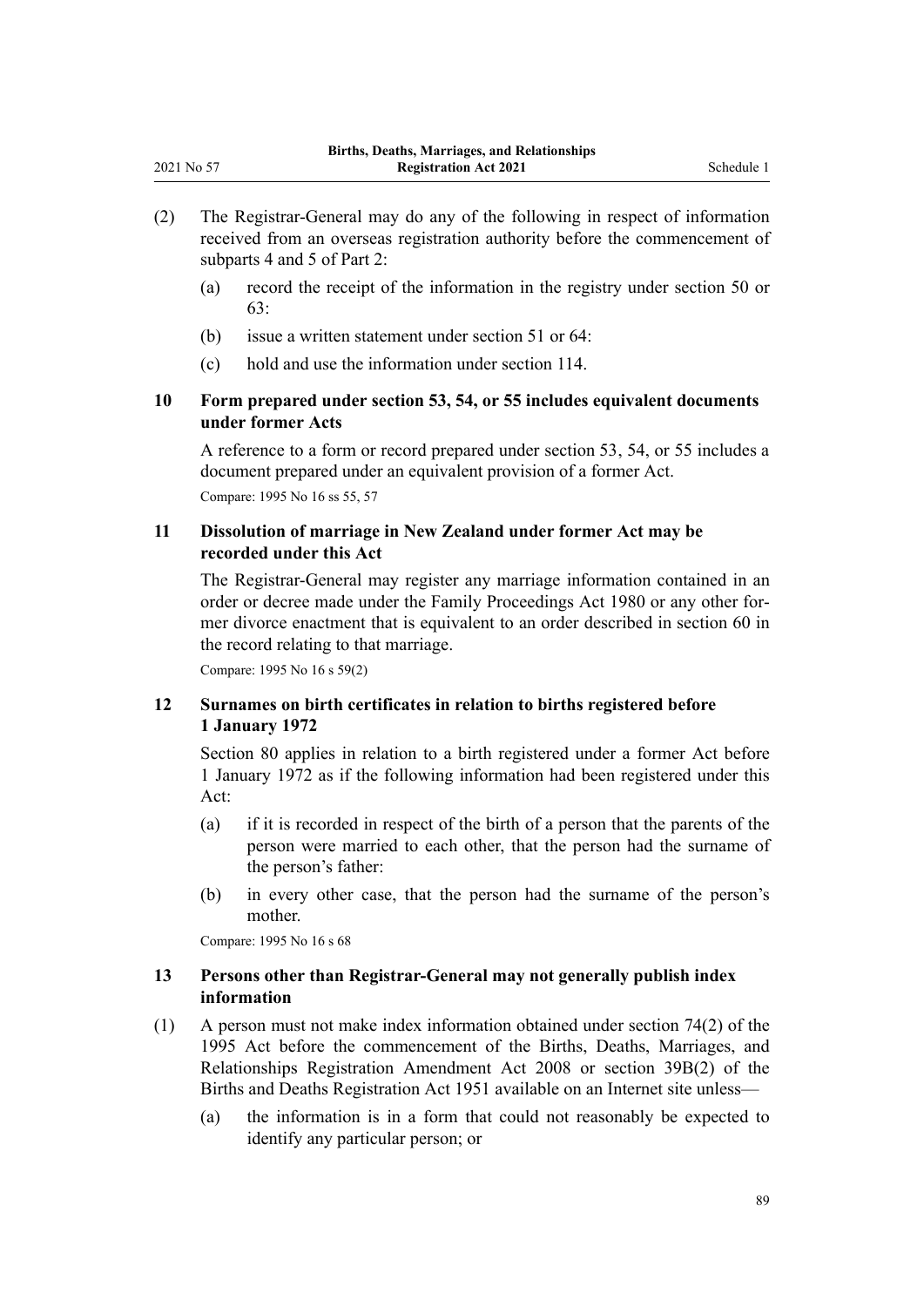- (b) the person who makes the information available—
	- (i) is the subject of the information; or
	- (ii) has been granted power of attorney or given written authority to make the information available by the person who is the subject of the information; or
- (c) the information is historical information.
- (2) Information may be made available on an Internet site under subclause  $(1)(b)(ii)$  only to the extent that the power of attorney or written authority does not prohibit making the information available on the Internet.
- (3) In this clause, **Internet site** includes part of an Internet site that is not generally accessible to members of the public.

Compare: 1995 No 16 [s 78I](http://legislation.govt.nz/pdflink.aspx?id=DLM1806414)

### **14 Name-change documents are source documents**

To avoid doubt, any documents provided to the Registrar-General in support of name-change information under this Act or a former Act must be treated as source documents for the purpose of this Act (whether or not the person's birth is registered under this Act).

#### **15 Notices of intention to marry are source documents**

To avoid doubt, any notices of intention to marry provided to the Registrar-General between 1856 and 1956 under a former Act must be treated as source documents for the purpose of this Act (whether or not the marriage was solemnised).

### **16 Corrections**

References in this Act to things done under [section 131](#page-76-0) include things done under a corresponding provision of a former Act before the commencement of this Act.

Compare: 1995 No 16 [ss 52,](http://legislation.govt.nz/pdflink.aspx?id=DLM364188) [77](http://legislation.govt.nz/pdflink.aspx?id=DLM364744)

#### **17 Regulations continued in force**

The following regulations continue in force and are treated as if they were made under [section 144](#page-82-0) and may be amended or revoked accordingly:

- (a) [Births, Deaths, Marriages, and Relationships Registration \(Fees\) Regula‐](http://legislation.govt.nz/pdflink.aspx?id=DLM204745) [tions 1995](http://legislation.govt.nz/pdflink.aspx?id=DLM204745):
- (b) [Births, Deaths, Marriages, and Relationships Registration \(Non-Disclos‐](http://legislation.govt.nz/pdflink.aspx?id=DLM1679706) [ure Direction\) Regulations 2008:](http://legislation.govt.nz/pdflink.aspx?id=DLM1679706)
- (c) [Births, Deaths, Marriages, and Relationships Registration \(Prescribed](http://legislation.govt.nz/pdflink.aspx?id=DLM204029) [Information\) Regulations 1995.](http://legislation.govt.nz/pdflink.aspx?id=DLM204029)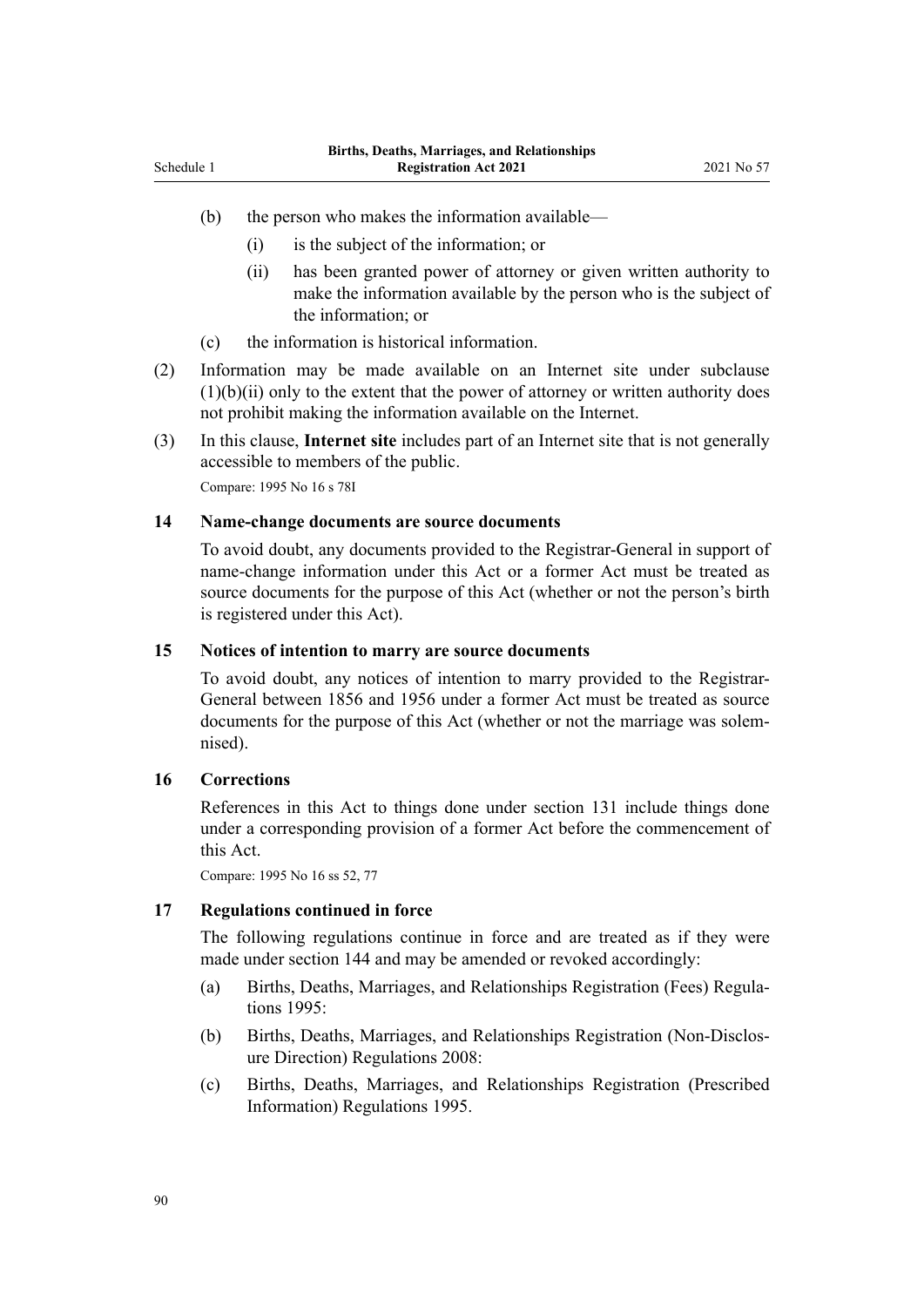### **18 Application of this Act to person who has had nominated sex information recorded under 1995 Act**

- (1) This clause applies to a person if—
	- (a) information was recorded under [section 30](http://legislation.govt.nz/pdflink.aspx?id=DLM364153) of the 1995 Act that the per‐ son is of a nominated sex; and
	- (b) a nominated sex has not been registered for the person under [Part 2](#page-16-0) of this Act.
- (2) The information recorded under [section 30](http://legislation.govt.nz/pdflink.aspx?id=DLM364153) of the 1995 Act must, on and from the commencement of [Part 2](#page-16-0) of this Act, be treated as if it were a nominated sex registered under [section 26](#page-24-0) of this Act, except that—
	- (a) sections  $24(1)(d)$  and  $25(1)(d)$  do not apply to an application for registration of a nominated sex by or on behalf of the person; and
	- (b) [section 27](#page-25-0) must be read as if the person's **associated name** were their name as at the time the information was recorded under section 30 of the 1995 Act unless—
		- (i) their name has subsequently been changed, in which case their associated name is the person's name immediately following registration of the first name change after that information was recorded; or
		- (ii) the person nominated a name in accordance with [section 64\(2\)](http://legislation.govt.nz/pdflink.aspx?id=DLM364719) of the 1995 Act, in which case their associated name is that nominated name.

Compare: 1995 No 16 [s 64](http://legislation.govt.nz/pdflink.aspx?id=DLM364719)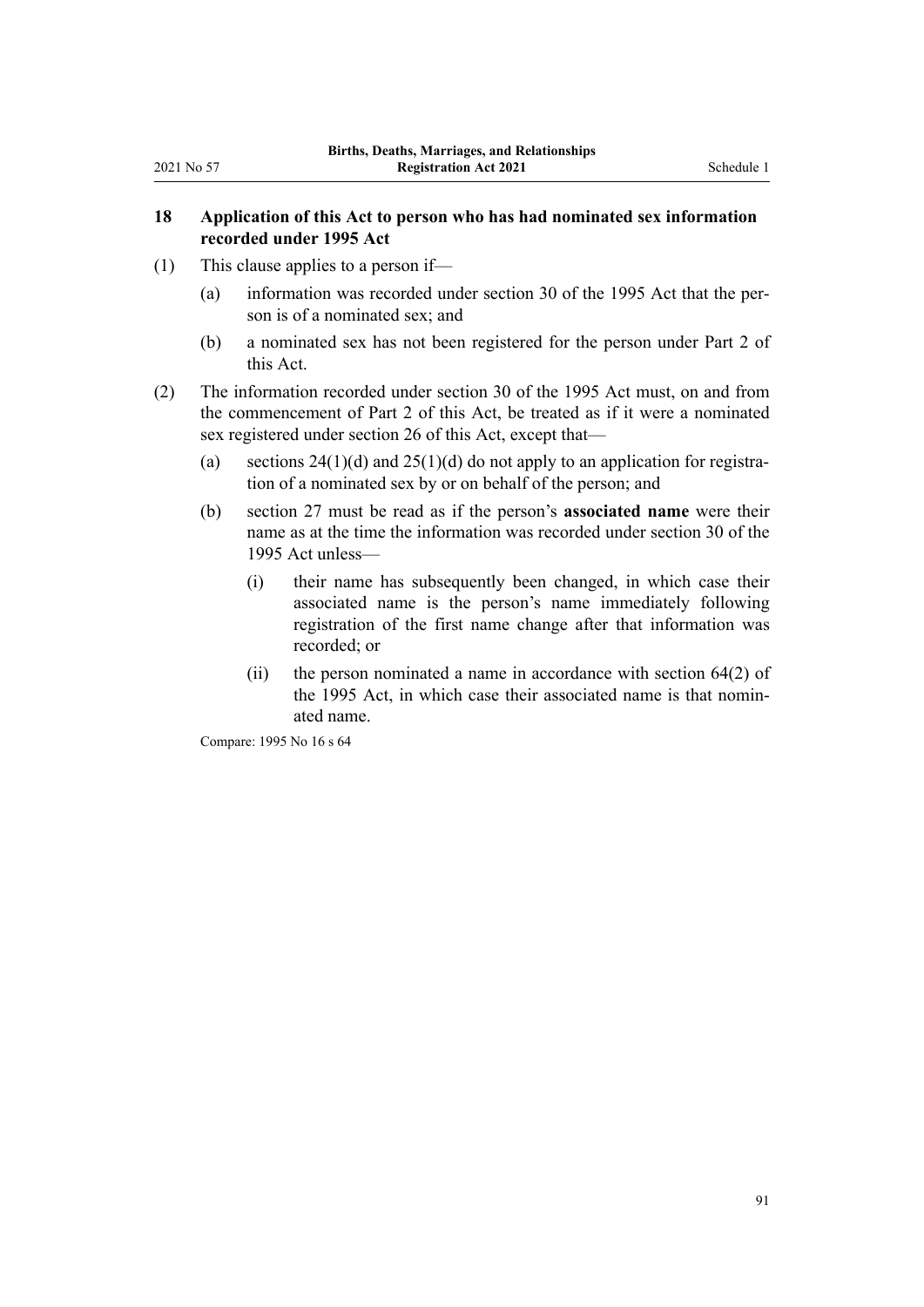# **Schedule 2 Disclosure of information to agencies**

|                                                 |                                                                                                                              |                                                                                                                                                                                                          | s 112                                                                                                                        |
|-------------------------------------------------|------------------------------------------------------------------------------------------------------------------------------|----------------------------------------------------------------------------------------------------------------------------------------------------------------------------------------------------------|------------------------------------------------------------------------------------------------------------------------------|
| Agency                                          | Type of information                                                                                                          | <b>Purpose</b>                                                                                                                                                                                           |                                                                                                                              |
| <b>Accident Compensation</b><br>Corporation     | Birth information and name-<br>change information                                                                            | To verify the identity of a claimant and a<br>claimant's eligibility or continuing<br>eligibility for a benefit                                                                                          |                                                                                                                              |
|                                                 | Marriage or civil union<br>information and name-change<br>information                                                        | To verify a claimant's change of name                                                                                                                                                                    |                                                                                                                              |
|                                                 | Death information                                                                                                            | To identify deceased claimants                                                                                                                                                                           |                                                                                                                              |
| Board of Trustees of<br>National Provident Fund | Birth information, marriage<br>information, civil union<br>information, name-change<br>information, and death<br>information | To verify the identity of a member or<br>beneficiary of the National Provident Fund<br>and the eligibility or continuing eligibility of<br>a member or beneficiary for payments under<br>the Fund        |                                                                                                                              |
| Department of Internal                          | Birth information, marriage                                                                                                  |                                                                                                                                                                                                          | To verify whether a person is eligible-                                                                                      |
| Affairs                                         | information, civil union<br>information, name-change<br>information, and death<br>information                                | (a)                                                                                                                                                                                                      | to hold a New Zealand passport:                                                                                              |
|                                                 |                                                                                                                              | (b)                                                                                                                                                                                                      | for New Zealand citizenship                                                                                                  |
|                                                 | Death information                                                                                                            |                                                                                                                                                                                                          | To identify deceased holders of New<br>Zealand travel documents                                                              |
| Government<br>Superannuation Fund<br>Authority  | Birth information, marriage<br>information, civil union<br>information, name-change<br>information, and death<br>information | To verify the identity of a member or<br>beneficiary of the Government<br>Superannuation Fund and the eligibility or<br>continuing eligibility of a member or<br>beneficiary for payments under the Fund |                                                                                                                              |
| <b>Inland Revenue</b><br>Department             | Birth information, marriage<br>information, civil union<br>information, and name-change<br>information                       | To verify the identity of a person to<br>establish                                                                                                                                                       |                                                                                                                              |
|                                                 |                                                                                                                              | (a)                                                                                                                                                                                                      | the tax file number of the person:                                                                                           |
|                                                 |                                                                                                                              | (b)                                                                                                                                                                                                      | the details of an applicant for child<br>support:                                                                            |
|                                                 |                                                                                                                              | (c)                                                                                                                                                                                                      | for child support purposes, details<br>of the parentage, birth, and death of<br>qualifying children or dependent<br>children |
|                                                 | Death information                                                                                                            | their details                                                                                                                                                                                            | To identify deceased taxpayers and verify                                                                                    |
| Ministry of Business,                           | Birth information and name-                                                                                                  | $To$ —                                                                                                                                                                                                   |                                                                                                                              |
| Innovation, and                                 | change information                                                                                                           | (a)                                                                                                                                                                                                      | verify a person's citizenship status:                                                                                        |
| Employment                                      |                                                                                                                              | (b)                                                                                                                                                                                                      | verify a person's entitlement to<br>reside in New Zealand:                                                                   |
|                                                 |                                                                                                                              | (c)                                                                                                                                                                                                      | update and verify immigration<br>records                                                                                     |
|                                                 | Marriage information and civil<br>union information                                                                          | To verify that a person is married to, or in a<br>civil union with, a New Zealand citizen                                                                                                                |                                                                                                                              |
|                                                 | Death information                                                                                                            | To identify deceased holders of temporary<br>entry class visas                                                                                                                                           |                                                                                                                              |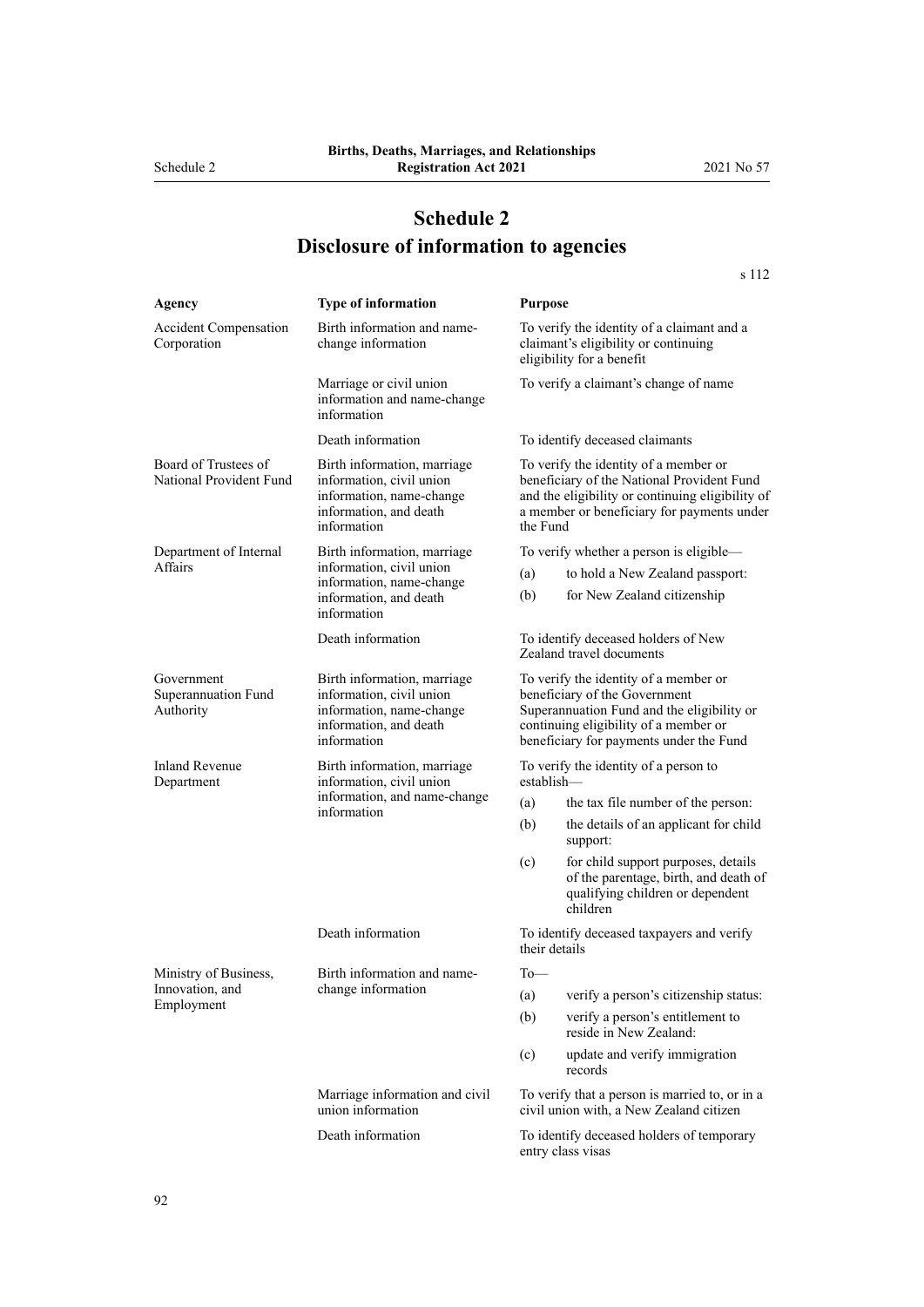#### **Births, Deaths, Marriages, and Relationships**

| 2021 No 57                                     | <b>Registration Act 2021</b>                                                                  |                                                                                                                                                                                                                                                                                                               | Schedule 2 |
|------------------------------------------------|-----------------------------------------------------------------------------------------------|---------------------------------------------------------------------------------------------------------------------------------------------------------------------------------------------------------------------------------------------------------------------------------------------------------------|------------|
| Agency                                         | Type of information                                                                           | <b>Purpose</b>                                                                                                                                                                                                                                                                                                |            |
| Ministry of Education                          | Birth information, name-change<br>information, and death<br>information                       | To verify and update information on the<br>National Student Index                                                                                                                                                                                                                                             |            |
| Ministry of Health                             | Birth information, name-change<br>information, and death<br>information                       | To verify and update health information on<br>the National Health Index                                                                                                                                                                                                                                       |            |
|                                                | Birth information and death<br>information                                                    | To compile mortality statistics                                                                                                                                                                                                                                                                               |            |
| Ministry of Justice                            | Marriage information and civil<br>union information                                           | To verify a fine defaulter's name change                                                                                                                                                                                                                                                                      |            |
|                                                | Death information                                                                             | $To$ —                                                                                                                                                                                                                                                                                                        |            |
|                                                |                                                                                               | (a)<br>remove the names of deceased<br>persons from jury lists:                                                                                                                                                                                                                                               |            |
|                                                |                                                                                               | (b)<br>remit or enforce payment of fines<br>owed by deceased persons                                                                                                                                                                                                                                          |            |
| Ministry of Justice<br>(Māori Land Court Unit) | Death information                                                                             | To identify deceased Māori landowners                                                                                                                                                                                                                                                                         |            |
| Ministry of Social                             | Birth information, marriage                                                                   | $To$ —                                                                                                                                                                                                                                                                                                        |            |
| Development                                    | information, civil union<br>information, name-change<br>information, and death<br>information | (a)<br>verify a person's eligibility or<br>continuing eligibility for benefits,<br>war pensions, grants, loans, or<br>allowances:                                                                                                                                                                             |            |
|                                                |                                                                                               | (b)<br>verify a person's eligibility or<br>continuing eligibility for a<br>community services card or a card<br>the availability of which is based<br>principally on the age and residence<br>of a person, or of the person's<br>spouse or civil union partner or<br>former spouse or civil union<br>partner: |            |
|                                                |                                                                                               | (c)<br>identify debtors, including any<br>person no longer in receipt of a<br>benefit, war pension, grant, loan, or<br>allowance                                                                                                                                                                              |            |
| New Zealand Transport<br>Agency                | Birth information and name-<br>change information                                             | To verify details supplied by an applicant<br>for a driver licence                                                                                                                                                                                                                                            |            |
|                                                | Marriage information and civil<br>union information                                           | To verify the name change of the holder of a<br>driver licence                                                                                                                                                                                                                                                |            |
|                                                | Death information                                                                             | To identify deceased holders of driver<br>licences                                                                                                                                                                                                                                                            |            |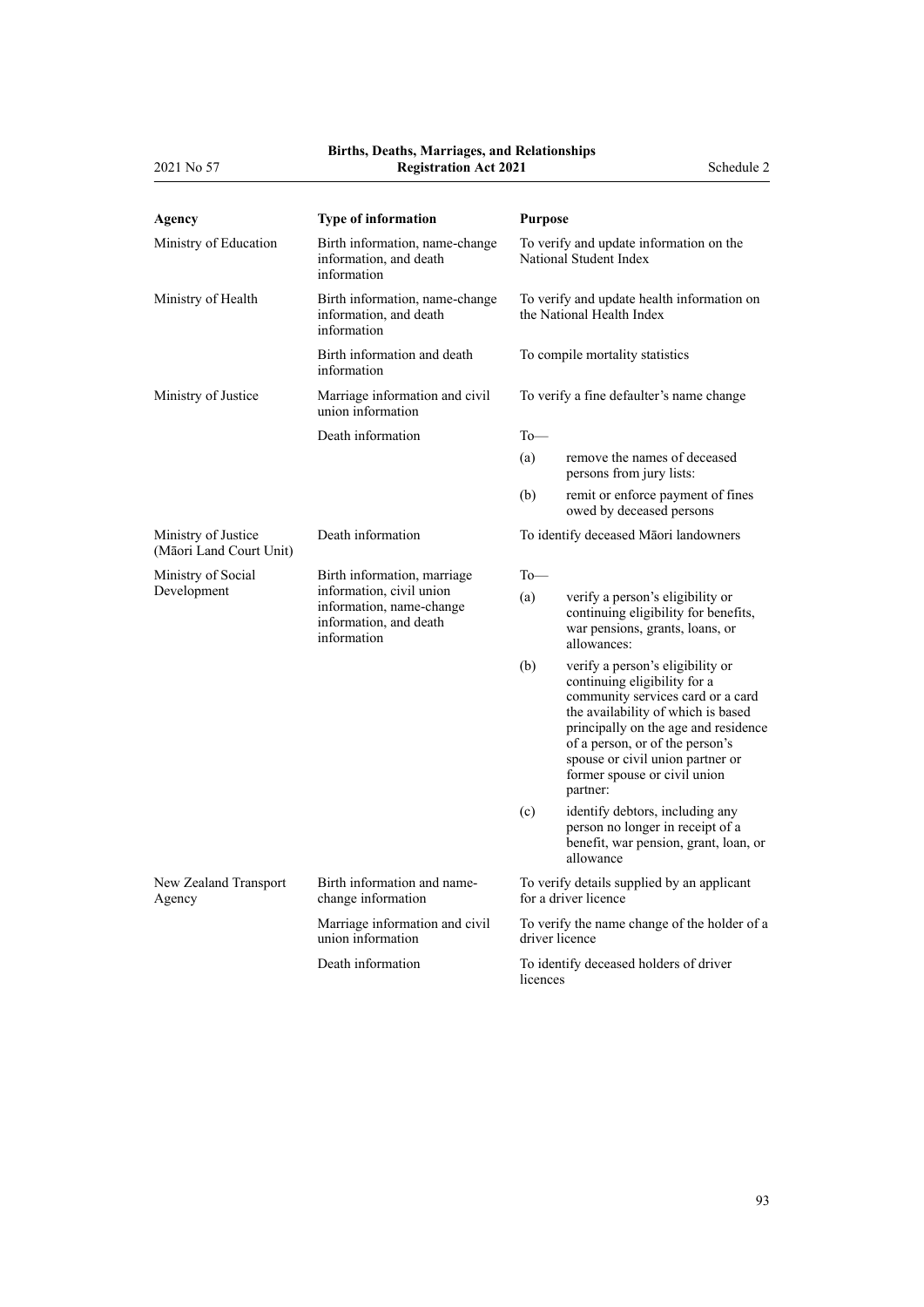# <span id="page-93-0"></span>**Schedule 3 Consequential amendments**

[s 147](#page-85-0)

### **Part 1**

### **Amendments to Acts**

#### **Adoption Act 1955 (1955 No 93)**

In section  $23(2)(a)$ , replace "section 2 of the Births, Deaths, Marriages, and Relationships Registration Act 1995" with "section 4 of the Births, Deaths, Marriages, and Relationships Registration Act 2021".

#### **Adult Adoption Information Act 1985 (1985 No 127)**

In [section 2](http://legislation.govt.nz/pdflink.aspx?id=DLM80518), definition of **adoption order**, replace "section 25 of the Births, Deaths, Marriages, and Relationships Registration Act 1995" with "section 33 of the Births, Deaths, Marriages, and Relationships Registration Act 2021".

In [section 2,](http://legislation.govt.nz/pdflink.aspx?id=DLM80518) definition of **original birth certificate**, replace "1995" with "2021".

In [section 2,](http://legislation.govt.nz/pdflink.aspx?id=DLM80518) definition of **Registrar-General**, replace "1995" with "2021".

In [section 5\(1\) and \(2\)](http://legislation.govt.nz/pdflink.aspx?id=DLM80557), replace "section 63 of the Births, Deaths, Marriages, and Relationships Registration Act 1995" with "section 83 of the Births, Deaths, Mar‐ riages, and Relationships Registration Act 2021".

In [section 6,](http://legislation.govt.nz/pdflink.aspx?id=DLM80561) replace "section 63 of the Births, Deaths, Marriages, and Relationships Registration Act 1995" with "section 83 of the Births, Deaths, Marriages, and Rela‐ tionships Registration Act 2021".

In [section 11\(4\)\(a\)](http://legislation.govt.nz/pdflink.aspx?id=DLM80568), replace "section 63 of the Births, Deaths, Marriages, and Relationships Registration Act 1995" with "section 83 of the Births, Deaths, Marriages, and Relationships Registration Act 2021".

#### **Burial and Cremation Act 1964 (1964 No 75)**

In [section 2\(1\)](http://legislation.govt.nz/pdflink.aspx?id=DLM355084), definition of **dead foetus**, replace "section 2 of the Births, Deaths, Marriages, and Relationships Registration Act 1995" with "section 4 of the Births, Deaths, Marriages, and Relationships Registration Act 2021".

In [section 2\(1\)](http://legislation.govt.nz/pdflink.aspx?id=DLM355084), definition of **stillborn child**, replace "section 2 of the Births, Deaths, Marriages, and Relationships Registration Act 1995" with "section 4 of the Births, Deaths, Marriages, and Relationships Registration Act 2021".

In section  $46A(1)(b)$ , replace "1995" with "2021".

In section  $46F(1)(b)$ ,—

(a) delete ", in the standard form,"; and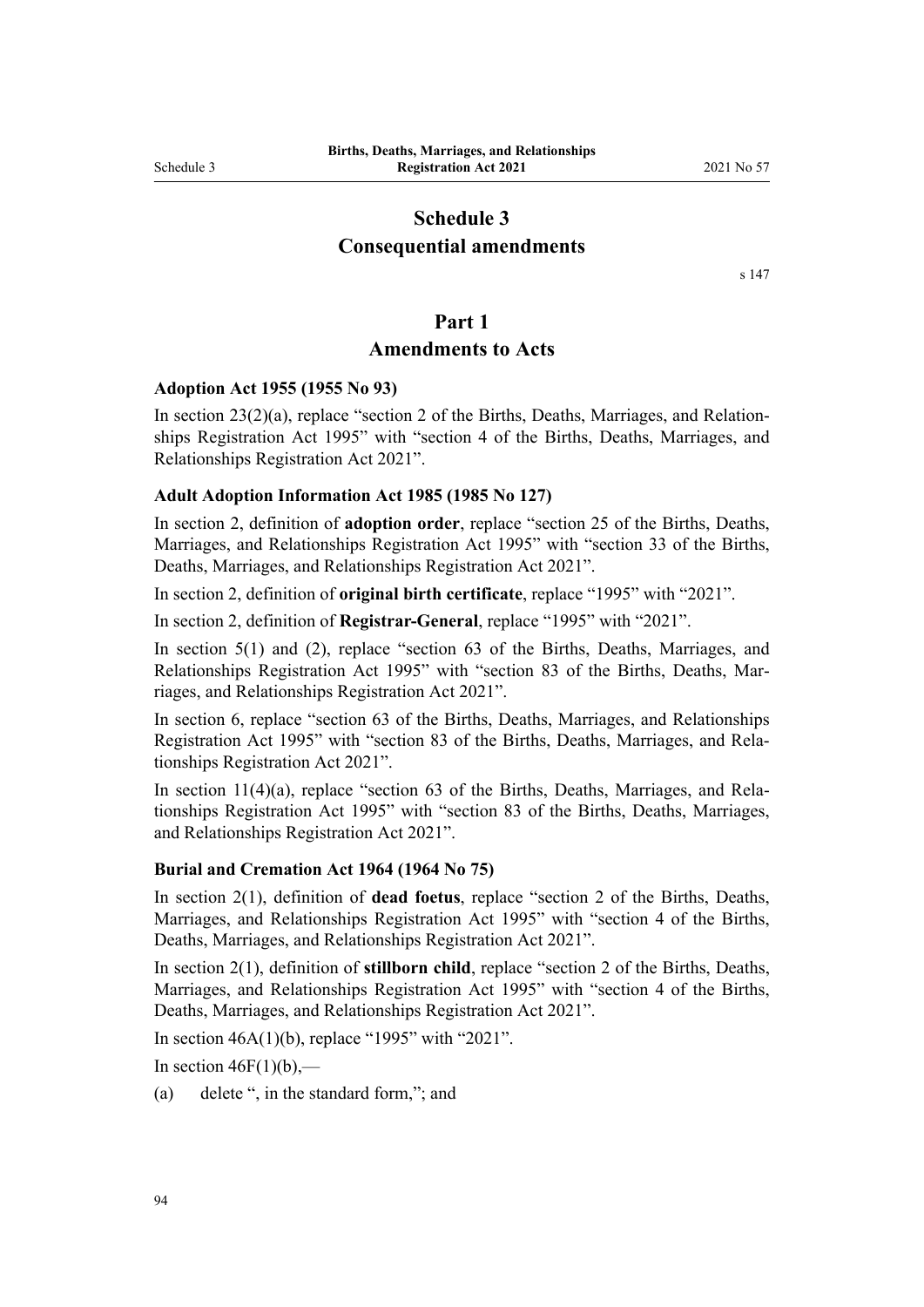### **Burial and Cremation Act 1964 (1964 No 75)***—continued*

(b) replace "section 42 of the Births, Deaths, Marriages, and Relationships Regis‐ tration Act 1995" with "section 40 of the Births, Deaths, Marriages, and Rela‐ tionships Registration Act 2021".

Replace [section 46F\(5\)](http://legislation.govt.nz/pdflink.aspx?id=DLM1806652) with:

 $(5)$  A notice under subsection  $(1)(b)$  must be provided in accordance with any directions issued by the Registrar-General under the Births, Deaths, Marriages, and Relationships Registration Act 2021.

### **Care of Children Act 2004 (2004 No 90)**

In [section 8](http://legislation.govt.nz/pdflink.aspx?id=DLM317244), definition of **Registrar-General**, replace "section 2 of the Births, Deaths, Marriages, and Relationships Registration Act 1995" with "section 4 of the Births, Deaths, Marriages, and Relationships Registration Act 2021".

After section 16(2)(a), insert:

(aa) the child's registered sex under the Births, Deaths, Marriages, and Rela‐ tionships Registration Act 2021 (and any changes to it); and

In [section 18\(1\),](http://legislation.govt.nz/pdflink.aspx?id=DLM317421) replace "section 9 of the Births, Deaths, Marriages, and Relationships Registration Act 1995" with "section 12 of the Births, Deaths, Marriages, and Relationships Registration Act 2021".

### **Child Protection (Child Sex Offender Government Agency Registration) Act 2016 (2016 No 42)**

In [section 52,](http://legislation.govt.nz/pdflink.aspx?id=DLM6775610) replace "1995" with "2021".

In [section 53,](http://legislation.govt.nz/pdflink.aspx?id=DLM6775611) replace "1995" with "2021".

#### **Child Support Act 1991 (1991 No 142)**

In section  $7(1)(a)$ , replace "Register of Births pursuant to the Births, Deaths, Marriages, and Relationships Registration Act 1995" with "child's birth record under the Births, Deaths, Marriages, and Relationships Registration Act 2021".

### **Citizenship Act 1977 (1977 No 61)**

In [section 26A\(5A\),](http://legislation.govt.nz/pdflink.aspx?id=DLM444014) replace "section 79(1) of the Births, Deaths, Marriages, and Relationships Registration Act 1995" with "section 124(1) of the Births, Deaths, Mar‐ riages, and Relationships Registration Act 2021".

In [Schedule 4,](http://legislation.govt.nz/pdflink.aspx?id=DLM444045) item relating to the Registrar-General, replace "section 79(1) of the Births, Deaths, Marriages, and Relationships Registration Act 1995" with "section 124(1) of the Births, Deaths, Marriages, and Relationships Registration Act 2021".

#### **Civil Union Act 2004 (2004 No 102)**

In [section 3](http://legislation.govt.nz/pdflink.aspx?id=DLM323391), definition of **Registrar** and **Registrar-General**, replace "section 2 of the Births, Deaths, Marriages, and Relationships Registration Act 1995" with "section 4 of the Births, Deaths, Marriages, and Relationships Registration Act 2021".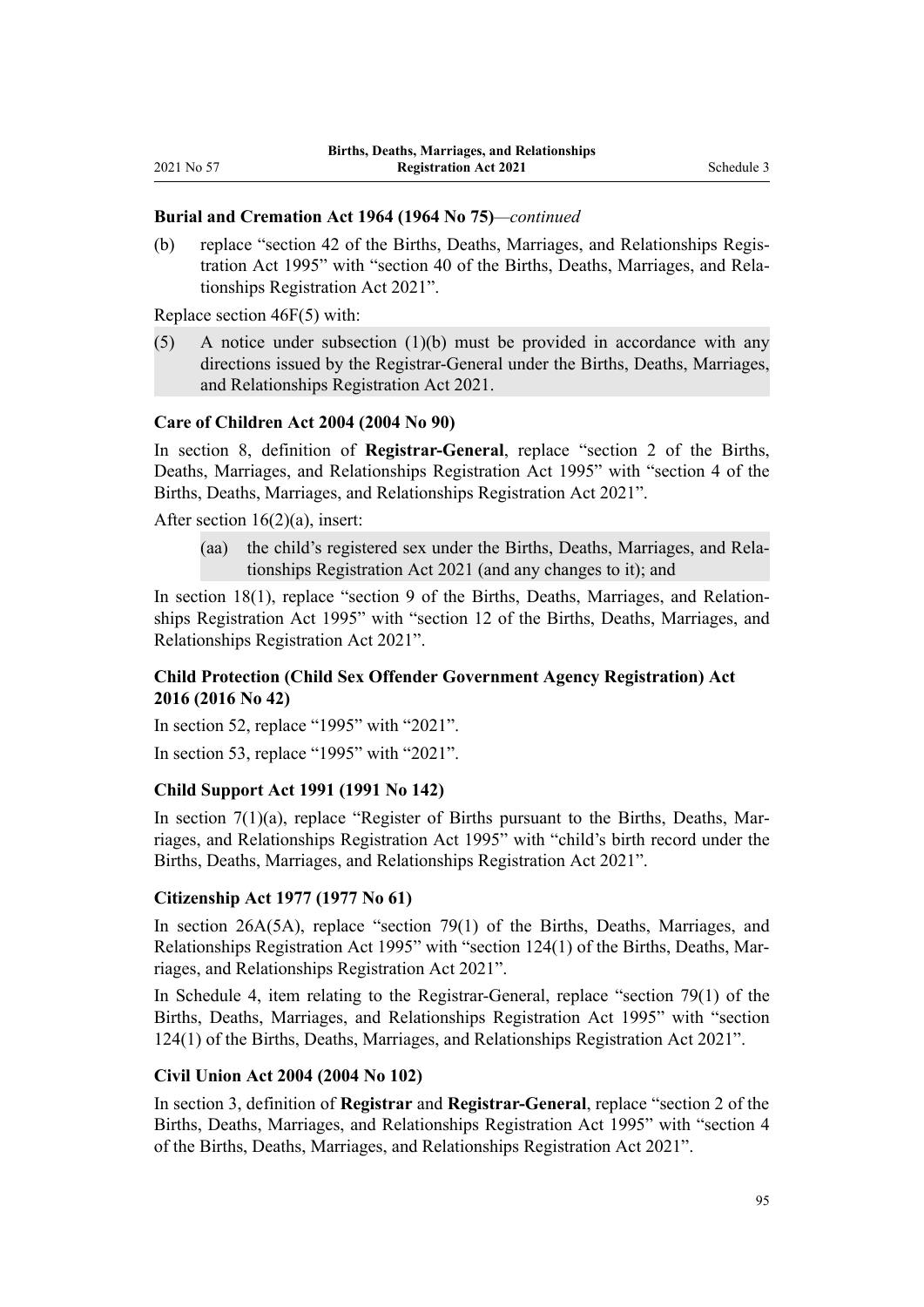### **Civil Union Act 2004 (2004 No 102)***—continued*

In [section 4\(3\),](http://legislation.govt.nz/pdflink.aspx?id=DLM323410) replace "Part 7A of the Births, Deaths, Marriages, and Relationships Registration Act 1995" with "subpart 5 of Part 2 of the Births, Deaths, Marriages, and Relationships Registration Act 2021".

In section  $11(2A)(a)$ , replace "section 82A of the Births, Deaths, Marriages, and Relationships Registration Act 1995" with "section 128 of the Births, Deaths, Marriages, and Relationships Registration Act 2021".

In [section 15\(3\),](http://legislation.govt.nz/pdflink.aspx?id=DLM323425) replace "section 62B of the Births, Deaths, Marriages, and Relationships Registration Act 1995" with "section 53 of the Births, Deaths, Marriages, and Relationships Registration Act 2021".

In section  $16(2)$ , replace "section  $62B$  of the Births, Deaths, Marriages, and Relationships Registration Act 1995" with "section 53 of the Births, Deaths, Marriages, and Relationships Registration Act 2021".

In [section 26\(2\)\(b\)](http://legislation.govt.nz/pdflink.aspx?id=DLM323442), replace "1995" with "2021".

In Schedule 1, [clause 1\(3\)\(b\) and \(3A\)](http://legislation.govt.nz/pdflink.aspx?id=LMS74522), replace "section 82A of the Births, Deaths, Marriages, and Relationships Registration Act 1995" with "section 128 of the Births, Deaths, Marriages, and Relationships Registration Act 2021".

#### **Coroners Act 2006 (2006 No 38)**

In [section 9](http://legislation.govt.nz/pdflink.aspx?id=DLM377069), definition of **body**, paragraph (b), replace "still-born child (as those terms are defined in section 2 of the Births, Deaths, Marriages, and Relationships Registration Act 1995)" with "stillborn child (as those terms are defined in section 4 of the Births, Deaths, Marriages, and Relationships Registration Act 2021)".

In [section 68\(4\),](http://legislation.govt.nz/pdflink.aspx?id=DLM377805) replace "sections 44 and 45 of the Births, Deaths, Marriages, and Relationships Registration Act 1995 (which require" with "section 42 of the Births, Deaths, Marriages, and Relationships Registration Act 2021 (which requires".

#### **Criminal Records (Clean Slate) Act 2004 (2004 No 36)**

In [section 4,](http://legislation.govt.nz/pdflink.aspx?id=DLM280848) definition of **criminal record**, replace paragraph (b)(ii) with:

(ii) does not include details in a marriage certificate or civil union cer‐ tificate of a conviction for bigamy registered under section 66 of the Births, Deaths, Marriages, and Relationships Registration Act 2021 (or any corresponding provision of an earlier enactment) and included in the certificate under regulations made under section  $144(1)(g)$  of that Act

### **Electoral Act 1993 (1993 No 87)**

In [section 3\(1\)](http://legislation.govt.nz/pdflink.aspx?id=DLM307525), definition of **Registrar of Births and Deaths**, replace "section 2 of the Births, Deaths, Marriages, and Relationships Registration Act 1995" with "section 4 of the Births, Deaths, Marriages, and Relationships Registration Act 2021".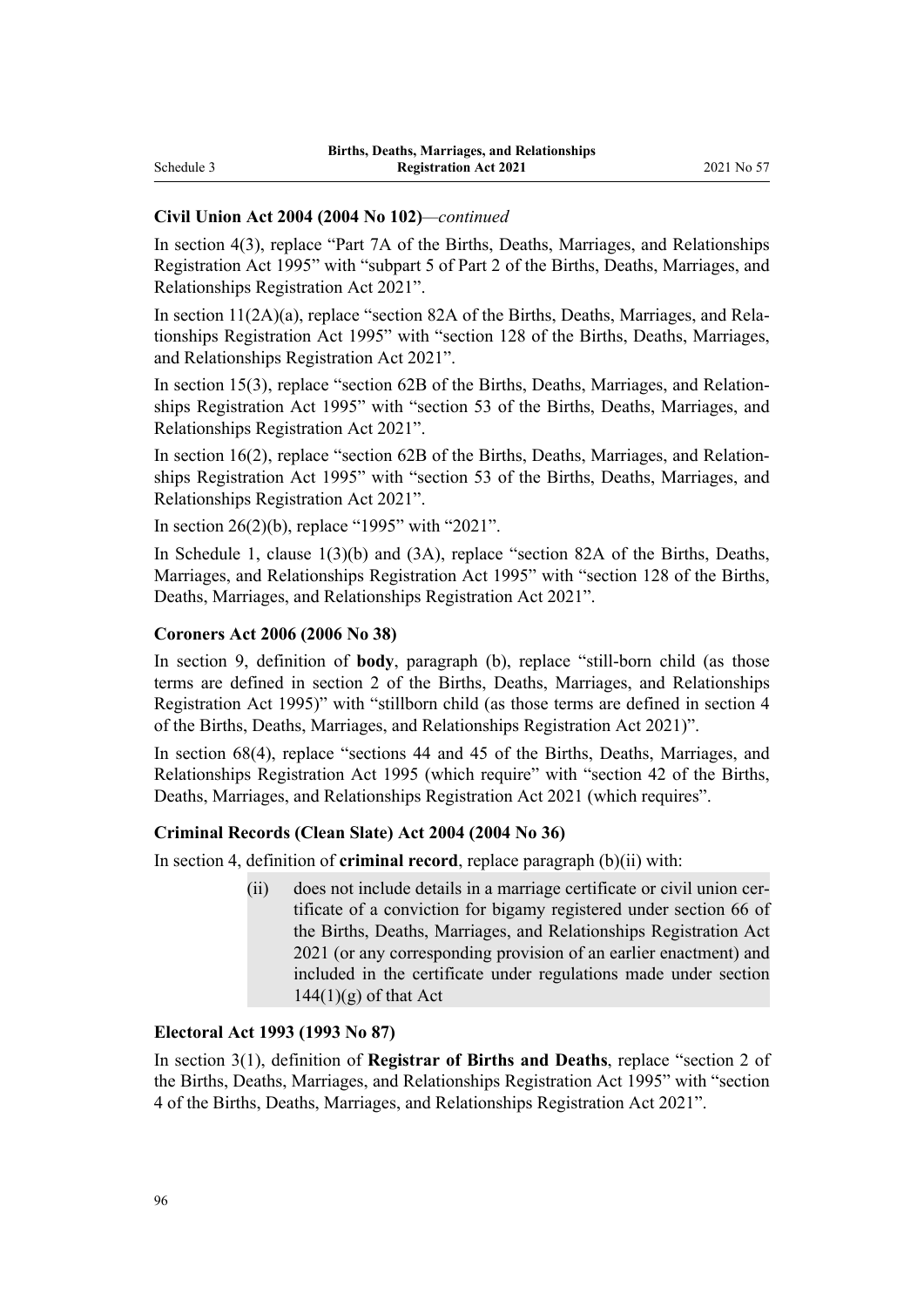### **Electoral Act 1993 (1993 No 87)***—continued*

In [section 92\(1\) and \(2\)](http://legislation.govt.nz/pdflink.aspx?id=DLM308887), replace "section 79(1) of the Births, Deaths, Marriages, and Relationships Registration Act 1995" with "section 124(1) of the Births, Deaths, Mar‐ riages, and Relationships Registration Act 2021".

In [section 93\(1\),](http://legislation.govt.nz/pdflink.aspx?id=DLM308891) replace "section 79(1) of the Births, Deaths, Marriages, and Relationships Registration Act 1995" with "section 124(1) of the Births, Deaths, Mar‐ riages, and Relationships Registration Act 2021".

In [section 93\(2\)](http://legislation.govt.nz/pdflink.aspx?id=DLM308891), replace "under Part 7 of the Births, Deaths, Marriages, and Relationships Registration Act 1995, or the registration of a civil union under Part 7A of that Act" with "or a civil union under subpart 5 of Part 2 of the Births, Deaths, Marriages, and Relationships Registration Act 2021".

In [section 94\(1\),](http://legislation.govt.nz/pdflink.aspx?id=DLM308898) replace "section 21B of the Births, Deaths, Marriages, and Relationships Registration Act 1995" with "section 69 or 70 of the Births, Deaths, Marriages, and Relationships Registration Act 2021".

In [section 94\(2\),](http://legislation.govt.nz/pdflink.aspx?id=DLM308898) replace "section 79(1) of the Births, Deaths, Marriages, and Relationships Registration Act 1995" with "section 124(1) of the Births, Deaths, Mar‐ riages, and Relationships Registration Act 2021".

In section  $145(2)(a)$ , replace "thereto under section 20 of the Births, Deaths, Marriages, and Relationships Registration Act 1995 or an earlier corresponding provi‐ sion" with "to it under section 67 of the Births, Deaths, Marriages, and Relationships Registration Act 2021 (or an earlier corresponding provision)".

In [section 145\(2\)\(d\),](http://legislation.govt.nz/pdflink.aspx?id=DLM309600) replace "section 21B of the Births, Deaths, Marriages, and Rela‐ tionships Registration Act 1995" with "section 71 of the Births, Deaths, Marriages, and Relationships Registration Act 2021".

### **Electronic Identity Verification Act 2012 (2012 No 123)**

In [section 7,](http://legislation.govt.nz/pdflink.aspx?id=DLM1777812) definition of **identity-related information**, paragraph (a)(i), replace "1995" with "2021".

In [section 7](http://legislation.govt.nz/pdflink.aspx?id=DLM1777812), definition of **Registrar-General**, replace "section 2 of the Births, Deaths, Marriages, and Relationships Registration Act 1995" with "section 4 of the Births, Deaths, Marriages, and Relationships Registration Act 2021".

In [section 9\(2\),](http://legislation.govt.nz/pdflink.aspx?id=DLM1777863) table, item relating to full name, paragraph (d), replace "section 21B of the Births, Deaths, Marriages, and Relationships Registration Act 1995" with "sec‐ tion 71 of the Births, Deaths, Marriages, and Relationships Registration Act 2021".

In section  $9(2)$ , table, item relating to sex, after paragraph  $(a)$ , insert:

(ab) the individual's registered sex (as defined in section 4 of the Births, Deaths, Marriages, and Relationships Registration Act 2021):

In [section 9\(2\)](http://legislation.govt.nz/pdflink.aspx?id=DLM1777863), table, item relating to sex, paragraph (b), delete "(for example, a declaration of the Family Court under section 28 or 29 of the Births, Deaths, Marriages, and Relationships Registration Act 1995)".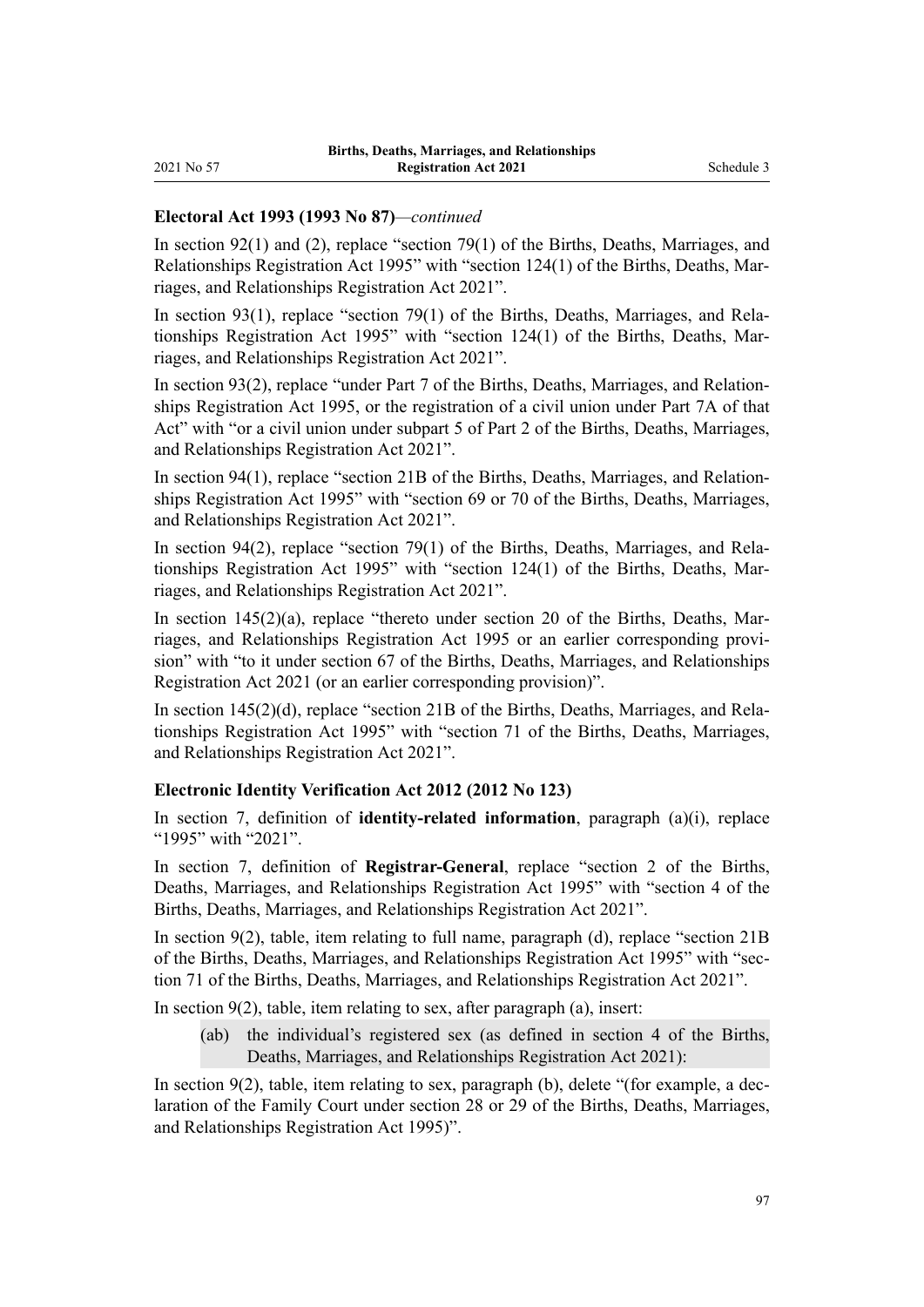### **Electronic Identity Verification Act 2012 (2012 No 123)***—continued*

In section  $12(1)$ , replace "section 65 of the Births, Deaths, Marriages, and Relationships Registration Act 1995" with "sections 75 and 76 of the Births, Deaths, Marriages, and Relationships Registration Act 2021".

In section  $13(1)$ , replace "section 65 of the Births, Deaths, Marriages, and Relationships Registration Act 1995" with "sections 75 to 77 of the Births, Deaths, Marriages, and Relationships Registration Act 2021".

### **Family Court Act 1980 (1980 No 161)**

In [section 16A\(4\)\(b\),](http://legislation.govt.nz/pdflink.aspx?id=DLM42296) replace "1995" with "2021".

#### **Family Proceedings Act 1980 (1980 No 94)**

In [section 145D\(1\)\(d\)](http://legislation.govt.nz/pdflink.aspx?id=DLM41473), replace "pursuant to the Births, Deaths, Marriages, and Relationships Registration Act 1995 in the Register of Births" with "in the registry under the Births, Deaths, Marriages, and Relationships Registration Act 2021".

#### **Friendly Societies and Credit Unions Act 1982 (1982 No 118)**

In section  $45(1)(a)$ , replace "section 2 of the Births, Deaths, Marriages, and Relationships Registration Act 1995" with "section 4 of the Births, Deaths, Marriages, and Relationships Registration Act 2021".

#### **Health Practitioners Competence Assurance Act 2003 (2003 No 48)**

In section  $67(b)(i)$ , replace "1995" with "2021".

In section  $100(2)(a)(i)$ , replace "1995" with "2021".

In [section 143\(1\),](http://legislation.govt.nz/pdflink.aspx?id=DLM204370) replace "section 2 of the Births, Deaths, Marriages, and Relationships Registration Act 1995" with "section 4 of the Births, Deaths, Marriages, and Relationships Registration Act 2021".

#### **Holidays Act 2003 (2003 No 129)**

In [section 69\(4\)](http://legislation.govt.nz/pdflink.aspx?id=DLM237171), definition of **still-birth**, replace "1995" with "2021".

#### **Human Assisted Reproductive Technology Act 2004 (2004 No 92)**

In [section 5,](http://legislation.govt.nz/pdflink.aspx?id=DLM236395) definition of **Registrar-General**, replace "section 79(1) of the Births, Deaths, Marriages, and Relationships Registration Act 1995" with "section 124(1) of the Births, Deaths, Marriages, and Relationships Registration Act 2021".

In [section 5](http://legislation.govt.nz/pdflink.aspx?id=DLM236395), definition of **still-born child**, replace "section 2 of the Births, Deaths, Marriages, and Relationships Registration Act 1995" with "section 4 of the Births, Deaths, Marriages, and Relationships Registration Act 2021".

#### **Identity Information Confirmation Act 2012 (2012 No 124)**

In [section 5,](http://legislation.govt.nz/pdflink.aspx?id=DLM3136818) definition of **applicable database**, paragraph (a), replace "1995" with "2021".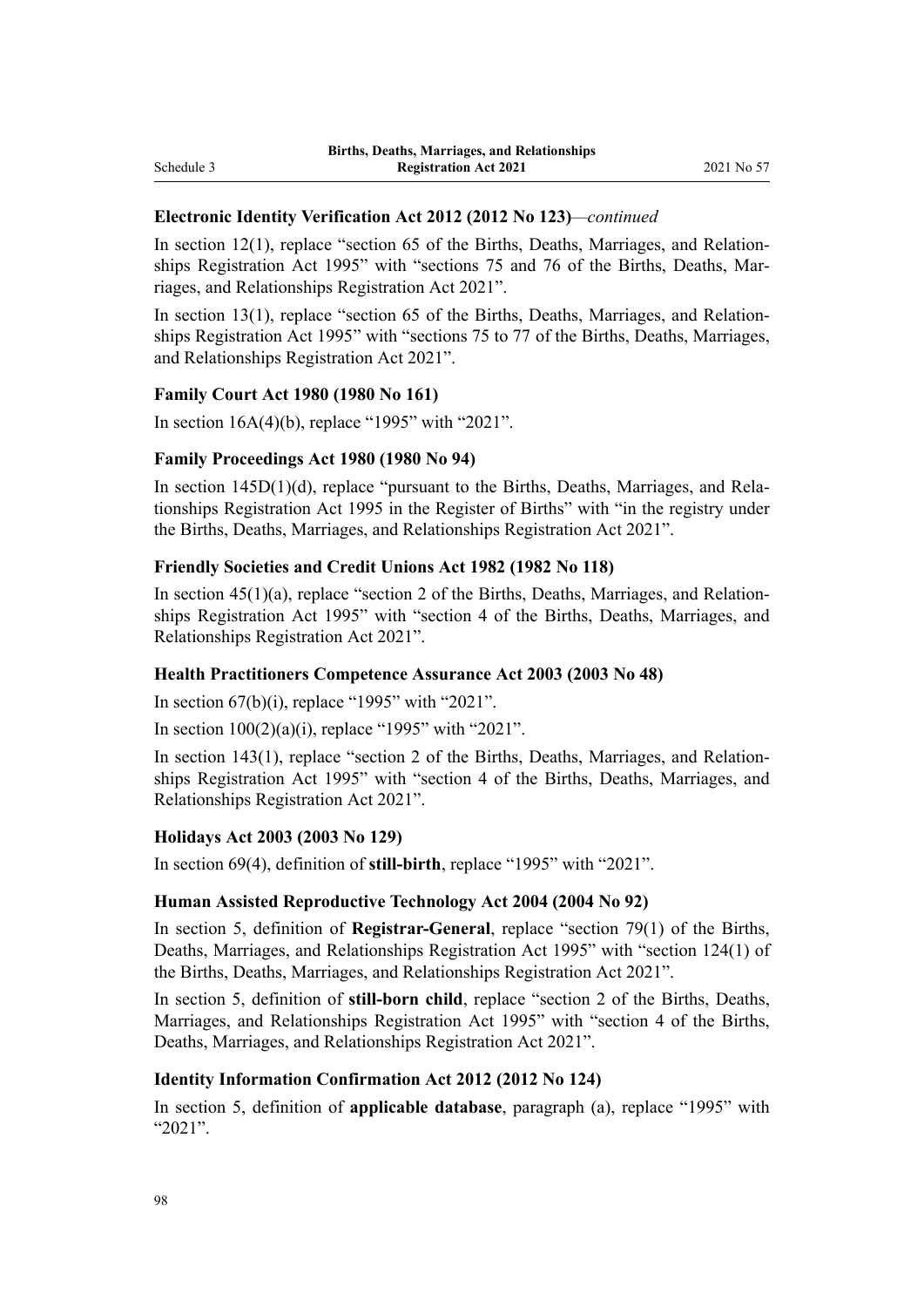#### **Identity Information Confirmation Act 2012 (2012 No 124)***—continued*

In [section 5](http://legislation.govt.nz/pdflink.aspx?id=DLM3136818), definition of **Registrar-General**, replace "section 2 of the Births, Deaths, Marriages, and Relationships Registration Act 1995" with "section 4 of the Births, Deaths, Marriages, and Relationships Registration Act 2021".

In section  $9(5)(a)$ , replace "section 78K of the Births, Deaths, Marriages, and Relationships Registration Act 1995" with "section 117 of the Births, Deaths, Marriages, and Relationships Registration Act 2021".

In section  $10(2)(a)$ , replace "1995" with "2021".

In [section 20\(2\)\(b\)](http://legislation.govt.nz/pdflink.aspx?id=DLM3136864), replace "1995" with "2021".

In [section 21\(1\)\(a\),](http://legislation.govt.nz/pdflink.aspx?id=DLM3136866) replace "1995" with "2021".

In [section 21\(2\),](http://legislation.govt.nz/pdflink.aspx?id=DLM3136866) replace "sections 76, 77, and 86 of the Births, Deaths, Marriages, and Relationships Registration Act 1995" with "sections 106, 107, and 110 of the Births, Deaths, Marriages, and Relationships Registration Act 2021".

Replace [section 21\(3\)](http://legislation.govt.nz/pdflink.aspx?id=DLM3136866) with:

- (3) The following provisions of the Births, Deaths, Marriages, and Relationships Registration Act 2021 apply for the purposes, and in connection with the oper‐ ation, of the confirmation service:
	- (a) clause 12 of Schedule 1; and
	- (b) section 108(2) to (4).

#### **Intelligence and Security Act 2017 (2017 No 10)**

In [section 135\(c\),](http://legislation.govt.nz/pdflink.aspx?id=DLM6921157) replace "section 79(1) of the Births, Deaths, Marriages, and Relationships Registration Act 1995" with "section 124(1) of the Births, Deaths, Mar‐ riages, and Relationships Registration Act 2021".

In [section 262\(2\)](http://legislation.govt.nz/pdflink.aspx?id=DLM6921324), new section 12(9), definition of **undercover Police officer**, replace "section 65(5) of the Births, Deaths, Marriages, and Relationships Registration Act 1995" with "section 75(2) of the Births, Deaths, Marriages, and Relationships Regis‐ tration Act 2021".

In [Schedule 2](http://legislation.govt.nz/pdflink.aspx?id=DLM6921493), note, definitions of **birth information**, **civil union information**, **death information**, **marriage information**, **name-change information**, and **Registrar-General**, replace "**civil union information**, **death information**, **marriage information**, **name-change information**, and **Registrar-General** have the meanings given to them by section 2 of the Births, Deaths, Marriages, and Relationships Regis‐ tration Act 1995" with "**death information**, **marriage information, civil union information**, **name-change information**, and **Registrar-General** have the meanings given to them by section 4 of the Births, Deaths, Marriages, and Relationships Regis‐ tration Act 2021".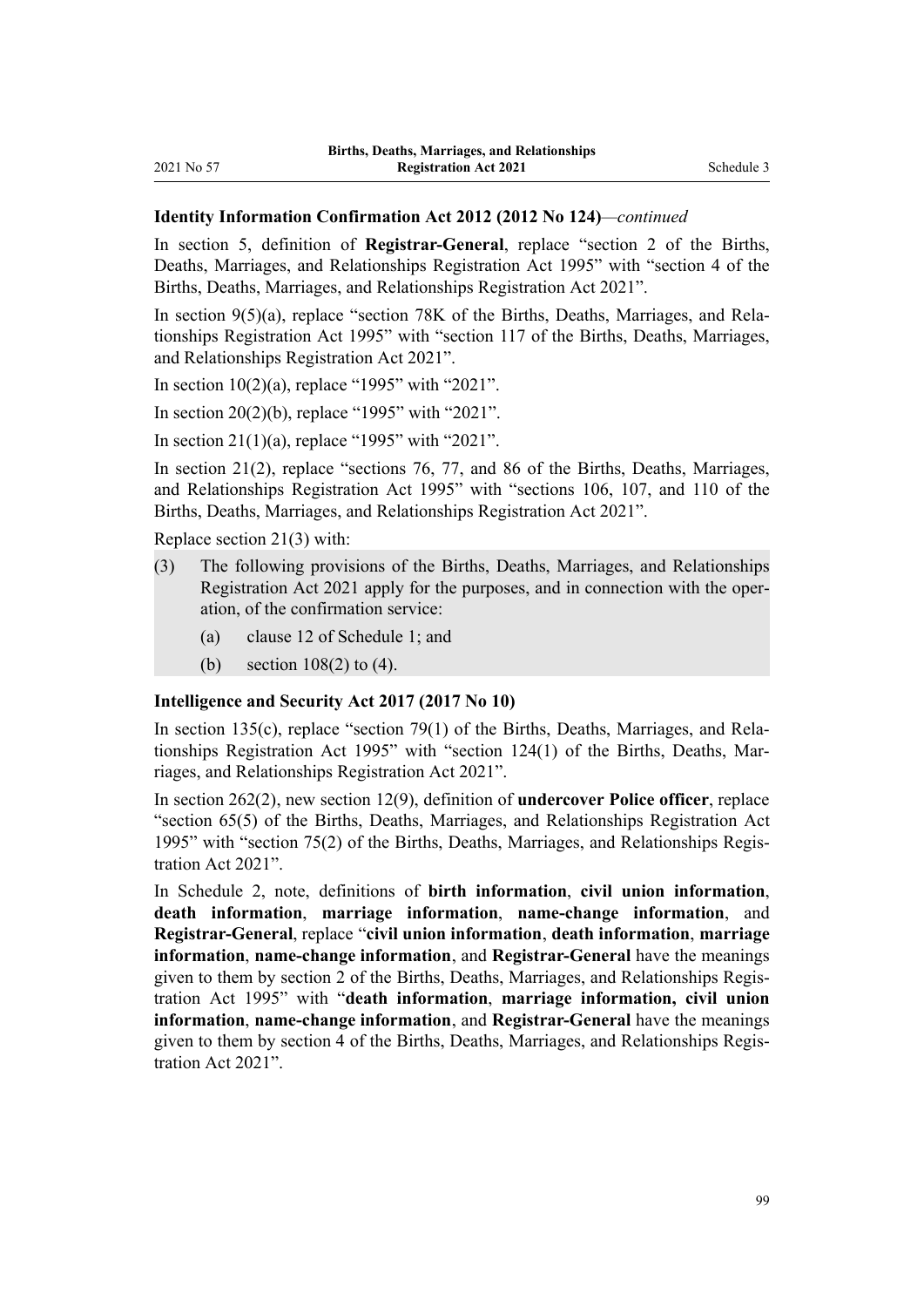### **Land Transport Act 1998 (1998 No 110)**

In section  $200(3)(a)(i)$ , replace "section 2 of the Births, Deaths, Marriages, and Relationships Registration Act 1995" with "section 4 of the Births, Deaths, Marriages, and Relationships Registration Act 2021".

#### **Local Electoral Act 2001 (2001 No 35)**

Replace [section 56\(b\)](http://legislation.govt.nz/pdflink.aspx?id=DLM94334) with:

(b) the name registered for the candidate under subpart 6 of Part 2 of the Births, Deaths, Marriages, and Relationships Registration Act 2021 at least 6 months before nomination day; or

#### **Marriage Act 1955 (1955 No 92)**

In [section 2\(2\),](http://legislation.govt.nz/pdflink.aspx?id=DLM292034) replace "section 2 of the Births, Deaths, Marriages, and Relationships Registration Act 1995" with "section 4 of the Births, Deaths, Marriages, and Rela‐ tionships Registration Act 2021".

In [section 9\(2A\)\(b\) and \(3\)](http://legislation.govt.nz/pdflink.aspx?id=DLM292066), replace "section 82A of the Births, Deaths, Marriages, and Relationships Registration Act 1995" with "section 128 of the Births, Deaths, Marriages, and Relationships Registration Act 2021".

In [section 11\(3\)\(b\)](http://legislation.govt.nz/pdflink.aspx?id=DLM292082), replace "1995" with "2021".

In section 23(2A)(a), replace "section 82A of the Births, Deaths, Marriages, and Relationships Registration Act 1995" with "section 128 of the Births, Deaths, Marriages, and Relationships Registration Act 2021".

In [section 32B\(3\)\(b\) and \(5\),](http://legislation.govt.nz/pdflink.aspx?id=DLM292340) replace "section 82A of the Births, Deaths, Marriages, and Relationships Registration Act 1995" with "section 128 of the Births, Deaths, Marriages, and Relationships Registration Act 2021".

In section  $42(2A)(a)$ , replace "section 82A of the Births, Deaths, Marriages, and Relationships Registration Act 1995" with "section 128 of the Births, Deaths, Marriages, and Relationships Registration Act 2021".

#### **Privacy Act 2020 (2020 No 31)**

In [section 7\(1\),](http://legislation.govt.nz/pdflink.aspx?id=DLM292064) definition of **personal information**, replace "the Births, Deaths, Marriages, and Relationships Registration Act 1995 or any former Act (as defined in section 2 of the Births, Deaths, Marriages, and Relationships Registration Act 1995)" with "the Births, Deaths, Marriages, and Relationships Registration Act 2021 or any former Act (as defined in Schedule 1 of that Act)".

In [Schedule 3](http://legislation.govt.nz/pdflink.aspx?id=DLM292656), note 3, replace "section 79(1) of the Births, Deaths, Marriages, and Relationships Registration Act 1995" with "section 124(1) of the Births, Deaths, Mar‐ riages, and Relationships Registration Act 2021".

In Schedule 5, replace the item relating to the Births, Deaths, Marriages, and Rela‐ tionships Registration Act 1995 with:

Births, Deaths, Marriages, and Relationships Registration Act 2021 Section 112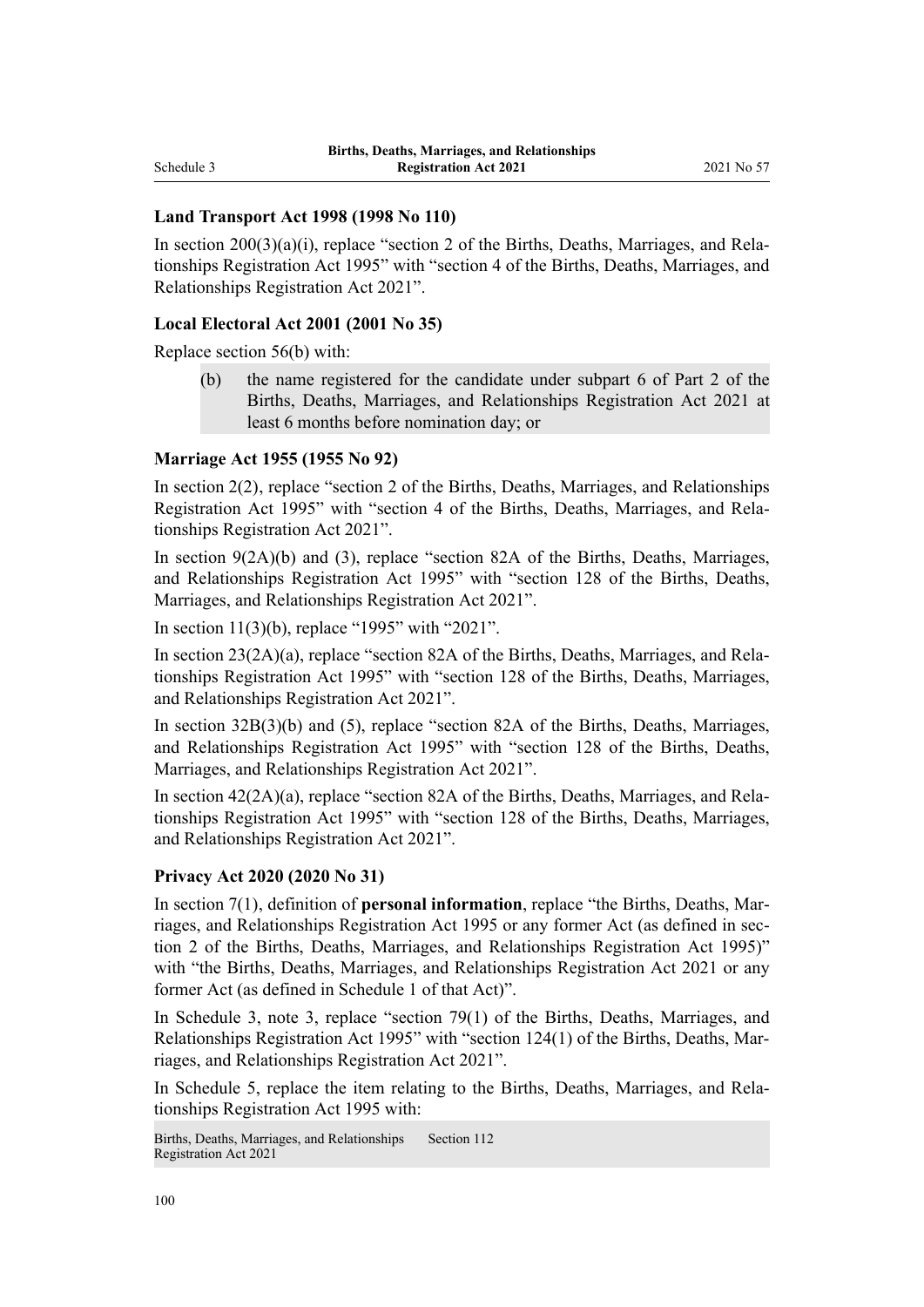### **Referenda (Postal Voting) Act 2000 (2000 No 48)**

In [section 3\(1\),](http://legislation.govt.nz/pdflink.aspx?id=DLM73887) definition of **Registrar of Births and Deaths**, replace "1995" with "2021".

### **Sale and Supply of Alcohol Act 2012 (2012 No 120)**

In section  $274(4)(b)(i)$ , replace "section 2 of the Births, Deaths, Marriages, and Relationships Registration Act 1995" with "section 4 of the Births, Deaths, Marriages, and Relationships Registration Act 2021".

### **Social Security Act 2018 (2018 No 32)**

In [section 90\(2\),](http://legislation.govt.nz/pdflink.aspx?id=DLM6783287) definition of **child**, replace "section 2 of the Births, Deaths, Marriages, and Relationships Registration Act 1995" with "section 4 of the Births, Deaths, Marriages, and Relationships Registration Act 2021".

### **Social Workers Registration Act 2003 (2003 No 17)**

In [section 128\(1\),](http://legislation.govt.nz/pdflink.aspx?id=DLM190625) replace "section 2 of the Births, Deaths, Marriages, and Relationships Registration Act 1995" with "section 4 of the Births, Deaths, Marriages, and Relationships Registration Act 2021".

### **Status of Children Act 1969 (1969 No 18)**

In section  $8(1)(a)$ , replace "1995 or the corresponding provision of any former Act (within the meaning of that Act)" with "2021 or the corresponding provision of any former Act (as defined in Schedule 1 of that Act)".

In [section 8\(1\)](http://legislation.govt.nz/pdflink.aspx?id=DLM391005), replace "Register of Births" with "child's birth record".

In [section 9\(4\),](http://legislation.govt.nz/pdflink.aspx?id=DLM391012) replace "section 2 of the Births, Deaths, Marriages, and Relationships Registration Act 1995" with "section 4 of the Births, Deaths, Marriages, and Rela‐ tionships Registration Act 2021".

### **Veterinarians Act 2005 (2005 No 126)**

In section  $17(2)$ , replace "section 2 of the Births, Deaths, Marriages, and Relationships Registration Act 1995" with "section 4 of the Births, Deaths, Marriages, and Relationships Registration Act 2021".

### **Visiting Forces Act 2004 (2004 No 59)**

In [section 4\(1\),](http://legislation.govt.nz/pdflink.aspx?id=DLM302487) definition of **Registrar**, replace "section 2 of the Births, Deaths, Marriages, and Relationships Registration Act 1995" with "section 4 of the Births, Deaths, Marriages, and Relationships Registration Act 2021".

In [section 19\(4\)\(a\),](http://legislation.govt.nz/pdflink.aspx?id=DLM302835) replace "Births, Deaths, Marriages, and Relationships Registration Act 1995, other than section  $42(2)(a)$ " with "Births, Deaths, Marriages, and Relationships Registration Act 2021, other than section 40(4)(a)".

In [section 19\(5\)](http://legislation.govt.nz/pdflink.aspx?id=DLM302835), replace "1995" with "2021".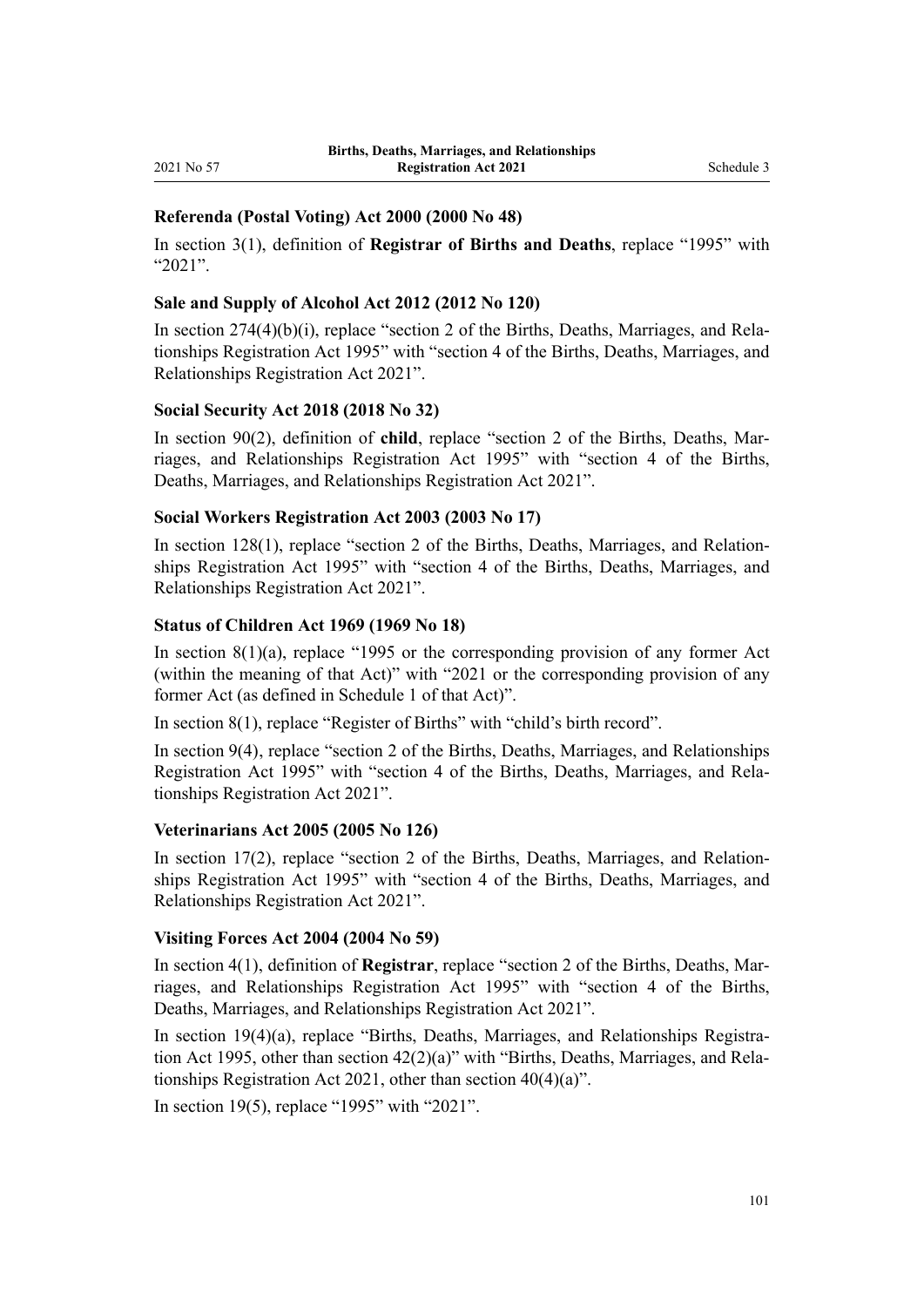# **Part 2**

### **Amendments to legislative instruments**

#### **Adoption Regulations 1959 (SR 1959/109)**

In [regulation 5\(1\)](http://legislation.govt.nz/pdflink.aspx?id=DLM13665), replace "1995" with "2021".

In [regulation 8\(2\)\(a\)](http://legislation.govt.nz/pdflink.aspx?id=DLM13668), replace "register of births" with "birth record".

### **Births, Deaths, Marriages, and Relationships Registration (Fees) Regulations 1995 (SR 1995/185)**

In the heading to the [Schedule,](http://legislation.govt.nz/pdflink.aspx?id=DLM204757) replace "**1995**" with "**2021**".

In the [Schedule,](http://legislation.govt.nz/pdflink.aspx?id=DLM204757) replace item 13 with:

13 Registering nominated sex 55.00

### **Births, Deaths, Marriages, and Relationships Registration (Non-Disclosure Direction) Regulations 2008 (SR 2008/414)**

In [regulation 3,](http://legislation.govt.nz/pdflink.aspx?id=DLM1679712) definition of **Act**, replace "1995" with "2021".

In [regulation 3,](http://legislation.govt.nz/pdflink.aspx?id=DLM1679712) definition of **non-disclosure direction**, replace "section 73" with "section 4".

In [regulation 3](http://legislation.govt.nz/pdflink.aspx?id=DLM1679712), definition of **personal representative**, replace "section 73" with "section 87".

In [regulation 3,](http://legislation.govt.nz/pdflink.aspx?id=DLM1679712) delete the definition of **registered information**.

Replace [regulations 4](http://legislation.govt.nz/pdflink.aspx?id=DLM1679721) and [5](http://legislation.govt.nz/pdflink.aspx?id=DLM1679722) with:

### **4 Ground for requesting non-disclosure direction be made**

- (1) A person, or a person's personal representative, may request under section 102 of the Act that any or all of the following information not be disclosed to the public on the ground that the person or the person's personal representative (as applicable) reasonably believes that disclosure of the information, or any part of the information, would be prejudicial to the personal safety of that person or their family:
	- (a) birth information:
	- (b) civil union information:
	- (c) marriage information:
	- (d) name-change information.
- (2) A person's personal representative may request under section 102 of the Act that the death information of the person not be disclosed to the public on the ground that the person's personal representative reasonably believes that dis‐ closure of the person's death information would be prejudicial to the personal safety of the person's family.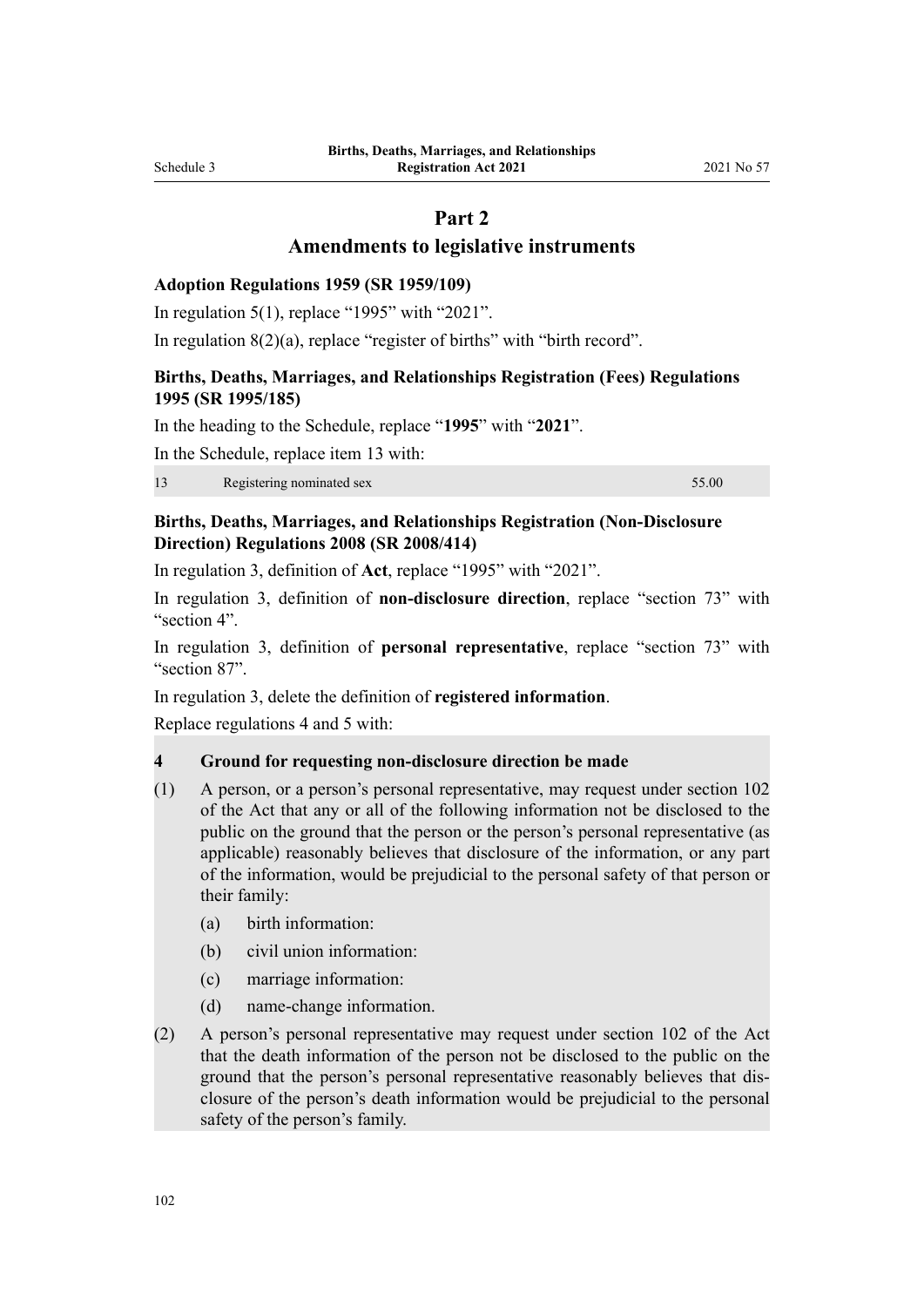### **Births, Deaths, Marriages, and Relationships Registration (Non-Disclosure Direction) Regulations 2008 (SR 2008/414)***—continued*

**5 Ground for requesting non-disclosure direction be reinstated**

A person, or a person's personal representative, may request under section 104(2) that a non-disclosure direction be reinstated on the ground that the person or the person's personal representative (as applicable) reasonably believes that disclosure of the information to which the non-disclosure direction relates, or any part of the information, would be prejudicial to the personal safety of that person or the person's family.

In [regulation 6\(1\)](http://legislation.govt.nz/pdflink.aspx?id=DLM1679723), replace "section 75B(3)(a)" with "section  $104(1)(a)$ ".

In [regulation 6\(2\)\(a\)](http://legislation.govt.nz/pdflink.aspx?id=DLM1679723), delete "registered".

### **Births, Deaths, Marriages, and Relationships Registration (Prescribed Information) Regulations 1995 (SR 1995/183)**

In [regulation 2\(1\)](http://legislation.govt.nz/pdflink.aspx?id=DLM204034), definition of **the Act**, replace "1995" with "2021".

In [regulation 2\(1\)](http://legislation.govt.nz/pdflink.aspx?id=DLM204034), insert in its appropriate alphabetical order:

**former Act** has the meaning set out in clause 1 of Schedule 1 of the Act

In regulation  $3(1)$ ,—

- (a) replace "section 5A" with "section 11"; and
- (b) replace "mother" with "birth mother" in each place; and
- (c) replace "mother's" with "birth mother's" in each place; and
- (d) replace "doctor" with "medical practitioner" in each place.

In [regulation 3\(1A\),](http://legislation.govt.nz/pdflink.aspx?id=DLM204043) replace "approved by the Registrar-General in accordance with section 89A" with "in accordance with directions issued by the Registrar-General under section 136".

In [regulation 3\(1A\),](http://legislation.govt.nz/pdflink.aspx?id=DLM204043) replace "doctor" with "medical practitioner".

Revoke [regulation 3\(3\).](http://legislation.govt.nz/pdflink.aspx?id=DLM204043)

In [regulation 3A,](http://legislation.govt.nz/pdflink.aspx?id=DLM1811247) replace "for registration under section 11" with "under section 12 or 15".

In regulation  $3A(c)$ , replace "section  $9(2)$ " with "section  $12(2)$ ".

In [regulation 4](http://legislation.govt.nz/pdflink.aspx?id=DLM204044), replace "A death certificate issued outside New Zealand shall be deposited with the Registrar-General under section 52(1)" with "A person may pro‐ vide a death certificate issued outside New Zealand to the Registrar-General under section 49".

In [regulation 5](http://legislation.govt.nz/pdflink.aspx?id=DLM204045), replace "The following information is prescribed for the purposes of sections 55 to 57, and 62D" with "The following information is required for the purposes of sections  $53(a)(i)$  and  $54(2)(a)$ ".

In [regulation 5A](http://legislation.govt.nz/pdflink.aspx?id=DLM204047), replace "is prescribed for the purposes of sections 62B to 62D" with "is required for the purposes of section 53(a)(i)".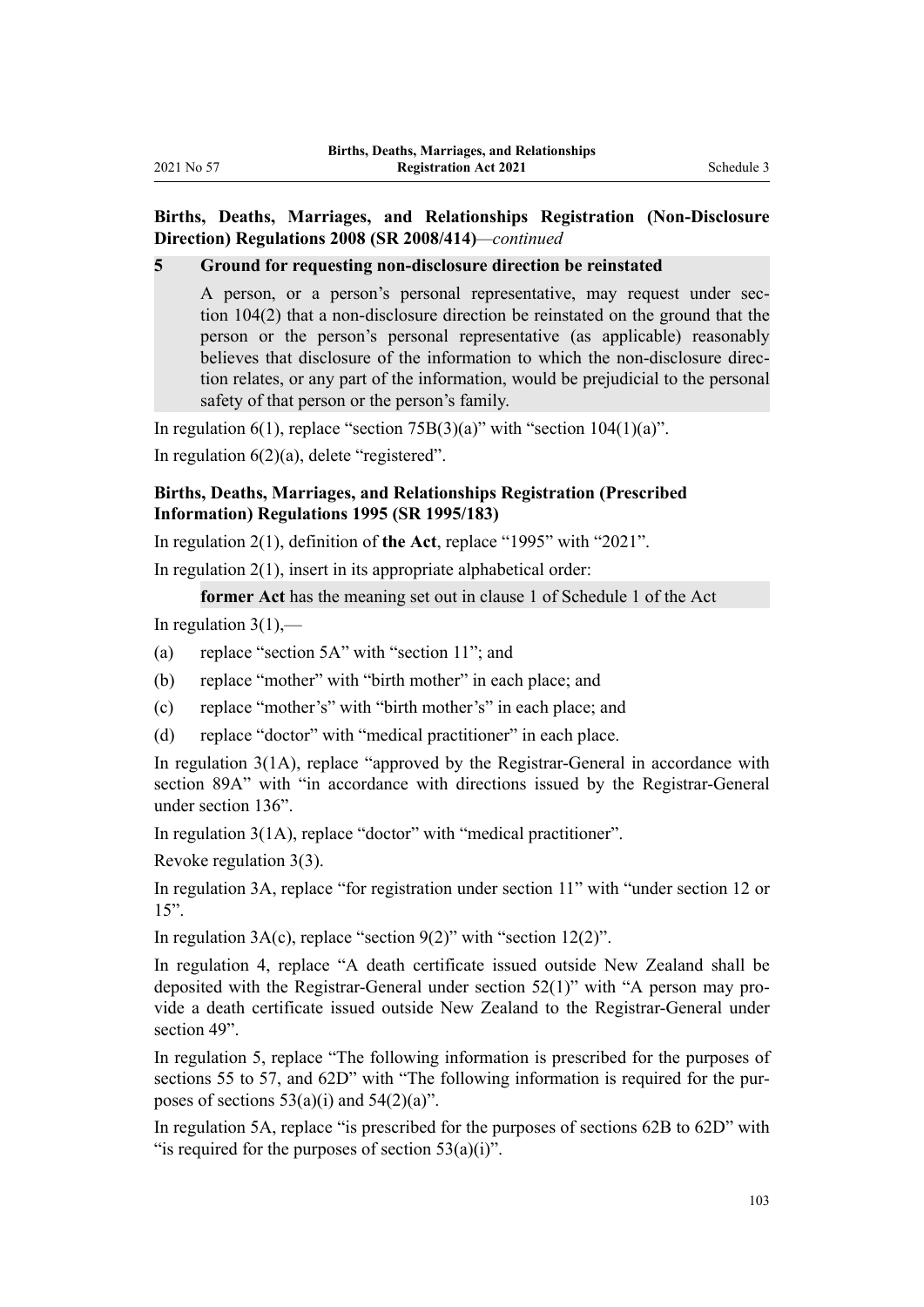### **Births, Deaths, Marriages, and Relationships Registration (Prescribed Informa‐ tion) Regulations 1995 (SR 1995/183)***—continued*

In [regulation 5B,](http://legislation.govt.nz/pdflink.aspx?id=DLM1811252) replace "form" with "notice" in each place.

In [regulation 6A,](http://legislation.govt.nz/pdflink.aspx?id=DLM204052) replace "for registration under section 47" with "under any of sections 40 to 43 and 45".

In regulation  $7(1)(c)$ , replace "section 50" with "section 48".

In regulation  $8(a)(ix)$ , replace "section  $62(1)$ " with "section 74".

In regulation  $8(a)(x)$ , replace "section 59 or section 60" with "section 60 or 66".

In regulation  $8A(a)(x)$ , replace "section  $62G$ " with "section  $74$ ".

In regulation  $8A(a)(xi)$ , replace "section  $62E$  or section  $62F'$ " with "section  $61$  or  $66"$ .

In [regulation 8B,](http://legislation.govt.nz/pdflink.aspx?id=DLM6533019) replace "section 21A" with "section 69 or 70".

### **Civil Union (Prescribed Information, Fees, and Forms) Regulations 2005 (SR 2005/81)**

In [regulation 6\(e\)](http://legislation.govt.nz/pdflink.aspx?id=DLM322410), replace "section 62B of the Births, Deaths, Marriages, and Relationships Registration Act 1995" with "section 53 of the Births, Deaths, Marriages, and Relationships Registration Act 2021".

In [regulation 6\(f\),](http://legislation.govt.nz/pdflink.aspx?id=DLM322410) replace "section 62B and 62D of the Births, Deaths, Marriages, and Relationships Registration Act 1995" with "sections 53 and 59 of the Births, Deaths, Marriages, and Relationships Registration Act 2021".

### **Family Court Rules 2002 (SR 2002/261)**

In [rule 7\(1\)\(a\)](http://legislation.govt.nz/pdflink.aspx?id=DLM144111), replace "1995" with "2021".

In rule  $28(2)(a)$ , replace "section 15A(2), section 17(2), or section 18(5) of the Births, Deaths, Marriages, and Relationships Registration Act 1995" with "section 30 of the Births, Deaths, Marriages, and Relationships Registration Act 2021".

Replace [clause 38\(a\)](http://legislation.govt.nz/pdflink.aspx?id=DLM144704) with:

(a) Births, Deaths, Marriages, and Relationships Registration Act 2021 (*see*, for example, sections  $30(2)(a)$  and  $133(3)(a)$  of that Act):

In [rule 130\(4\)\(b\)](http://legislation.govt.nz/pdflink.aspx?id=DLM145652), replace "1995" with "2021".

In [rule 425\(1\)](http://legislation.govt.nz/pdflink.aspx?id=DLM150138), replace "1995" with "2021".

In Schedule 2, [form A 4](http://legislation.govt.nz/pdflink.aspx?id=DLM2512503), replace "register of births" with "birth record".

### **Family Violence Regulations 2019 (LI 2019/96)**

In [regulation 11,](http://legislation.govt.nz/pdflink.aspx?id=LMS194779) definition of **Registrar-General**, replace "section 79(1) of the Births, Deaths, Marriages, and Relationships Registration Act 1995" with "section 124(1) of the Births, Deaths, Marriages, and Relationships Registration Act 2021".

In [regulation 19\(2\)](http://legislation.govt.nz/pdflink.aspx?id=LMS194787), replace "1995" with "2021".

Revoke [regulation 22](http://legislation.govt.nz/pdflink.aspx?id=LMS194790).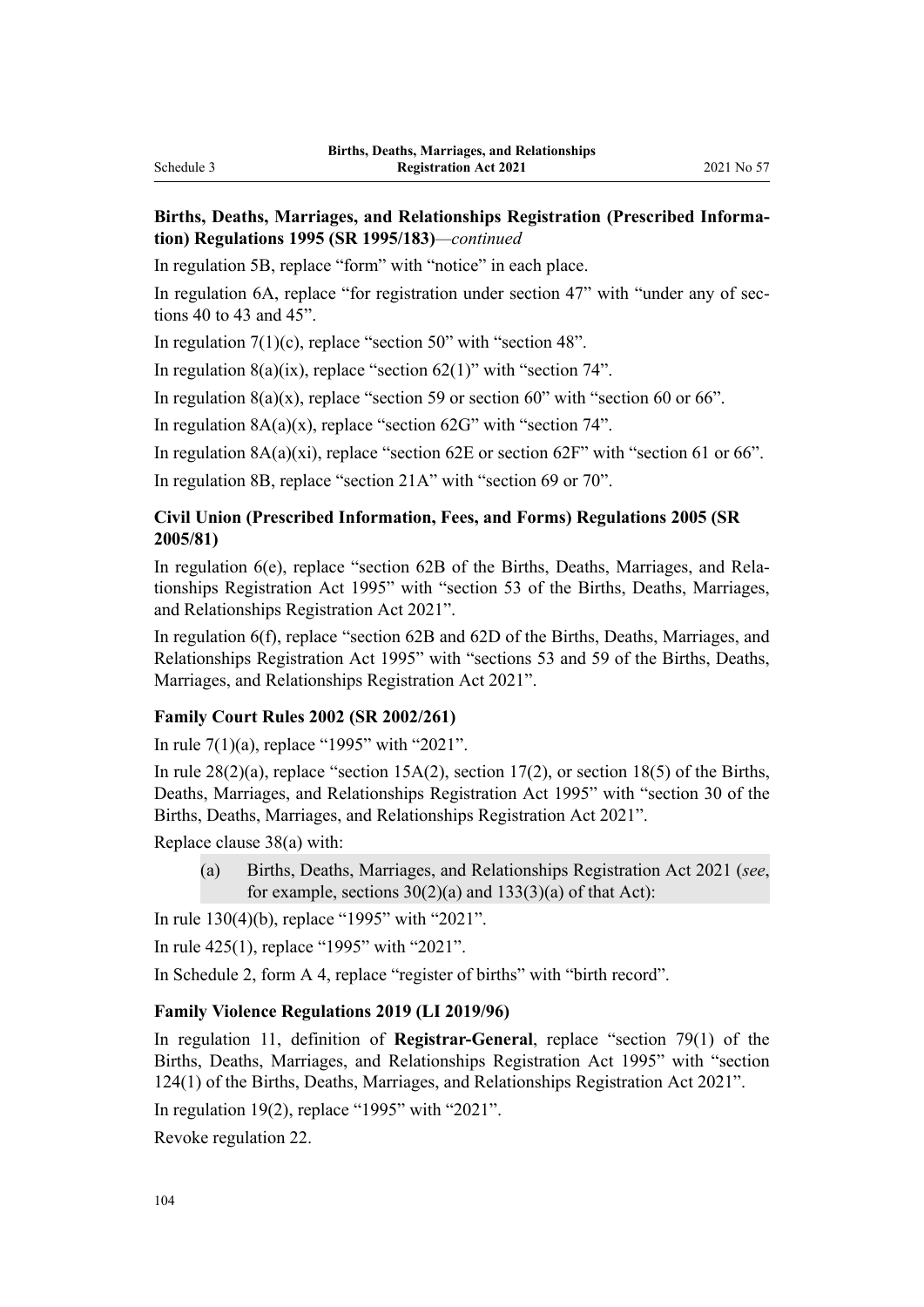### **Family Violence Regulations 2019 (LI 2019/96)***—continued*

In the heading to [regulation 23,](http://legislation.govt.nz/pdflink.aspx?id=LMS194791) replace "**1995**" with "**2021**".

In [regulation 23\(1\),](http://legislation.govt.nz/pdflink.aspx?id=LMS194791) replace "information to which section  $76(1)$  or section 77(4) of the Births, Deaths, Marriages, and Relationships Registration Act 1995 applies" with "restricted adoption information or restricted sex information (as those terms are defined in section 4 of the Births, Deaths, Marriages, and Relationships Registration Act 2021)".

In [Schedule 3,](http://legislation.govt.nz/pdflink.aspx?id=LMS194807) replace the item relating to the Births, Deaths, Marriages, and Relationships Registration Act 1995 with:

Births, Deaths, Marriages, and Relationships Registration Act 2021 Sections 9, 16, 17, 32, 33, 35, 46, 47, 58, and 71

### **Land Transfer Regulations 2002 (SR 2002/213)**

In Schedule 2, [form 23,](http://legislation.govt.nz/pdflink.aspx?id=DLM138581) under the heading "Grounds for application", replace "1995" with "2021".

In Schedule 2, [form 23,](http://legislation.govt.nz/pdflink.aspx?id=DLM138581) under the heading "Evidence to support application", replace "1995" with "2021".

### **Marriage (Forms) Regulations 1995 (SR 1995/184)**

In regulation  $3(d)$ , replace "section  $56(1)(a)$  of the Births, Deaths, Marriages, and Relationships Registration Act 1995" with "section 53 or 54 of the Births, Deaths, Marriages, and Relationships Registration Act 2021".

In [regulation 3\(da\),](http://legislation.govt.nz/pdflink.aspx?id=DLM204703) replace "section 56(1)(a) of the Births, Deaths, Marriages, and Relationships Registration Act 1995" with "section 53 or 54 of the Births, Deaths, Marriages, and Relationships Registration Act 2021".

### **Privacy (Information Sharing Agreement between Department of Internal Affairs and Registrar-General) Order 2019 (LI 2019/270)**

In [clause 3\(1\)](http://legislation.govt.nz/pdflink.aspx?id=LMS274747), replace "1995" with "2021" in each place.

In [clause 3\(1\)](http://legislation.govt.nz/pdflink.aspx?id=LMS274747), definition of **Registrar-General**, replace "section 2" with "section 4".

In [clause 3\(1\)](http://legislation.govt.nz/pdflink.aspx?id=LMS274747), definition of **source document**, replace "section 2" with "section 87".

In [Schedule 1](http://legislation.govt.nz/pdflink.aspx?id=LMS274771), item 1, replace "sections 63 to 66" with "sections 27, 75 to 77, and 81 to 83".

### **Privacy (Information Sharing Agreement between Registrar-General and New Zealand Police) Order 2019 (LI 2019/231)**

In [clause 3\(1\)](http://legislation.govt.nz/pdflink.aspx?id=LMS256169), definition of **BDMRR Act**, replace "1995" with "2021".

In [clause 3\(1\),](http://legislation.govt.nz/pdflink.aspx?id=LMS256169) definition of **non-disclosure direction**, replace "section 2" with "section 4".

In [clause 3\(1\)](http://legislation.govt.nz/pdflink.aspx?id=LMS256169), definition of **Registrar-General**, replace "section 2" with "section 4". In [clause 8\(1\)](http://legislation.govt.nz/pdflink.aspx?id=LMS256179), replace "section 49" with "section 46".